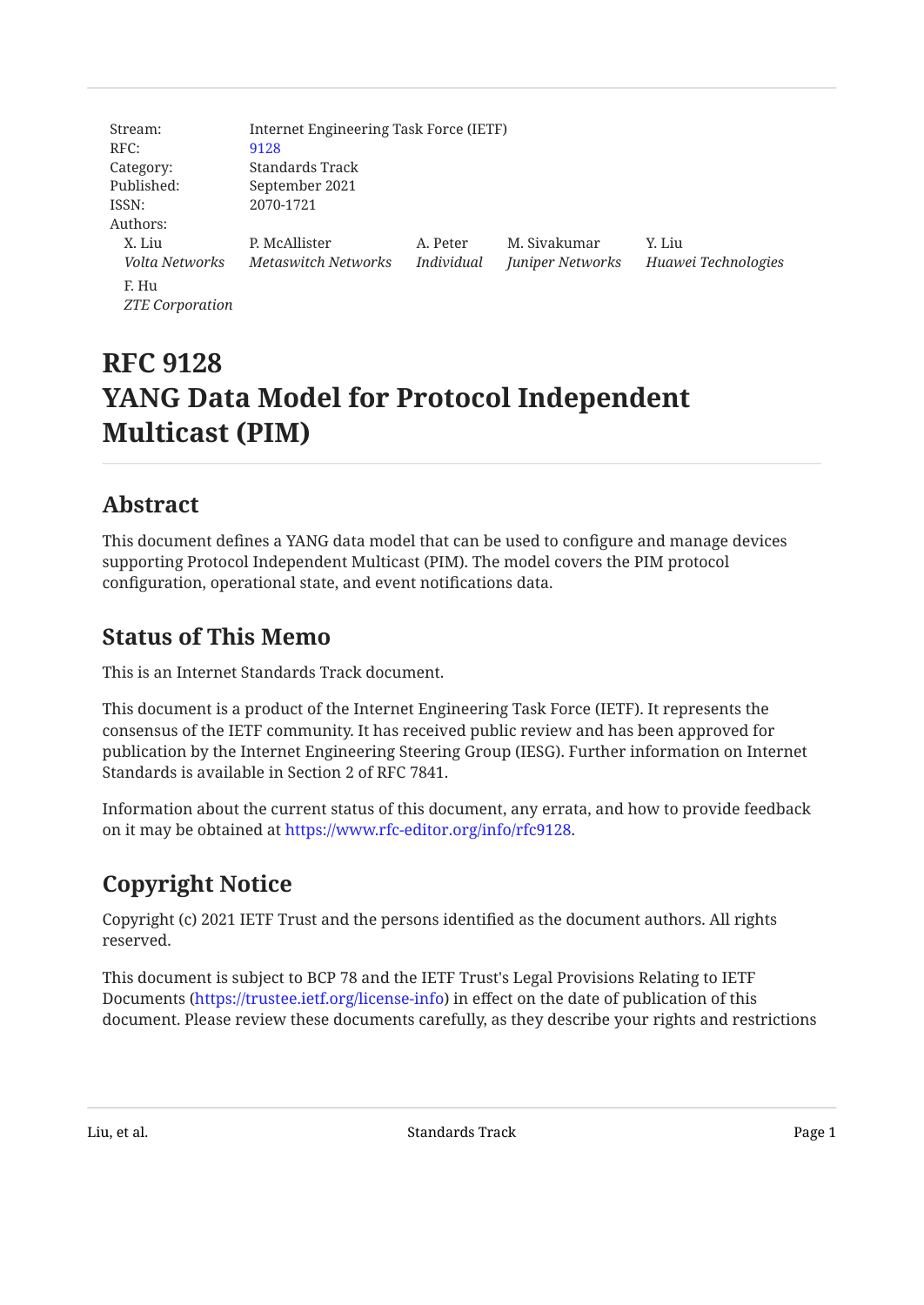with respect to this document. Code Components extracted from this document must include Simplified BSD License text as described in Section 4.e of the Trust Legal Provisions and are provided without warranty as described in the Simplified BSD License.

## <span id="page-1-0"></span>**[Table of Contents](#page-1-0)**

- [1.](#page-3-0) [Introduction](#page-3-0)
	- [1.1.](#page-3-1) [Terminology](#page-3-1)
	- [1.2.](#page-4-0) [Tree Diagrams](#page-4-0)
	- [1.3.](#page-4-1) Prefi[xes in Data Node Names](#page-4-1)
- [2.](#page-5-0) [Design of Data Model](#page-5-0)
	- [2.1.](#page-5-1) [Scope of Model](#page-5-1)
	- [2.2.](#page-5-2) [Optional Capabilities](#page-5-2)
	- [2.3.](#page-6-0) [Datastore Applicability](#page-6-0)
	- [2.4.](#page-6-1) [Module and Hierarchy Organization](#page-6-1)
	- [2.5.](#page-6-2) [Position of Address Family in Hierarchy](#page-6-2)
- [3.](#page-7-0) [Module Structure](#page-7-0)
	- [3.1.](#page-7-1) [PIM Base Module](#page-7-1)
		- [3.1.1.](#page-8-0) [High-Level Structure](#page-8-0)
		- [3.1.2.](#page-8-1) [Global Data](#page-8-1)
		- [3.1.3.](#page-9-0) [Per Address Family Data](#page-9-0)
		- [3.1.4.](#page-10-0) [PIM Interface Modeling](#page-10-0)
		- [3.1.5.](#page-11-0) [Neighbor Modeling](#page-11-0)
		- [3.1.6.](#page-12-0) Notifi[cations](#page-12-0)
	- [3.2.](#page-12-1) [PIM RP Module](#page-12-1)
		- [3.2.1.](#page-13-0) [Static RPs](#page-13-0)
		- [3.2.2.](#page-14-0) [BSRs](#page-14-0)
		- [3.2.3.](#page-15-0) [RP State Data](#page-15-0)
		- [3.2.4.](#page-15-1) [RP-to-Group Mappings](#page-15-1)
		- [3.2.5.](#page-16-0) Notifi[cations](#page-16-0)
	- [3.3.](#page-16-1) [PIM-SM Module](#page-16-1)
	- [3.4.](#page-17-0) [PIM-DM Module](#page-17-0)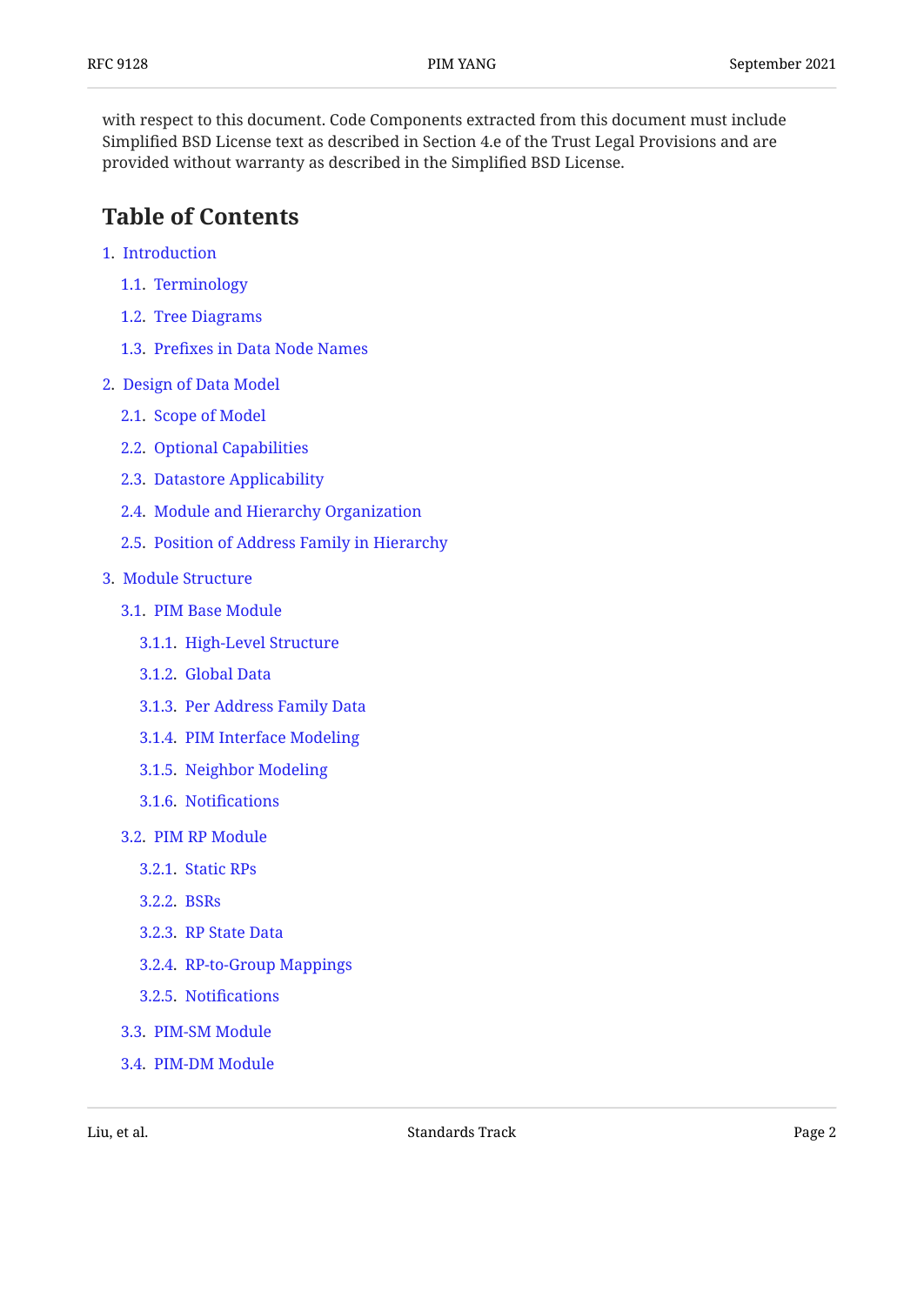- [3.5.](#page-17-1) [PIM-BIDIR Module](#page-17-1)
- [4.](#page-20-0) [Complete Tree Structure](#page-20-0)
	- [4.1.](#page-21-0) [PIM Base Module](#page-21-0)
	- [4.2.](#page-26-0) [PIM RP Module](#page-26-0)
	- [4.3.](#page-29-0) [PIM-SM Module](#page-29-0)
	- [4.4.](#page-29-1) [PIM-DM Module](#page-29-1)
	- [4.5.](#page-30-0) [PIM-BIDIR Module](#page-30-0)
- [5.](#page-32-0) [Relationship to the PIM-STD-MIB](#page-32-0)
	- [5.1.](#page-32-1) [pimInterfaceTable](#page-32-1)
	- [5.2.](#page-33-0) [pimNeighborTable](#page-33-0)
	- [5.3.](#page-33-1) [pimStarGTable](#page-33-1)
	- [5.4.](#page-34-0) [pimSGTable](#page-34-0)
	- [5.5.](#page-35-0) [pimSGRptTable](#page-35-0)
	- [5.6.](#page-35-1) [pimBidirDFElectionTable](#page-35-1)
	- [5.7.](#page-36-0) [pimStaticRPTable](#page-36-0)
	- [5.8.](#page-36-1) [pimAnycastRPSetTable](#page-36-1)
	- [5.9.](#page-37-0) [pimGroupMappingTable](#page-37-0)
- [6.](#page-38-0) [PIM YANG Modules](#page-38-0)
	- [6.1.](#page-39-0) [PIM Base Module](#page-39-0)
	- [6.2.](#page-60-0) [PIM RP Module](#page-60-0)
	- [6.3.](#page-75-0) [PIM-SM Module](#page-75-0)
	- [6.4.](#page-82-0) [PIM-DM Module](#page-82-0)
	- [6.5.](#page-85-0) [PIM-BIDIR Module](#page-85-0)
- [7.](#page-93-0) [Security Considerations](#page-93-0)
- [8.](#page-94-0) [IANA Considerations](#page-94-0)
- [9.](#page-96-0) [References](#page-96-0)
	- [9.1.](#page-96-1) [Normative References](#page-96-1)
	- [9.2.](#page-97-0) [Informative References](#page-97-0)

#### [Appendix A.](#page-98-0) [Data Tree Example](#page-98-0)

[Acknowledgments](#page-107-0)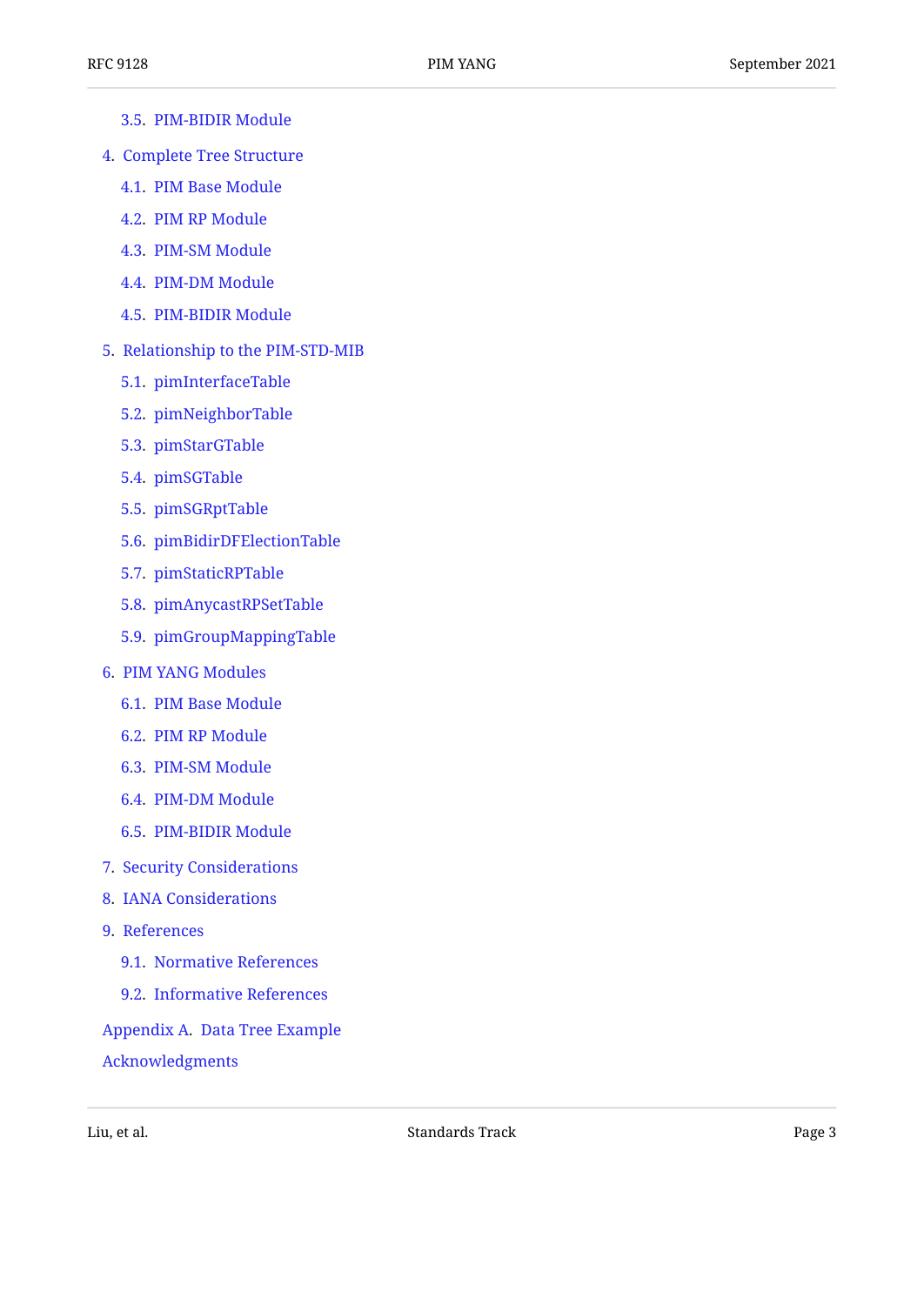[Authors' Addresses](#page-108-0)

## <span id="page-3-0"></span>**[1. Introduction](#page-3-0)**

YANG [RFC7950] is a data modeling language that was introduced to model the configuration and operational state of a device managed using network management protocols such as the Network Configuration Protocol (NETCONF) [RFC6241] or RESTCONF [RFC8040]. YANG is now also being used as a component of other management interfaces, such as CLIs.

This document defines a YANG data model that can be used to configure and manage devices supporting Protocol Independent Multicast (PIM). This model supports the core PIM protocol, as well as many other features; see [Section 2.1.](#page-5-1) Non-core features are defined as optional in the provided data model.

## <span id="page-3-1"></span>**[1.1. Terminology](#page-3-1)**

The terminology for describing YANG data models is found in [RFC7950].

The following abbreviations are used in this document and the defined model:

| ASM:       | Any-Source Multicast service model [RFC3569] [RFC4607]           |
|------------|------------------------------------------------------------------|
| BFD:       | <b>Bidirectional Forwarding Detection [RFC5880]</b>              |
| BSR:       | <b>Bootstrap Router [RFC5059]</b>                                |
| DF:        | Designated Forwarder [RFC5015]                                   |
| DR:        | Designated Router [RFC7761]                                      |
| IGMP:      | <b>Internet Group Management Protocol [RFC3376]</b>              |
| MLD:       | Multicast Listener Discovery [RFC3810]                           |
| mLDP:      | Multipoint extensions for LDP [RFC6388]                          |
| MRIB:      | Multicast Routing Information Base [RFC3973] [RFC5015] [RFC7761] |
| MSDP:      | Multicast Source Discovery Protocol [RFC3618]                    |
| mVPN:      | <b>Multicast VPN</b>                                             |
| PIM:       | Protocol Independent Multicast [RFC3973] [RFC5015] [RFC7761]     |
| PIM-BIDIR: | Protocol Independent Multicast - Bidirectional Mode [RFC5015]    |
| PIM-DM:    | Protocol Independent Multicast - Dense Mode [RFC3973]            |
| PIM-SM:    | Protocol Independent Multicast - Sparse Mode [RFC7761]           |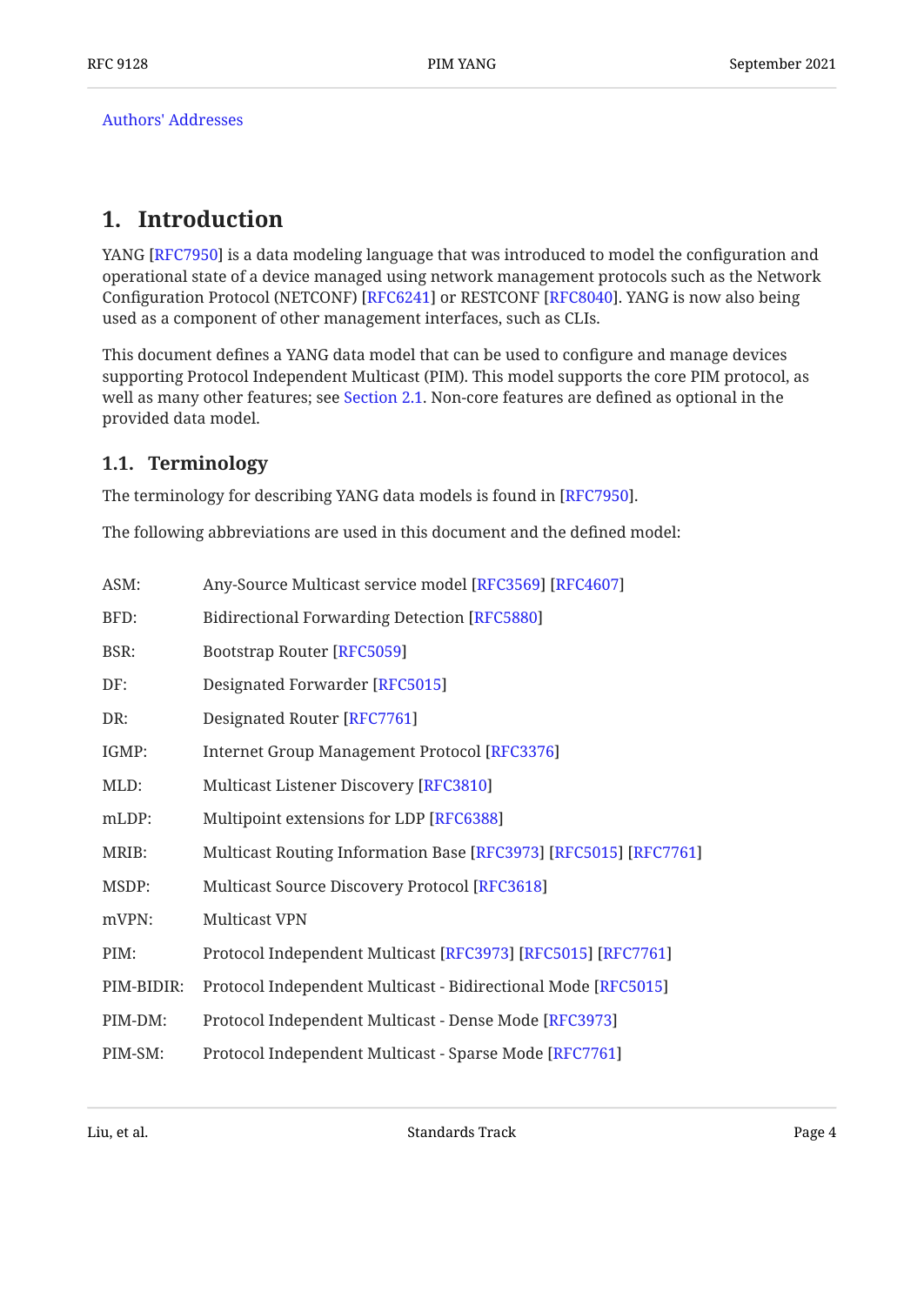| RP:  | Rendezvous Point [RFC7761]                                  |
|------|-------------------------------------------------------------|
| RPA: | Rendezvous Point Address [RFC5015]                          |
| RPF: | Reverse Path Forwarding [RFC3973] [RFC5015] [RFC7761]       |
| RPT: | Rendezvous Point Tree [RFC7761]                             |
| SPT: | Shortest Path Tree [RFC7761]                                |
| SSM: | Source-Specific Multicast service model [RFC3569] [RFC4607] |
| VRF: | Virtual Routing and Forwarding                              |

### <span id="page-4-0"></span>**[1.2. Tree Diagrams](#page-4-0)**

Tree diagrams used in this document follow the notation defined in [RFC8340].  $\,$ 

In addition, the following notation is used as a placeholder at the location of the name of a tree node, to represent a section of nodes:

<span id="page-4-1"></span><summary description of a section of nodes>

#### **[1.3. P](#page-4-1)refi[xes in Data Node Names](#page-4-1)**

<span id="page-4-2"></span>In this document, names of data nodes, actions, and other data model objects are often used without a prefix, as long as it is clear from the context in which YANG module each name is defined. Otherwise, names are prefixed using the standard prefix associated with the corresponding YANG module, as shown in [Table 1.](#page-4-2)

<span id="page-4-3"></span>

| Prefix    | <b>YANG Module</b> | <b>Reference</b> |
|-----------|--------------------|------------------|
| yang      | ietf-yang-types    | [RFC6991]        |
| inet      | ietf-inet-types    | [RFC6991]        |
| if        | jetf-interfaces    | [RFC8343]        |
| rt        | ietf-routing       | [RFC8349]        |
| rt-types  | ietf-routing-types | [RFC8294]        |
| bfd-types | ietf-bfd-types     | [RFC9127]        |

*[Table 1](#page-4-3): Prefi[xes and Corresponding YANG](#page-4-2) [Modules](#page-4-2)*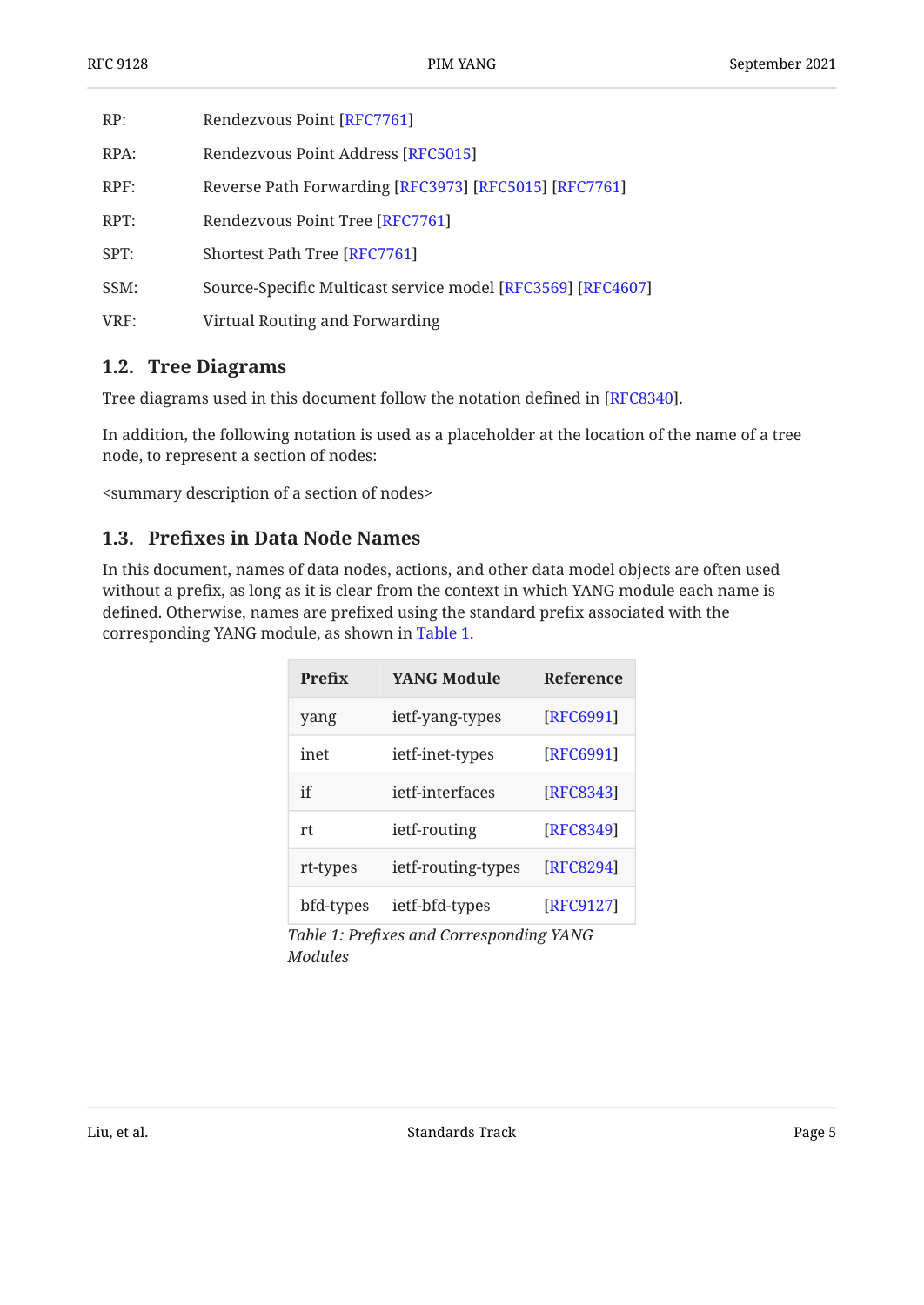## <span id="page-5-1"></span><span id="page-5-0"></span>**[2. Design of Data Model](#page-5-0)**

## **[2.1. Scope of Model](#page-5-1)**

The model covers PIM Sparse Mode [RFC7761] (including the Source-Specific subset [[RFC3569\]](#page-96-3) [[RFC4607\]](#page-96-4)), Dense Mode [RFC3973], and Bidirectional PIM [RFC5015].

The PIM extensions represented in the model include BSRs [RFC5059] and Anycast-RPs . [[RFC4610\]](#page-96-9)

The data model can be used to configure and manage these protocol features. The operational state data and statistics can be retrieved by this model. The protocol-specific notifications are also defined in the model.

This model does not cover other multicast protocols such as IGMP/MLD, MSDP, mVPN, or mLDP in-band signaling. It does not cover any configuration required to generate the MRIB. These will be specified in separate documents.

## <span id="page-5-2"></span>**[2.2. Optional Capabilities](#page-5-2)**

This model is designed to represent the capabilities of devices supporting PIM with various specifications, including some with basic subsets of the PIM protocol. The main design goals of this document are that any major currently existing implementation may be said to support the base model and that the configuration of all implementations meeting the specification is easy to express through some combination of the features in the base model and simple vendor augmentations.

There is also value in widely supported features being standardized, to save work for individual vendors, and so that mapping between different vendors' configurations is not needlessly complicated. Therefore, these modules declare a number of features representing capabilities that not all deployed devices support.

The extensive use of feature declarations should also substantially simplify the capability negotiation process for a vendor's PIM implementation.

On the other hand, operational state parameters are not so widely designated as features, as there are many cases where the defaulting of an operational state parameter would not cause any harm to the system, and it is much more likely that an implementation without native support for a piece of operational state would be able to derive a suitable value for a state variable that is not natively supported.

For the same reason, wide constant ranges (for example, timer maxima and minima) are used in the model. It is expected that vendors will augment the model with any specific extensions and restrictions needed to adapt it to their vendor-specific implementations.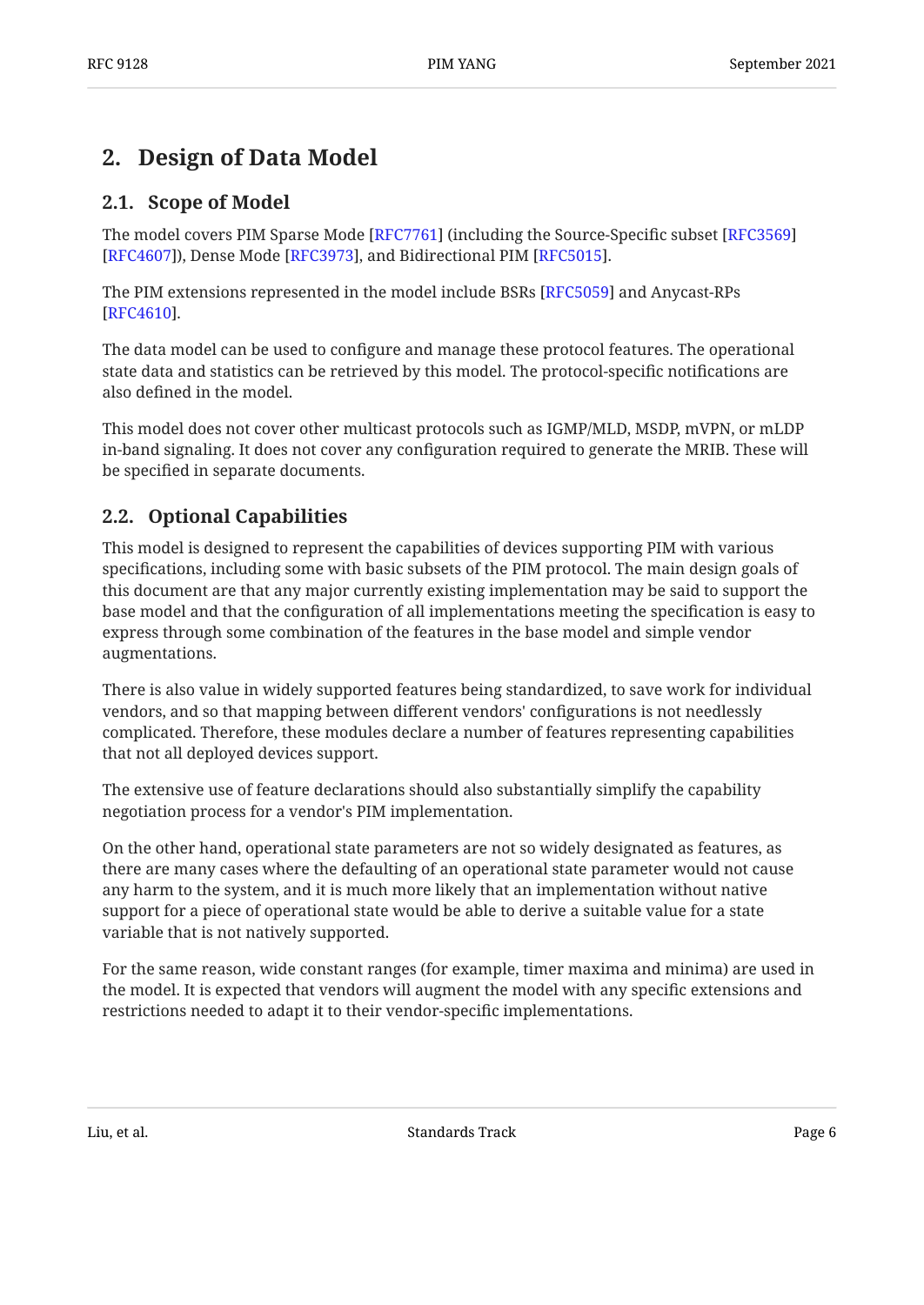## <span id="page-6-0"></span>**[2.3. Datastore Applicability](#page-6-0)**

This model conforms to the Network Management Datastore Architecture (NMDA) [\[RFC8342](#page-97-10)]. The operational state data is combined with the associated configuration data in the same hierarchy [RFC8407].

## <span id="page-6-1"></span>**[2.4. Module and Hierarchy Organization](#page-6-1)**

This model defines several separate modules for modeling PIM configuration. Again, this separation makes it easier to express the specific capabilities of a PIM device. The module organization, along with the usage of the YANG extensible features such as identity, allows the model to be easily augmented for new capabilities.

The hierarchy of PIM configuration is designed so that objects that are only relevant for one situation or feature are collected in a container for that feature. For example, a configuration for PIM-SM that is not relevant for an SSM-only implementation is collected in an ASM container.

Where fields are not genuinely essential to protocol operation, they are marked as optional. Some fields are essential but have a default specified, so they need not be explicitly configured.

This module structure also applies, where applicable, to the operational state and notifications of the model.

## <span id="page-6-2"></span>**[2.5. Position of Address Family in Hierarchy](#page-6-2)**

This document contains "address-family" as a node in the hierarchy multiple times: under both the interface list and the PIM instance.

The reasoning for this is to make it easier for implementations in which configuration options are not supported for specific address families.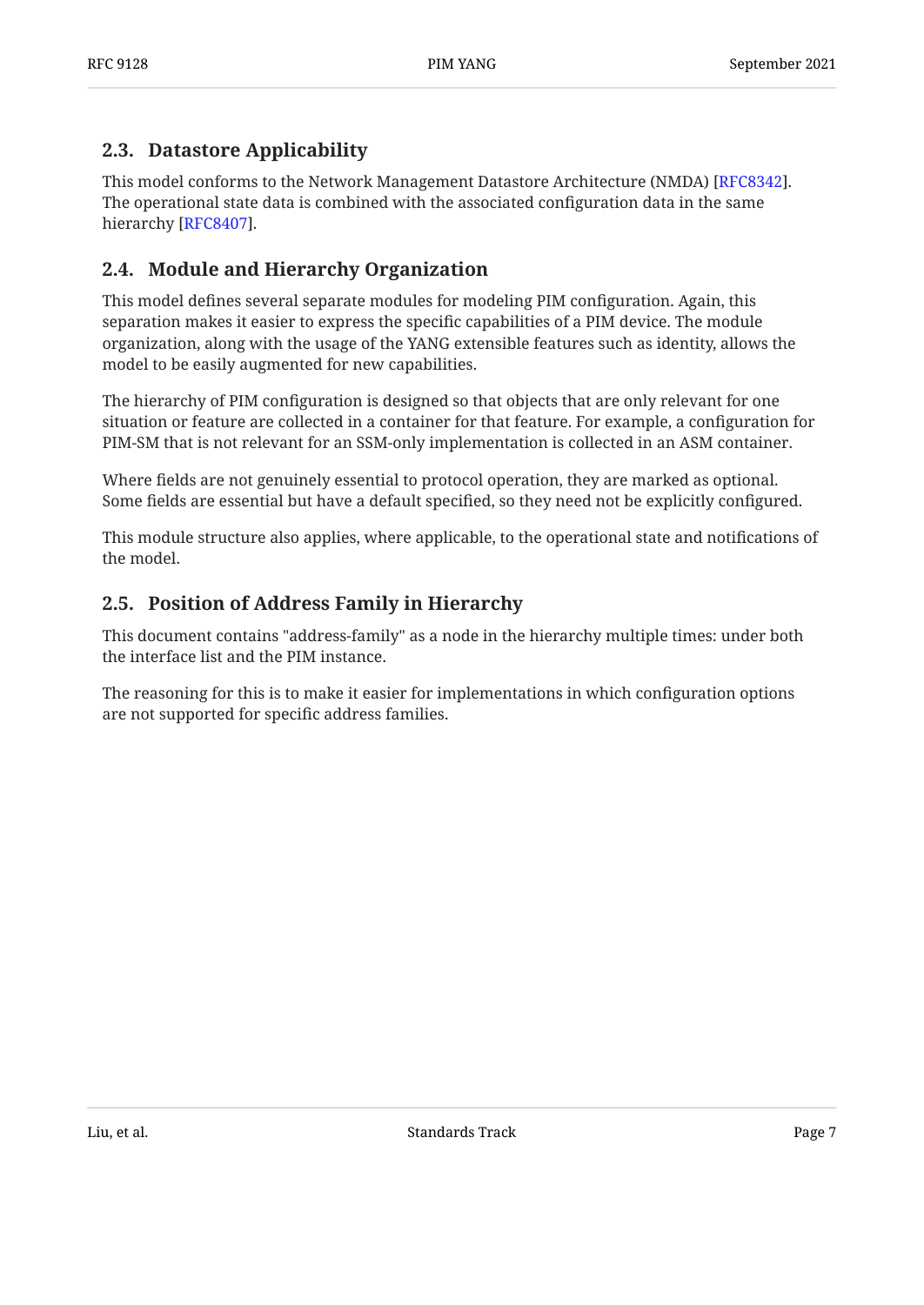For these implementations, the restriction that interface configuration must be address-family independent may be expressed either (1) as a vendor augmentation of an address-familyindependent parameter above the address-family level or (2) by a constraint on the base model objects of a form similar to the following:

```
deviation "/rt:routing/rt:control-plane-protocols/"
     + "pim-base:pim/pim-base:interfaces/pim-base:interface/"
   + "pim-base:address-family" {
   deviate add {
     must "(address-family = 'rt:ipv4' and dr-priority = "
          \ldots/address-family[address-family = 'rt:ipv6^{\prime}]/"
 + "dr-priority) or "
 + "(address-family = 'rt:ipv6' and dr-priority = "
 + "../address-family[address-family = 'rt:ipv4']/"
       + "dr-priority)" {
       error-message
         "Error: The IPv6 DR priority must match the "
      + "IPv4 DR priority."
       error-app-tag "dr-priority-mismatch";
     }
  }
}
```
## <span id="page-7-1"></span><span id="page-7-0"></span>**[3. Module Structure](#page-7-0)**

### **[3.1. PIM Base Module](#page-7-1)**

The PIM base module defines the base framework not specific to any PIM mode and is imported by the other modules. The base module by itself does not provide sufficient data for any PIM mode to operate. Other mode-specific and feature-specific modules need to be implemented in addition to this module, depending on the feature set required by the implementation.

This model augments the core routing data model "ietf-routing" specified in [RFC8349]. The PIM base model augments "/rt:routing/rt:control-plane-protocols" as opposed to augmenting "/ rt:routing/rt:control-plane-protocols/rt:control-plane-protocol", as the latter would allow multiple protocol instances, while the PIM protocol is designed to be enabled or disabled as a single protocol instance on a network instance or a logical network element.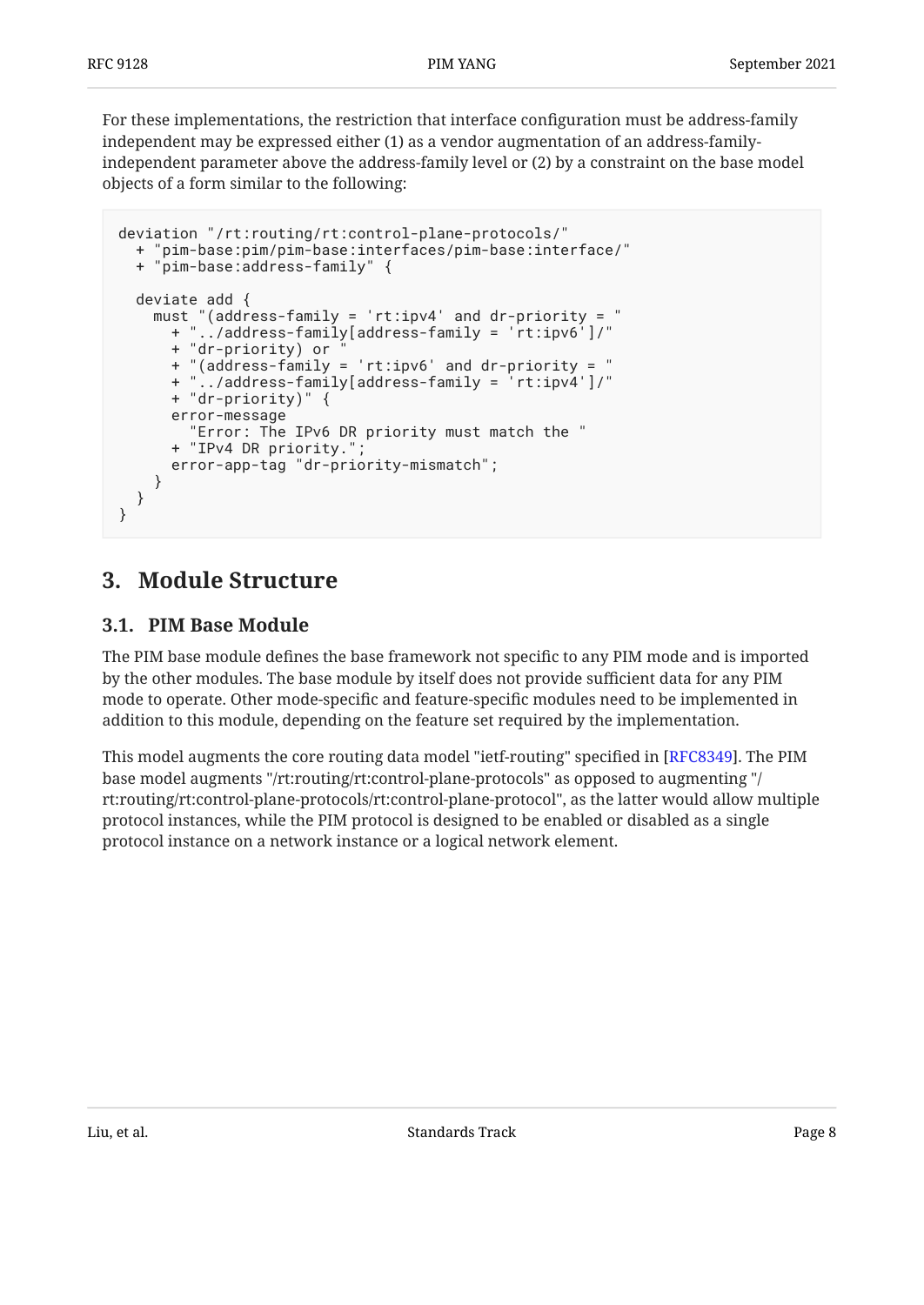#### <span id="page-8-0"></span>**[3.1.1. High-Level Structure](#page-8-0)**

The high-level structure of the model is shown below:

```
module: ietf-pim-base
   augment /rt:routing/rt:control-plane-protocols:
     +--rw pim!
       +--rw <global configuration>
       +--ro <global operational state>
        +--rw address-family* [address-family]
          | +--rw address-family identityref
          | +--rw <per address family configuration>
          | +--ro <per address family operational state>
        +--rw interfaces
           +--rw interface* [name]
             +--rw name if:interface-ref
              +--rw address-family* [address-family]
                +--rw address-family identityref
                +--rw <per interface configuration>
                 +--ro <per interface operational state>
                 +--ro neighbors
                    +--ro ipv4-neighbor* [address]
                                               inet:ipv4-address
                    | +--ro <IPv4 per neighbor operational state>
                    +--ro ipv6-neighbor* [address]
                      +--ro address inet:ipv6-address
                      +--ro <IPv4 per neighbor operational state>
```
<span id="page-8-1"></span>The presence of the top-level container "pim" enables the PIM protocols.

#### **[3.1.2. Global Data](#page-8-1)**

The global configuration data and operational state data cover support for graceful restart in the PIM base model. Additional features can be added by augmentation if required by an implementation.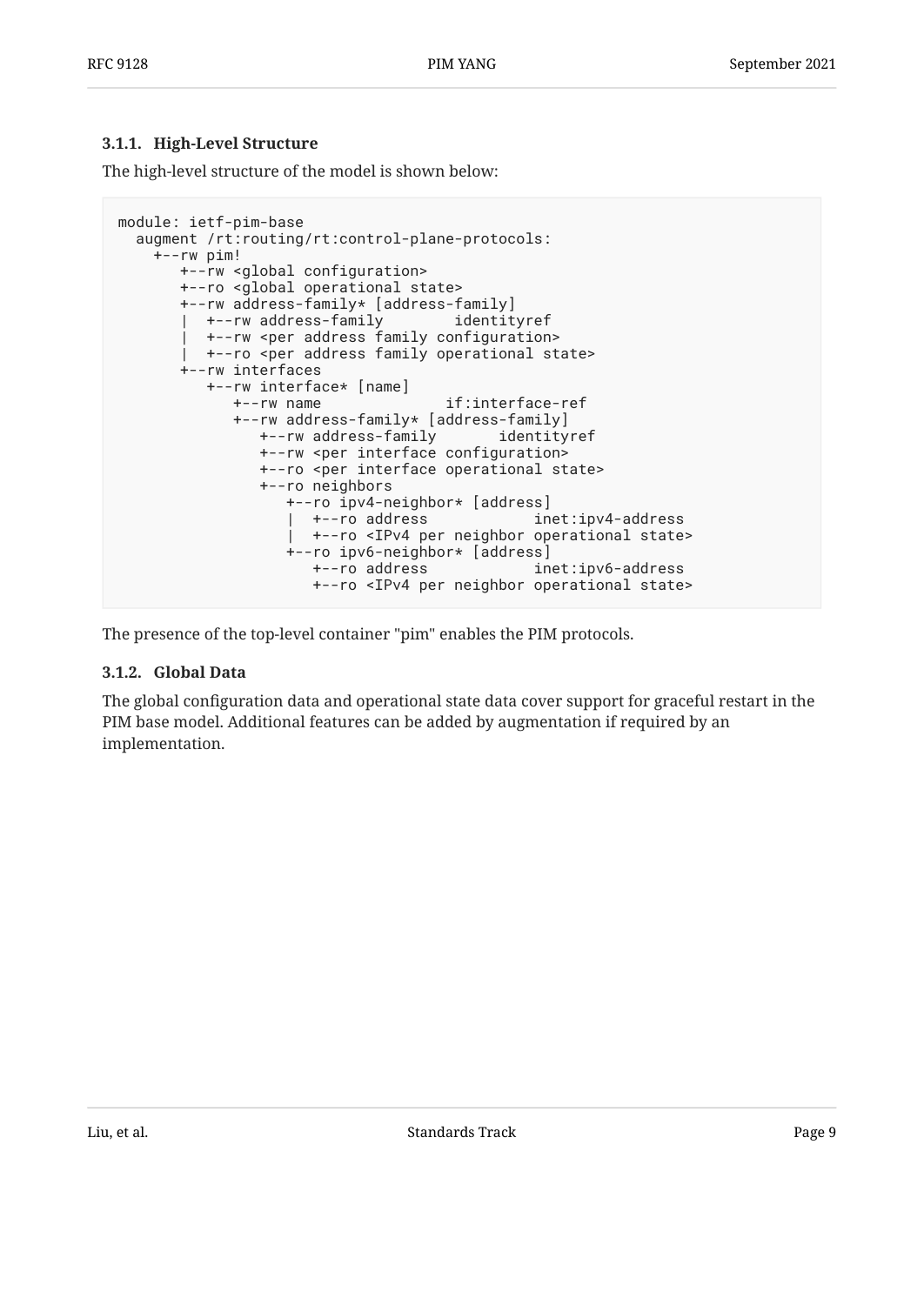#### <span id="page-9-0"></span>**[3.1.3. Per Address Family Data](#page-9-0)**

Support for per address family data is shown below:

```
+--rw pim!
   +--rw address-family* [address-family]
   | +--rw address-family identityref
   | +--rw graceful-restart
           ...
      | +--ro statistics
      | | +--ro discontinuity-time? yang:date-and-time
        | | +--ro error
       | +--ro assert? yang:counter32
 ...
         | | +--ro queue
        | +--ro size? uint32
        | +--ro overflow? yang:counter32
         | | +--ro received
        | | | +--ro assert? yang:counter32
 ...
        | | +--ro sent
           | | +--ro assert? yang:counter32
 ...
      | +--ro topology-tree-info
        | | +--ro ipv4-route* [group source-address is-rpt]
        | +--ro group
          | | | | rt-types:ipv4-multicast-group-address
           | | | +--ro source-address
          | | | | rt-types:ipv4-multicast-source-address
           | | | +--ro is-rpt boolean
         | | +--ro ipv6-route* [group source-address is-rpt]
           | | +--ro group
           | | | rt-types:ipv6-multicast-group-address
           | | +--ro source-address
           | | | rt-types:ipv6-multicast-source-address
           | | +--ro is-rpt boolean
 ...
           | | +--ro incoming-interface? if:interface-ref
 ...
           | | +--ro outgoing-interface* [name]
             | | +--ro name if:interface-ref
              | | +--ro expiration? rt-types:timer-value-seconds16
 | | +--ro up-time? rt-types:timeticks64
 | | +--ro jp-state? enumeration
```
This is the location that most of the PIM RP module (ietf-pim-rp) augments. Each of the modespecific modules also augments this schema tree.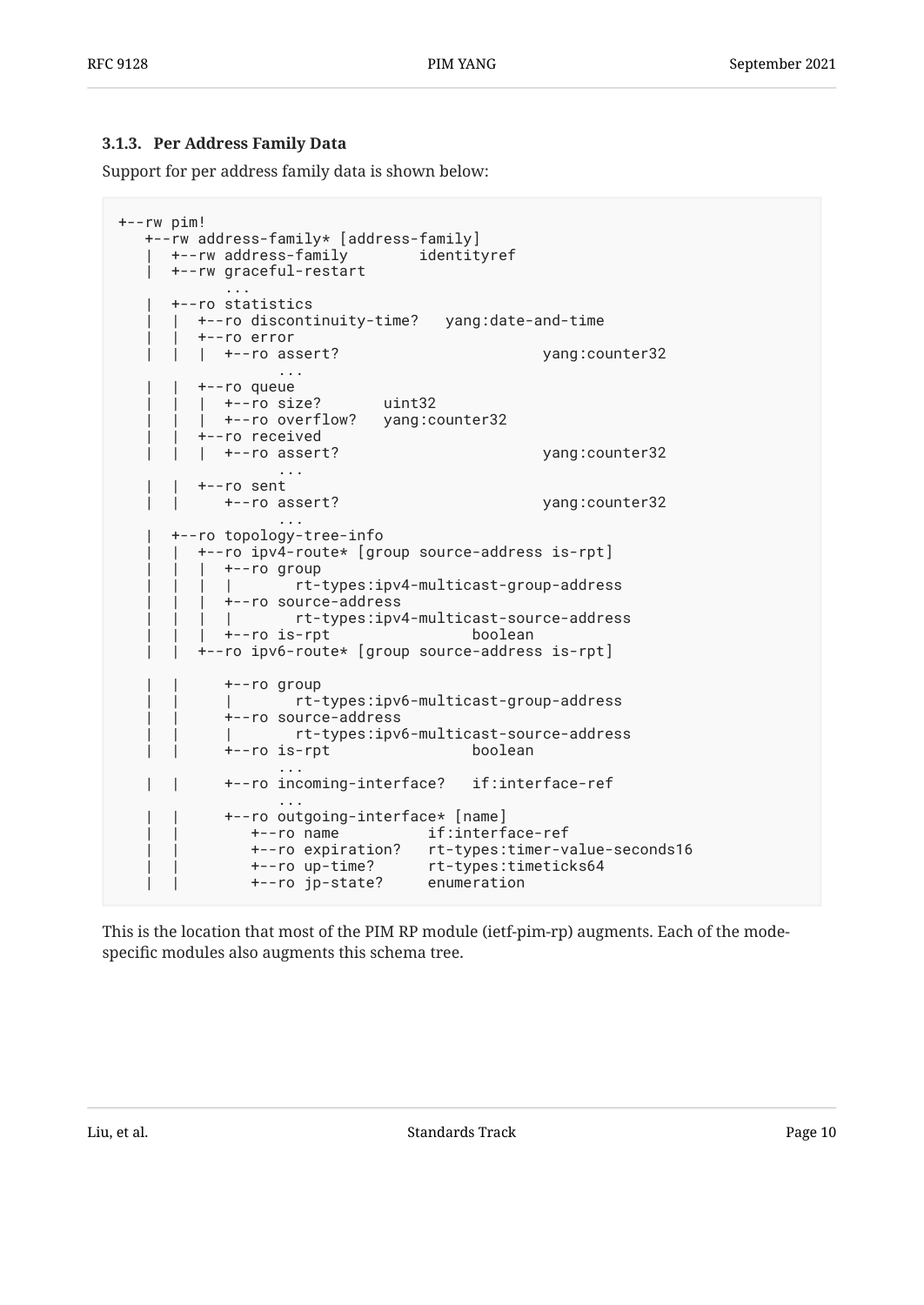#### <span id="page-10-0"></span>**[3.1.4. PIM Interface Modeling](#page-10-0)**

The configuration data and operational state data of PIM interfaces are modeled as shown below:

```
+--rw pim!
    +--rw interfaces
      +--rw interface* [name]
         +--rw name if:interface-ref
         +--rw address-family* [address-family]
            +--rw address-family identityref
            +--rw bfd {bfd}?
 ...
             +--rw dr-priority? uint32 {intf-dr-priority}?
                                     rt-types:timer-value-seconds16
                     | {intf-hello-interval}?
             +--rw (hello-holdtime-or-multiplier)?
               | +--:(holdtime) {intf-hello-holdtime}?
                 | | +--rw hello-holdtime?
                          | | rt-types:timer-value-seconds16
               | +--:(multiplier) {intf-hello-multiplier}?
                  | +--rw hello-multiplier?
                          | rt-types:timer-multiplier
             +--rw jp-interval? rt-types:timer-value-seconds16
                     | {intf-jp-interval}?
             +--rw (jp-holdtime-or-multiplier)?
               | +--:(holdtime) {intf-jp-holdtime}?
                | | +--rw jp-holdtime?
                           | | rt-types:timer-value-seconds16
               | +--:(multiplier) {intf-jp-multiplier}?
                  | +--rw jp-multiplier?
                           | rt-types:timer-multiplier
             +--rw override-interval? uint16
                    | {intf-override-interval}?
             +--rw propagation-delay? uint16
                    | {intf-propagation-delay}?
             +--ro oper-status? enumeration
             +--ro gen-id? uint32
             +--ro hello-expiration? rt-types:timer-value-seconds16
             +--ro ipv4
               | +--ro address* inet:ipv4-address
               | +--ro dr-address? inet:ipv4-address
             +--ro ipv6
              | +--ro address* inet:ipv6-address
               | +--ro dr-address? inet:ipv6-address
```
Support for BFD is achieved by using a grouping provided by an external module, "ietf-bfdtypes", as defined in  $[RFC9127]$ .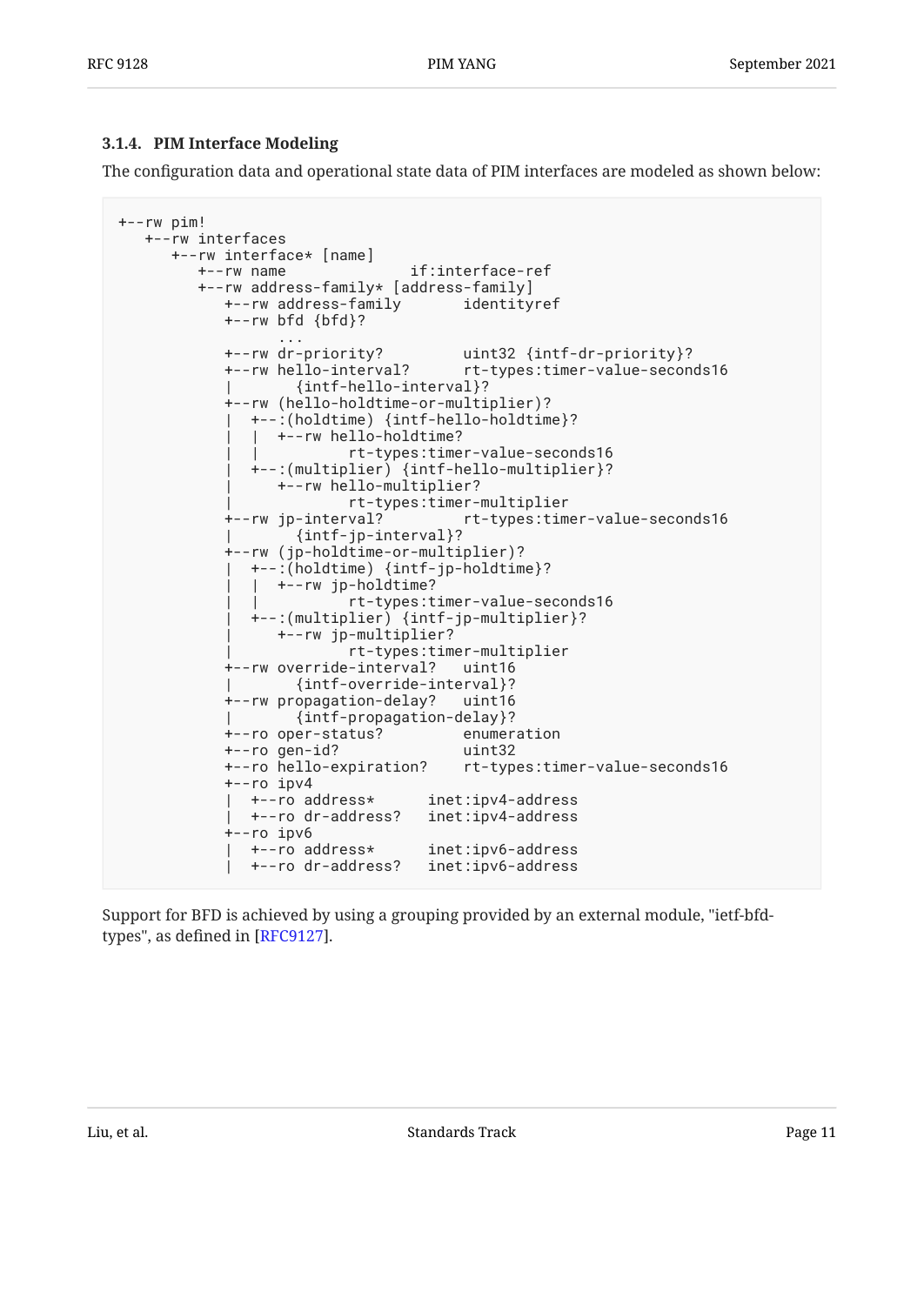#### <span id="page-11-0"></span>**[3.1.5. Neighbor Modeling](#page-11-0)**

For each PIM interface, there can be a list of neighbors that contains operational state data for each neighbor. To model such data, the following structure is specified:

```
+--rw pim!
   +--rw interfaces
      +--rw interface* [name]
         +--rw address-family* [address-family]
           +--ro neighbors
              +--ro ipv4-neighbor* [address]
                | +--ro address inet:ipv4-address
                 | +--ro bfd-status? enumeration
                 | +--ro expiration?
                        | | rt-types:timer-value-seconds16
                 | +--ro dr-priority? uint32
                 | +--ro gen-id? uint32
                 | +--ro lan-prune-delay
                | +--ro present? boolean
                   | | +--ro override-interval? uint16
                 | | +--ro propagation-delay? uint16
                 | | +--ro t-bit? boolean
                 | +--ro up-time? rt-types:timeticks64
              +--ro ipv6-neighbor* [address]
                 +--ro address inet:ipv6-address
                 +--ro bfd-status? enumeration
                 +--ro expiration?
                        | rt-types:timer-value-seconds16
                 +--ro dr-priority? uint32
                 +--ro gen-id? uint32
                 +--ro lan-prune-delay
                 | +--ro present? boolean
                  +--ro override-interval?
                   | +--ro propagation-delay? uint16
                   | +--ro t-bit? boolean
                 +--ro up-time? rt-types:timeticks64
```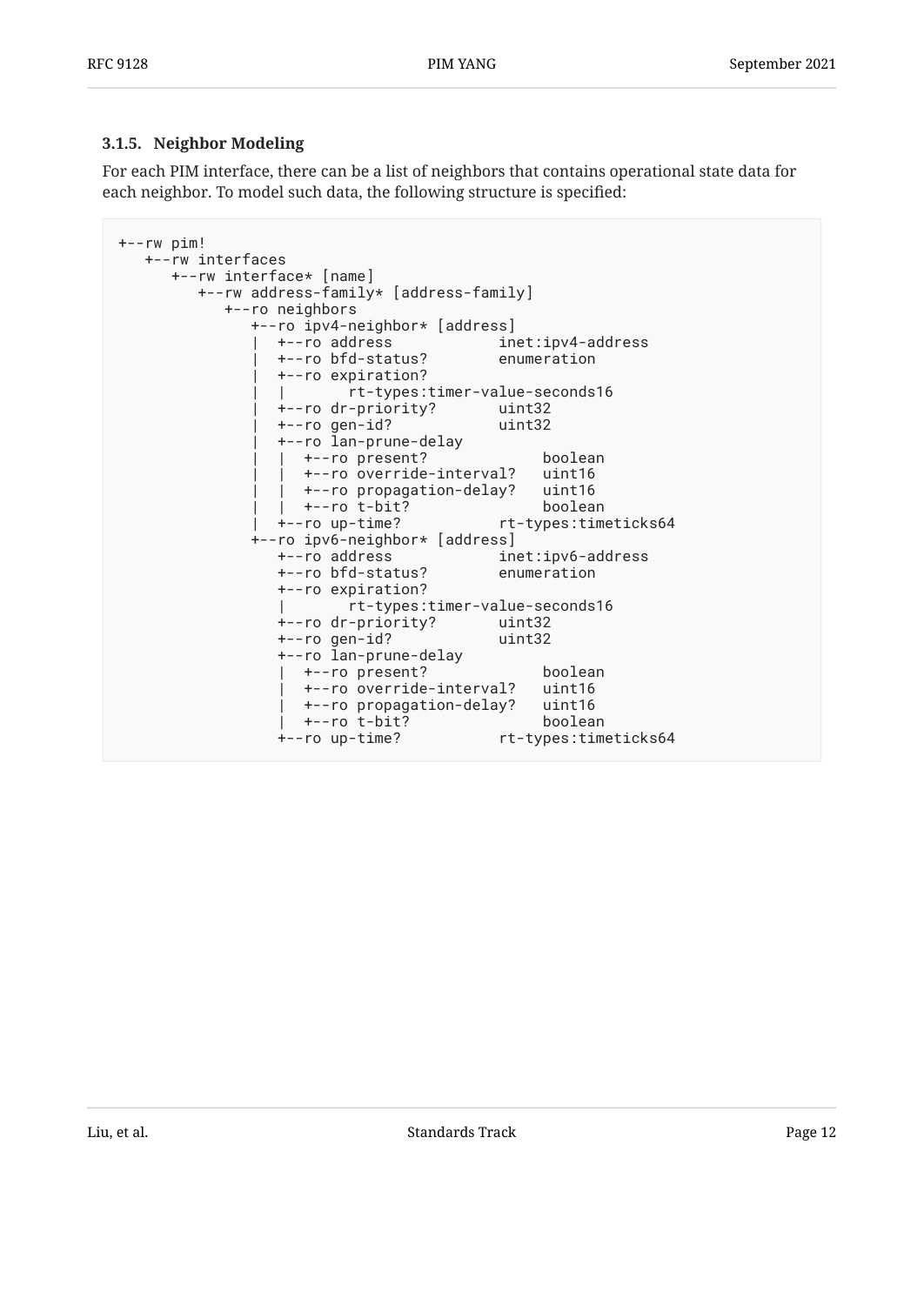#### <span id="page-12-0"></span>**[3.1.6.](#page-12-0) Notifi[cations](#page-12-0)**

The PIM base module also defines the notifications for PIM interface and neighbor events, as shown below:

```
 notifications:
     +---n pim-neighbor-event
      | +--ro event-type? neighbor-event-type
     leagnbo | יאני ייניי -<br>| +--ro interface-ref?     leafref<br>| leafref     --ro interface-af-ref?   leafref
      +--ro interface-af-ref?
      | +--ro neighbor-ipv4-ref? leafref
       | +--ro neighbor-ipv6-ref? leafref
     | +--ro up-time? rt-types:timeticks64
     +---n pim-interface-event
 +--ro event-type? interface-event-type
 +--ro interface-ref? leafref
        +--ro ipv4
        | +--ro address* inet:ipv4-address
          | +--ro dr-address? inet:ipv4-address
        +--ro ipv6
                               +--ro address* inet:ipv6-address
           +--ro dr-address? inet:ipv6-address
```
#### <span id="page-12-1"></span>**[3.2. PIM RP Module](#page-12-1)**

The PIM RP module augments the PIM base module to define the configuration and operational state information scoped to RP-related features:

```
module: ietf-pim-rp
  augment /rt:routing/rt:control-plane-protocols/pim-base:pim
/pim-base:address-family:
    +--rw rp
      +--rw static-rp
 ...
      +--rw bsr {bsr}?
 ...
      +--ro rp-list
 ...
      +--ro rp-mappings
 ...
```
This module is shared by PIM-SM and PIM-BIDIR mode but is not shared by PIM-DM. The PIM-SM module and the PIM-BIDIR module augment this module to cover mode-specific data.

The following sections describe the features and capabilities covered in this module.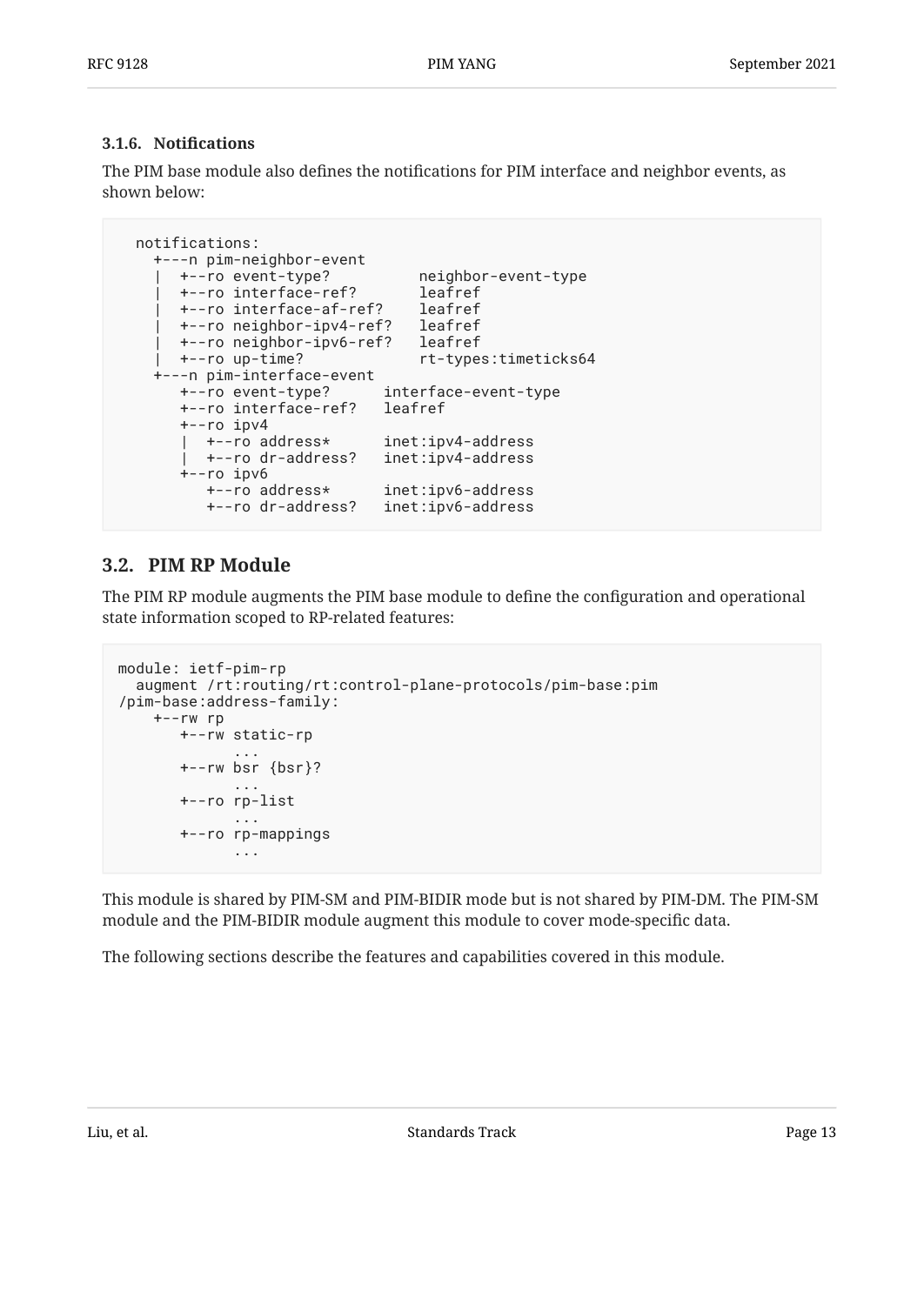#### <span id="page-13-0"></span>**[3.2.1. Static RPs](#page-13-0)**

Static RPs can be configured by using the following portion of the module:

```
+--rw rp
   +--rw static-rp
    | +--rw ipv4-rp* [rp-address]
     | | +--rw rp-address inet:ipv4-address
      | +--rw ipv6-rp* [rp-address]
    | +--rw rp-address inet:ipv6-address
```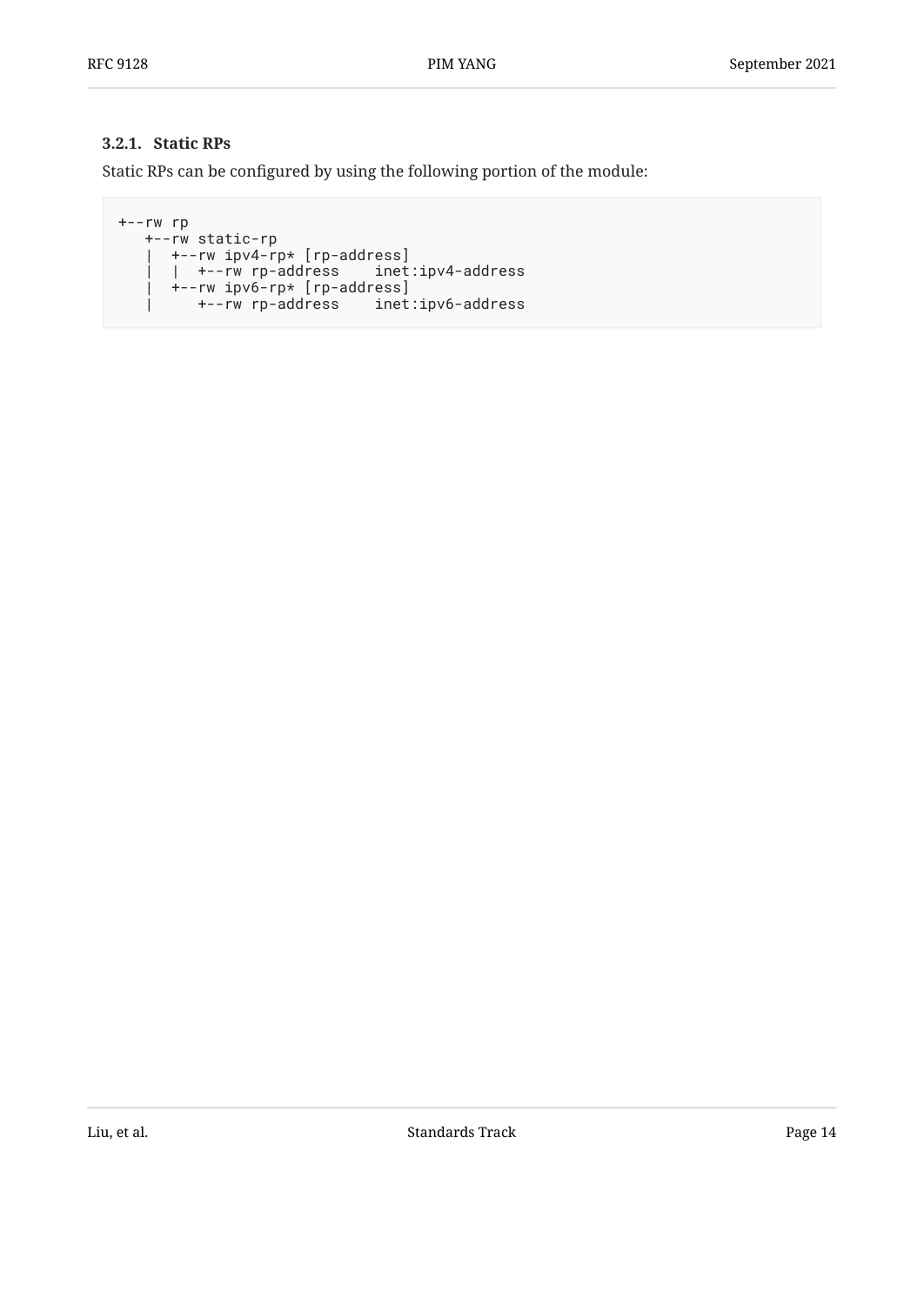#### <span id="page-14-0"></span>**[3.2.2. BSRs](#page-14-0)**

Support for BSRs includes both configuration data and operational state data, as shown below:

```
+--rw rp
    +--rw bsr {bsr}?
      | +--rw bsr-candidate!
         | | +--rw (interface-or-address)?
         | +--:(interface) {candidate-interface}?
            | +--rw interface if:interface-ref
             | | | +--:(ipv4-address) {candidate-ipv4}?
            | +--rw ipv4-address inet:ipv4-address
             | | | +--:(ipv6-address) {candidate-ipv6}?
               | | | +--rw ipv6-address inet:ipv6-address
          | | +--rw hash-mask-length uint8
         | | +--rw priority? uint8
       | +--rw rp-candidate
         | | +--rw interface* [name] {candidate-interface}?
            | | | +--rw name if:interface-ref
            | | | +--rw policy-name? string
            | | | +--rw mode? identityref
          | | +--rw ipv4-address* [address] {candidate-ipv4}?
            | | | +--rw address inet:ipv4-address
            | | | +--rw policy-name? string
         | +--rw mode?
          | | +--rw ipv6-address* [address] {candidate-ipv6}?
            | | +--rw address inet:ipv6-address
            | | +--rw policy-name? string
             | | +--rw mode? identityref
       | +--ro bsr
         | | +--ro address? inet:ip-address
          | | +--ro hash-mask-length? uint8
        +--ro priority?
         | | +--ro up-time? rt-types:timeticks64
       | +--ro (election-state)? {bsr-election-state}?
        | | +--:(candidate)
          | | | +--ro candidate-bsr-state? enumeration
          | | +--:(non-candidate)
            | | +--ro non-candidate-bsr-state? enumeration
      | +--ro bsr-next-bootstrap? uint16
      | +--ro rp
        | | +--ro rp-address? inet:ip-address
        | | +--ro policy-name? string
        | | +--ro up-time? rt-types:timeticks64
      | +--ro rp-candidate-next-advertisement? uint16
```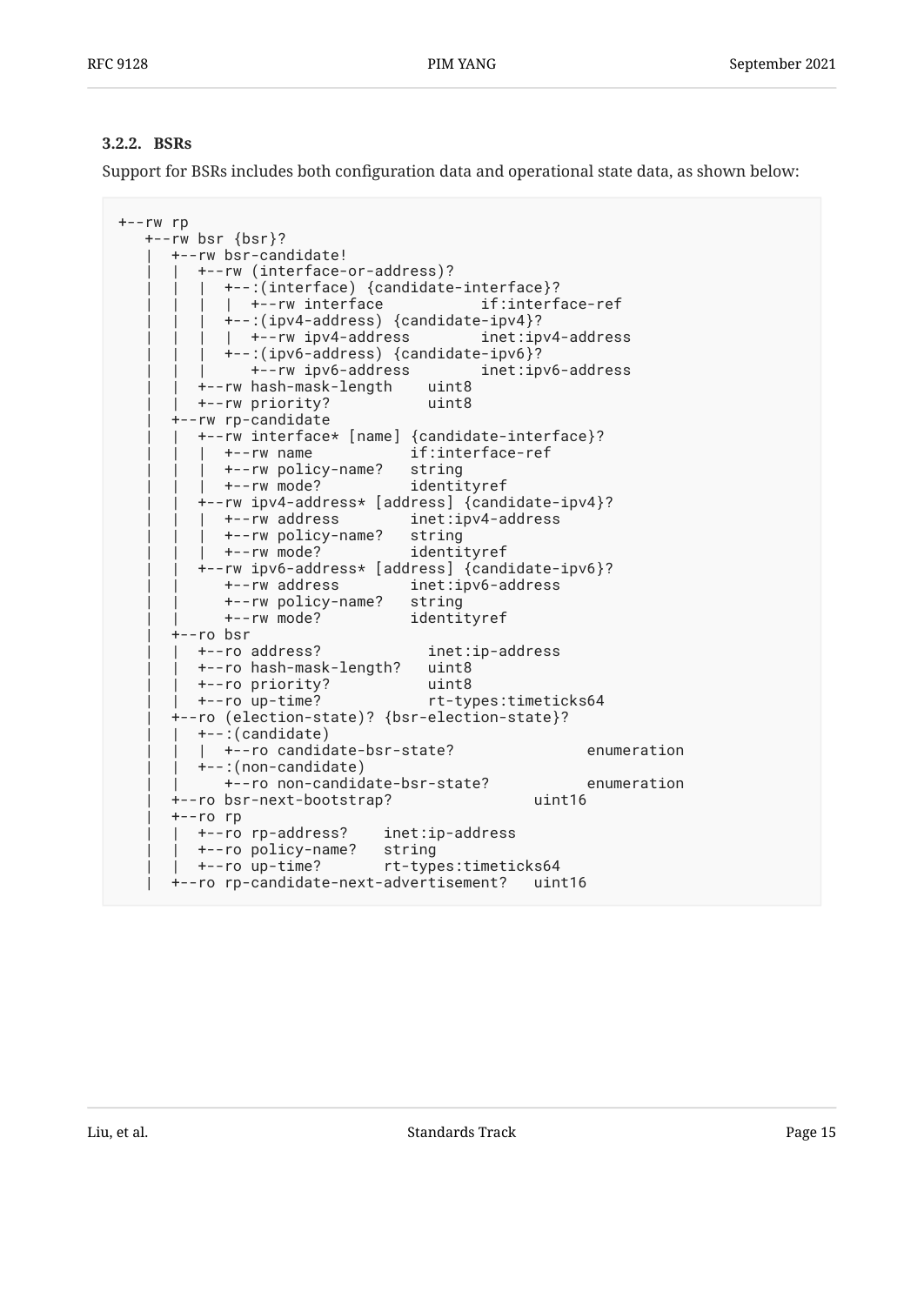#### <span id="page-15-0"></span>**[3.2.3. RP State Data](#page-15-0)**

This portion of the model provides the operational state information for all RPs on the router, including the statically configured RPs and the BSR elected RPs.

```
+--rw rp
   +--ro rp-list
     | +--ro ipv4-rp* [rp-address mode]
      | | +--ro rp-address inet:ipv4-address
       | | +--ro mode identityref
       | | +--ro info-source-address? inet:ipv4-address
       | | +--ro info-source-type? identityref
       | | +--ro up-time? rt-types:timeticks64
      | | +--ro expiration? rt-types:timer-value-seconds16
      | +--ro ipv6-rp* [rp-address mode]
        | +--ro rp-address inet:ipv6-address
 | +--ro mode identityref
 | +--ro info-source-address? inet:ipv6-address
 | +--ro info-source-type? identityref
 | +--ro up-time? rt-types:timeticks64
        | +--ro expiration? rt-types:timer-value-seconds16
```
#### <span id="page-15-1"></span>**[3.2.4. RP-to-Group Mappings](#page-15-1)**

The operational state data of the mappings between RPs and multicast groups is modeled as follows:

```
+--rw rp
   +--ro rp-mappings
     +--ro ipv4-rp* [group rp-address]
 | +--ro group inet:ipv4-prefix
 | +--ro rp-address inet:ipv4-address
 | +--ro up-time? rt-types:timeticks64
 | +--ro expiration? rt-types:timer-value-seconds16
      +--ro ipv6-rp* [group rp-address]
 +--ro group inet:ipv6-prefix
 +--ro rp-address inet:ipv6-address
 +--ro up-time? rt-types:timeticks64
 +--ro expiration? rt-types:timer-value-seconds16
```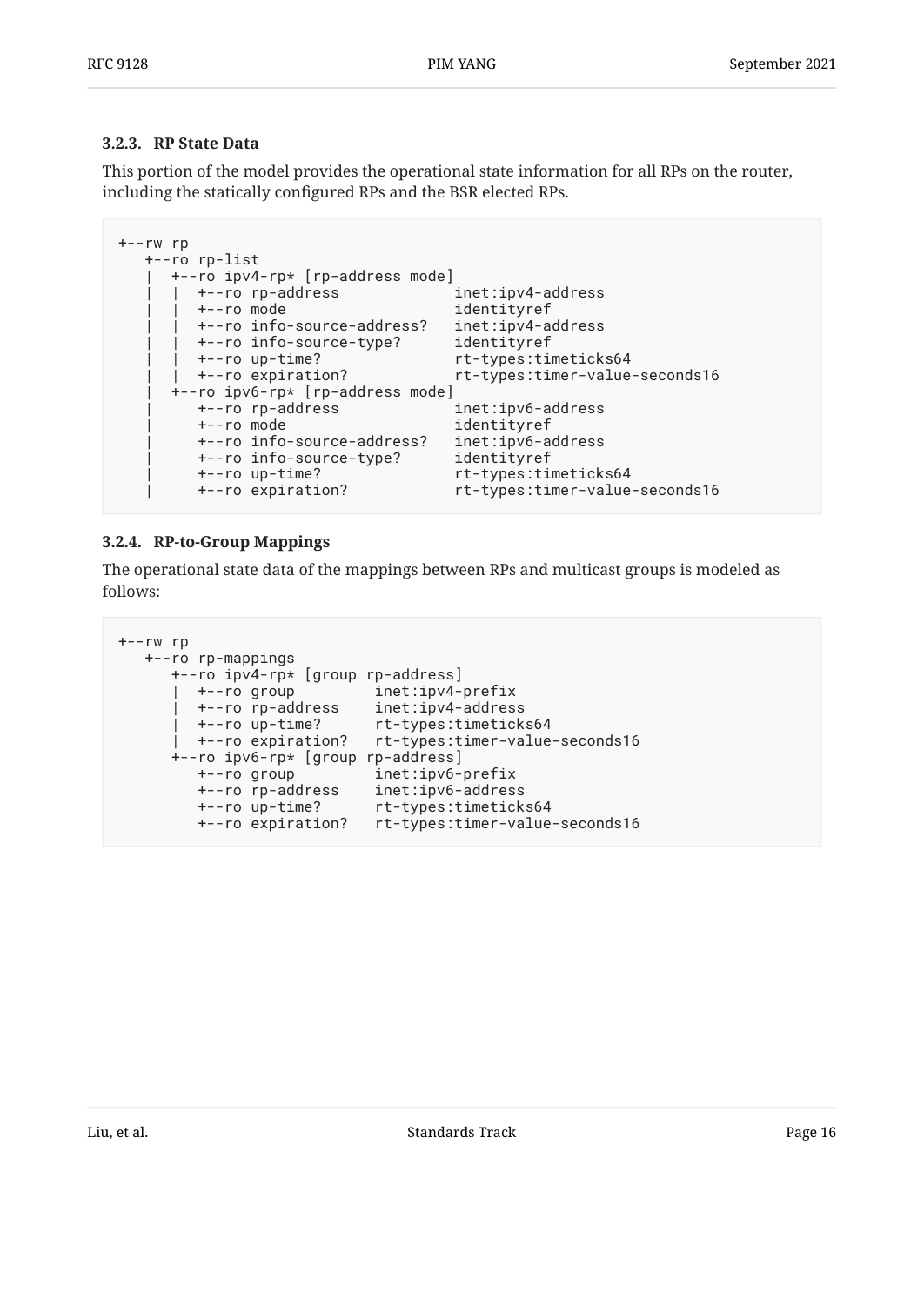#### <span id="page-16-0"></span>**[3.2.5.](#page-16-0) Notifi[cations](#page-16-0)**

The PIM RP module also defines the notifications for RP-related events, as shown below:

```
 notifications:
   +---n pim-rp-event
 +--ro event-type? rp-event-type
 +--ro instance-af-ref? leafref
 +--ro group? rt-types:ip-multicast-group-address
 +--ro rp-address? inet:ip-address
      +--ro is-rpt? boolean
 +--ro mode? pim-base:pim-mode
 +--ro message-origin? inet:ip-address
```
#### <span id="page-16-1"></span>**[3.3. PIM-SM Module](#page-16-1)**

The PIM-SM module covers Sparse Mode modeling, including PIM Any-Source Multicast (PIM-ASM) and PIM Source-Specific Multicast (PIM-SSM). This module has dependencies on the PIM base module and the PIM RP module, both of which are augmented by this module.

The augmentation to the "address-family" branch of the PIM base module is shown below:

```
module: ietf-pim-sm
   augment /rt:routing/rt:control-plane-protocols/pim-base:pim
/pim-base:address-family:
    +--rw sm
       +--rw asm
           | +--rw anycast-rp!
             | | +--rw ipv4-anycast-rp* [anycast-address rp-address]
             | | | +--rw anycast-address inet:ipv4-address
              | | | +--rw rp-address inet:ipv4-address
              | | +--rw ipv6-anycast-rp* [anycast-address rp-address]
 | | +--rw anycast-address inet:ipv6-address
 | | +--rw rp-address inet:ipv6-address
           | +--rw spt-switch
             | +--rw infinity! {spt-switch-infinity}?
                | +--rw policy-name? string {spt-switch-policy}?
        +--rw ssm!
          +--rw range-policy? string
```
To support PIM-SM on an interface, this module augments the "interface" branch of the PIM base module, as follows:

```
module: ietf-pim-sm
   augment /rt:routing/rt:control-plane-protocols/pim-base:pim
/pim-base:interfaces/pim-base:interface/pim-base:address-family:
    +--rw sm!
        +--rw passive? empty
```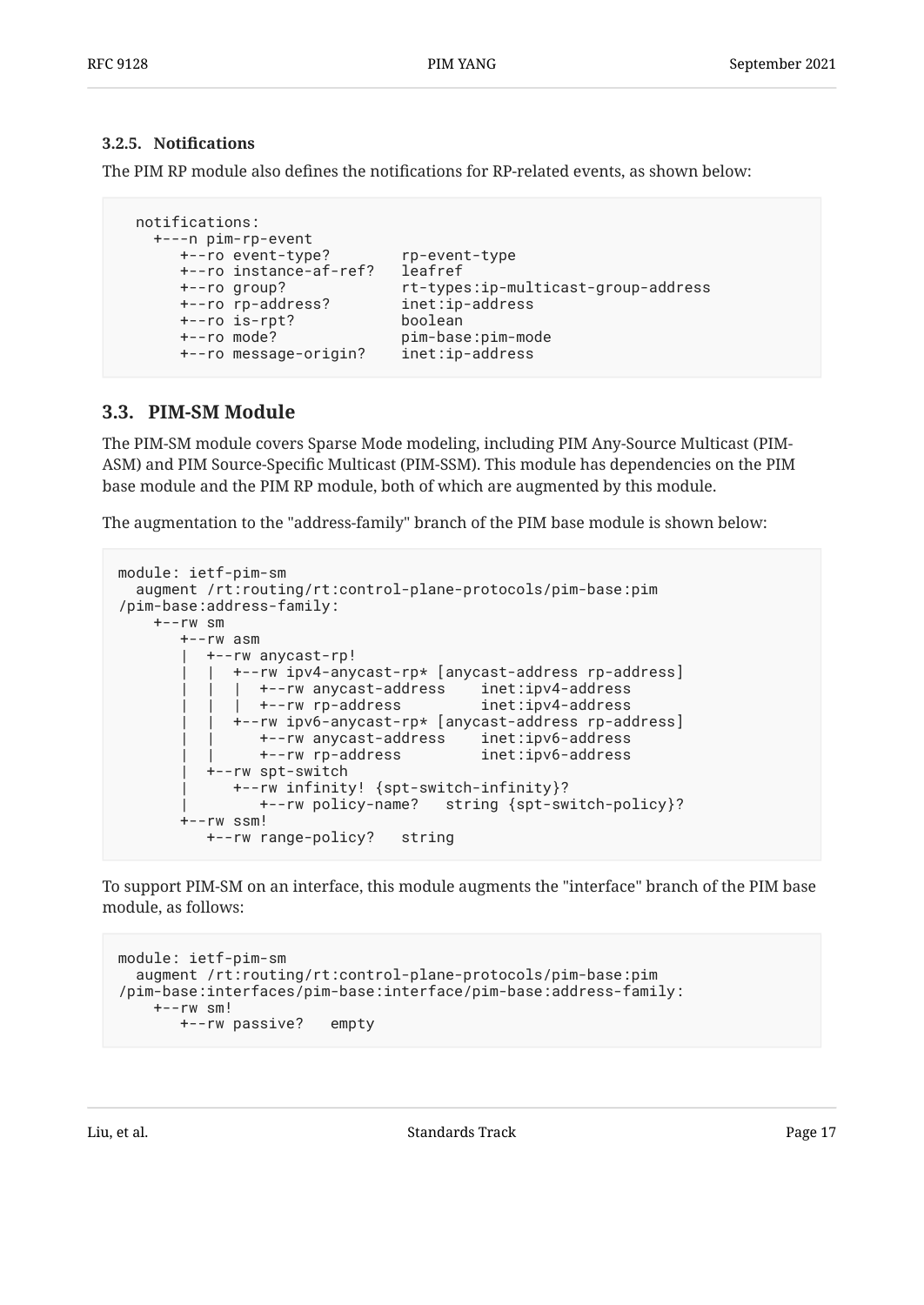This module also augments the PIM RP module to allow an RP to be configured in PIM-SM:

```
module: ietf-pim-sm
   augment /rt:routing/rt:control-plane-protocols/pim-base:pim
/pim-base:address-family/pim-rp:rp/pim-rp:static-rp/pim-rp:ipv4-rp:
     +--rw sm!
       +--rw policy-name? string
       +--rw override? boolean {static-rp-override}?
   augment /rt:routing/rt:control-plane-protocols/pim-base:pim
/pim-base:address-family/pim-rp:rp/pim-rp:static-rp/pim-rp:ipv6-rp:
     +--rw sm!
       +--rw policy-name? string
       +--rw override? boolean {static-rp-override}?
```
## <span id="page-17-0"></span>**[3.4. PIM-DM Module](#page-17-0)**

The PIM-DM module covers Dense Mode modeling. This module augments the PIM base module, but it has no dependency on the PIM RP module.

```
module: ietf-pim-dm
   augment /rt:routing/rt:control-plane-protocols/pim-base:pim
             /pim-base:address-family:
    +--rw dm! augment /rt:routing/rt:control-plane-protocols/pim-base:pim
             /pim-base:interfaces/pim-base:interface
             /pim-base:address-family:
     +--rw dm!
```
#### <span id="page-17-1"></span>**[3.5. PIM-BIDIR Module](#page-17-1)**

The PIM-BIDIR module covers Bidirectional PIM modeling. Like PIM-SM, this module augments both the PIM base module and the PIM RP module.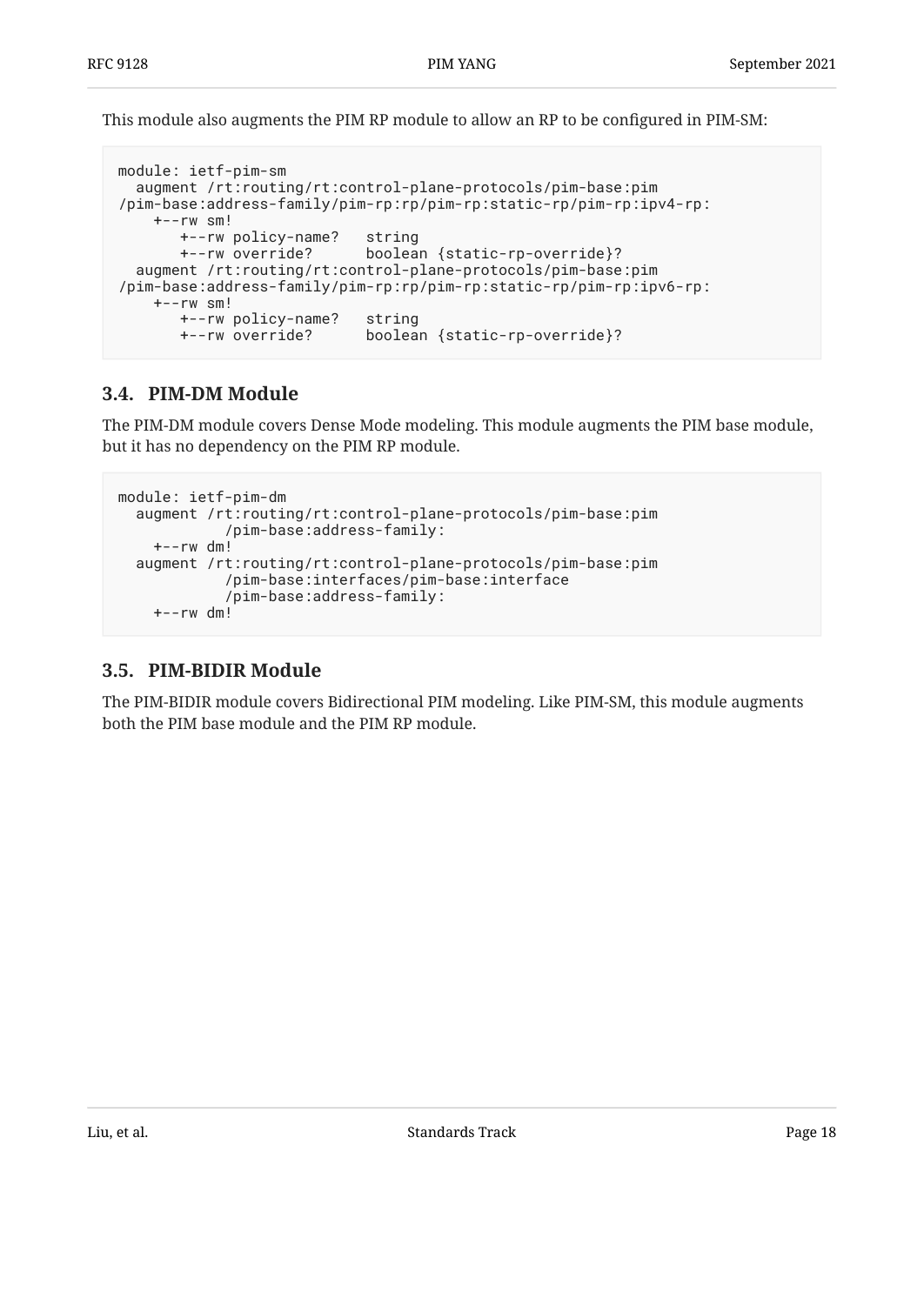The augmentations to the PIM base module, on the "address-family", "interface", and "neighbor" branches, are as follows:

```
module: ietf-pim-bidir
   augment /rt:routing/rt:control-plane-protocols/pim-base:pim
/pim-base:address-family:
    +--rw bidir!
   augment /rt:routing/rt:control-plane-protocols/pim-base:pim
/pim-base:interfaces/pim-base:interface/pim-base:address-family:
     +--rw bidir!
        +--rw df-election {intf-df-election}?
           +--rw offer-interval? uint16
           +--rw backoff-interval? uint16
           +--rw offer-multiplier? uint8
   augment /rt:routing/rt:control-plane-protocols/pim-base:pim
/pim-base:interfaces/pim-base:interface/pim-base:address-family
/pim-base:neighbors/pim-base:ipv4-neighbor:
     +--ro bidir-capable? boolean
   augment /rt:routing/rt:control-plane-protocols/pim-base:pim
/pim-base:interfaces/pim-base:interface/pim-base:address-family
/pim-base:neighbors/pim-base:ipv6-neighbor:
    +--ro bidir-capable? boolean
```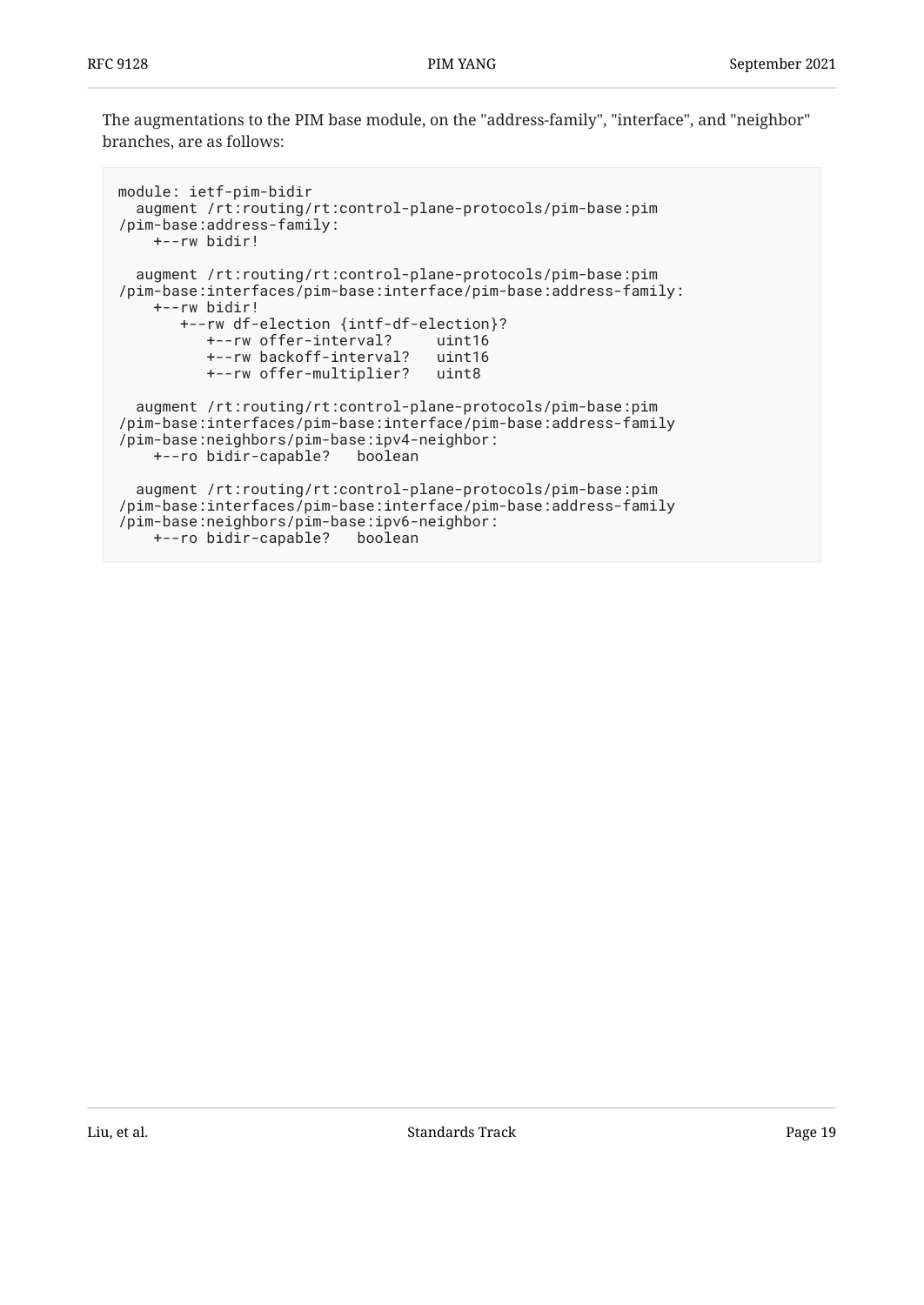This module also augments the PIM RP module to extend the capabilities of RPs for PIM-BIDIR mode:

```
module: ietf-pim-bidir
  augment /rt:routing/rt:control-plane-protocols/pim-base:pim
/pim-base:address-family/pim-rp:rp/pim-rp:static-rp/pim-rp:ipv4-rp:
    +--rw bidir!
       +--rw policy-name? string
       +--rw override? boolean {static-rp-override}?
  augment /rt:routing/rt:control-plane-protocols/pim-base:pim
/pim-base:address-family/pim-rp:rp/pim-rp:static-rp/pim-rp:ipv6-rp:
    +--rw bidir!
       +--rw policy-name? string
       +--rw override? boolean {static-rp-override}?
  augment /rt:routing/rt:control-plane-protocols/pim-base:pim
/pim-base:address-family/pim-rp:rp:
    +--ro bidir
       +--ro df-election
         | +--ro ipv4-rp* [rp-address]
          | | +--ro rp-address inet:ipv4-address
          | +--ro ipv6-rp* [rp-address]
            | +--ro rp-address inet:ipv6-address
       +--ro interface-df-election
          +--ro ipv4-rp* [rp-address interface-name]
            | +--ro rp-address inet:ipv4-address
            | +--ro interface-name if:interface-ref
            | +--ro df-address? inet:ipv4-address
            | +--ro interface-state? identityref
            | +--ro up-time? rt-types:timeticks64
            | +--ro winner-metric? uint32
            | +--ro winner-metric-preference? uint32
          +--ro ipv6-rp* [rp-address interface-name]
            +--ro rp-address inet:ipv6-address
            +--ro interface-name if:interface-ref
                                           inet:ipv6-address
            +--ro interface-state? identityref
            +--ro up-time? rt-types:timeticks64
            +--ro winner-metric? uint32
            +--ro winner-metric-preference? uint32
```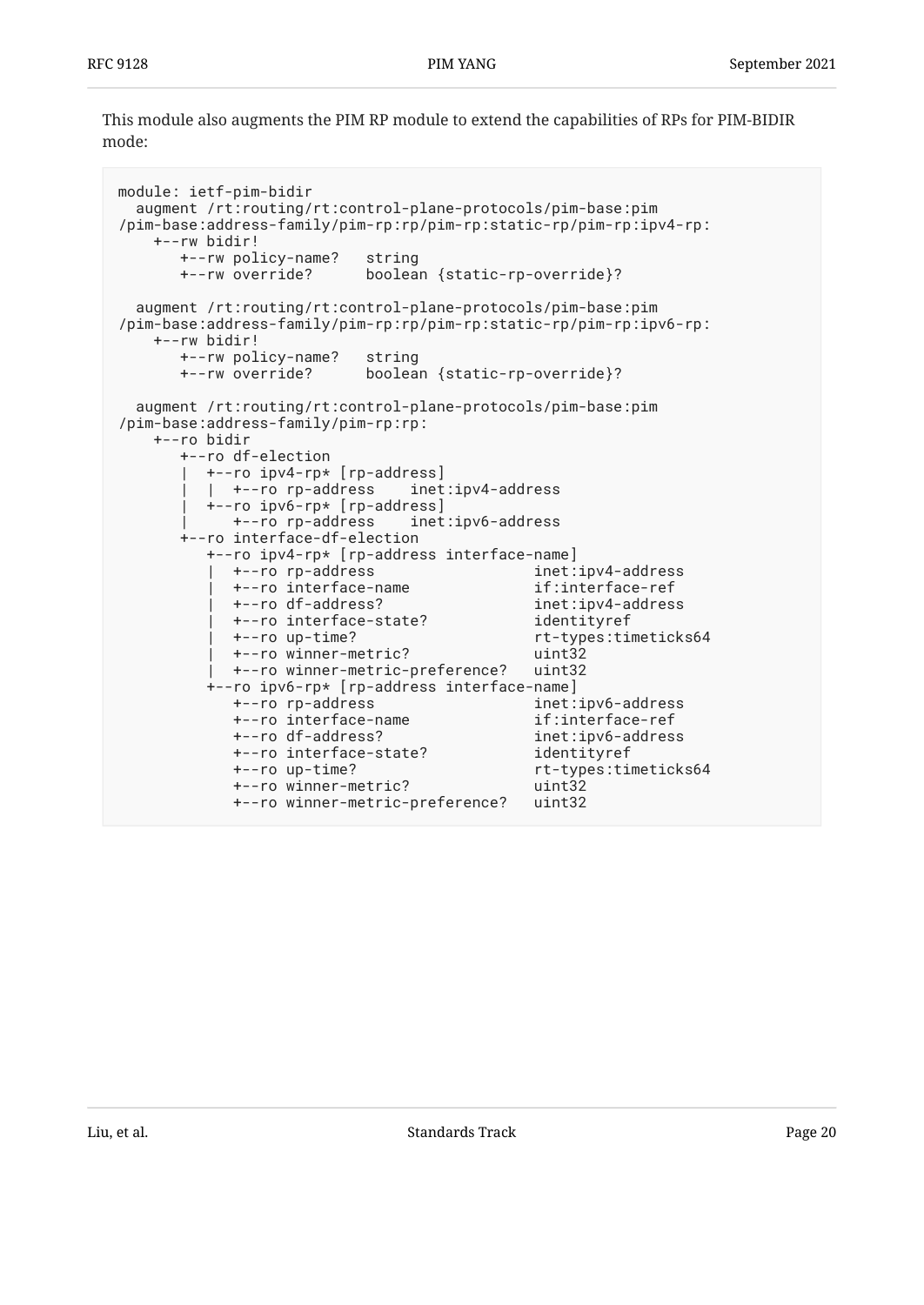# <span id="page-20-0"></span>**[4. Complete Tree Structure](#page-20-0)**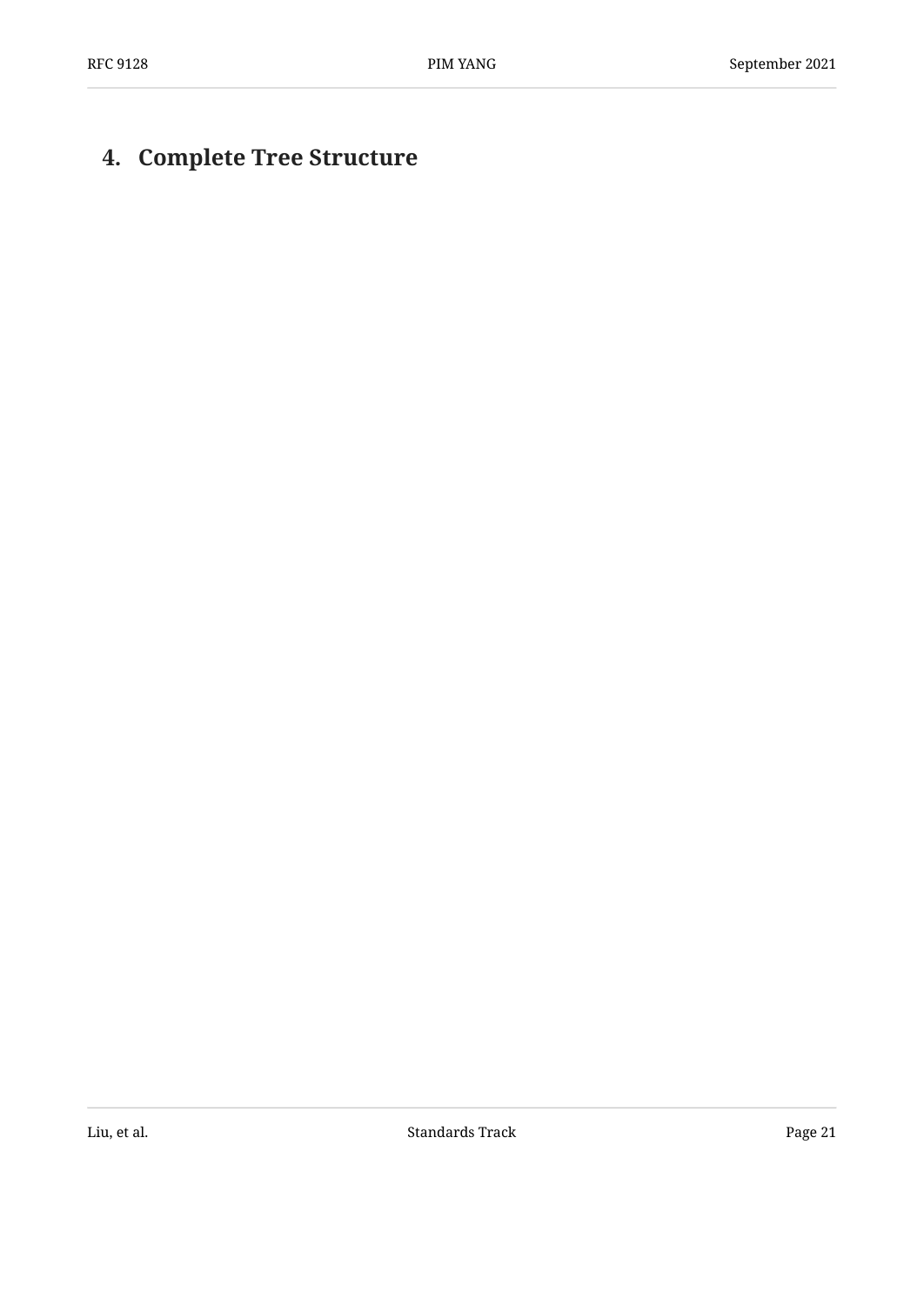## <span id="page-21-0"></span>**[4.1. PIM Base Module](#page-21-0)**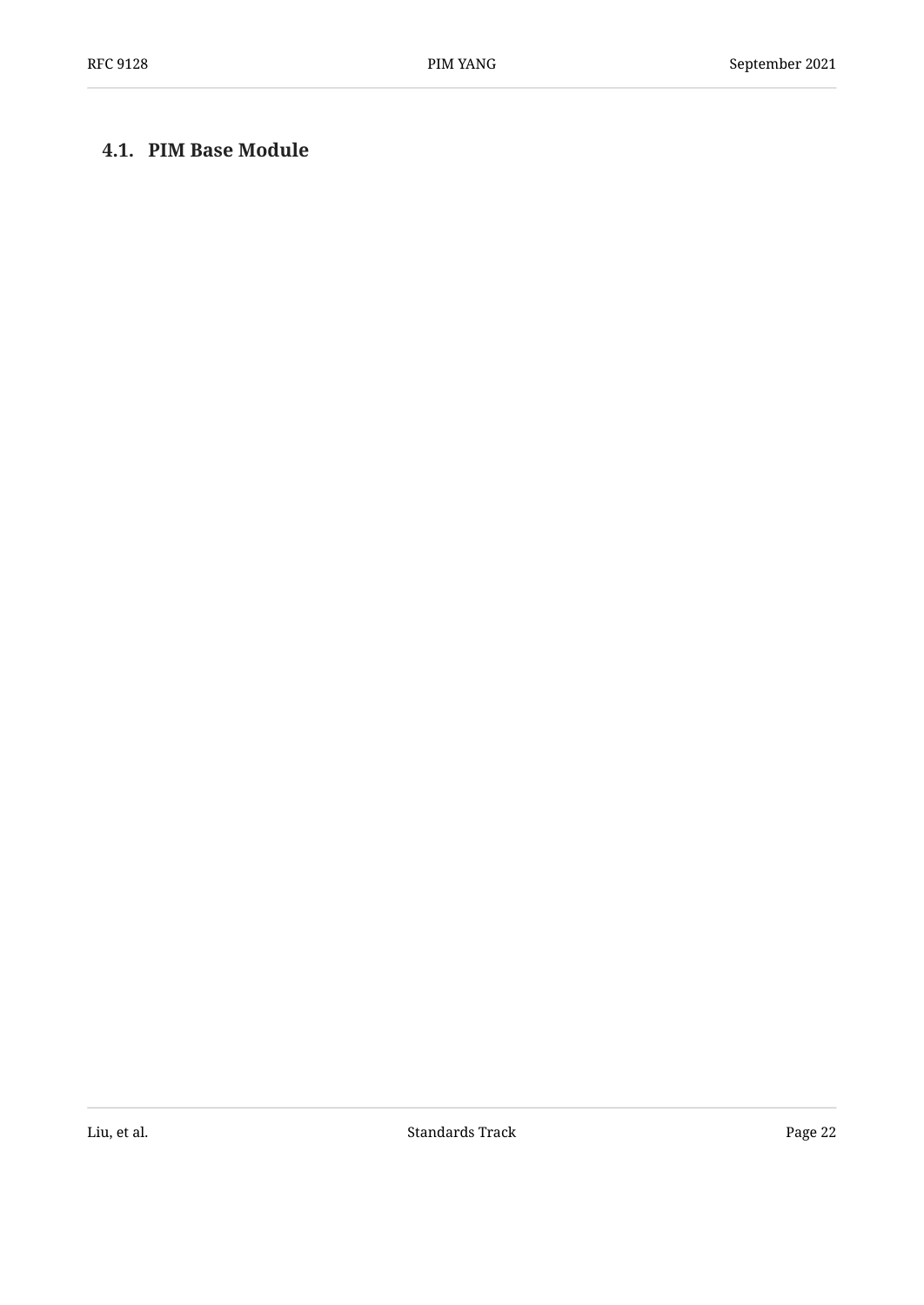| module: ietf-pim-base<br>augment /rt:routing/rt:control-plane-protocols: |                                    |
|--------------------------------------------------------------------------|------------------------------------|
| +--rw pim!<br>+--rw graceful-restart                                     |                                    |
| +--rw enabled? boolean                                                   |                                    |
| +--rw duration? uint16                                                   |                                    |
| +--rw address-family* [address-family]                                   |                                    |
| +--rw address-family<br>identityref                                      |                                    |
| +--rw graceful-restart                                                   |                                    |
| +--rw enabled? boolean                                                   |                                    |
| +--rw duration? uint16                                                   |                                    |
| +--ro statistics                                                         |                                    |
| +--ro discontinuity-time? yang:date-and-time                             |                                    |
| +--ro error                                                              |                                    |
| +--ro assert?                                                            | yang:counter64                     |
| +--ro bsr?                                                               | yang: counter64                    |
| +--ro candidate-rp-advertisement?                                        | yang: counter64                    |
| +--ro df-election?                                                       | yang: counter64                    |
| +--ro graft?                                                             | yang: counter64                    |
| +--ro graft-ack?                                                         | yang: counter64                    |
| +--ro hello?                                                             | yang: counter64                    |
| +--ro join-prune?                                                        | yang: counter64                    |
| +--ro register?                                                          | yang: counter64                    |
| +--ro register-stop?                                                     | yang: counter64                    |
| +--ro state-refresh?                                                     | yang: counter64                    |
| +--ro checksum?                                                          | yang: counter64                    |
| +--ro format?                                                            | yang: counter64                    |
| +--ro queue                                                              |                                    |
| uint32<br>+--ro size?<br>+--ro overflow?                                 |                                    |
| yang: counter32<br>+--ro received                                        |                                    |
| +--ro assert?                                                            | yang:counter64                     |
| +--ro bsr?                                                               | yang: counter64                    |
| +--ro candidate-rp-advertisement?                                        | yang: counter64                    |
| +--ro df-election?                                                       | yang: counter64                    |
| +--ro graft?                                                             | yang: counter64                    |
| +--ro graft-ack?                                                         | yang: counter64                    |
| +--ro hello?                                                             | yang:counter64                     |
| +--ro join-prune?                                                        | yang: counter64                    |
| +--ro register?                                                          | yang: counter64                    |
| +--ro register-stop?                                                     | yang: counter64                    |
| +--ro state-refresh?                                                     | yang: counter64                    |
| +--ro sent                                                               |                                    |
| +--ro assert?                                                            | yang:counter64                     |
| +--ro bsr?                                                               | yang: counter64                    |
| +--ro candidate-rp-advertisement?                                        | yang: counter64                    |
| +--ro df-election?                                                       | yang: counter64                    |
| +--ro graft?                                                             | yang: counter64                    |
| +--ro graft-ack?                                                         | yang: counter64                    |
| +--ro hello?                                                             | yang: counter64                    |
| +--ro join-prune?                                                        | yang: counter64                    |
| +--ro register?                                                          | yang: counter64                    |
| +--ro register-stop?<br>+--ro state-refresh?                             | yang: counter64<br>yang: counter64 |
| +--ro topology-tree-info                                                 |                                    |
| +--ro ipv4-route* [group source-address is-rpt]                          |                                    |
| +--ro group                                                              |                                    |
|                                                                          |                                    |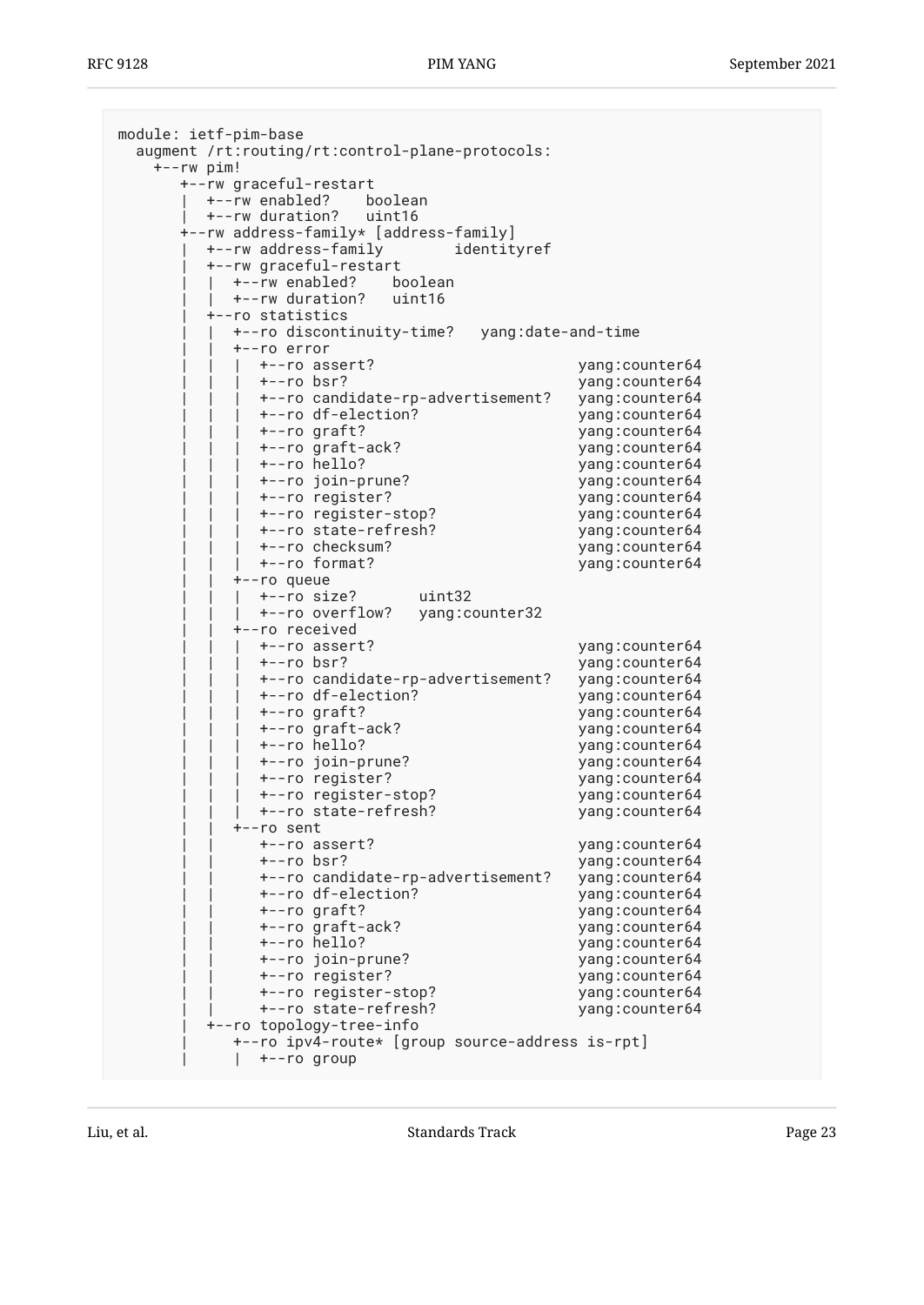| | | rt-types:ipv4-multicast-group-address | | +--ro source-address | | | rt-types:ipv4-multicast-source-address | | +--ro is-rpt boolean | | +--ro expiration? | | | rt-types:timer-value-seconds16 | | +--ro incoming-interface? if:interface-ref | | +--ro is-spt? boolean | | +--ro mode? identityref | | +--ro msdp-learned? boolean | | +--ro rp-address? inet:ip-address | | +--ro rpf-neighbor? inet:ip-address | | +--ro up-time? rt-types:timeticks64 | | +--ro outgoing-interface\* [name] | | +--ro name if:interface-ref | | +--ro expiration? rt-types:timer-value-seconds16 | | +--ro up-time? rt-types:timeticks64 | | +--ro jp-state? enumeration | +--ro ipv6-route\* [group source-address is-rpt] | +--ro group | | rt-types:ipv6-multicast-group-address | +--ro source-address | | rt-types:ipv6-multicast-source-address | +--ro is-rpt boolean | +--ro expiration? | | rt-types:timer-value-seconds16 | +--ro incoming-interface? if:interface-ref  $+--ro$  is-spt? | +--ro mode? identityref +--ro msdp-learned? | +--ro rp-address? inet:ip-address | +--ro rpf-neighbor? inet:ip-address | +--ro up-time? rt-types:timeticks64 | +--ro outgoing-interface\* [name] | +--ro name if:interface-ref | +--ro expiration? rt-types:timer-value-seconds16 | +--ro up-time? rt-types:timeticks64 | +--ro jp-state? enumeration +--rw interfaces +--rw interface\* [name] +--rw name if:interface-ref +--rw address-family\* [address-family] +--rw address-family identityref +--rw bfd {bfd}? | +--rw enable? boolean | +--rw local-multiplier? multiplier | +--rw (interval-config-type)? | +--:(tx-rx-intervals) | | +--rw desired-min-tx-interval uint32 +--rw required-min-rx-interval | +--:(single-interval) | +--rw min-interval uint32 +--rw dr-priority? uint32 | {intf-dr-priority}? +--rw hello-interval? | rt-types:timer-value-seconds16 | {intf-hello-interval}? +--rw (hello-holdtime-or-multiplier)?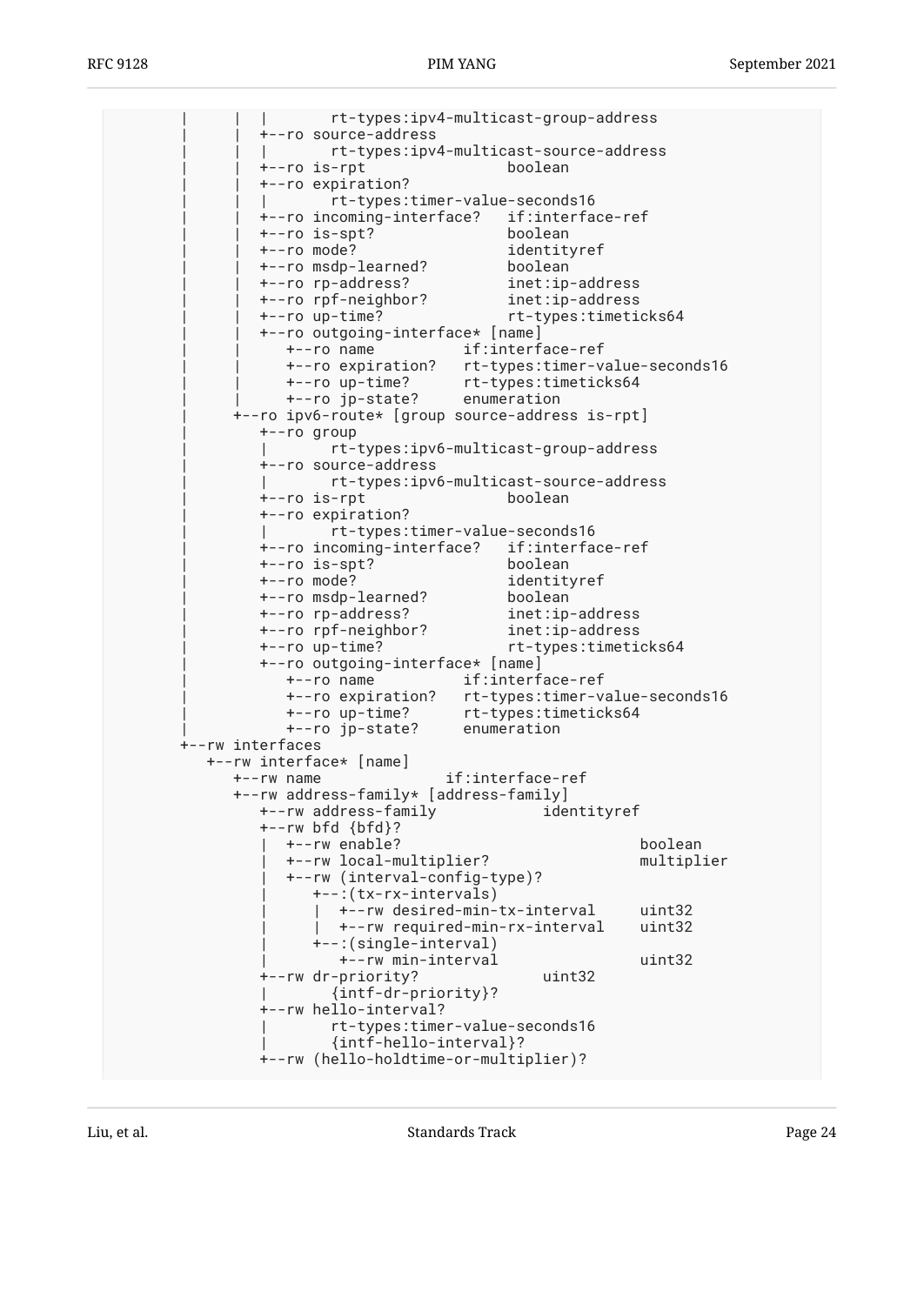| +--:(holdtime) {intf-hello-holdtime}? | | +--rw hello-holdtime? | | rt-types:timer-value-seconds16 | +--:(multiplier) {intf-hello-multiplier}? | +--rw hello-multiplier? | rt-types:timer-multiplier +--rw jp-interval? | rt-types:timer-value-seconds16 | {intf-jp-interval}? +--rw (jp-holdtime-or-multiplier)? | +--:(holdtime) {intf-jp-holdtime}? | +--rw jp-holdtime? | | rt-types:timer-value-seconds16 | +--:(multiplier) {intf-jp-multiplier}? | +--rw jp-multiplier? | rt-types:timer-multiplier +--rw override-interval? uint16 | {intf-override-interval}? +--rw propagation-delay? uint16 | {intf-propagation-delay}? +--ro oper-status? enumeration +--ro gen-id? uint32 +--ro hello-expiration? | rt-types:timer-value-seconds16 +--ro ipv4 | +--ro address\* inet:ipv4-address | +--ro dr-address? inet:ipv4-address +--ro ipv6 | +--ro address\* inet:ipv6-address | +--ro dr-address? inet:ipv6-address +--ro neighbors +--ro ipv4-neighbor\* [address] | +--ro address inet:ipv4-address | +--ro bfd-state? bfd-types:state | +--ro expiration? | | rt-types:timer-value-seconds16 | +--ro dr-priority? uint32 | +--ro gen-id? uint32 | +--ro lan-prune-delay | | +--ro present? boolean | | +--ro override-interval? uint16 | | +--ro propagation-delay? uint16 | | +--ro t-bit? boolean | +--ro up-time? rt-types:timeticks64 +--ro ipv6-neighbor\* [address] +--ro address inet:ipv6-address +--ro bfd-state? bfd-types:state +--ro expiration? | rt-types:timer-value-seconds16 +--ro dr-priority? +--ro gen-id? uint32 +--ro lan-prune-delay | +--ro present? boolean | +--ro override-interval? uint16 | +--ro propagation-delay? uint16 | +--ro t-bit? boolean +--ro up-time? rt-types:timeticks64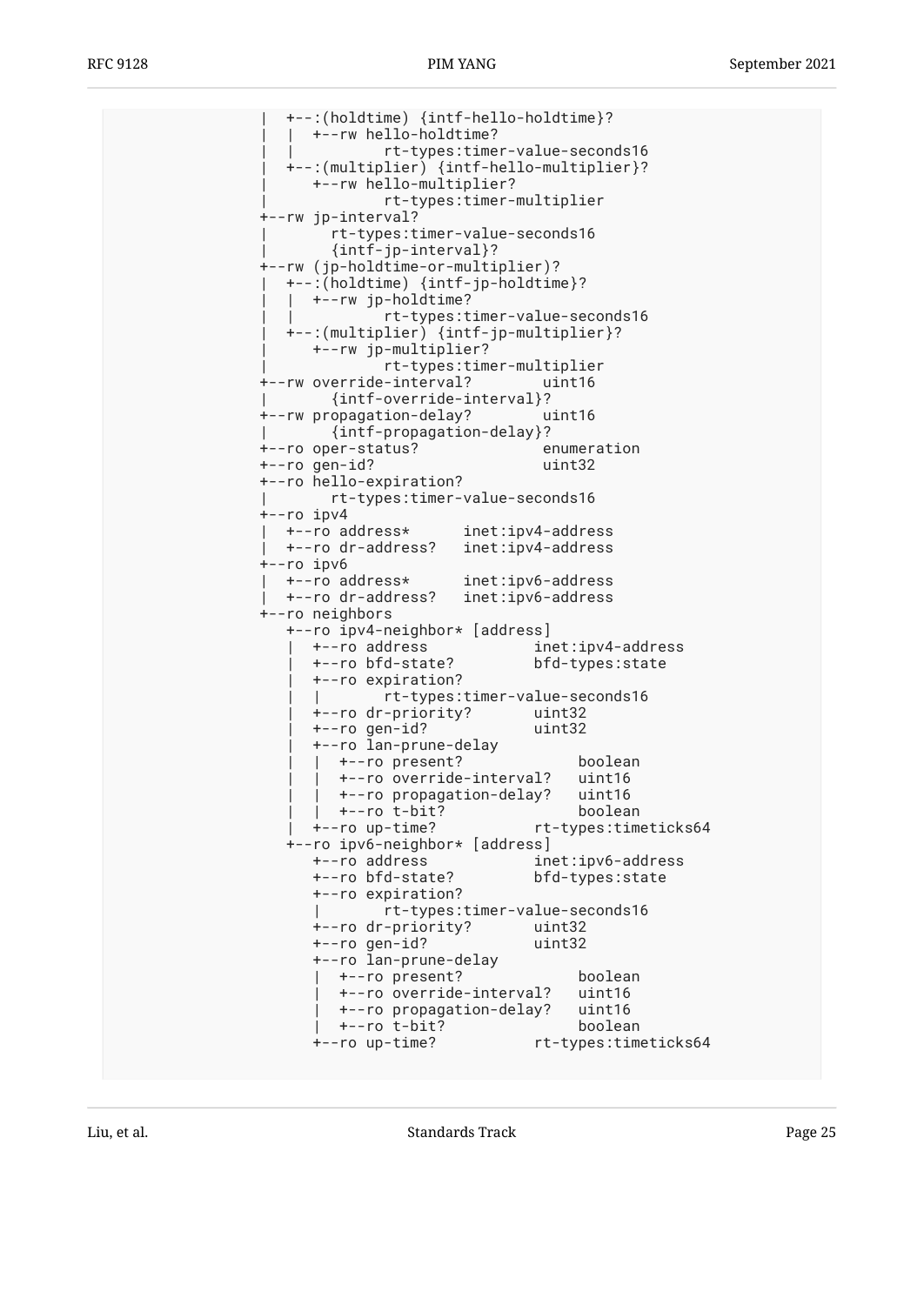| rt-types:timeticks64 |
|----------------------|
|                      |
|                      |
|                      |
|                      |
|                      |
|                      |
|                      |
|                      |
|                      |
|                      |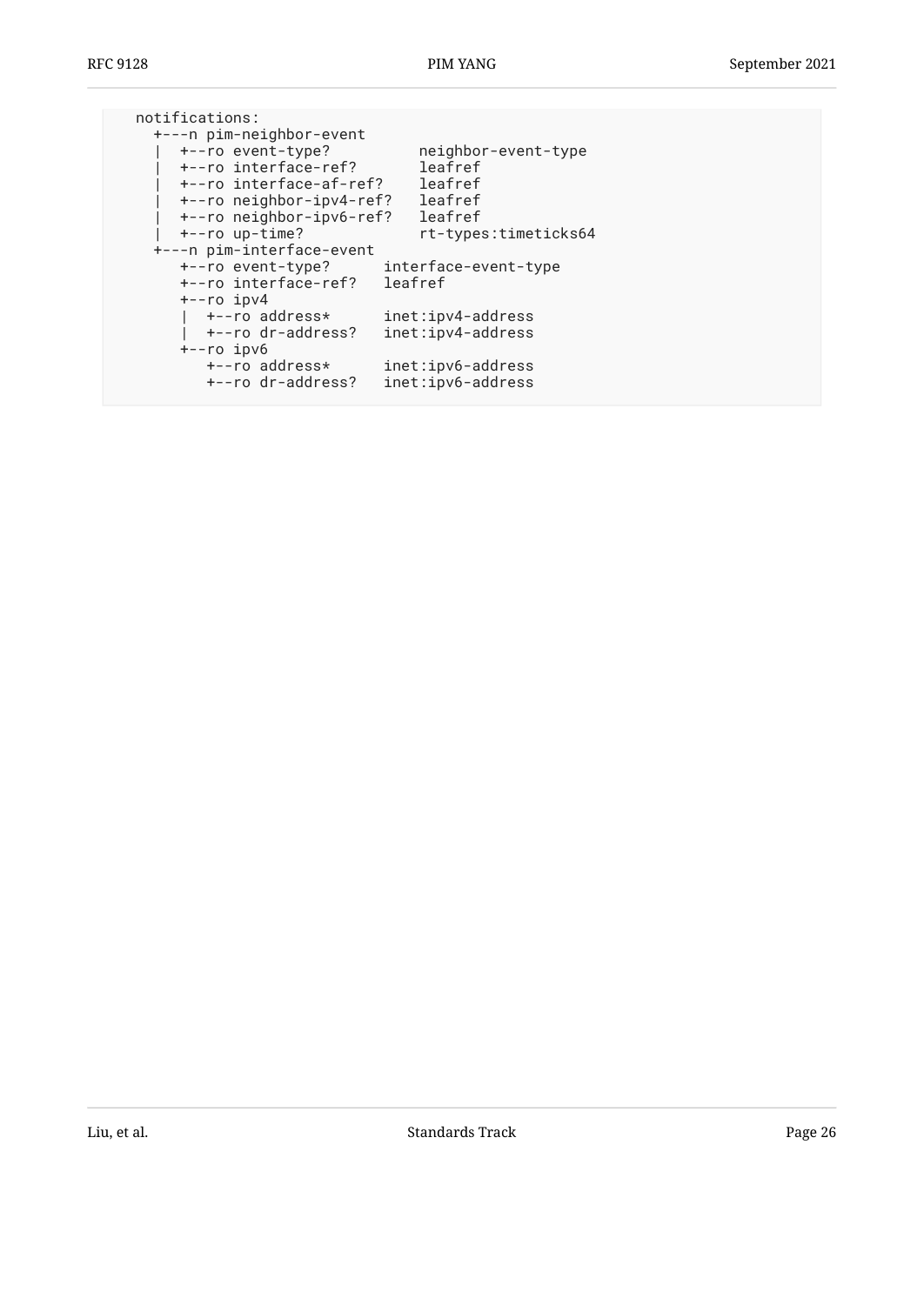## <span id="page-26-0"></span>**[4.2. PIM RP Module](#page-26-0)**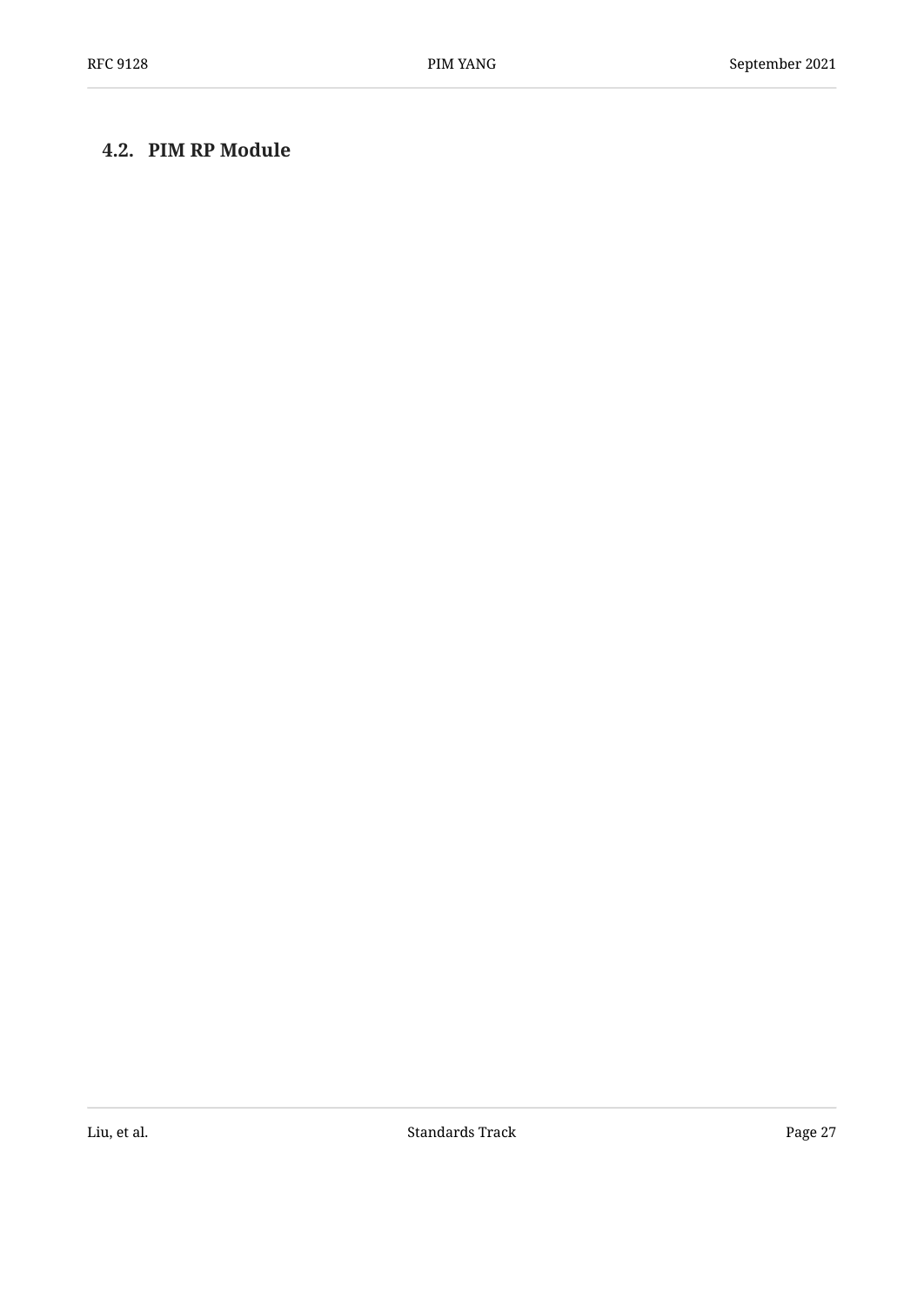```
module: ietf-pim-rp
   augment /rt:routing/rt:control-plane-protocols/pim-base:pim
             /pim-base:address-family:
     +--rw rp
        +--rw static-rp
          | +--rw ipv4-rp* [rp-address]
           | | +--rw rp-address inet:ipv4-address
           | +--rw ipv6-rp* [rp-address]
              | +--rw rp-address inet:ipv6-address
        +--rw bsr {bsr}?
           | +--rw bsr-candidate!
             | | +--rw (interface-or-address)?
             | +-:(interface) {candidate-interface}?
                | +--rw interface if:interface-ref
                 | | | +--:(ipv4-address) {candidate-ipv4}?
                | +--rw ipv4-address inet:ipv4-address
                 | | | +--:(ipv6-address) {candidate-ipv6}?
                   | | | +--rw ipv6-address inet:ipv6-address
              | | +--rw hash-mask-length uint8
              | | +--rw priority? uint8
           | +--rw rp-candidate
              | | +--rw interface* [name] {candidate-interface}?
                | | | +--rw name if:interface-ref
                | | | +--rw policy-name? string
                | | | +--rw mode? identityref
              | | +--rw ipv4-address* [address] {candidate-ipv4}?
                | | | +--rw address inet:ipv4-address
               +--rw policy-name? string
                | | | +--rw mode? identityref
              | | +--rw ipv6-address* [address] {candidate-ipv6}?
                 | | +--rw address inet:ipv6-address
                 | | +--rw policy-name? string
                 | | +--rw mode? identityref
          +--ro bsr
             | | +--ro address? inet:ip-address
              | | +--ro hash-mask-length? uint8
             | | +--ro priority? uint8
                                        | | +--ro up-time? rt-types:timeticks64
           | +--ro (election-state)? {bsr-election-state}?
             | | +--:(candidate)
             | +--ro candidate-bsr-state? enumeration
              | | +--:(non-candidate)
                 | | +--ro non-candidate-bsr-state? enumeration
           | +--ro bsr-next-bootstrap? uint16
           | +--ro rp
              | | +--ro rp-address? inet:ip-address
            +--ro policy-name?
             | | +--ro up-time? rt-types:timeticks64
           | +--ro rp-candidate-next-advertisement? uint16
        +--ro rp-list
           | +--ro ipv4-rp* [rp-address mode]
             | | +--ro rp-address inet:ipv4-address
             | | +--ro mode identityref
              | | +--ro info-source-address? inet:ipv4-address
              | | +--ro info-source-type? identityref
              | | +--ro up-time? rt-types:timeticks64
             | | +--ro expiration?
```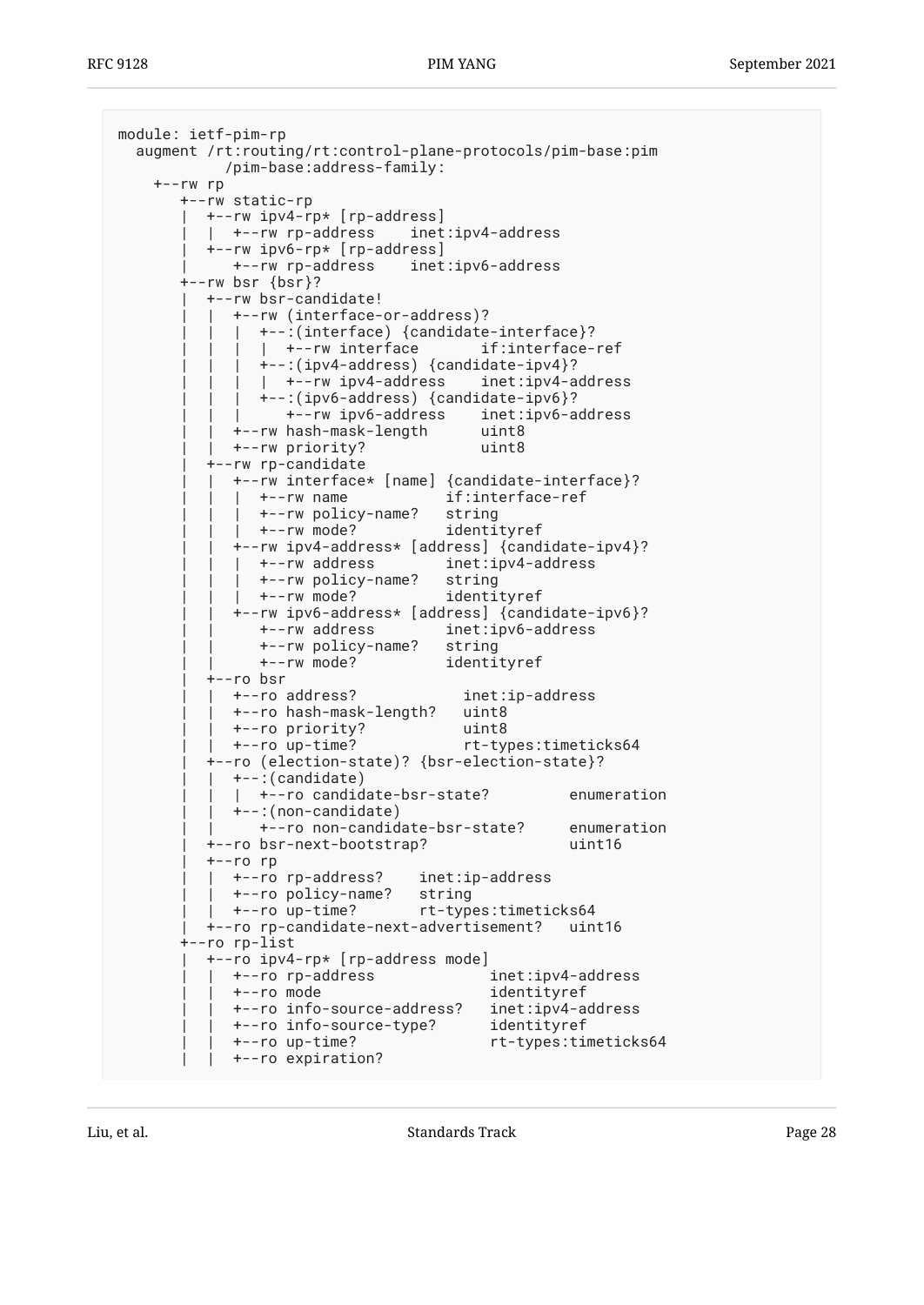| | rt-types:timer-value-seconds16 | +--ro ipv6-rp\* [rp-address mode] | +--ro rp-address inet:ipv6-address | +--ro mode identityref | +--ro info-source-address? inet:ipv6-address | +--ro info-source-type? identityref | +--ro up-time? rt-types:timeticks64 | +--ro expiration? | rt-types:timer-value-seconds16 +--ro rp-mappings +--ro ipv4-rp\* [group-range rp-address] | +--ro group-range inet:ipv4-prefix | +--ro rp-address inet:ipv4-address | +--ro up-time? rt-types:timeticks64 | +--ro expiration? rt-types:timer-value-seconds16 +--ro ipv6-rp\* [group-range rp-address] +--ro group-range inet:ipv6-prefix +--ro rp-address inet:ipv6-address +--ro up-time? rt-types:timeticks64 +--ro expiration? rt-types:timer-value-seconds16 notifications: +---n pim-rp-event +--ro event-type? rp-event-type +--ro instance-af-ref? leafref +--ro group? rt-types:ip-multicast-group-address +--ro rp-address? inet:ip-address +--ro is-rpt? boolean +--ro mode? identityref +--ro message-origin? inet:ip-address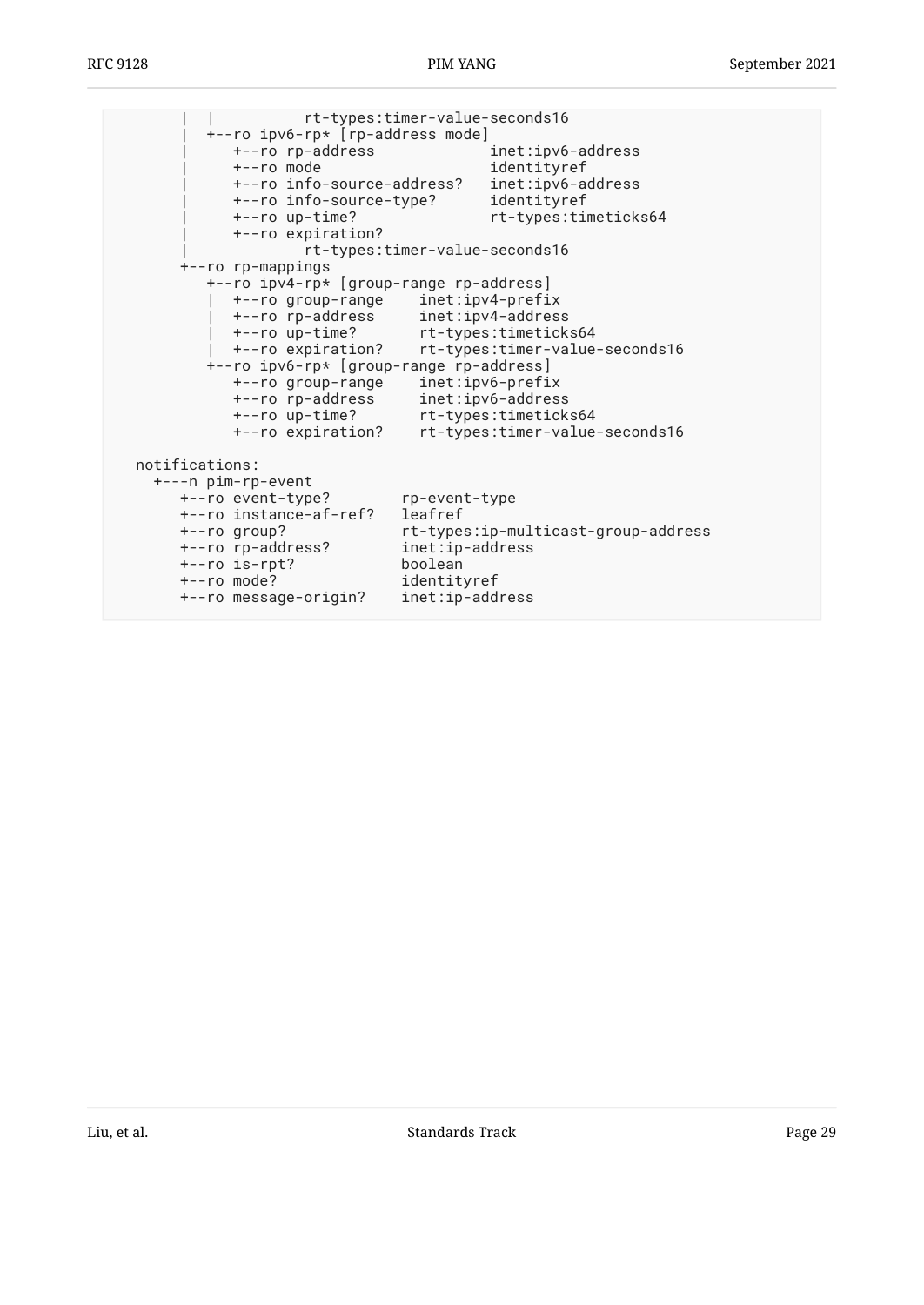### <span id="page-29-0"></span>**[4.3. PIM-SM Module](#page-29-0)**

```
module: ietf-pim-sm
   augment /rt:routing/rt:control-plane-protocols/pim-base:pim
             /pim-base:address-family:
    +--rw sm
        +--rw asm
           | +--rw anycast-rp!
              | | +--rw ipv4-anycast-rp* [anycast-address rp-address]
                | | | +--rw anycast-address inet:ipv4-address
               +--rw rp-address
              | | +--rw ipv6-anycast-rp* [anycast-address rp-address]
                 | | +--rw anycast-address inet:ipv6-address
                 | | +--rw rp-address inet:ipv6-address
           | +--rw spt-switch
              | +--rw infinity! {spt-switch-infinity}?
                                    string {spt-switch-policy}?
        +--rw ssm!
           +--rw range-policy? string
   augment /rt:routing/rt:control-plane-protocols/pim-base:pim
             /pim-base:interfaces/pim-base:interface
             /pim-base:address-family:
    +--rw sm!
        +--rw passive? empty
   augment /rt:routing/rt:control-plane-protocols/pim-base:pim
             /pim-base:address-family/pim-rp:rp/pim-rp:static-rp
             /pim-rp:ipv4-rp:
     +--rw sm!
        +--rw policy-name? string
        +--rw override? boolean {static-rp-override}?
   augment /rt:routing/rt:control-plane-protocols/pim-base:pim
             /pim-base:address-family/pim-rp:rp/pim-rp:static-rp
             /pim-rp:ipv6-rp:
     +--rw sm!
        +--rw policy-name? string
        +--rw override? boolean {static-rp-override}?
```
## <span id="page-29-1"></span>**[4.4. PIM-DM Module](#page-29-1)**

```
module: ietf-pim-dm
   augment /rt:routing/rt:control-plane-protocols/pim-base:pim
             /pim-base:address-family:
     +--rw dm!
   augment /rt:routing/rt:control-plane-protocols/pim-base:pim
             /pim-base:interfaces/pim-base:interface
             /pim-base:address-family:
    +--rw dm!
```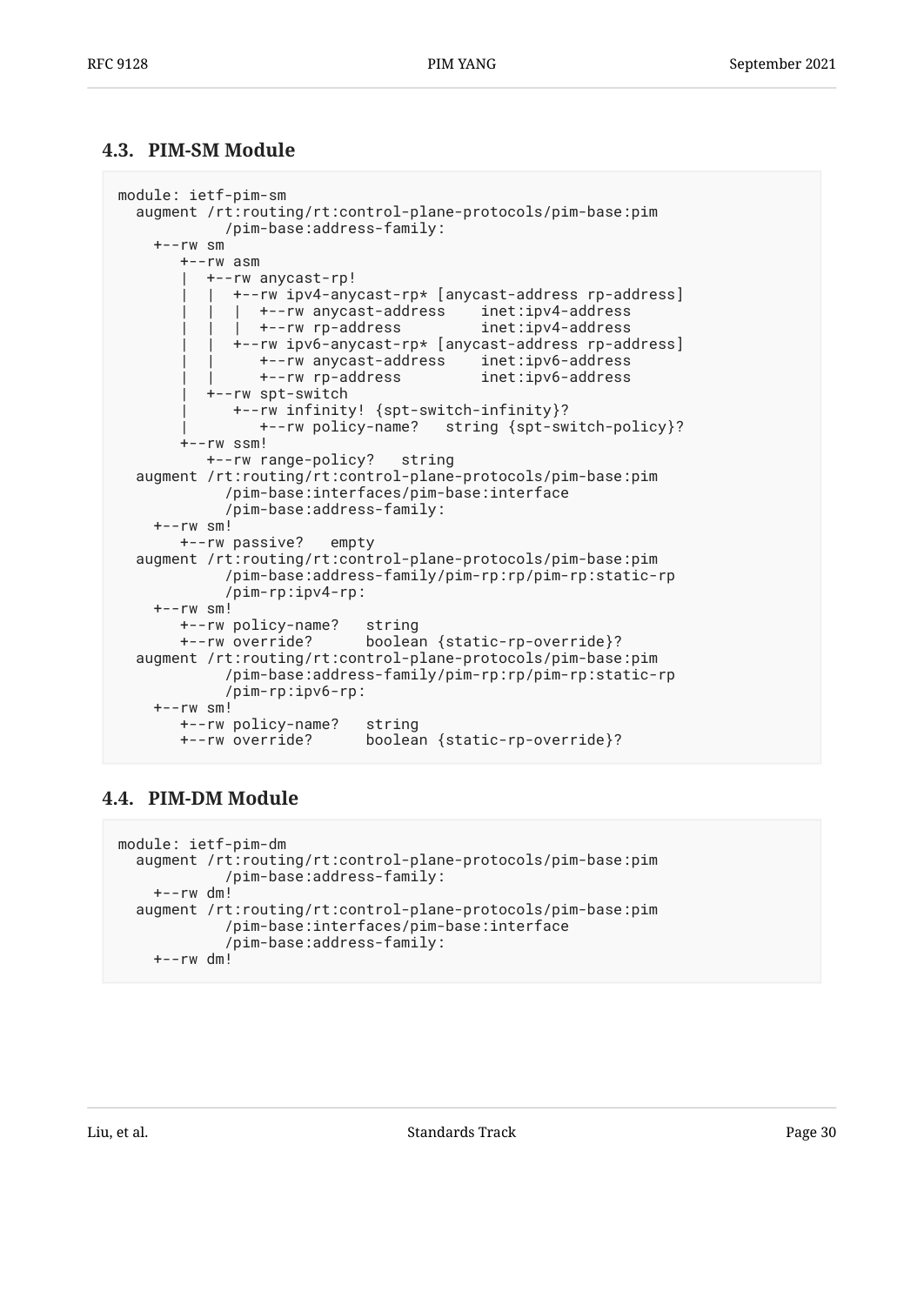## <span id="page-30-0"></span>**[4.5. PIM-BIDIR Module](#page-30-0)**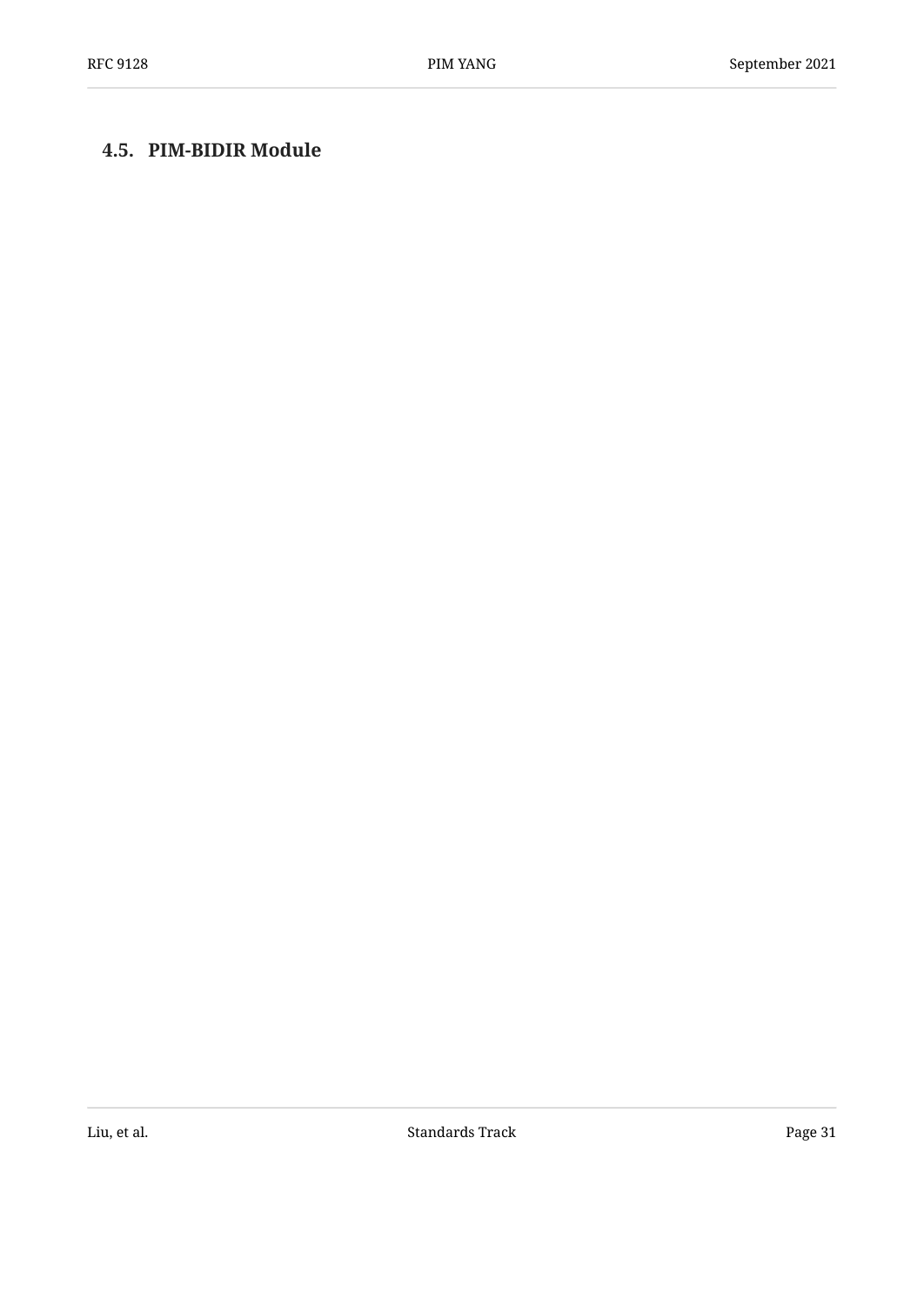```
module: ietf-pim-bidir
  augment /rt:routing/rt:control-plane-protocols/pim-base:pim
            /pim-base:address-family:
    +--rw bidir!
  augment /rt:routing/rt:control-plane-protocols/pim-base:pim
            /pim-base:interfaces/pim-base:interface
            /pim-base:address-family:
    +--rw bidir!
       +--rw df-election {intf-df-election}?
          +--rw offer-interval? uint16
          +--rw backoff-interval? uint16
          +--rw offer-multiplier? uint8
  augment /rt:routing/rt:control-plane-protocols/pim-base:pim
            /pim-base:address-family/pim-rp:rp/pim-rp:static-rp
            /pim-rp:ipv4-rp:
    +--rw bidir!
       +--rw policy-name? string
       +--rw override? boolean {static-rp-override}?
  augment /rt:routing/rt:control-plane-protocols/pim-base:pim
            /pim-base:address-family/pim-rp:rp/pim-rp:static-rp
            /pim-rp:ipv6-rp:
    +--rw bidir!
       +--rw policy-name? string
       +--rw override? boolean {static-rp-override}?
  augment /rt:routing/rt:control-plane-protocols/pim-base:pim
            /pim-base:address-family/pim-rp:rp:
    +--ro bidir
       +--ro df-election
          | +--ro ipv4-rp* [rp-address]
          | | +--ro rp-address inet:ipv4-address
          | +--ro ipv6-rp* [rp-address]
             | +--ro rp-address inet:ipv6-address
       +--ro interface-df-election
          +--ro ipv4-rp* [rp-address interface-name]
            | +--ro rp-address inet:ipv4-address
             | +--ro interface-name if:interface-ref
             | +--ro df-address? inet:ipv4-address
             | +--ro interface-state? identityref
             | +--ro up-time? rt-types:timeticks64
            | +--ro winner-metric? uint32
            | +--ro winner-metric-preference? uint32
          +--ro ipv6-rp* [rp-address interface-name]
             +--ro rp-address inet:ipv6-address
             +--ro interface-name if:interface-ref
             +--ro df-address? inet:ipv6-address
             +--ro interface-state? identityref
             +--ro up-time? rt-types:timeticks64
             +--ro winner-metric? uint32
             +--ro winner-metric-preference? uint32
  augment /rt:routing/rt:control-plane-protocols/pim-base:pim
            /pim-base:interfaces/pim-base:interface
            /pim-base:address-family/pim-base:neighbors
            /pim-base:ipv4-neighbor:
   +--ro bidir-capable?
  augment /rt:routing/rt:control-plane-protocols/pim-base:pim
            /pim-base:interfaces/pim-base:interface
            /pim-base:address-family/pim-base:neighbors
```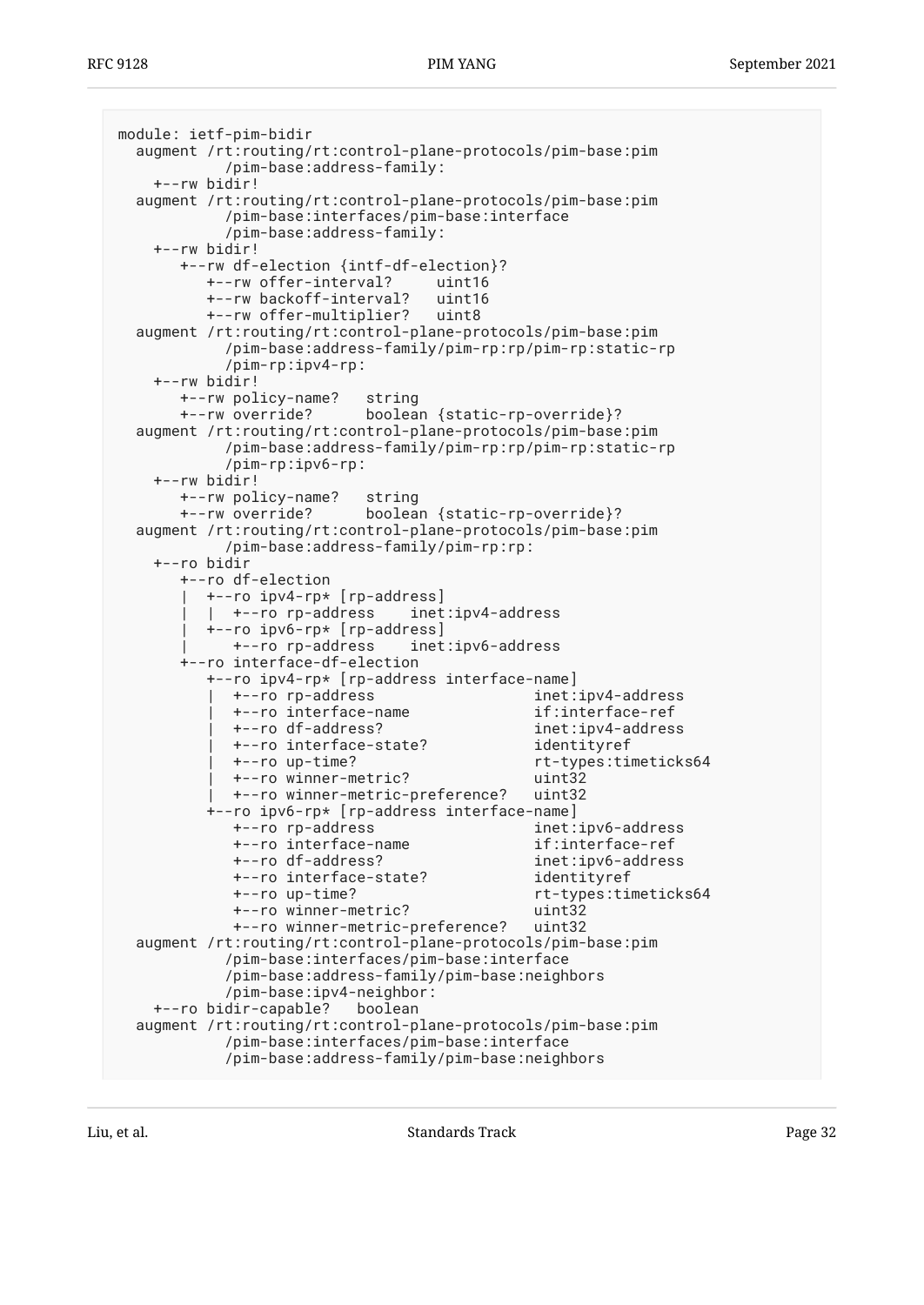```
 /pim-base:ipv6-neighbor:
 +--ro bidir-capable? boolean
```
## <span id="page-32-0"></span>**[5. Relationship to the PIM-STD-MIB](#page-32-0)**

The following sections describe the mappings between the objects in the PIM-STD-MIB defined in [[RFC5060\]](#page-96-10) and the YANG data nodes defined in this document.

## <span id="page-32-1"></span>**[5.1. pimInterfaceTable](#page-32-1)**

pimInterfaceTable is mapped to pim/interfaces/interface. The key of pimInterfaceTable is pimInterfaceIfIndex and pimInterfaceIPVersion, while the key of the "interface" list in YANG is the node "name". For each value of pimInterfaceIPVersion, the "interface" list contains a corresponding sublist whose key is the node "address-family".

<span id="page-32-2"></span>[Table 2](#page-32-2) lists the YANG data nodes with corresponding objects of pimInterfaceTable in the PIM-STD-MIB.

<span id="page-32-3"></span>

| <b>YANG Node</b>       | PIM-STD-MIB Object                                                                          |
|------------------------|---------------------------------------------------------------------------------------------|
| address-family         | pimInterfaceAddressType                                                                     |
| ipv4/address           | pimInterfaceAddress                                                                         |
| ipv6/address           |                                                                                             |
| gen-id                 | pimInterfaceGenerationIDValue                                                               |
| ipv4/dr-address        | pimInterfaceDR                                                                              |
| ipv6/dr-address        |                                                                                             |
| dr-priority            | pimInterfaceDRPriority                                                                      |
| hello-interval         | pimInterfaceHelloInterval                                                                   |
| hello-holdtime         | pimInterfaceHelloHoldtime                                                                   |
| jp-interval            | pimInterfaceJoinPruneInterval                                                               |
| jp-holdtime            | pimInterfaceJoinPruneHoldtime                                                               |
| bidir/offer-multiplier | pimInterfaceDFElectionRobustness                                                            |
| propagation-delay      | pimInterfacePropagationDelay                                                                |
| override-interval      | pimInterfaceOverrideInterval<br>$T_6$ ble 2. WAMC Modes and nim Interface $T_6$ ble Objects |

*[Table 2](#page-32-3): [YANG Nodes and pimInterfaceTable Objects](#page-32-2)*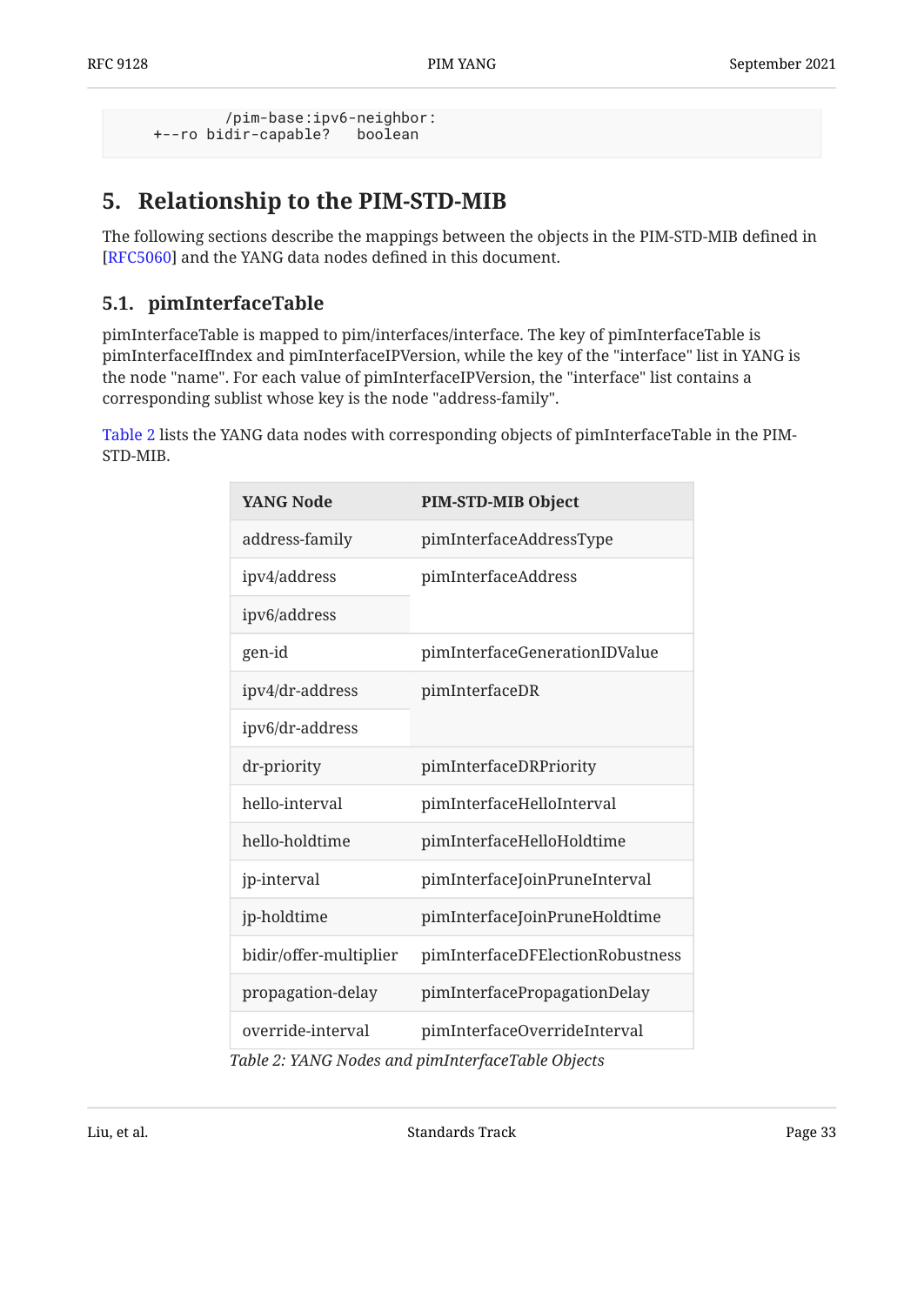## <span id="page-33-0"></span>**[5.2. pimNeighborTable](#page-33-0)**

pimNeighborTable is mapped to pim/interfaces/interface/neighbors/ipv4-neighbor and pim/ interfaces/interface/neighbors/ipv6-neighbor.

<span id="page-33-2"></span>[Table 3](#page-33-2) lists the YANG data nodes with corresponding objects of pimNeighborTable in the PIM-STD-MIB.

<span id="page-33-3"></span>

| <b>YANG Node</b>                  | <b>PIM-STD-MIB Object</b>       |
|-----------------------------------|---------------------------------|
| ipv4-neighbor                     | pimNeighborAddressType          |
| ipv6-neighbor                     |                                 |
| address                           | pimNeighborAddress              |
| gen-id                            | pimNeighborGenerationIDValue    |
| up-time                           | pimNeighborUpTime               |
| expiration                        | pimNeighborExpiryTime           |
| dr-priority                       | pimNeighborDRPriority           |
| lan-prune-delay/present           | pimNeighborLanPruneDelayPresent |
| lan-prune-delay/t-bit             | pimNeighborTBit                 |
| lan-prune-delay/propagation-delay | pimNeighborPropagationDelay     |
| lan-prune-delay/override-interval | pimNeighborOverrideInterval     |
| ietf-pim-bidir:bidir-capable      | pimNeighborBidirCapable         |

*[Table 3](#page-33-3): [YANG Nodes and pimNeighborTable Objects](#page-33-2)* 

## <span id="page-33-1"></span>**[5.3. pimStarGTable](#page-33-1)**

pimStarGTable is mapped to pim/address-family/topology-tree-info/ipv4-route and pim/addressfamily/topology-tree-info/ipv6-route, when the value of the "source-address" leaf is "ietf-routingtypes:\*" and the value of the "is-rpt" leaf is "false".

<span id="page-33-4"></span>[Table 4](#page-33-4) lists the YANG data nodes with corresponding objects of pimStarGTable in the PIM-STD-MIB.

<span id="page-33-5"></span>

| YANG Node  | <b>PIM-STD-MIB Object</b> |
|------------|---------------------------|
| ipv4-route | pimStarGAddressType       |
|            |                           |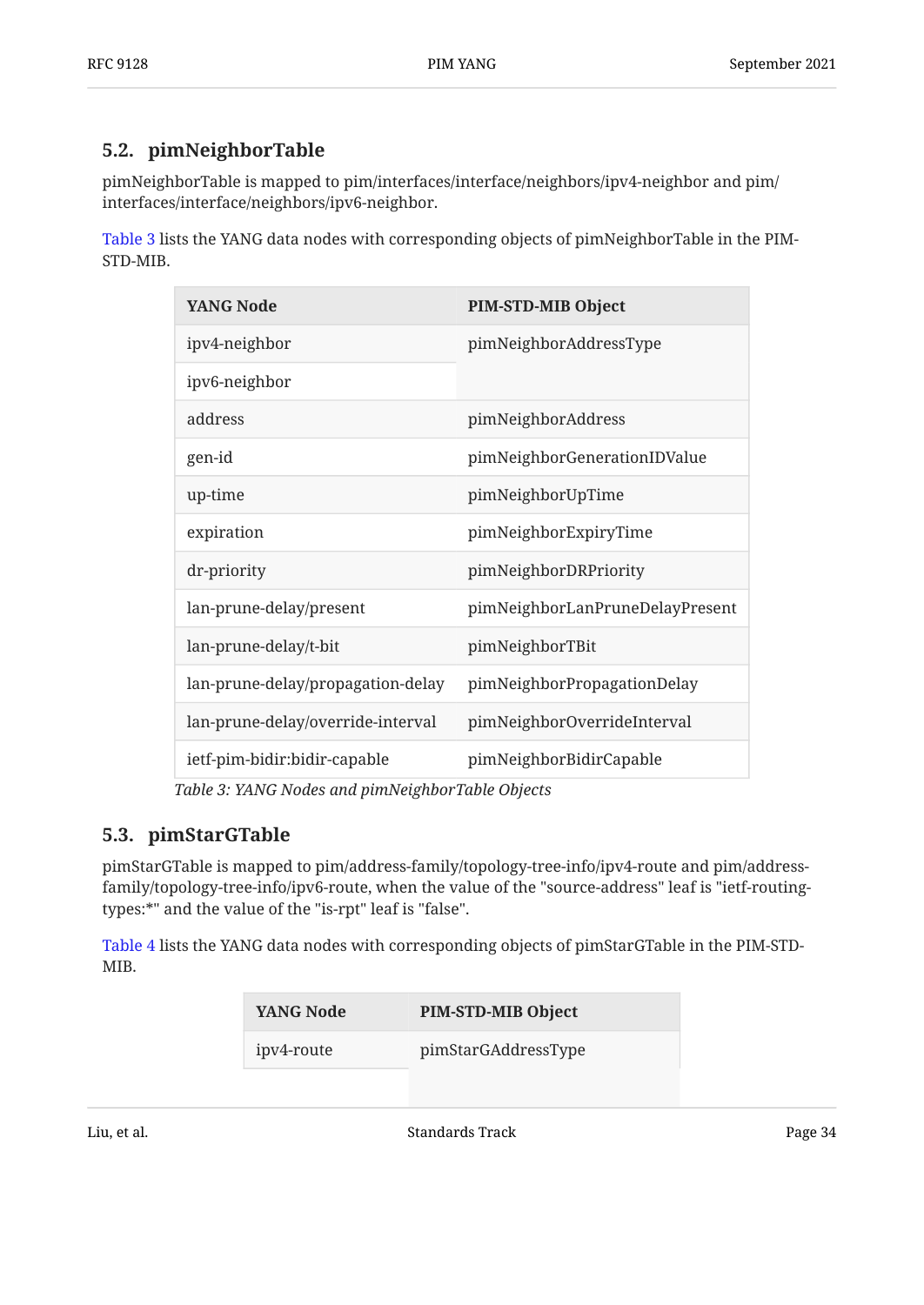| <b>YANG Node</b>   | <b>PIM-STD-MIB Object</b>                     |
|--------------------|-----------------------------------------------|
| ipv6-route         |                                               |
| group              | pimStarGGrpAddress                            |
| up-time            | pimStarGUpTime                                |
| mode               | pimStarGPimMode                               |
| rp-address         | pimStarGRPAddressType                         |
| rp-address         | pimStarGRPAddress                             |
| rpf-neighbor       | pimStarGUpstreamNeighborType                  |
| rpf-neighbor       | pimStarGUpstreamNeighbor                      |
| incoming-interface | pimStarGRPFIfIndex                            |
|                    | Table 4: YANG Nodes and pimStarGTable Objects |

In addition, the object "pimStarGPimModeOrigin" in pimStarGTable is mapped to the node "rp/ rp-list/ipv4-rp/info-source-type" or the node "rp/rp-list/ipv6-rp/info-source-type" in the YANG module "ietf-pim-rp".

## <span id="page-34-0"></span>**[5.4. pimSGTable](#page-34-0)**

pimSGTable is mapped to pim/address-family/topology-tree-info/ipv4-route and pim/addressfamily/topology-tree-info/ipv6-route, when the value of the "source-address" leaf is not "ietfrouting-types:\*" and the value of the "is-rpt" leaf is "false".

<span id="page-34-1"></span>[Table 5](#page-34-1) lists the YANG data nodes with corresponding objects of pimSGTable in the PIM-STD-MIB.

<span id="page-34-2"></span>

| <b>YANG Node</b> | <b>PIM-STD-MIB Object</b> |
|------------------|---------------------------|
| ipv4-route       | pimSGAddressType          |
| ipv6-route       |                           |
| group            | pimSGGrpAddress           |
| source-address   | pimSGSrcAddress           |
| up-time          | pimSGUpTime               |
| mode             | pimSGPimMode              |
| rpf-neighbor     | pimStarGUpstreamNeighbor  |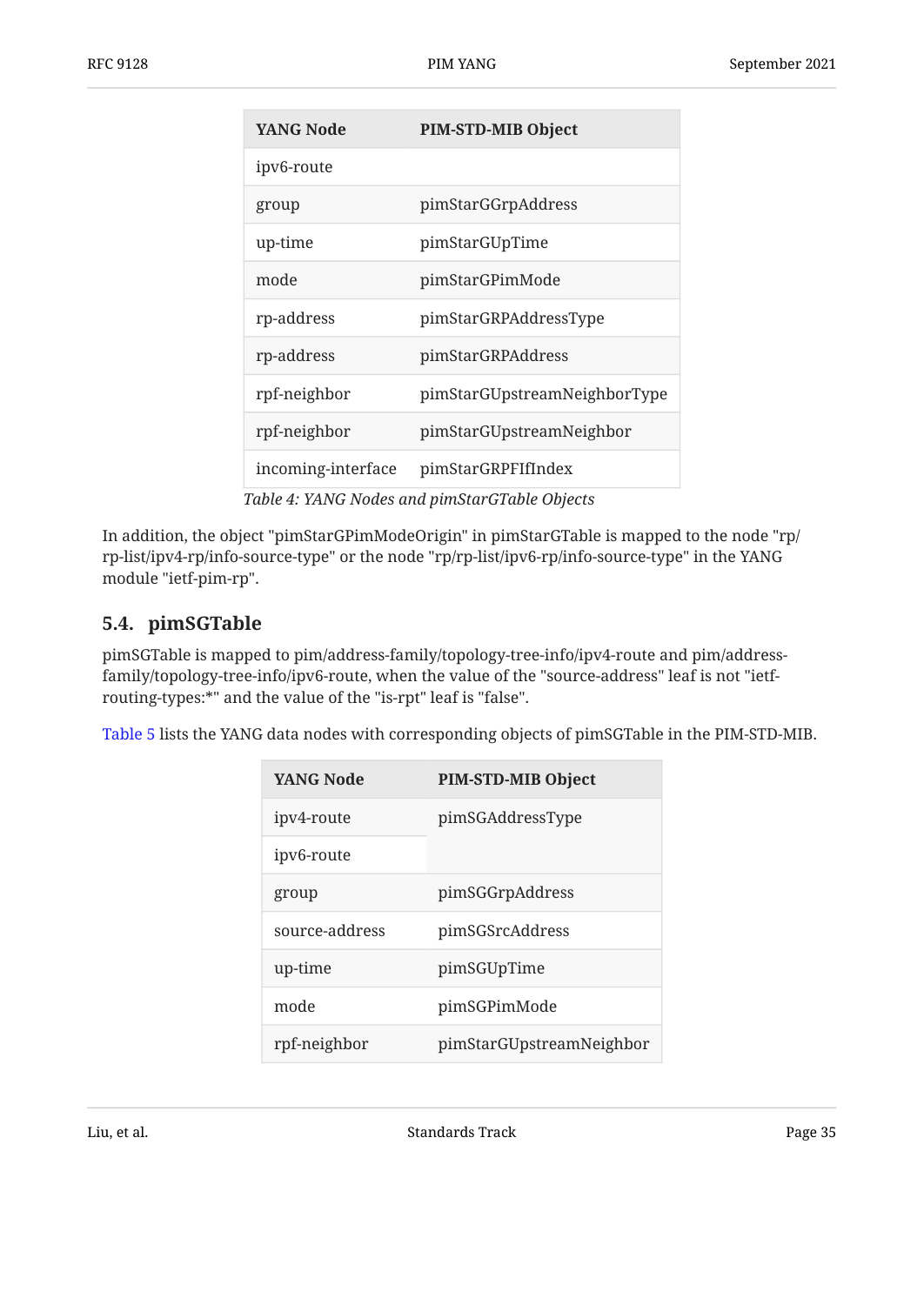| <b>PIM-STD-MIB Object</b> |
|---------------------------|
| pimStarGRPFIfIndex        |
| pimSGSPTBit               |
| pimSGKeepaliveTimer       |
|                           |

*[Table 5](#page-34-2): [YANG Nodes and pimSGTable Objects](#page-34-1)* 

## <span id="page-35-0"></span>**[5.5. pimSGRptTable](#page-35-0)**

pimSGRptTable is mapped to pim/address-family/topology-tree-info/ipv4-route and pim/addressfamily/topology-tree-info/ipv6-route, when the value of the "is-rpt" leaf is "true".

<span id="page-35-2"></span>[Table 6](#page-35-2) lists the YANG data nodes with corresponding objects of pimSGRptTable in the PIM-STD-MIB.

<span id="page-35-3"></span>

| <b>YANG Node</b> | <b>PIM-STD-MIB Object</b>             |
|------------------|---------------------------------------|
| ipv4-route       | pimStarGAddressType                   |
| ipv6-route       |                                       |
| group            | pimStarGGrpAddress                    |
| source-address   | pimSGRptSrcAddress                    |
| up-time          | pimSGRptUpTime                        |
|                  | Table 6: YANG Nodes and pimSGRptTable |

<span id="page-35-1"></span>**[5.6. pimBidirDFElectionTable](#page-35-1)** 

*[Objects](#page-35-2)* 

pimBidirDFElectionTable is mapped to pim/address-family/rp/bidir/interface-df-election/ipv4-rp and pim/address-family/rp/bidir/interface-df-election/ipv6-rp. The key of pimBidirDFElectionTable includes pimBidirDFElectionIfIndex, whose type is InterfaceIndex, while the YANG lists use a node "name" with the type string instead.

<span id="page-35-4"></span>[Table 7](#page-35-4) lists the YANG data nodes with corresponding objects of pimBidirDFElectionTable in the PIM-STD-MIB.

| YANG Node | <b>PIM-STD-MIB Object</b>     |
|-----------|-------------------------------|
| ipv4-rp   | pimBidirDFElectionAddressType |
| ipv6-rp   |                               |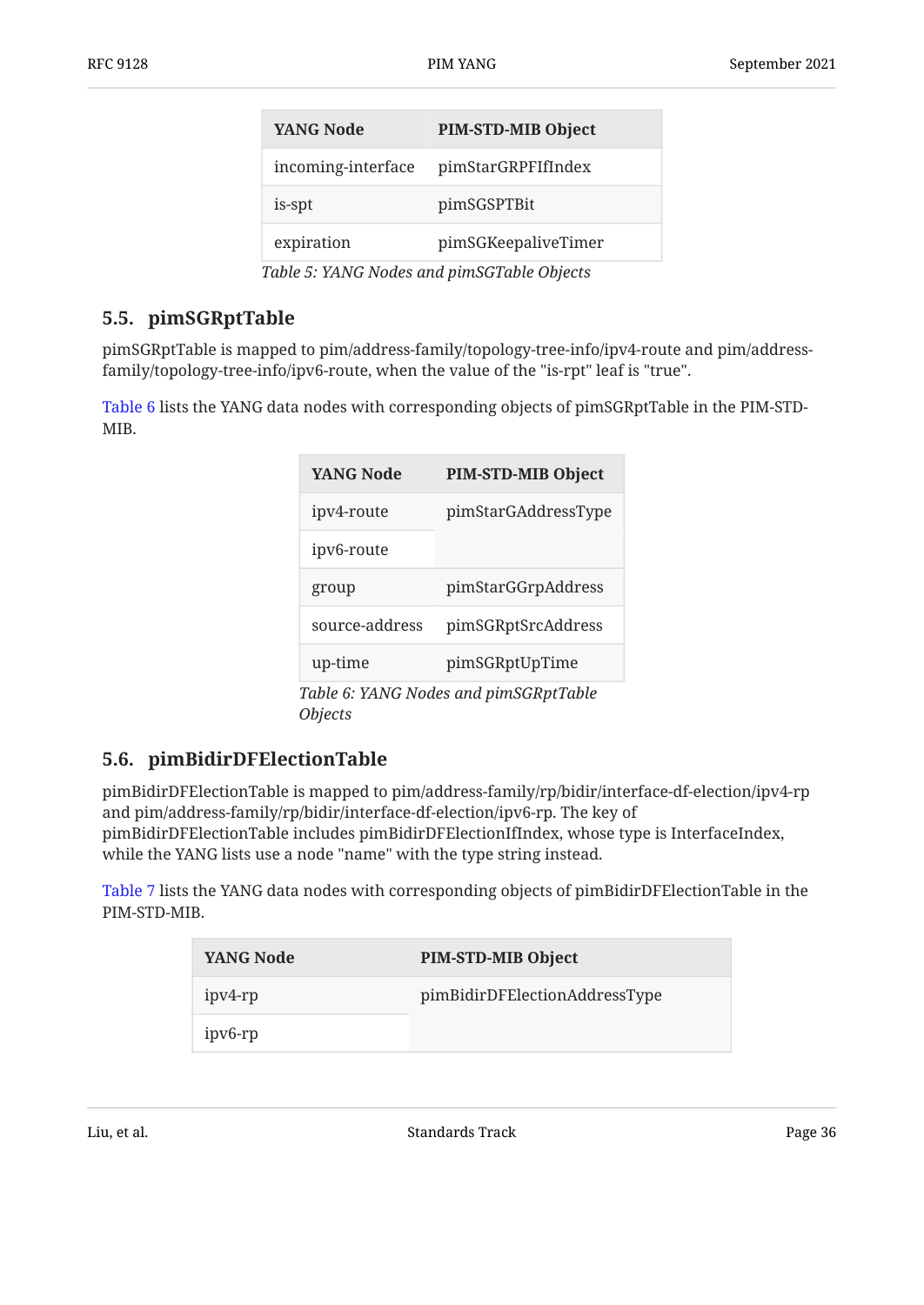| <b>YANG Node</b>         | PIM-STD-MIB Object                  |
|--------------------------|-------------------------------------|
| rp-address               | pimBidirDFElectionRPAddress         |
| df-address               | pimBidirDFElectionWinnerAddressType |
|                          | pimBidirDFElectionWinnerAddress     |
| up-time                  | pimBidirDFElectionWinnerUpTime      |
| winner-metric-preference | pimBidirDFElectionWinnerMetricPref  |
| winner-metric-preference | pimBidirDFElectionWinnerMetric      |
| interface-state          | pimBidirDFElectionState             |

*[Table 7](#page-35-0): [YANG Nodes and pimBidirDFElectionTable Objects](#page-35-1)* 

### <span id="page-36-0"></span>**[5.7. pimStaticRPTable](#page-36-0)**

pimStaticRPTable is mapped to pim/address-family/rp/static-rp/ipv4-rp and pim/address-family/ rp/static-rp/ipv6-rp.

<span id="page-36-1"></span>[Table 8](#page-36-1) lists the YANG data nodes with corresponding objects of pimStaticRPTable in the PIM-STD-MIB.

<span id="page-36-2"></span>

| <b>YANG Node</b> | <b>PIM-STD-MIB Object</b>  |
|------------------|----------------------------|
| ipv4-rp          | pimStaticRPAddressType     |
| ipv6-rp          |                            |
| rp-address       | pimStaticRPRPAddress       |
| hidir            | pimStaticRPPimMode         |
| $\rm sm$         |                            |
| bidir/override   | pimStaticRPOverrideDynamic |
| sm/override      |                            |

*[Table 8](#page-36-2): [YANG Nodes and pimStaticRPTable Objects](#page-36-1)* 

#### <span id="page-36-3"></span>**[5.8. pimAnycastRPSetTable](#page-36-3)**

pimAnycastRPSetTable is mapped to pim/address-family/sm/asm/anycast-rp/ipv4-anycast-rp and pim/address-family/sm/asm/anycast-rp/ipv6-anycast-rp.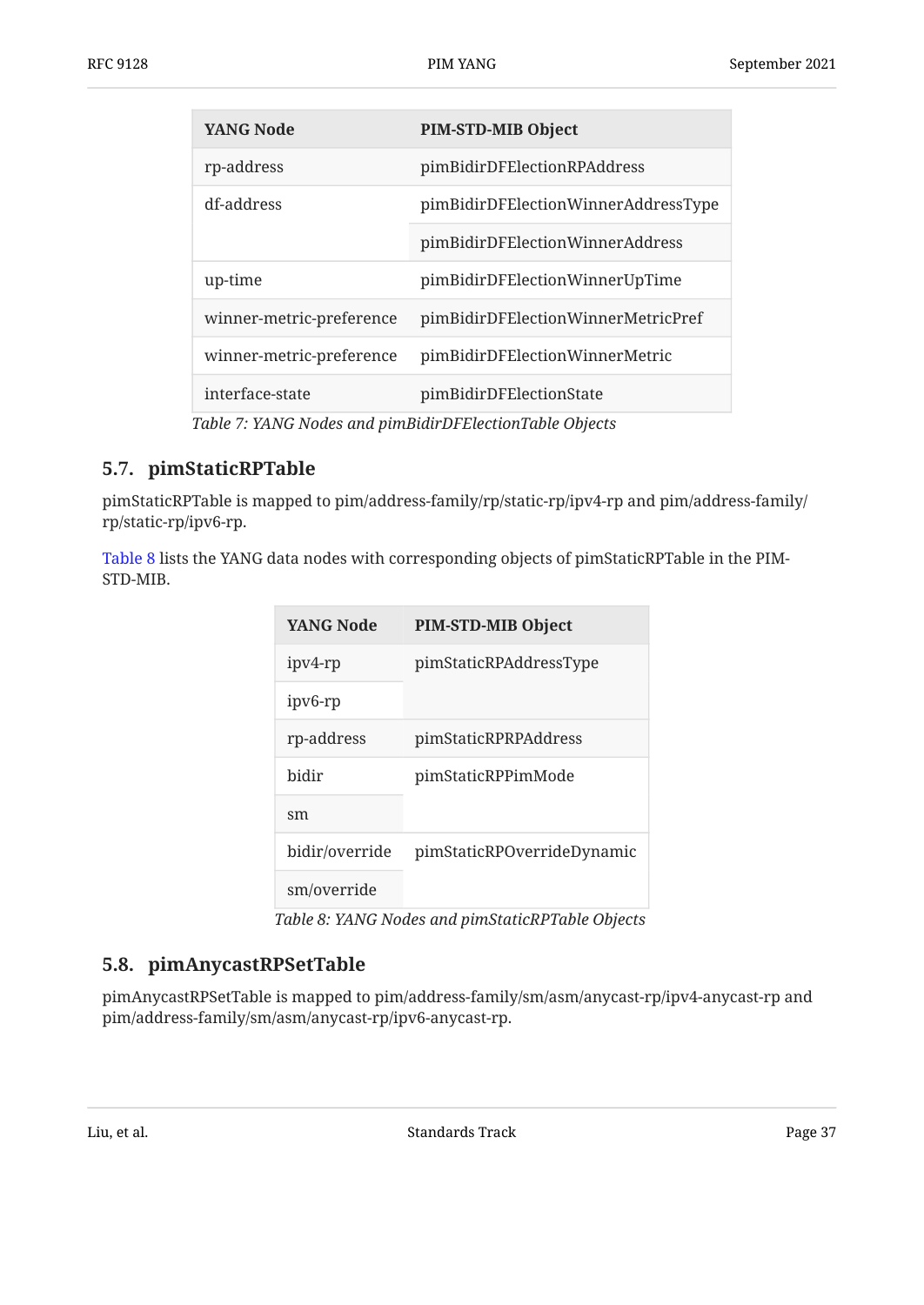<span id="page-37-0"></span>[Table 9](#page-37-0) lists the YANG data nodes with corresponding objects of pimAnycastRPSetTable in the PIM-STD-MIB.

<span id="page-37-1"></span>

| <b>YANG Node</b> | <b>PIM-STD-MIB Object</b>     |
|------------------|-------------------------------|
| ipv4-anycast-rp  | pimAnycastRPSetAddressType    |
| ipv6-anycast-rp  |                               |
| anycast-address  | pimAnycastRPSetAnycastAddress |
| rp-address       | pimAnycastRPSetRouterAddress  |
|                  |                               |

*[Table 9](#page-37-1): [YANG Nodes and pimAnycastRPSetTable Objects](#page-37-0)* 

# <span id="page-37-2"></span>**[5.9. pimGroupMappingTable](#page-37-2)**

pimGroupMappingTable is mapped to pim/address-family/rp/rp-mappings/ipv4-rp and pim/ address-family/rp/rp-mappings/ipv6-rp.

<span id="page-37-3"></span>[Table 10](#page-37-3) lists the YANG data nodes with corresponding objects of pimGroupMappingTable in the PIM-STD-MIB.

<span id="page-37-4"></span>

| YANG Node                                     | <b>PIM-STD-MIB Object</b>      |  |
|-----------------------------------------------|--------------------------------|--|
| ipv4-rp                                       | pimGroupMappingAddressType     |  |
| ipv6-rp                                       |                                |  |
| group                                         | pimGroupMappingGrpAddress      |  |
|                                               | pimGroupMappingGrpPrefixLength |  |
| ipv4-rp                                       | pimGroupMappingRPAddressType   |  |
| ipv6-rp                                       |                                |  |
| rp-address                                    | pimGroupMappingRPAddress       |  |
|                                               | pimGroupMappingPimMode         |  |
| Table 10: VANC Nodes and nimCrounManningTable |                                |  |

*[Table 10](#page-37-4): [YANG Nodes and pimGroupMappingTable](#page-37-3) [Objects](#page-37-3)* 

In addition, the object "pimGroupMappingPimMode" in pimGroupMappingTable is mapped to the node "rp/rp-list/ipv4-rp/mode" or the node "rp/rp-list/ipv6-rp/mode" in the YANG module "ietf‑pim‑rp".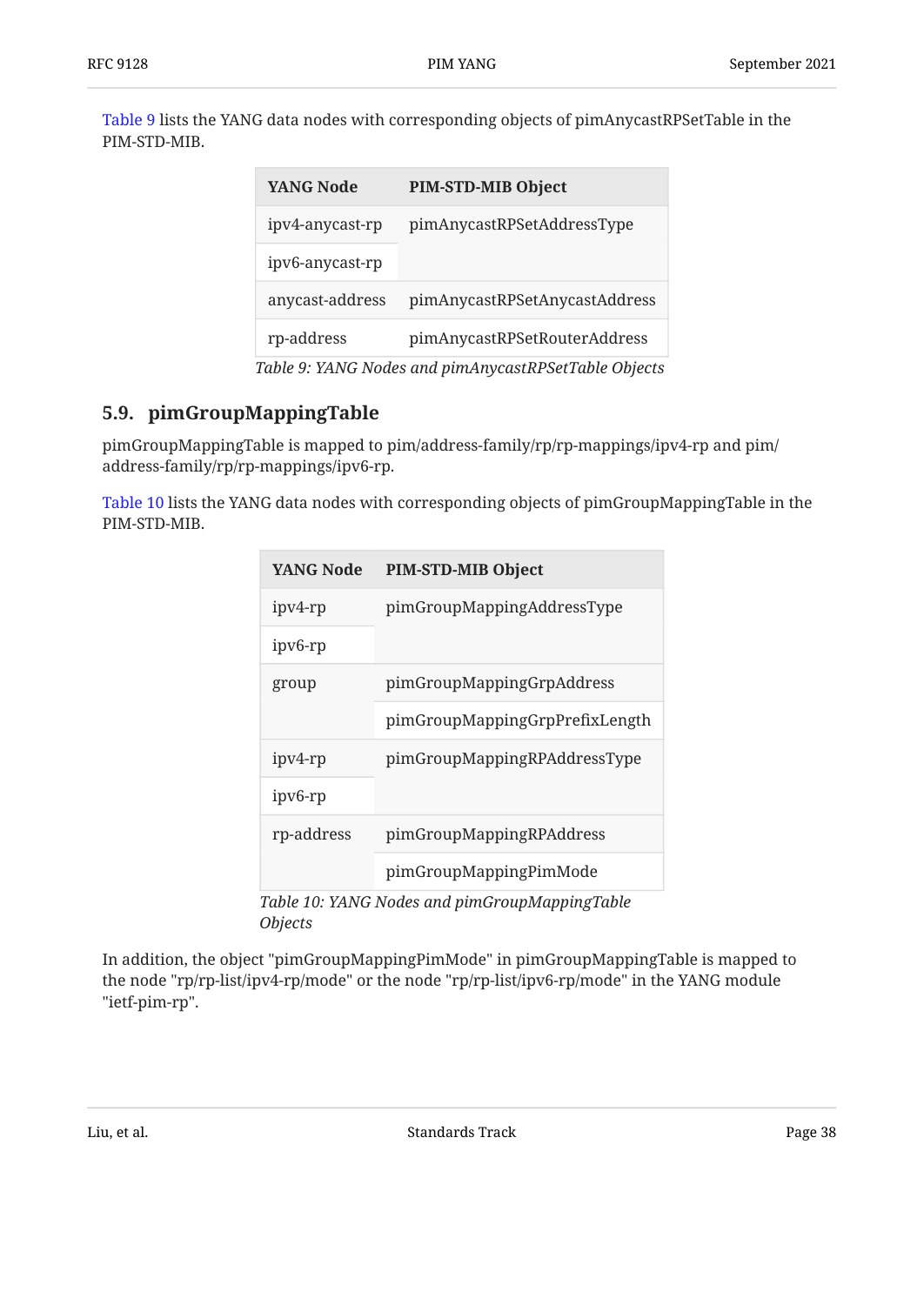# <span id="page-38-0"></span>**[6. PIM YANG Modules](#page-38-0)**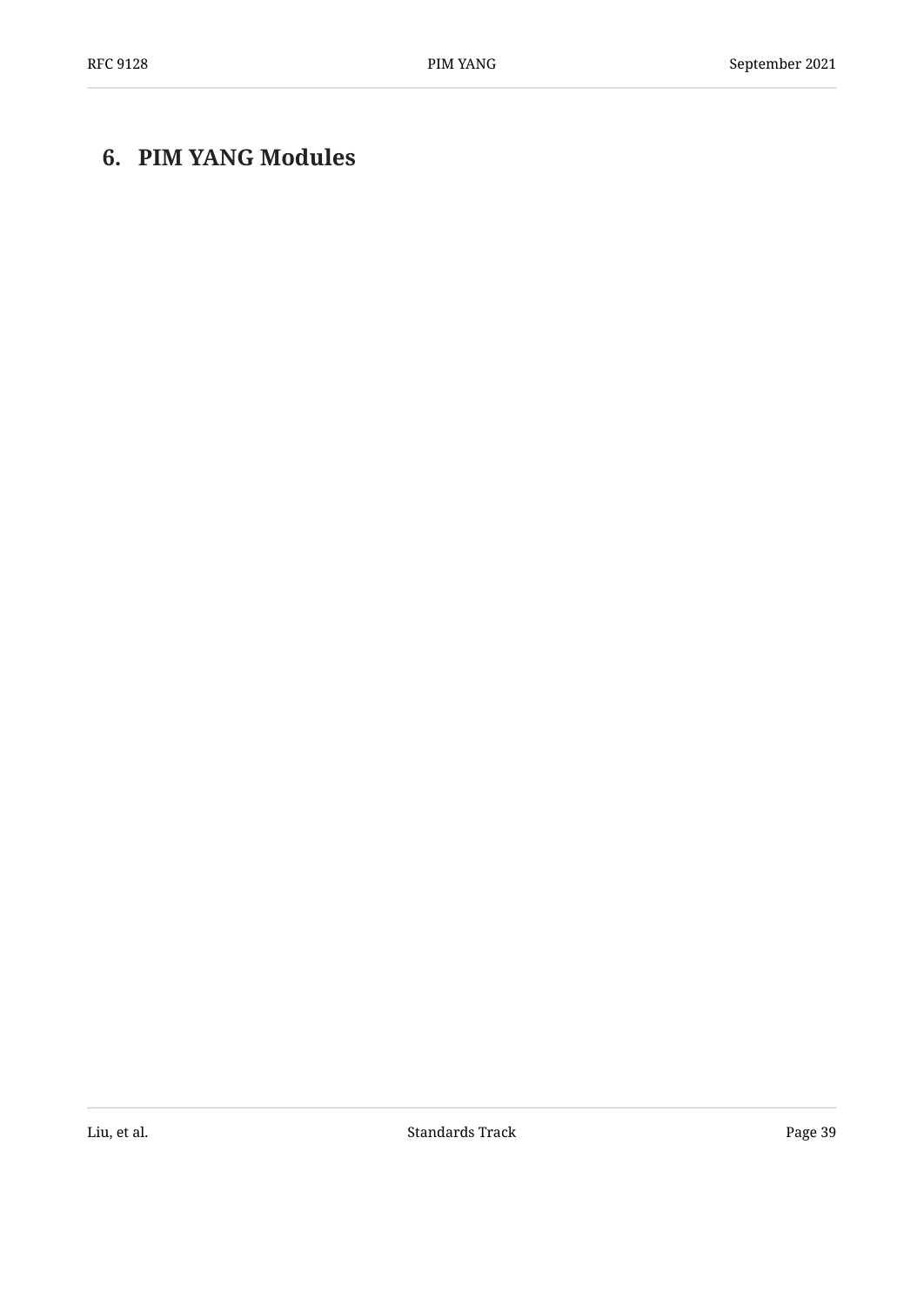## <span id="page-39-0"></span>**[6.1. PIM Base Module](#page-39-0)**

This module references [RFC3973], [RFC5015], [RFC5880], [RFC6991], [RFC7761], [RFC8294], [[RFC8343\]](#page-97-2), [RFC8349], [RFC8706], and [RFC9127].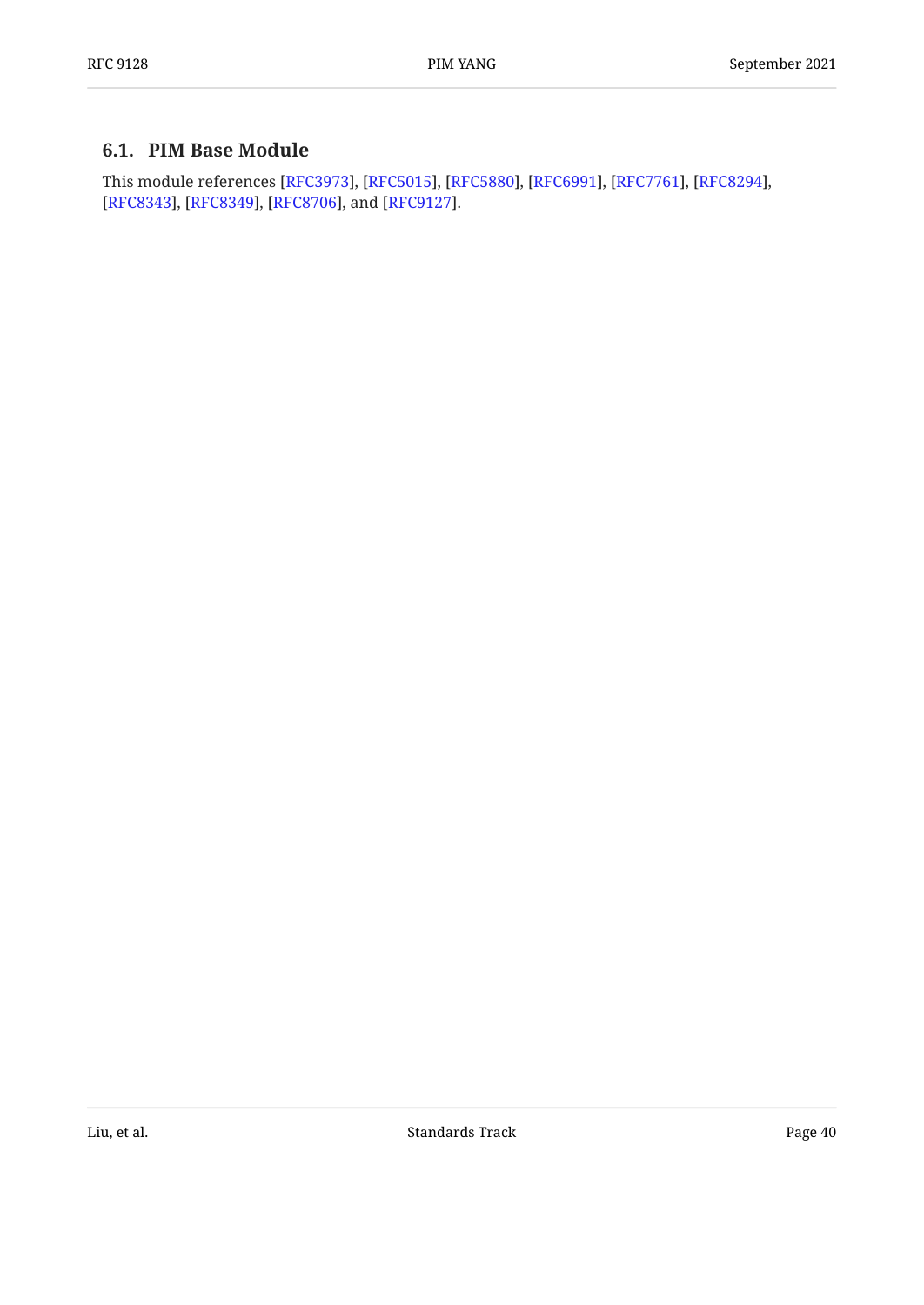```
<CODE BEGINS> file "ietf-pim-base@2021-09-03.yang"
module ietf-pim-base {
  yang-version 1.1;
   namespace "urn:ietf:params:xml:ns:yang:ietf-pim-base";
   prefix pim-base;
   import ietf-inet-types {
     prefix "inet";
     reference
       "RFC 6991: Common YANG Data Types";
   }
   import ietf-yang-types {
     prefix "yang";
     reference
       "RFC 6991: Common YANG Data Types";
   }
   import ietf-routing-types {
     prefix "rt-types";
     reference
       "RFC 8294: Common YANG Data Types for the Routing Area";
   }
   import ietf-interfaces {
     prefix "if";
     reference
       "RFC 8343: A YANG Data Model for Interface Management";
   }
   import ietf-routing {
     prefix "rt";
     reference
       "RFC 8349: A YANG Data Model for Routing Management (NMDA
        Version)";
   }
   import ietf-bfd-types {
     prefix "bfd-types";
     reference
       "RFC 9127: YANG Data Model for Bidirectional Forwarding
        Detection (BFD)";
   }
   organization
     "IETF PIM Working Group";
   contact
     "WG Web: <https://datatracker.ietf.org/wg/pim/>
      WG List: <mailto:pim@ietf.org>
      Editor: Xufeng Liu
                 <mailto:xufeng.liu.ietf@gmail.com>
      Editor: Pete McAllister
                <mailto:pete.mcallister@metaswitch.com>
```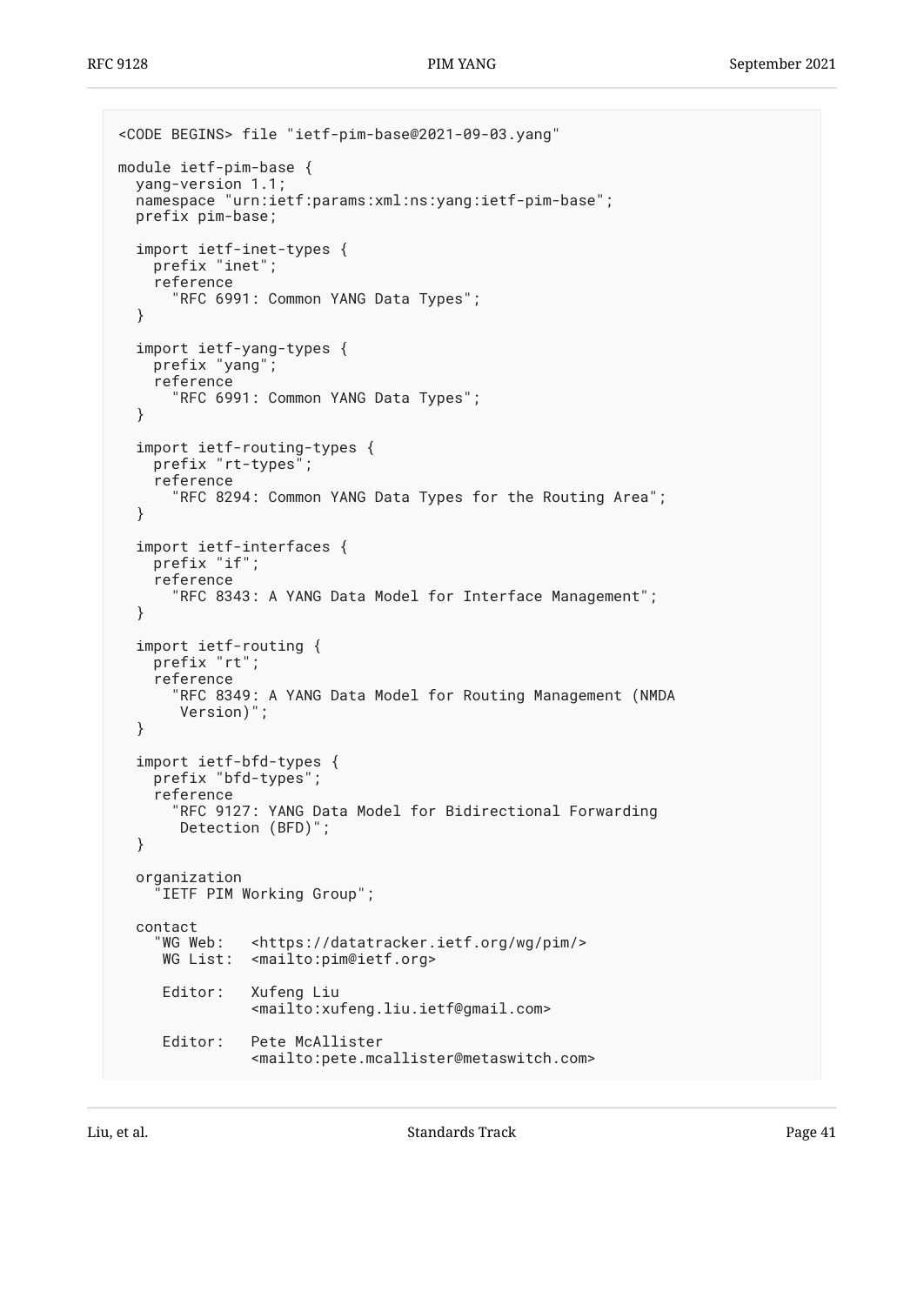Editor: Anish Peter <mailto:anish.ietf@gmail.com> Editor: Mahesh Sivakumar <mailto:sivakumar.mahesh@gmail.com> Editor: Yisong Liu <mailto:liuyisong@huawei.com> Editor: Fangwei Hu <mailto:hu.fangwei@zte.com.cn>"; description "This module defines a collection of YANG definitions common for all PIM (Protocol Independent Multicast) modes. Copyright (c) 2021 IETF Trust and the persons identified as authors of the code. All rights reserved. Redistribution and use in source and binary forms, with or without modification, is permitted pursuant to, and subject to the license terms contained in, the Simplified BSD License set forth in Section 4.c of the IETF Trust's Legal Provisions Relating to IETF Documents (https://trustee.ietf.org/license-info). This version of this YANG module is part of RFC 9128; see the RFC itself for full legal notices."; revision 2021-09-03 { description "Initial revision."; reference "RFC 9128: A YANG Data Model for Protocol Independent Multicast (PIM)"; } /\* \* Features \*/ feature bfd { description "Supports BFD (Bidirectional Forwarding Detection)."; reference "RFC 5880: Bidirectional Forwarding Detection (BFD)"; } feature global-graceful-restart { description "Global configuration for graceful restart support as per RFC 8706."; reference "RFC 8706: Restart Signaling for IS-IS"; } feature intf-dr-priority { description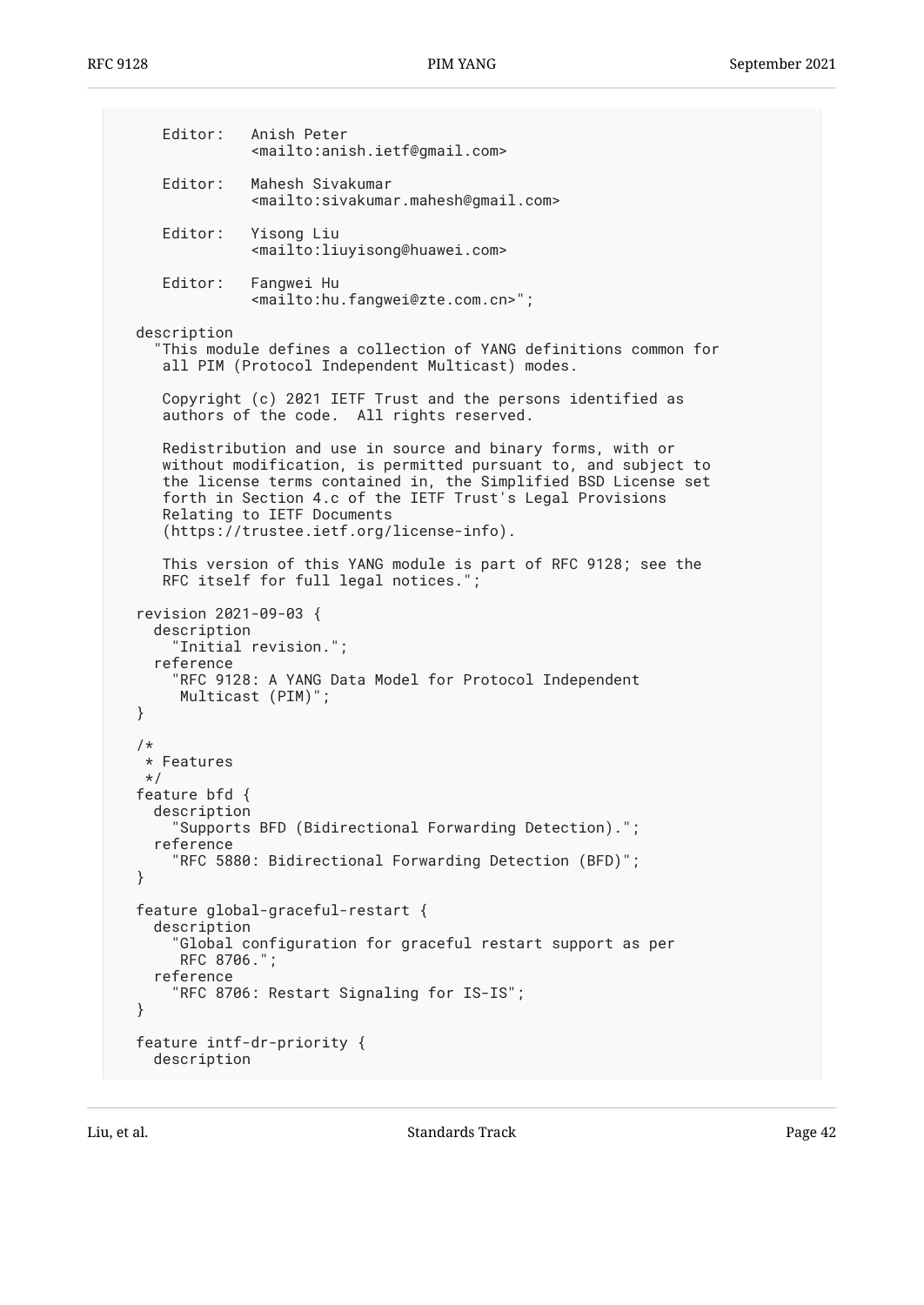```
 "Supports configuration of an interface DR (Designated Router)
      priority.";
   reference
     "RFC 7761: Protocol Independent Multicast - Sparse Mode
      (PIM-SM): Protocol Specification (Revised), Section 4.3.2";
 }
 feature intf-hello-holdtime {
   description
     "Supports configuration of the interface Hello Holdtime.";
   reference
     "RFC 3973: Protocol Independent Multicast - Dense Mode
      (PIM-DM): Protocol Specification (Revised), Section 4.3.3
      RFC 7761: Protocol Independent Multicast - Sparse Mode
      (PIM-SM): Protocol Specification (Revised), Section 4.11";
 }
 feature intf-hello-interval {
   description
     "Supports configuration of the interface Hello interval.";
   reference
     "RFC 3973: Protocol Independent Multicast - Dense Mode
      (PIM-DM): Protocol Specification (Revised), Section 4.8
      RFC 7761: Protocol Independent Multicast - Sparse Mode
      (PIM-SM): Protocol Specification (Revised), Section 4.11";
 }
 feature intf-hello-multiplier {
   description
     "Supports configuration of the interface Hello multiplier.";
   reference
     "RFC 3973: Protocol Independent Multicast - Dense Mode
      (PIM-DM): Protocol Specification (Revised), Section 4.8
      RFC 7761: Protocol Independent Multicast - Sparse Mode
      (PIM-SM): Protocol Specification (Revised), Section 4.11";
 }
 feature intf-jp-interval {
   description
     "Supports configuration of the interface Join/Prune interval.";
   reference
     "RFC 3973: Protocol Independent Multicast - Dense Mode
      (PIM-DM): Protocol Specification (Revised), Section 4.8
     RFC 7761: Protocol Independent Multicast - Sparse Mode
      (PIM-SM): Protocol Specification (Revised), Section 4.11";
 }
 feature intf-jp-holdtime {
   description
     "Supports configuration of the interface Join/Prune Holdtime.";
   reference
     "RFC 3973: Protocol Independent Multicast - Dense Mode
      (PIM-DM): Protocol Specification (Revised), Section 4.8
      RFC 7761: Protocol Independent Multicast - Sparse Mode
      (PIM-SM): Protocol Specification (Revised), Section 4.11";
 }
 feature intf-jp-multiplier {
```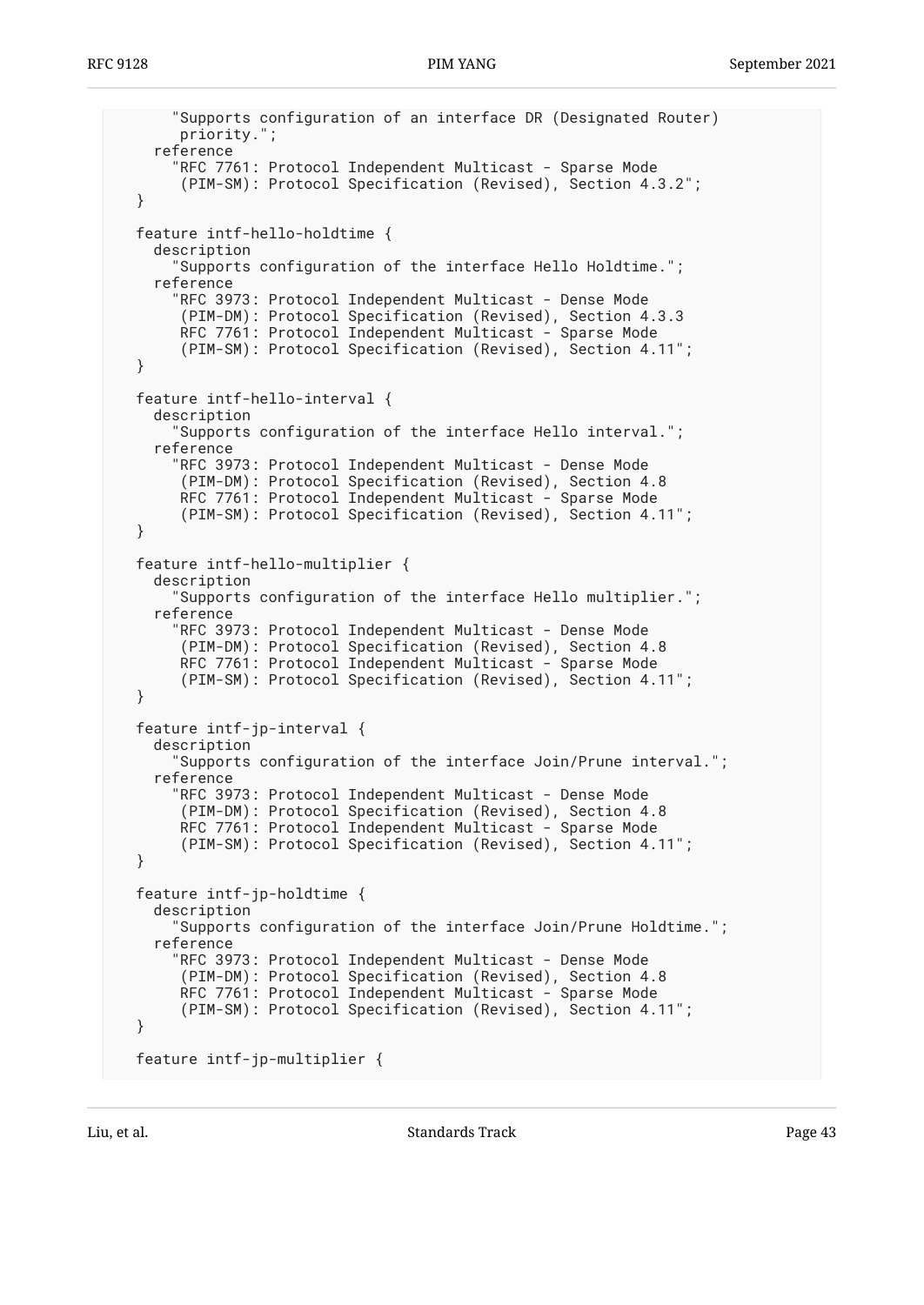```
 description
     "Supports configuration of the interface Join/Prune
      multiplier.";
   reference
     "RFC 3973: Protocol Independent Multicast - Dense Mode
      (PIM-DM): Protocol Specification (Revised), Section 4.8
      RFC 7761: Protocol Independent Multicast - Sparse Mode
      (PIM-SM): Protocol Specification (Revised), Section 4.11";
 }
 feature intf-propagation-delay {
   description
     "Supports configuration of interface propagation delay.";
   reference
     "RFC 3973: Protocol Independent Multicast - Dense Mode
      (PIM-DM): Protocol Specification (Revised), Section 4.3.5
      RFC 7761: Protocol Independent Multicast - Sparse Mode
      (PIM-SM): Protocol Specification (Revised), Section 4.3.3";
 }
 feature intf-override-interval {
   description
     "Supports configuration of the interface override interval.";
   reference
     "RFC 3973: Protocol Independent Multicast - Dense Mode
      (PIM-DM): Protocol Specification (Revised), Section 4.3.3
      RFC 5015: Bidirectional Protocol Independent Multicast
      (BIDIR-PIM), Section 3.6
      RFC 7761: Protocol Independent Multicast - Sparse Mode
      (PIM-SM): Protocol Specification (Revised), Section 4.11";
 }
 feature per-af-graceful-restart {
   description
     "Per address family configuration for graceful restart support
      as per RFC 8706.";
   reference
     "RFC 8706: Restart Signaling for IS-IS";
 }
 /*
  * Typedefs
  */
 typedef interface-event-type {
   type enumeration {
     enum up {
       description
         "Neighbor status changed to 'up'.";
     }
     enum down {
       description
         "Neighbor status changed to 'down'.";
     }
     enum new-dr {
       description
        "A new DR (Designated Router) was elected on the connected
         network.
     }
```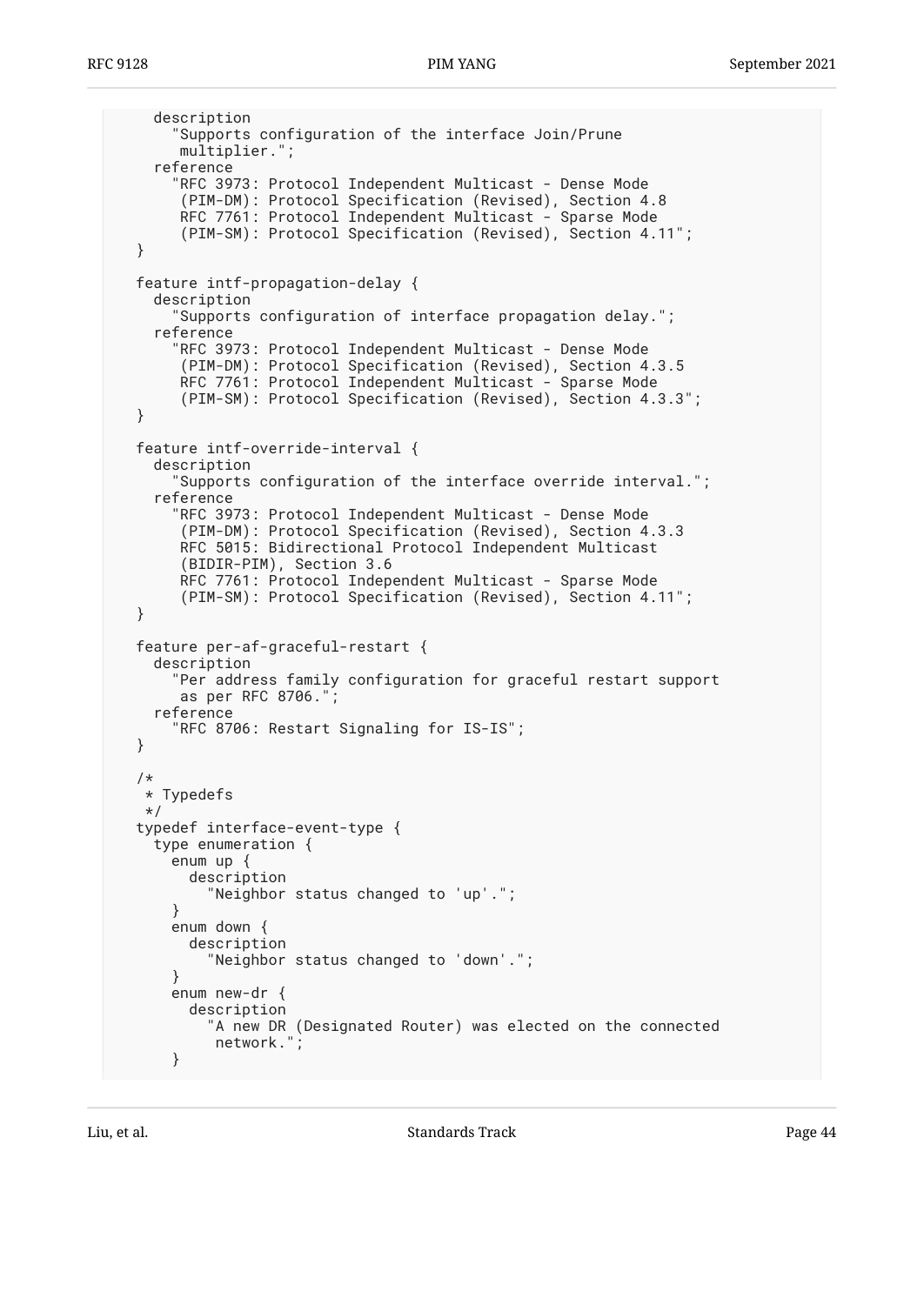```
 enum new-df {
         description
            "A new DF (Designated Forwarder) was elected on the
            connected network.";
       }
     }
     description
       "Operational status event type for notifications.";
  }
  typedef neighbor-event-type {
     type enumeration {
       enum up {
         description
           "Neighbor status changed to 'up'.";
       }
       enum down {
         description
           "Neighbor status changed to 'down'.";
       }
     }
    description
       "Operational status event type for notifications.";
  }
   /*
    * Identities
   */
  identity pim-mode {
     description
       "The PIM mode in which a group is operating.";
 }
  identity pim-none {
    base pim-mode;
     description
       "PIM is not operating.";
 }
  identity pim-bidir {
    base pim-mode;
     description
       "PIM is operating in Bidirectional Mode.";
 }
  identity pim-dm {
     base pim-mode;
     description
       "PIM is operating in Dense Mode (DM).";
 }
  identity pim-sm {
    base pim-mode;
     description
       "PIM is operating in Sparse Mode (SM).";
 }
  identity pim-asm {
     base pim-sm;
     description
       "PIM is operating in Sparse Mode with Any-Source Multicast
        (ASM).";
  }
```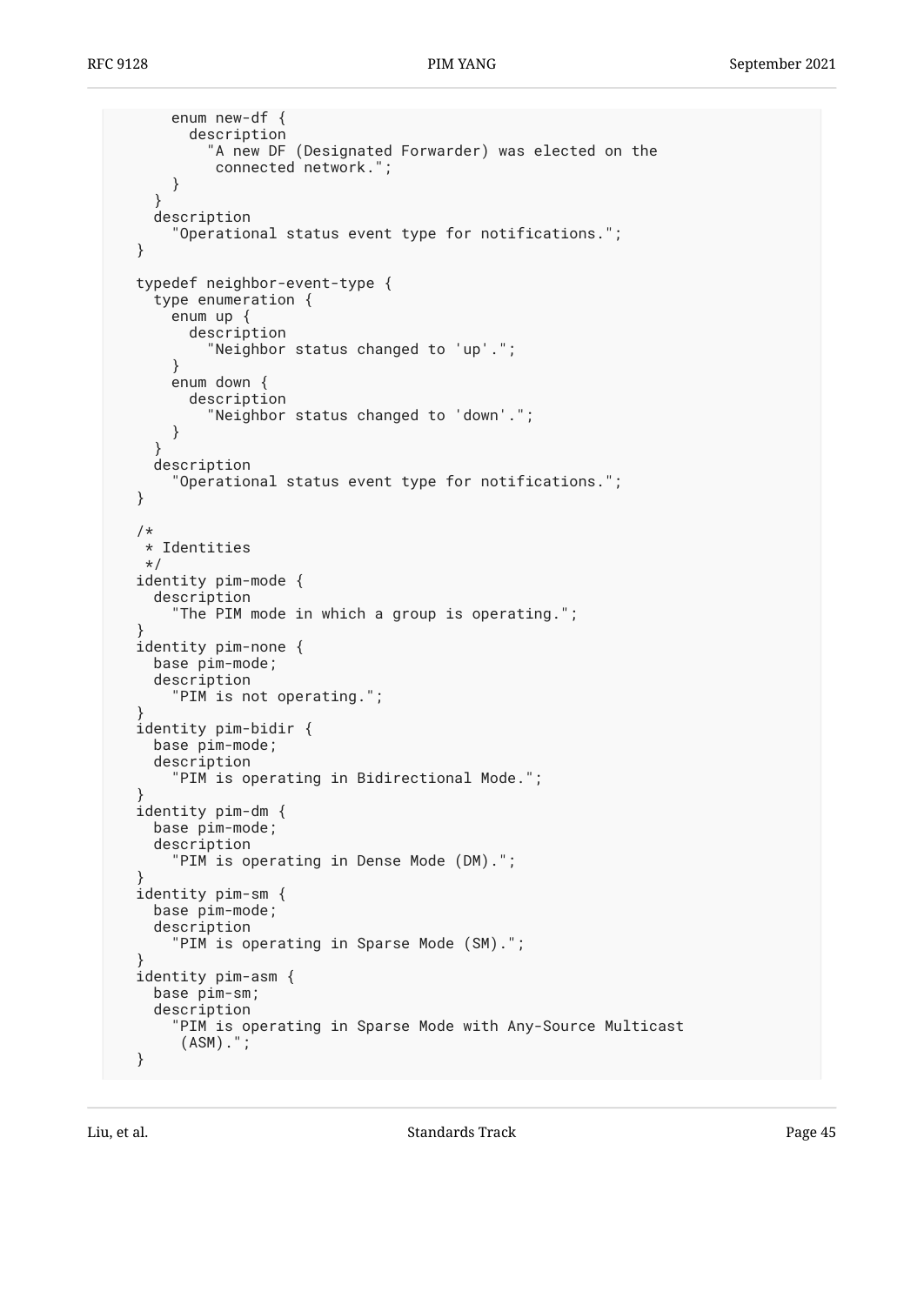```
 identity pim-ssm {
     base pim-sm;
     description
       "PIM is operating in Sparse Mode with Source-Specific
       Multicast (SSM).";
  }
  /*
   * Groupings
   */
  grouping graceful-restart-container {
    description
       "A grouping defining a container of graceful restart
      attributes."
     container graceful-restart {
      leaf enabled {
         type boolean;
         default false;
         description
           "Enables or disables graceful restart.";
 }
      leaf duration {
         type uint16;
         units seconds;
         default 60;
         description
           "Maximum time for graceful restart to finish.";
       }
      description
         "Container of graceful restart attributes.";
 }
  } // graceful-restart-container
  grouping multicast-route-attributes {
     description
       "A grouping defining multicast route attributes.";
    leaf expiration {
      type rt-types:timer-value-seconds16;
      description
         "When the route will expire.";
 }
     leaf incoming-interface {
      type if:interface-ref;
      description
         "Reference to an entry in the global interface list.";
 }
     leaf is-spt {
      type boolean;
      description
         "'true' if the SPTbit (Shortest Path Tree bit) is set to
          indicate that forwarding is taking place on the
          (S,G) SPT.";
       reference
 "RFC 7761: Protocol Independent Multicast - Sparse Mode
 (PIM-SM): Protocol Specification (Revised), Section 4.1.3";
 }
     leaf mode {
```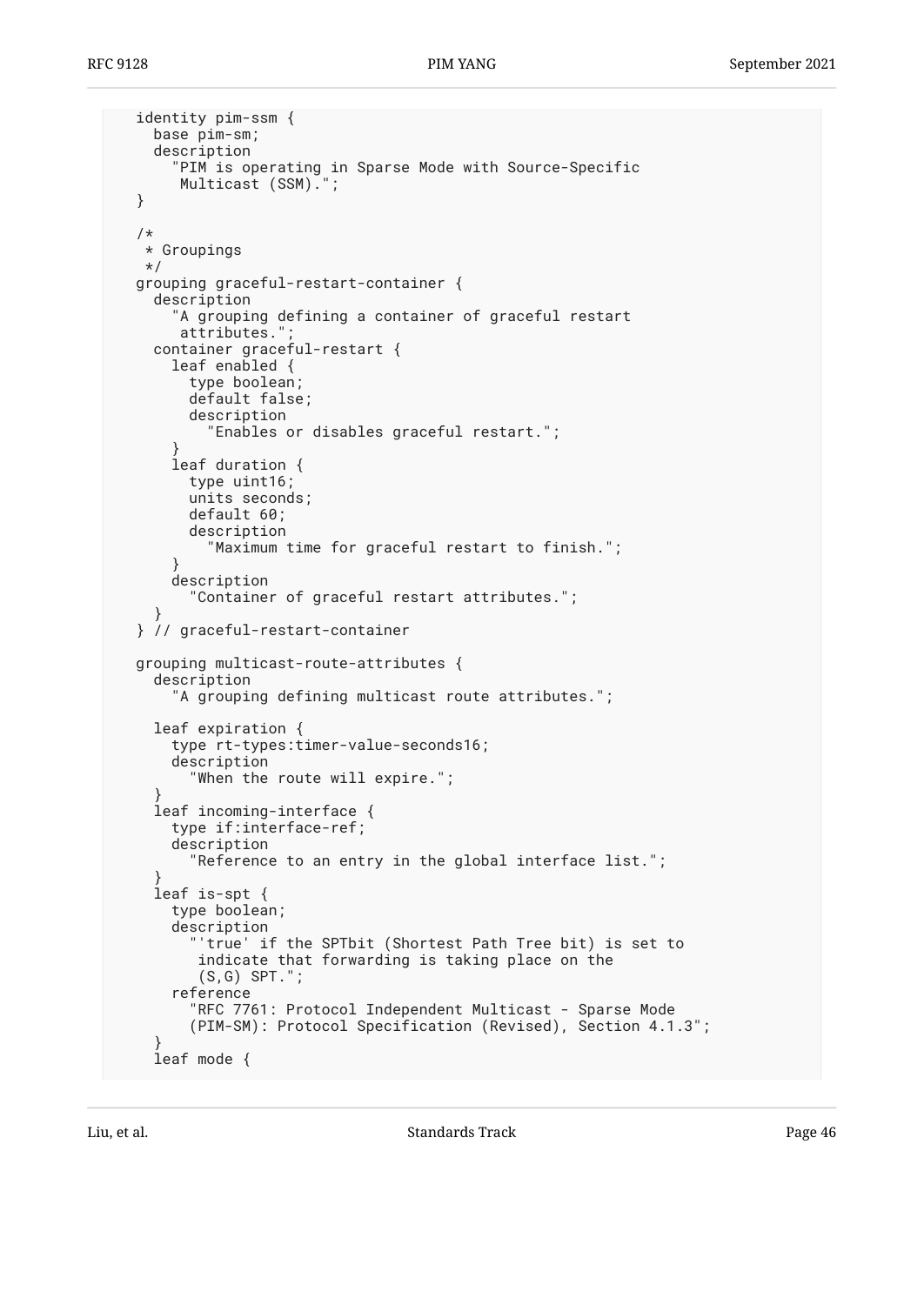```
 type identityref {
         base pim-mode;
       }
      description
         "PIM mode.";
 }
     leaf msdp-learned {
      type boolean;
       description
         "'true' if the route is learned from MSDP (the Multicast
          Source Discovery Protocol).";
 }
     leaf rp-address {
      type inet:ip-address;
      description
         "RP (Rendezvous Point) address.";
 }
     leaf rpf-neighbor {
      type inet:ip-address;
      description
         "RPF (Reverse Path Forwarding) neighbor address.";
 }
    leaf up-time {
      type rt-types:timeticks64;
      description
         "The number of time ticks (hundredths of a second) since the
          route last transitioned into the active state.";
 }
     list outgoing-interface {
      key "name";
      description
         "A list of outgoing interfaces.";
      leaf name {
         type if:interface-ref;
         description
           "Interface name.";
       }
      leaf expiration {
         type rt-types:timer-value-seconds16;
         description
           "Expiration time.";
       }
      leaf up-time {
         type rt-types:timeticks64;
         description
           "The number of time ticks (hundredths of a second) since
 the 'oper-status' setting of the interface was last
 changed to 'up'.";
       }
      leaf jp-state {
         type enumeration {
           enum "no-info" {
             description
              "The interface has no (*, G) Join state and no timers
```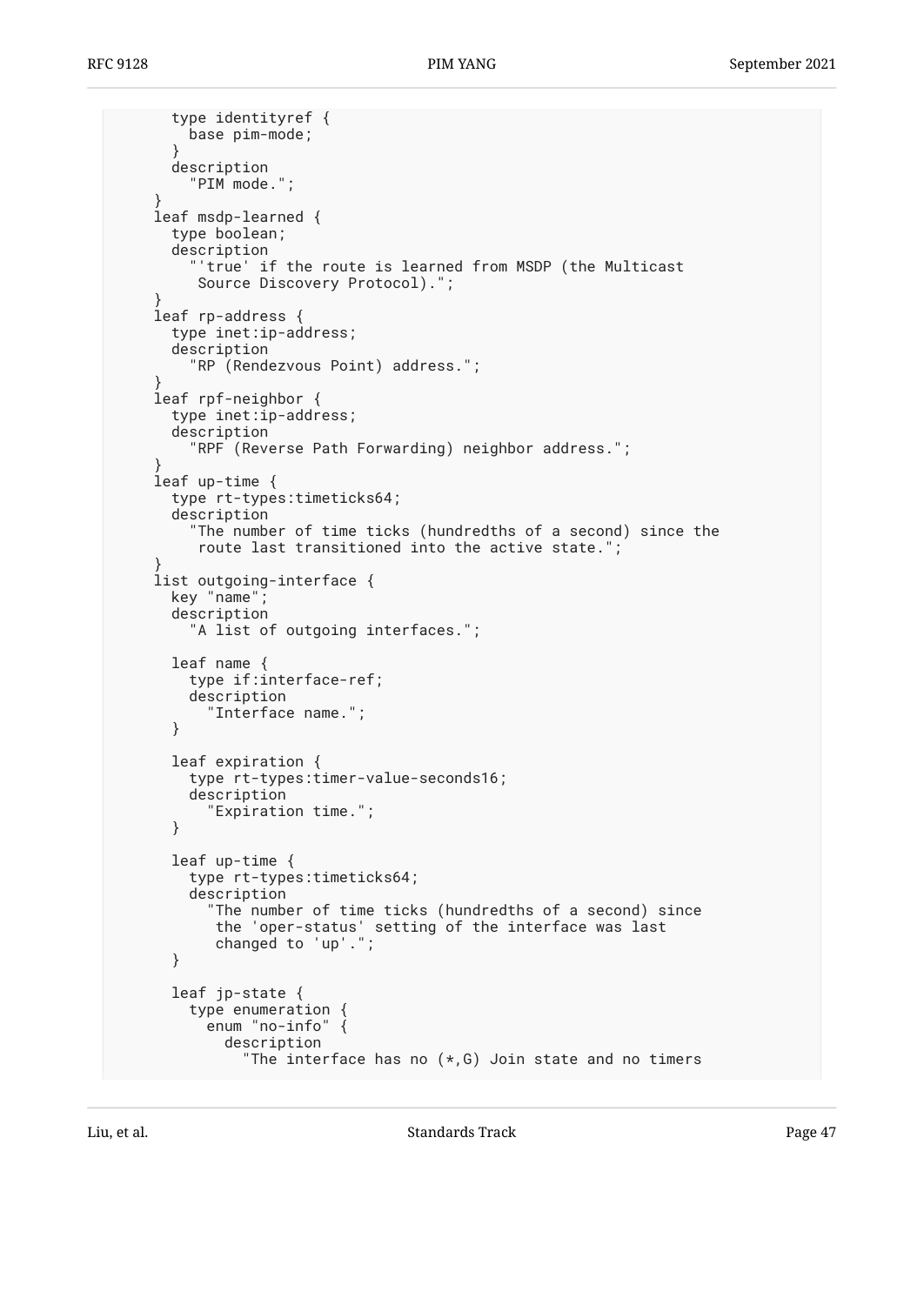running."; } enum "join" { description "The interface has Join state."; } enum "prune-pending" { description "The router has received a Prune on this interface from a downstream neighbor and is waiting to see whether the Prune will be overridden by another downstream router. For forwarding purposes, the Prune-Pending state functions exactly like the Join state."; } } description "Join/Prune state."; } } } // multicast-route-attributes grouping neighbor-state-af-attributes { description "A grouping defining neighbor per address family attributes."; leaf bfd-state { type bfd-types:state; description "BFD (Bidirectional Forwarding Detection) status."; } leaf expiration { type rt-types:timer-value-seconds16; description "Neighbor expiration time."; } leaf dr-priority { type uint32; description "DR (Designated Router) priority as the preference in the DR election process."; } leaf gen-id { type uint32; description "The value of the Generation ID in the last Hello message from the neighbor."; } container lan-prune-delay { description "The information of the LAN Prune Delay option in the Hello message from the neighbor."; leaf present { type boolean; description "'true' if the LAN Prune Delay option is present in the last Hello message from the neighbor."; } leaf override-interval { when "../present = 'true'"  $\{$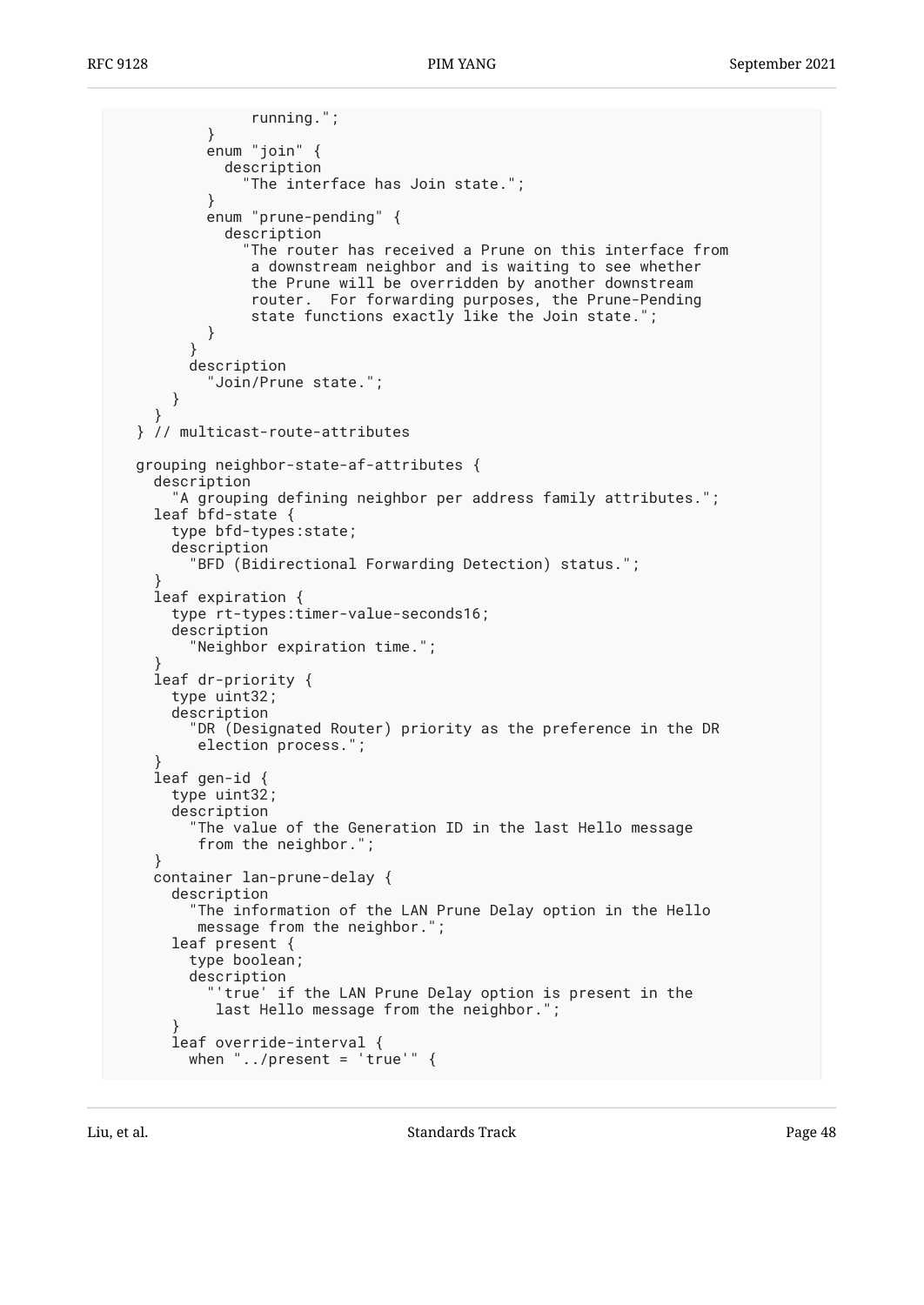```
 description
             "Available only when 'leaf present' is 'true'.";
         }
        type uint16;
        units milliseconds;
         description
           "The value of the Override_Interval field of the LAN Prune
            Delay option in the last Hello message from the neighbor.
            The neighbor uses this value to indicate a short period
            after a Join or Prune to allow other routers on the LAN
            to override the Join or Prune.";
 }
       leaf propagation-delay {
       when \ldots/present = \lceiltrue'" {
           description
             "Available only when 'leaf present' is 'true'.";
 }
        type uint16;
        units milliseconds;
        description
           "The value of the Propagation_Delay field of the LAN Prune
           Delay option in the last Hello message from the neighbor.
            The value is the propagation delay over the local link
            expected by the neighbor.";
 }
       leaf t-bit {
       when "../present = 'true'" \{ description
             "Available only when 'leaf present' is 'true'.";
 }
        type boolean;
         description
           "'true' if the T bit is set in the LAN Prune Delay option
            in the last Hello message from the neighbor. This flag
            indicates the neighbor's ability to disable Join
            message suppression.";
      }
 }
     leaf up-time {
      type rt-types:timeticks64;
       description
         "The number of time ticks (hundredths of a second) since
          the neighbor relationship has been formed as reachable
          without being timed out.";
 }
  } // neighbor-state-af-attributes
  grouping pim-instance-af-state-ref {
     description
       "An absolute reference to a PIM instance address family.";
     leaf instance-af-ref {
       type leafref {
         path "/rt:routing/rt:control-plane-protocols/"
           + "pim-base:pim/pim-base:address-family/"
           + "pim-base:address-family";
 }
       description
         "Reference to a PIM instance address family.";
```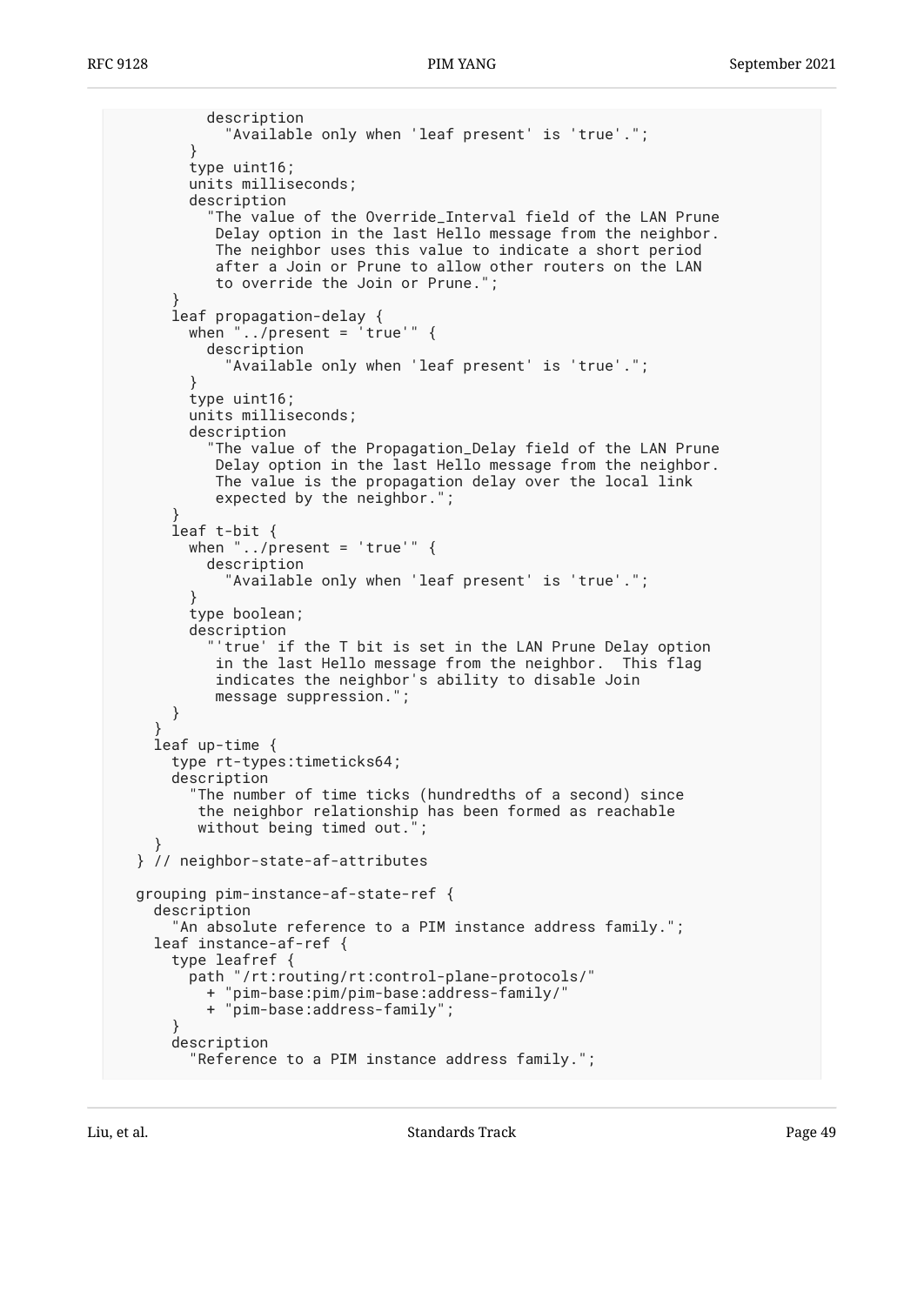```
 }
  } // pim-instance-af-state-ref
  grouping pim-interface-state-ref {
     description
      'An absolute reference to a PIM interface state.";
     leaf interface-ref {
       type leafref {
         path "/rt:routing/rt:control-plane-protocols/"
           + "pim-base:pim/pim-base:interfaces/pim-base:interface/"
           + "pim-base:name";
 }
       description
         "Reference to a PIM interface.";
 }
  } // pim-interface-state-ref
  grouping statistics-sent-received {
     description
       "A grouping defining sent and received statistics
       on PIM messages.";
     reference
       "RFC 3973: Protocol Independent Multicast - Dense Mode
        (PIM-DM): Protocol Specification (Revised), Section 4.7.1
       RFC 5015: Bidirectional Protocol Independent Multicast
        (BIDIR-PIM), Section 3.7
       RFC 7761: Protocol Independent Multicast - Sparse Mode
        (PIM-SM): Protocol Specification (Revised), Section 4.9";
     leaf assert {
      type yang:counter64;
       description
         "The number of Assert messages, with the message Type
          of 5 (RFCs 3973 and 7761).";
       reference
         "RFC 3973: Protocol Independent Multicast - Dense Mode
          (PIM-DM): Protocol Specification (Revised)
          RFC 7761: Protocol Independent Multicast - Sparse Mode
          (PIM-SM): Protocol Specification (Revised)";
 }
     leaf bsr {
      type yang:counter64;
       description
         "The number of Bootstrap messages, with the message Type
          of 4 (RFCs 3973 and 7761).";
 }
     leaf candidate-rp-advertisement {
      type yang:counter64;
      description
         "The number of Candidate RP Advertisement messages, with the
         message Type of 8 (RFCs 3973 and 7761).";
 }
     leaf df-election {
      type yang:counter64;
      description
         "The number of DF (Designated Forwarder) election messages,
          with the message Type of 10 (RFC 5015).";
       reference
         "RFC 5015: Bidirectional Protocol Independent Multicast
```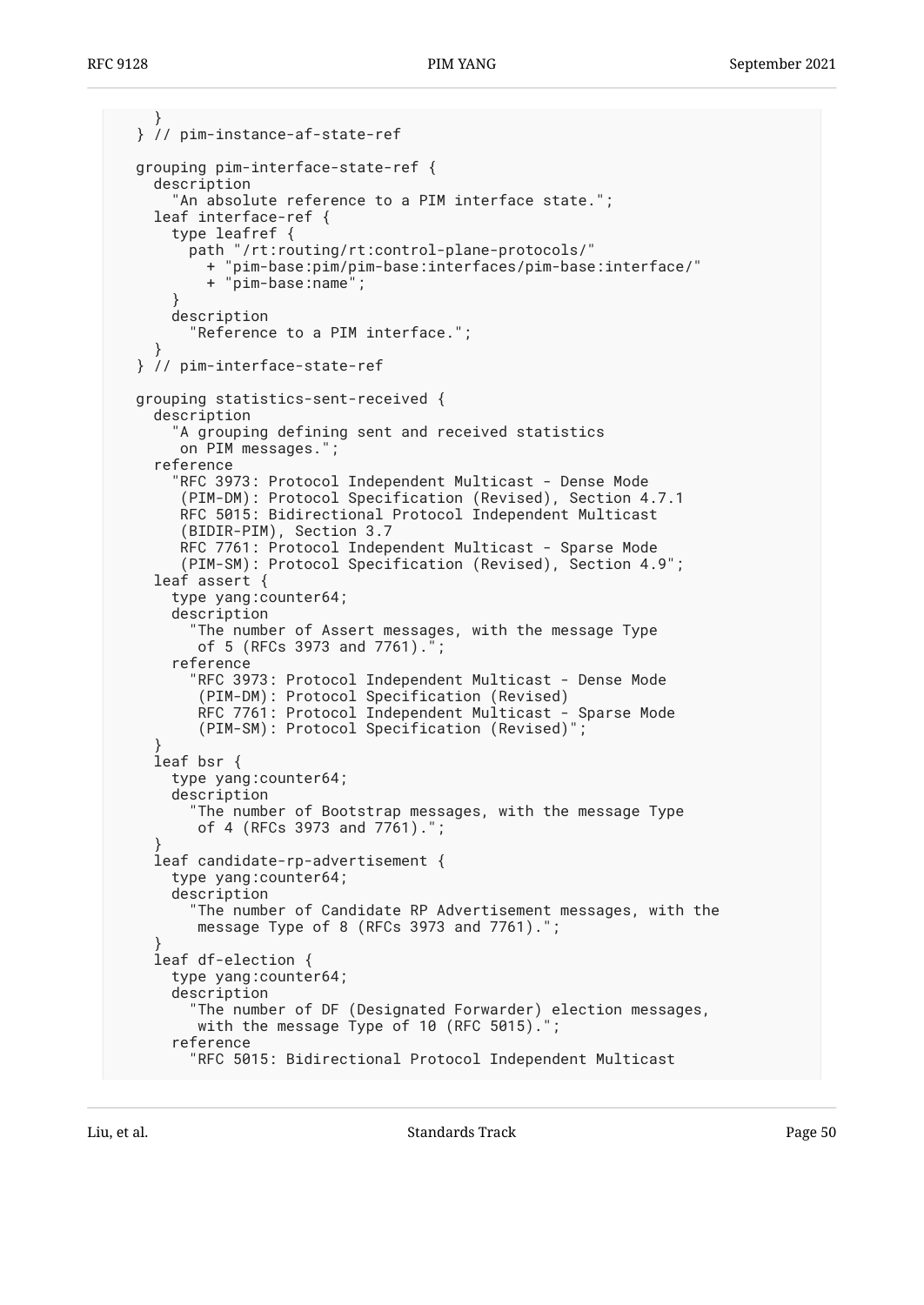```
 (BIDIR-PIM)";
     }
     leaf graft {
      type yang:counter64;
       description
         "The number of Graft messages, with the message Type
          of 6 (RFCs 3973 and 7761).";
 }
     leaf graft-ack {
       type yang:counter64;
       description
         "The number of Graft-Ack messages, with the message Type
          of 7 (RFCs 3973 and 7761).";
 }
     leaf hello {
       type yang:counter64;
       description
        "The number of Hello messages, with the message Type
          of 0 (RFCs 3973 and 7761).";
 }
     leaf join-prune {
       type yang:counter64;
       description
         "The number of Join/Prune messages, with the message Type
          of 3 (RFCs 3973 and 7761).";
 }
     leaf register {
      type yang:counter64;
       description
         "The number of Register messages, with the message Type
          of 1 (RFCs 3973 and 7761).";
 }
     leaf register-stop {
      type yang:counter64;
       description
         "The number of Register-Stop messages, with the message Type
         of 2 (RFCs 3973 and 7761).
 }
     leaf state-refresh {
      type yang:counter64;
       description
         "The number of State Refresh messages, with the message Type
          of 9 (RFC 3973).";
 }
  } // statistics-sent-received
  /*
   * Data nodes
   */
  augment "/rt:routing/rt:control-plane-protocols" {
     description
       "PIM augmentation to the routing instance model.";
    container pim {
       presence
         "Enables the PIM protocol.";
       description
```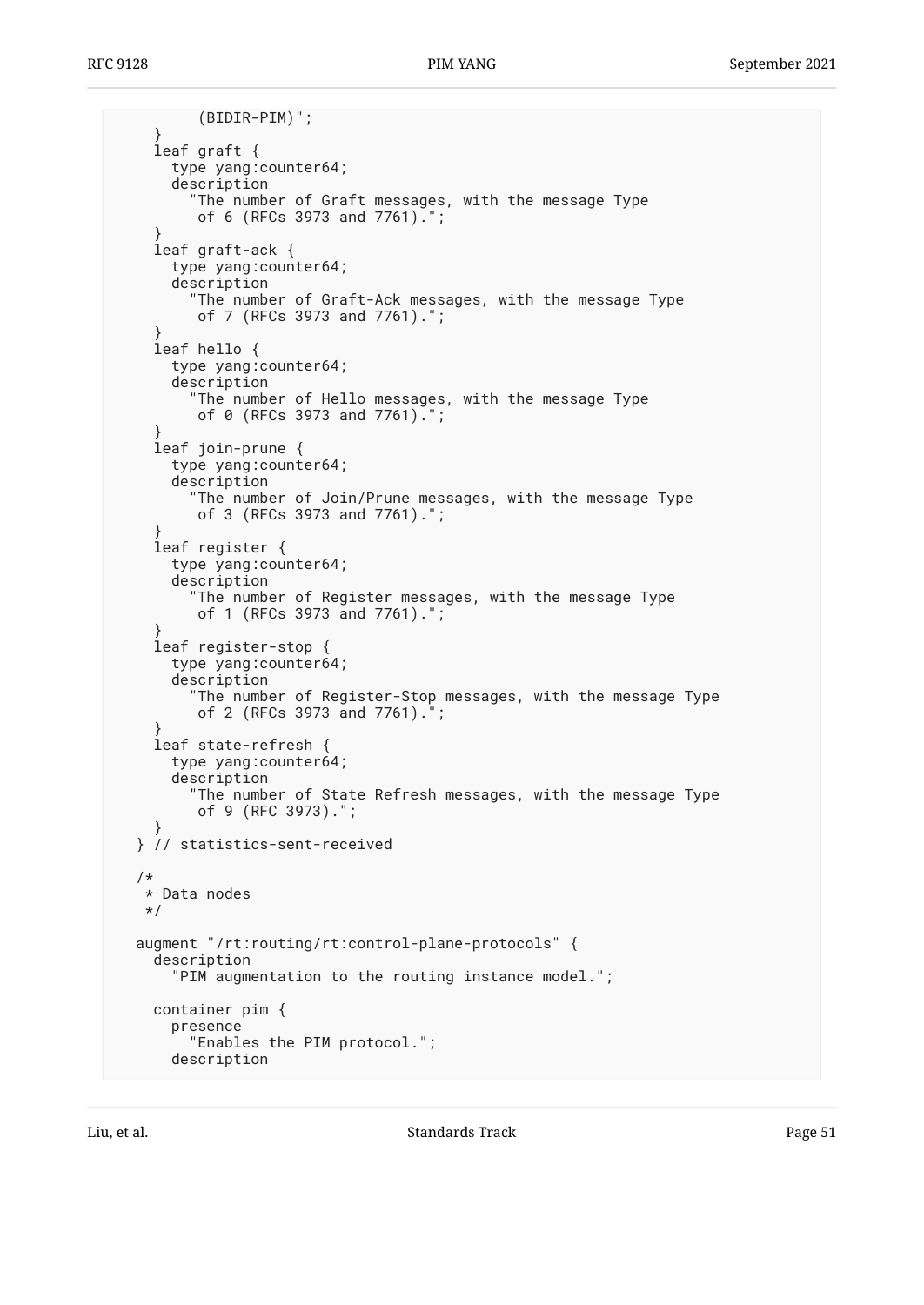```
 "PIM configuration data and operational state data.";
       uses graceful-restart-container {
         if-feature global-graceful-restart;
 }
       list address-family {
        key "address-family";
        description
           "Each list entry for one address family.";
        uses rt:address-family;
         uses graceful-restart-container {
          if-feature per-af-graceful-restart;
         }
        container statistics {
           config false;
           description
             "A container defining statistics attributes.";
           leaf discontinuity-time {
             type yang:date-and-time;
             description
               "The time of the most recent occasion at which any one
                or more of the statistics counters suffered a
                discontinuity. If no such discontinuities have
                occurred since the last reinitialization of the local
                management subsystem, then this node contains the time
                the local management subsystem reinitialized
                itself.";
 }
           container error {
             description
               "Contains error statistics.";
             uses statistics-sent-received {
               description
                  "Statistics counters on the PIM messages per PIM
                  message Type. Each leaf attribute counts the number
                  of PIM messages that were of a particular Type (such
                  as Hello) and contained errors preventing them from
                  being processed by PIM.
                  Such messages are also counted by the corresponding
                  counter of the same Type (such as Hello) in the
                 'received' container.";
 }
             leaf checksum {
               type yang:counter64;
               description
                 "The number of PIM messages that were passed to PIM
                  and contained checksum errors.";
 }
             leaf format {
               type yang:counter64;
               description
                 "The number of PIM messages that passed checksum
                  validation but contained format errors, including
                  errors related to PIM Version, Type, and message
                  length.";
```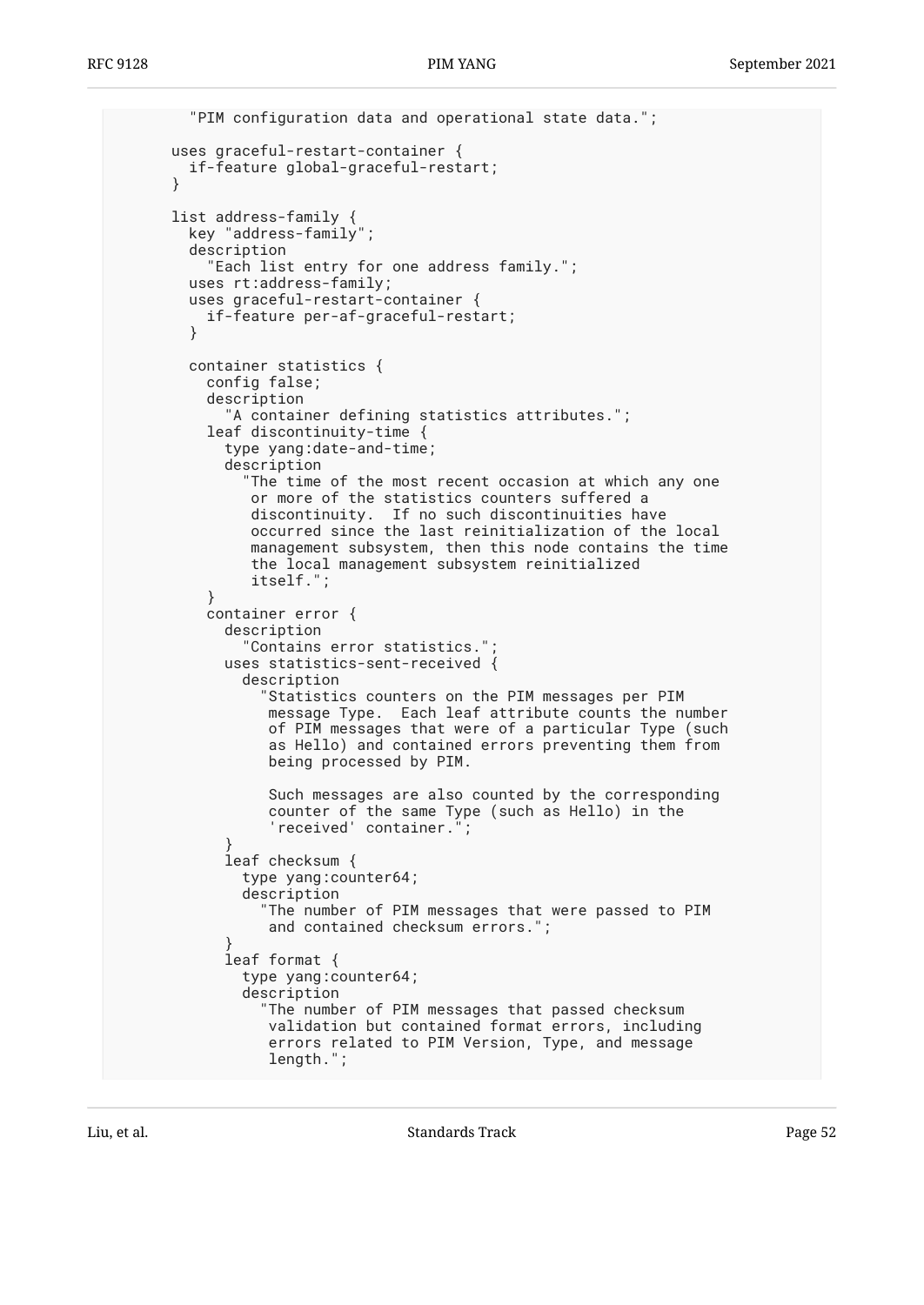} } container queue { description "Contains queue statistics."; leaf size { type uint32; description "The size of the input queue."; } leaf overflow { type yang:counter32; description "The number of input queue overflows."; } } container received { description "Contains statistics of received messages."; uses statistics-sent-received; } container sent { description "Contains statistics of sent messages."; uses statistics-sent-received; } } container topology-tree-info { config false; description "Contains topology tree information."; list ipv4-route { when  $"$ ../../address-family =  $'$ rt:ipv4'" { description "Only applicable to an IPv4 address family."; } key "group source-address is-rpt"; description "A list of IPv4 routes."; leaf group { type rt-types:ipv4-multicast-group-address; description "Group address."; } leaf source-address { type rt-types:ipv4-multicast-source-address; description "Source address."; } leaf is-rpt { type boolean; description "'true' if the tree is an RPT (Rendezvous Point Tree)."; } uses multicast-route-attributes;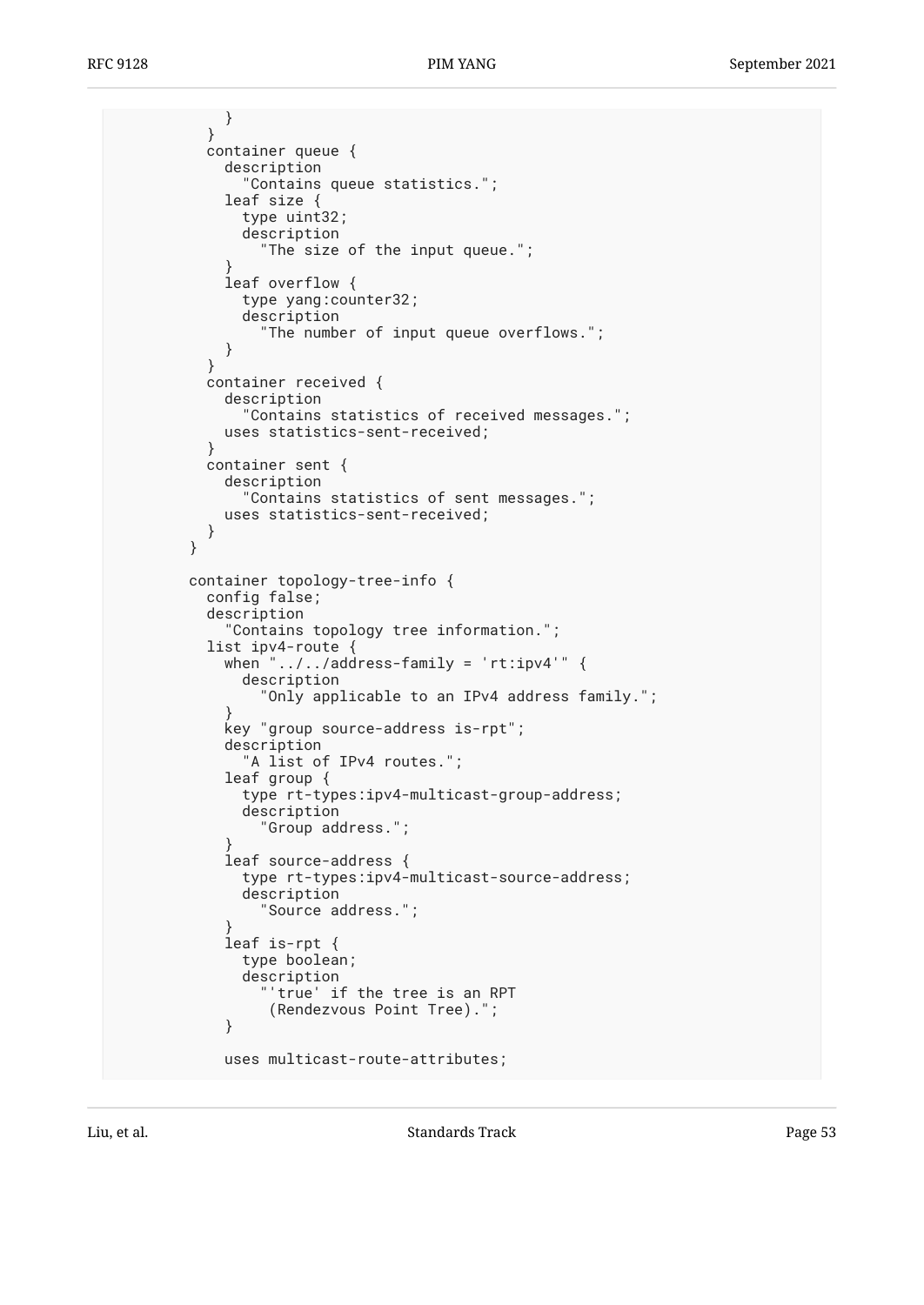```
 } // ipv4-route
          list ipv6-route {
            when "../../address-family = 'rt:ipv6'" {
               description
                 "Only applicable to an IPv6 address family.";
 }
            key "group source-address is-rpt";
            description
               "A list of IPv6 routes.";
            leaf group {
               type rt-types:ipv6-multicast-group-address;
               description
                "Group address.";
 }
            leaf source-address {
              type rt-types:ipv6-multicast-source-address;
              description
                "Source address.";
 }
            leaf is-rpt {
              type boolean;
               description
            "'true' if the tree is an RPT.";
 }
            uses multicast-route-attributes;
           } // ipv6-route
         } // topology-tree-info
      } // address-family
      container interfaces {
        description
           "Contains a list of interfaces.";
        list interface {
          key "name";
          description
             "List of PIM interfaces.";
          leaf name {
            type if:interface-ref;
            description
               "Reference to an entry in the global interface list.";
 }
          list address-family {
            key "address-family";
            description
               "Each list entry for one address family.";
            uses rt:address-family;
            container bfd {
              if-feature bfd;
               description
                 "BFD (Bidirectional Forwarding Detection)
                 operation.";
              uses bfd-types:client-cfg-parms;
 }
            leaf dr-priority {
              if-feature intf-dr-priority;
```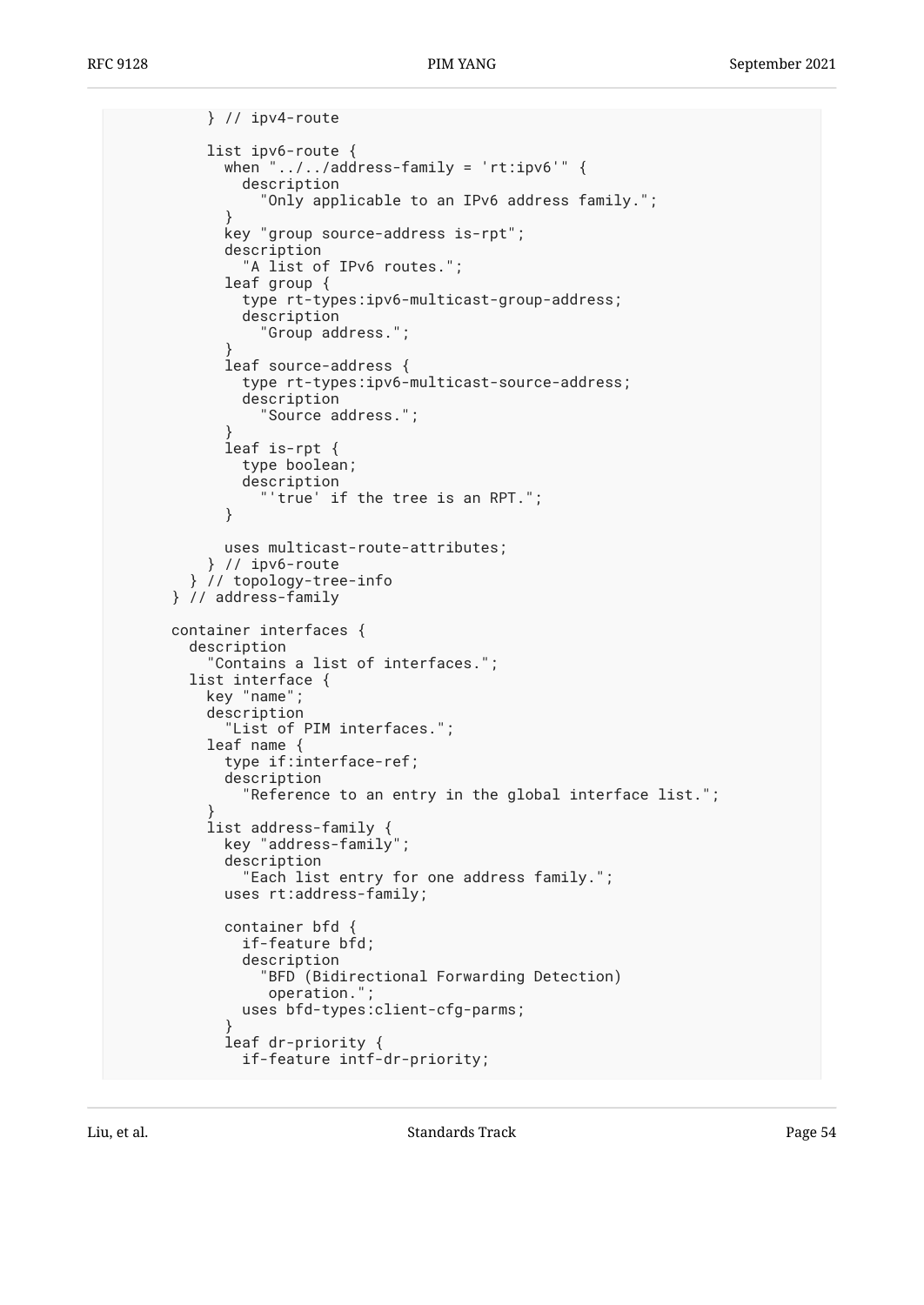```
 type uint32;
              default 1;
              description
                "DR (Designated Router) priority as the preference in
                 the DR election process.";
 }
            leaf hello-interval {
              if-feature intf-hello-interval;
              type rt-types:timer-value-seconds16;
              default 30;
              description
                "Periodic interval for Hello messages.
                 If 'infinity' or 'not-set' is used, no periodic
                 Hello messages are sent.";
              reference
                "RFC 3973: Protocol Independent Multicast -
 Dense Mode (PIM-DM): Protocol Specification
 (Revised), Section 4.8
                 RFC 7761: Protocol Independent Multicast - Sparse
                 Mode (PIM-SM): Protocol Specification (Revised),
                Section 4.11";
 }
            choice hello-holdtime-or-multiplier {
              description
                "The Holdtime is the timer value to time out the
                 neighbor state when the timer expires.
                 The Holdtime value can be specified by either
                 (1) the given Holdtime value or (2) the calculation
                 of the Hello interval multiplied by the given value
                 of the multiplier.";
              case holdtime {
                if-feature intf-hello-holdtime;
                leaf hello-holdtime {
                  type rt-types:timer-value-seconds16;
                  default 105;
                  description
                    "The Hello Holdtime is the amount of time to
                     keep the neighbor reachable until a new
               Hello message is received.";<br>}
 }
 }
              case multiplier {
                if-feature intf-hello-multiplier;
                leaf hello-multiplier {
                  type rt-types:timer-multiplier;
                  default 3;
                  description
                    "The Hello multiplier is the number by which the
                     Hello interval is multiplied to obtain the
                     Hello Holdtime.
                     The value of the Hello Holdtime is calculated
as: as: as: as: as:
                     hello-holdtime =
                    (multiplier + 0.5) * (hello-interval). }
 }
 }
            leaf jp-interval {
```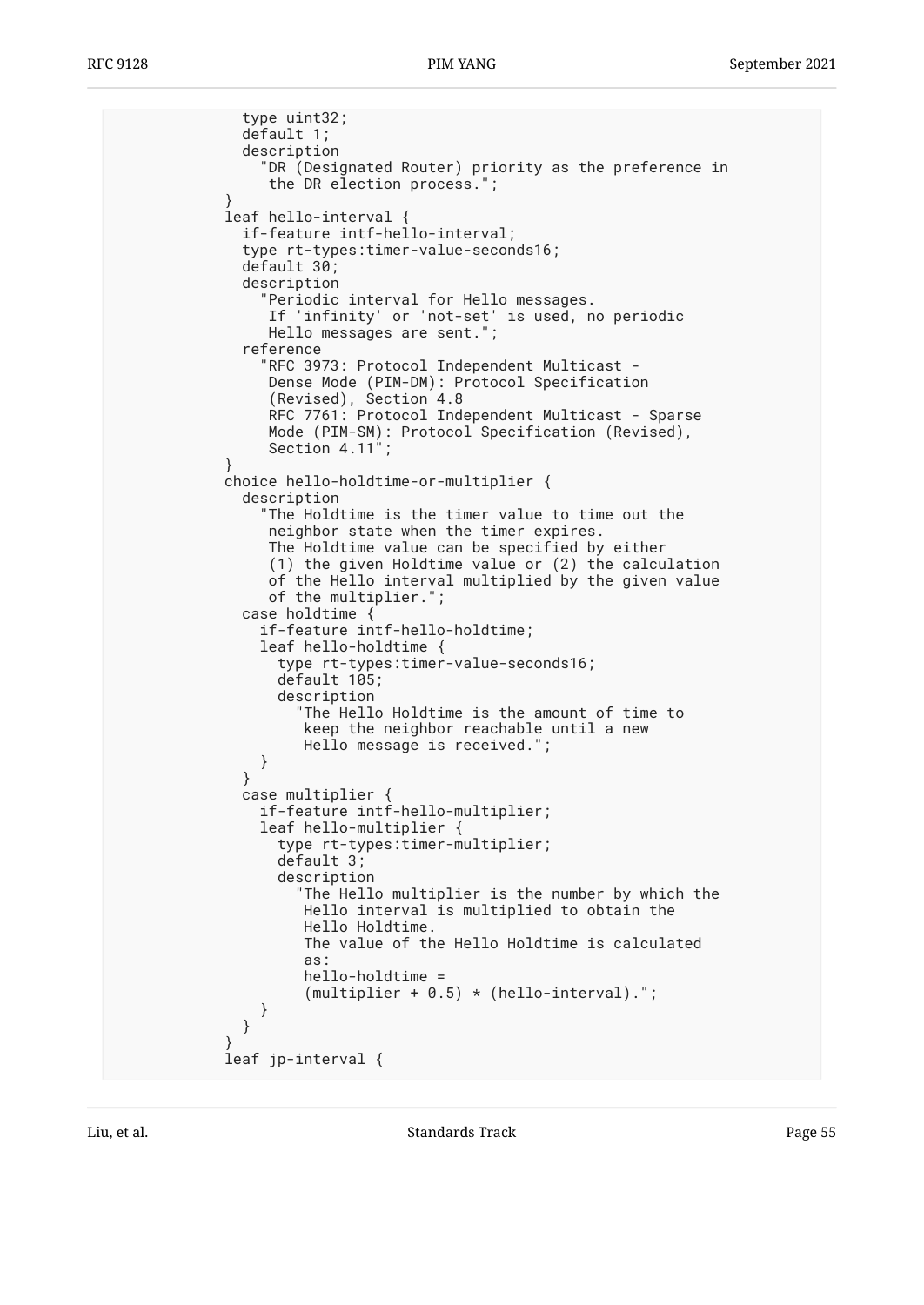```
 if-feature intf-jp-interval;
              type rt-types:timer-value-seconds16;
              default 60;
              description
 "Periodic interval between Join/Prune messages.
 If 'infinity' or 'not-set' is used, no periodic
                 Join/Prune messages are sent.";
 }
            choice jp-holdtime-or-multiplier {
              description
                "The Join/Prune Holdtime is the amount of time a
                 receiver must keep the Join/Prune state alive.
                 The Holdtime value can be specified by either
                 (1) the given Holdtime value or (2) the calculation
                 of 'jp-interval' multiplied by the given value of
                 the multiplier.";
              case holdtime {
                if-feature intf-jp-holdtime;
                leaf jp-holdtime {
                  type rt-types:timer-value-seconds16;
                  default 210;
                  description
                    "The Join/Prune Holdtime is the amount of time a
                     receiver must keep the Join/Prune state alive.";
 }
 }
              case multiplier {
                if-feature intf-jp-multiplier;
                leaf jp-multiplier {
                  type rt-types:timer-multiplier;
                  default 3;
                  description
                    "The Join/Prune multiplier is the number
                     by which the Join/Prune interval is multiplied
                     to obtain the Join/Prune Holdtime.
                     The value of the Join/Prune Holdtime is
                     calculated as:
                     jp-holdtime =
               (multiplier + 0.5) * (jp-interval).";
 }
 }
 }
            leaf override-interval {
              if-feature intf-override-interval;
              type uint16;
              units milliseconds;
              default 2500;
              description
                "A short period after a Join or Prune to allow other
                 routers on the LAN to override the Join or Prune.";
 }
            leaf propagation-delay {
              if-feature intf-propagation-delay;
              type uint16;
              units milliseconds;
              default 500;
              description
                "Expected propagation delay over the local link.";
```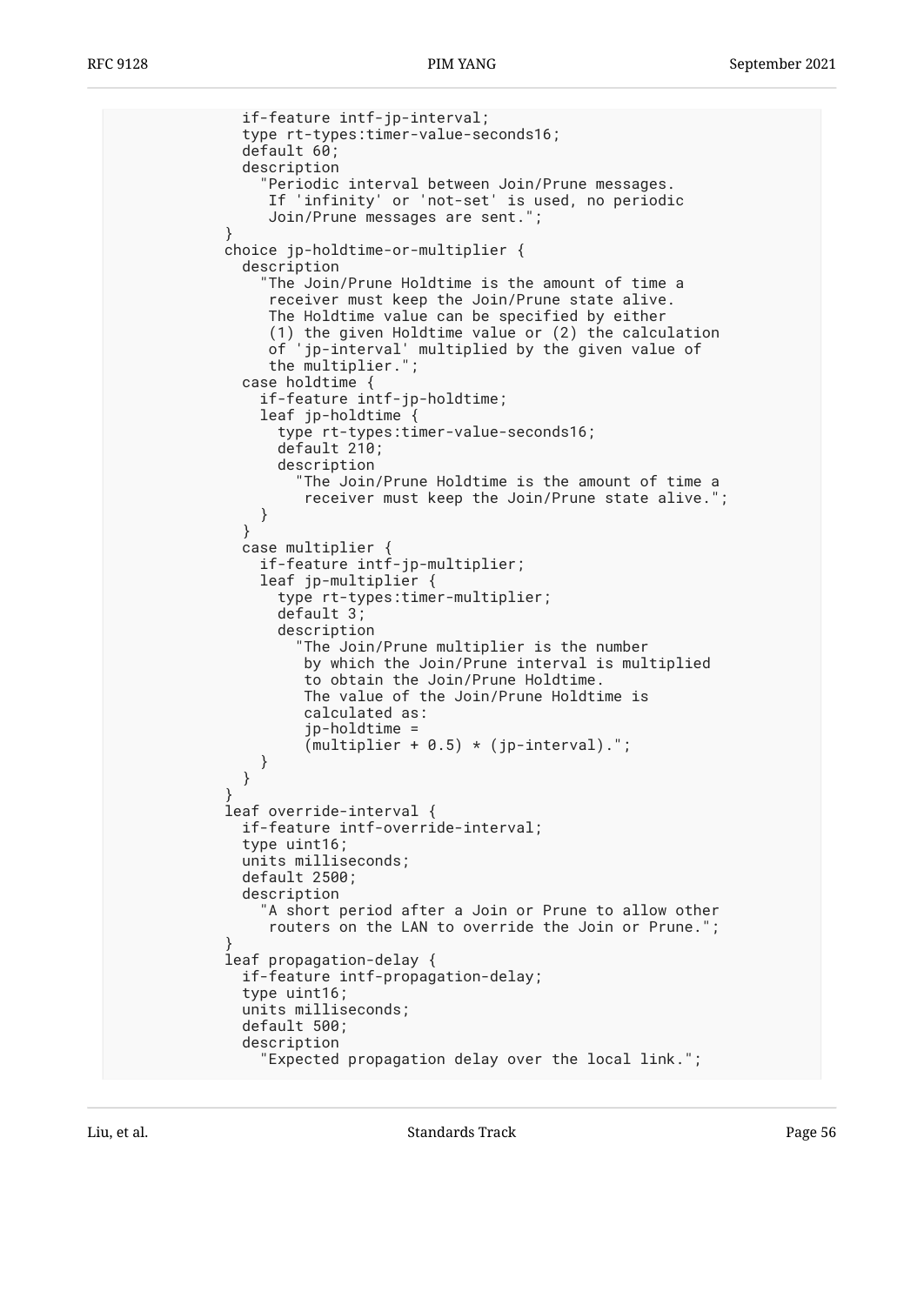```
 }
            // Interface state attributes
            leaf oper-status {
              type enumeration {
               enum up {
                 description
                    "The interface is ready to pass PIM messages.";
 }
               enum down {
                 description
                    "The interface does not pass PIM messages.";
 }
 }
              config false;
              description
                "PIM operational status on the interface.
                This status is PIM specific and separate from the
                operational status of the underlying interface.";
 }
            leaf gen-id {
              type uint32;
              config false;
              description
                "The value of the Generation ID this router uses to
                insert into the PIM Hello message sent on this
                interface.";
 }
            leaf hello-expiration {
              type rt-types:timer-value-seconds16;
              config false;
              description
                "Hello interval expiration time.";
 }
            container ipv4 {
             when "../address-family = 'rt:ipv4'" {
               description
                  "Only applicable to an IPv4 address family.";
 }
              config false;
              description
                "Interface state attributes for IPv4.";
              leaf-list address {
               type inet:ipv4-address;
               description
                  "List of addresses on which PIM is operating.";
 }
              leaf dr-address {
               type inet:ipv4-address;
               description
                  "DR (Designated Router) address.";
 }
 }
            container ipv6 {
             when "../address-family = 'rt:ipv6'" {
               description
                  "Only applicable to an IPv6 address family.";
 }
```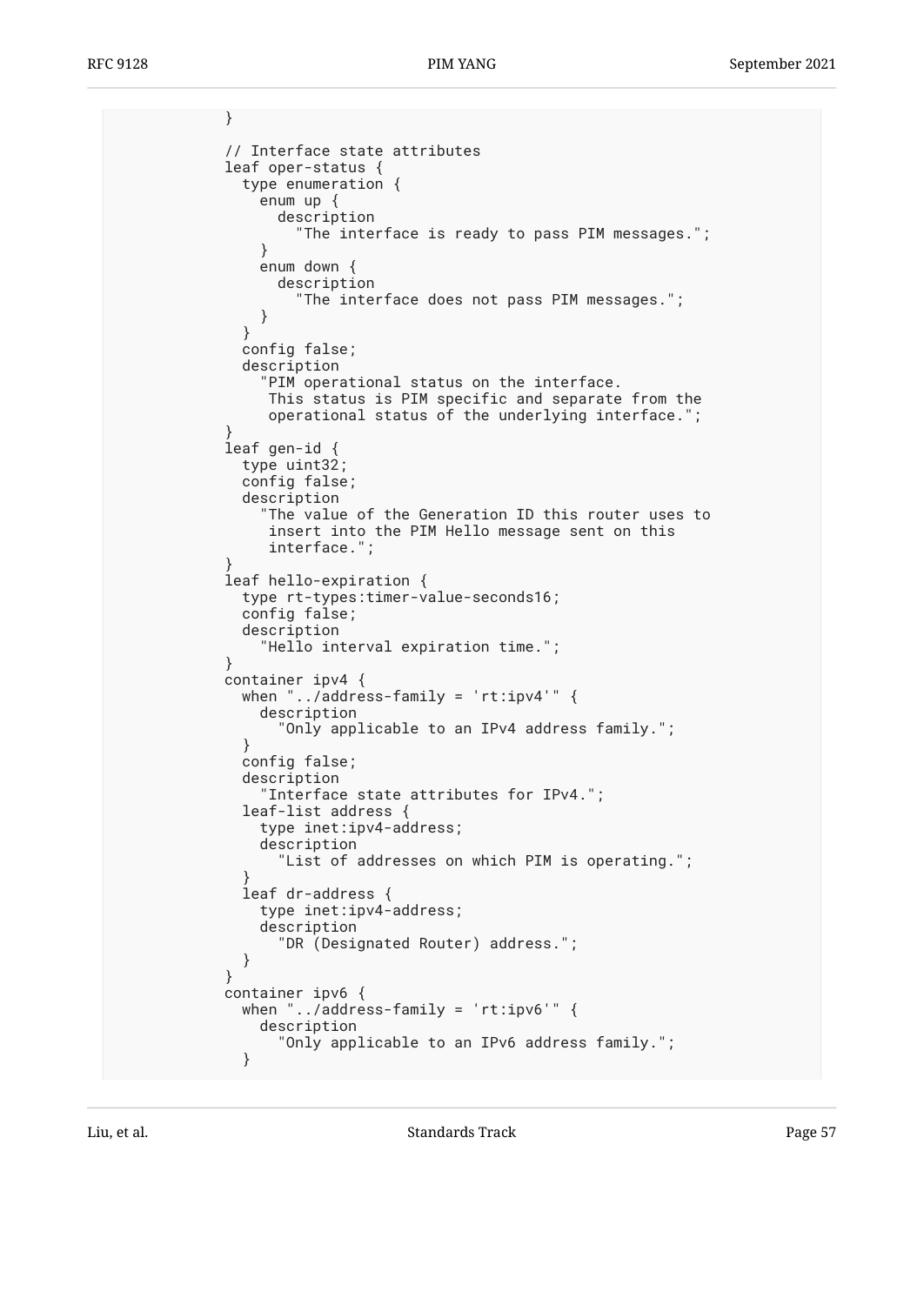```
 config false;
              description
                 "Interface state attributes for IPv6.";
              leaf-list address {
                type inet:ipv6-address;
                description
                   "List of addresses on which PIM is operating.";
 }
              leaf dr-address {
                type inet:ipv6-address;
                description
                  "DR address.";
 }
 }
            container neighbors {
              config false;
              description
                "Information learned from neighbors through this
                interface."
              list ipv4-neighbor {
               when "\ldots, address-family = 'rt:ipv4'" {
                  description
                    "Only applicable to an IPv4 address family.";
 }
                key "address";
                description
                   "Neighbor state information.";
                leaf address {
                  type inet:ipv4-address;
                  description
                    "Neighbor address.";
 }
                uses neighbor-state-af-attributes;
               } // list ipv4-neighbor
              list ipv6-neighbor {
               when "\ldots, address-family = 'rt:ipv6'" {
                  description
                    "Only applicable to an IPv6 address family.";
 }
                key "address";
                description
                  "Neighbor state information.";
                leaf address {
                  type inet:ipv6-address;
                  description
                     "Neighbor address.";
 }
                uses neighbor-state-af-attributes;
              } // list ipv6-neighbor
            } // neighbors
          } // address-family
        } // interface
      } // interfaces
    } // pim
  } // augment
  /*
   * Notifications
```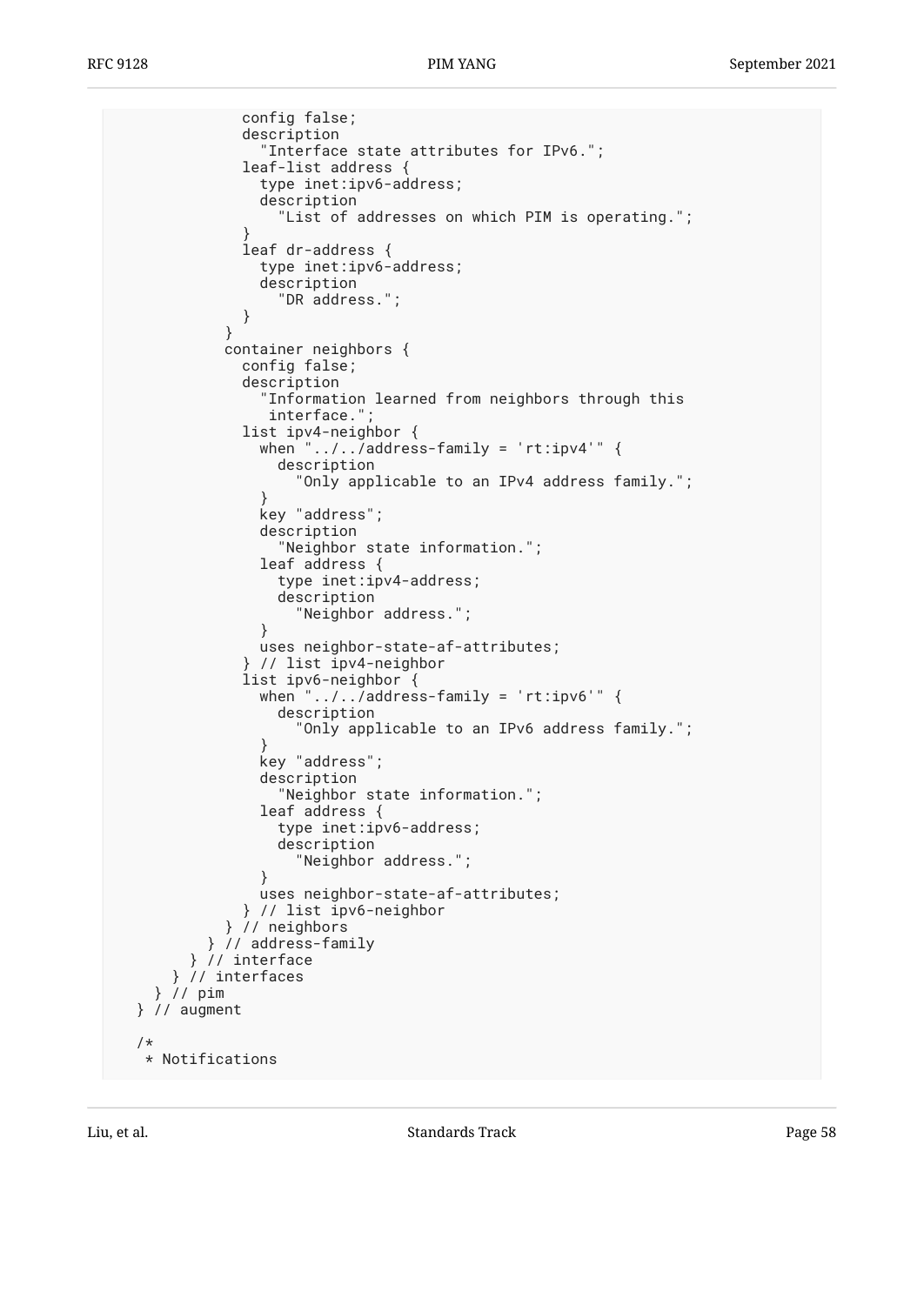```
 */
  notification pim-neighbor-event {
     description
       "Notification event for a neighbor.";
     leaf event-type {
       type neighbor-event-type;
       description
         "Event type.";
     }
     uses pim-interface-state-ref;
     leaf interface-af-ref {
      type leafref {
         path "/rt:routing/rt:control-plane-protocols/"
           + "pim-base:pim/pim-base:interfaces/pim-base:interface"
           + "[pim-base:name = current()/../interface-ref]/"
           + "pim-base:address-family/pim-base:address-family";
 }
      description
         "Reference to a PIM interface address family.";
 }
     leaf neighbor-ipv4-ref {
     when "../interface-af-ref = 'rt:ipv4'" {
         description
           "Only applicable to an IPv4 address family.";
 }
       type leafref {
         path "/rt:routing/rt:control-plane-protocols/"
           + "pim-base:pim/pim-base:interfaces/pim-base:interface"
           + "[pim-base:name = current()/../interface-ref]/"
           + "pim-base:address-family"
           + "[pim-base:address-family = "
           + "current()/../interface-af-ref]/"
           + "pim-base:neighbors/pim-base:ipv4-neighbor/"
           + "pim-base:address";
 }
       description
         "Reference to a PIM IPv4 neighbor.";
 }
     leaf neighbor-ipv6-ref {
     when "../interface-af-ref = 'rt:ipv6'" {
        description
           "Only applicable to an IPv6 address family.";
 }
       type leafref {
         path "/rt:routing/rt:control-plane-protocols/"
           + "pim-base:pim/pim-base:interfaces/pim-base:interface"
           + "[pim-base:name = current()/../interface-ref]/"
           + "pim-base:address-family"
           + "[pim-base:address-family = "
           + "current()/../interface-af-ref]/"
           + "pim-base:neighbors/pim-base:ipv6-neighbor/"
           + "pim-base:address";
 }
      description
         "Reference to a PIM IPv6 neighbor.";
 }
     leaf up-time {
      type rt-types:timeticks64;
```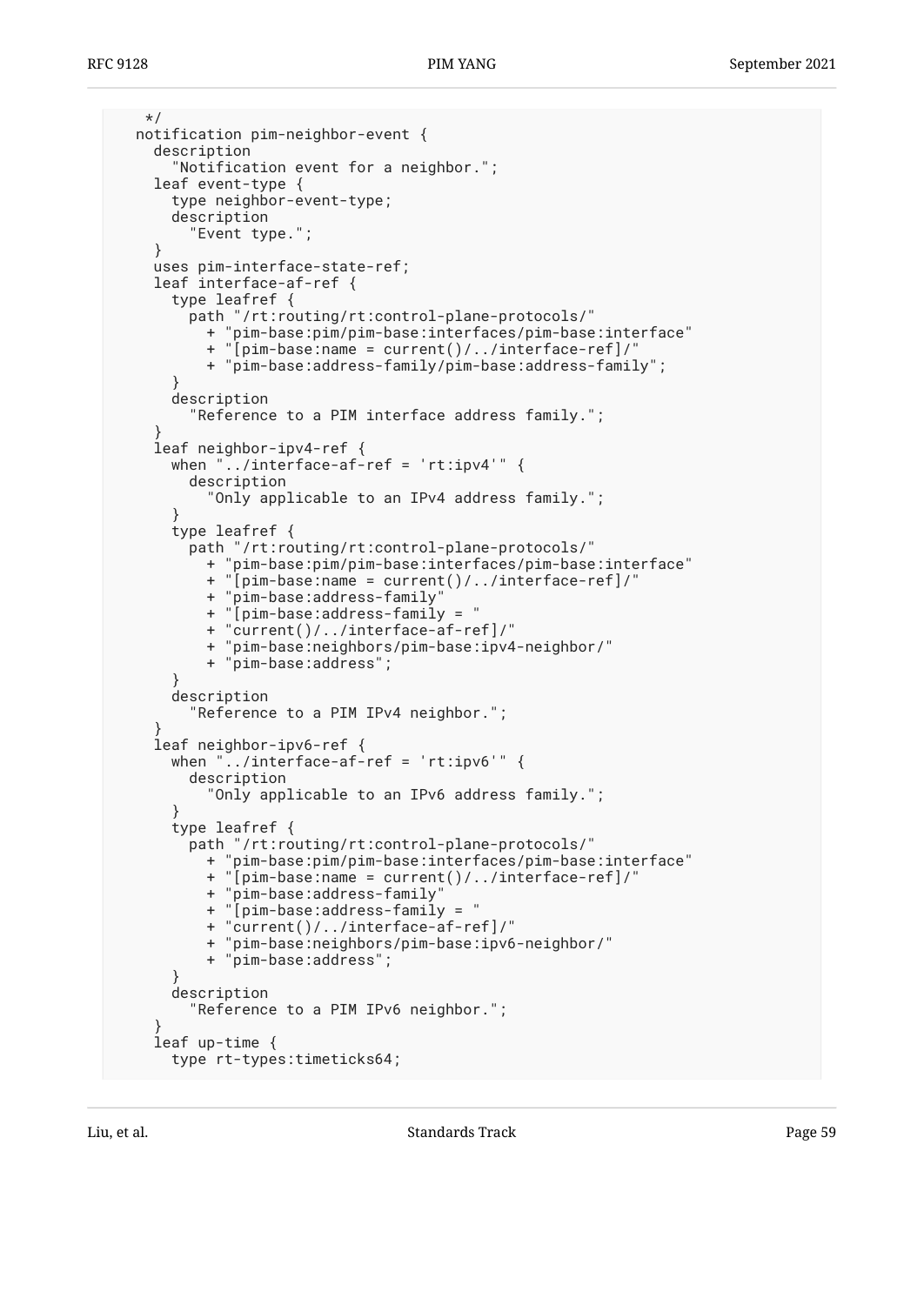```
 description
          "The number of time ticks (hundredths of a second) since
          the neighbor relationship has been formed as reachable
          without being timed out.";
     }
   }
   notification pim-interface-event {
     description
       "Notification event for an interface.";
     leaf event-type {
       type interface-event-type;
       description
          "Event type.";
     }
     uses pim-interface-state-ref;
     container ipv4 {
       description
          "Contains IPv4 information.";
       leaf-list address {
         type inet:ipv4-address;
         description
            "List of addresses.";
       }
       leaf dr-address {
         type inet:ipv4-address;
         description
            "DR (Designated Router) address.";
       }
     }
     container ipv6 {
       description
          "Contains IPv6 information.";
       leaf-list address {
         type inet:ipv6-address;
         description
            "List of addresses.";
 }
       leaf dr-address {
         type inet:ipv6-address;
         description
            "DR address.";
       }
     }
   }
}
<CODE ENDS>
```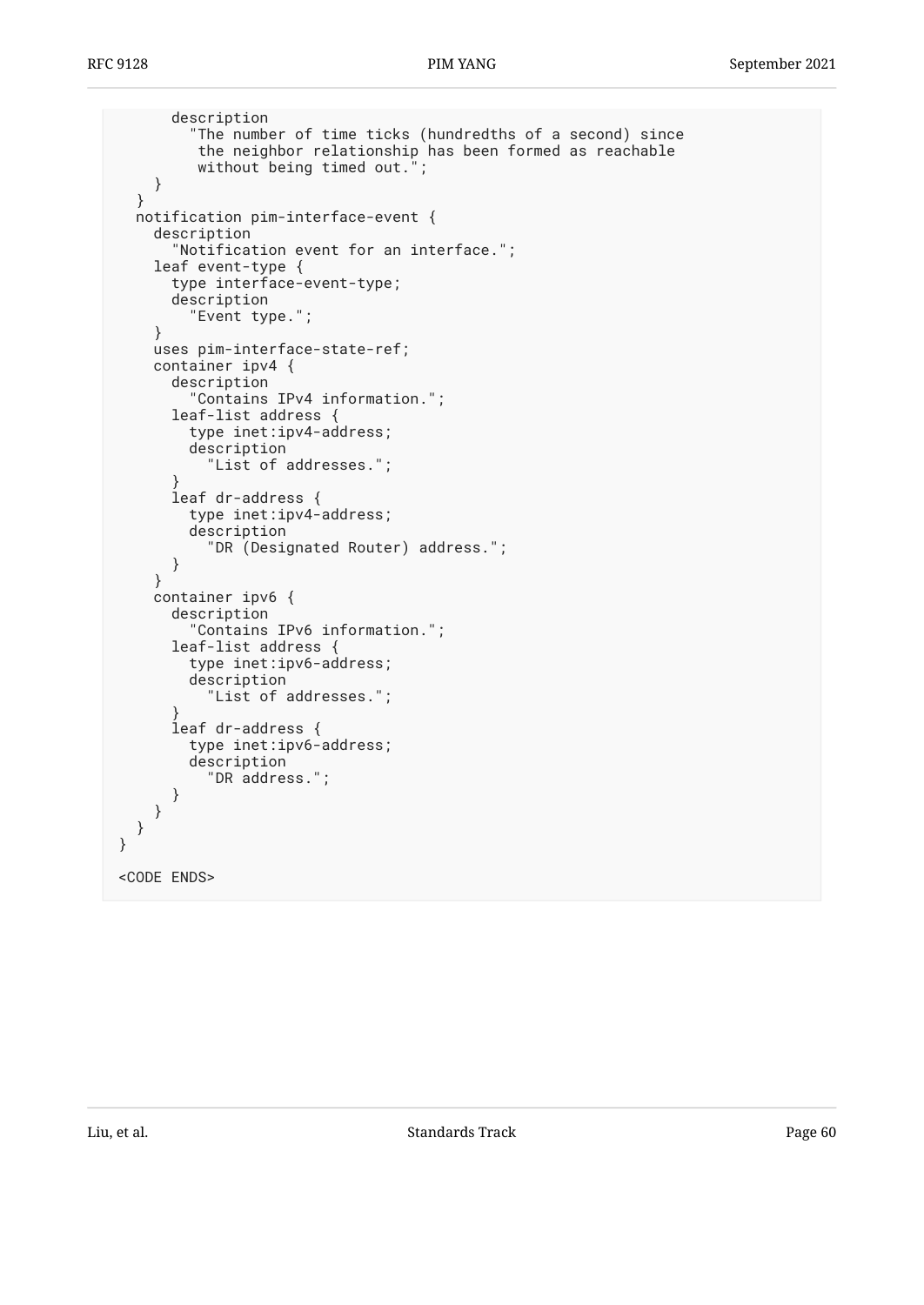# <span id="page-60-0"></span>**[6.2. PIM RP Module](#page-60-0)**

This module references [\[RFC5059](#page-96-3)], [\[RFC6991](#page-96-2)], [[RFC7761\]](#page-97-0), [[RFC8294\]](#page-97-1), [\[RFC8343](#page-97-2)], and [\[RFC8349](#page-97-3)].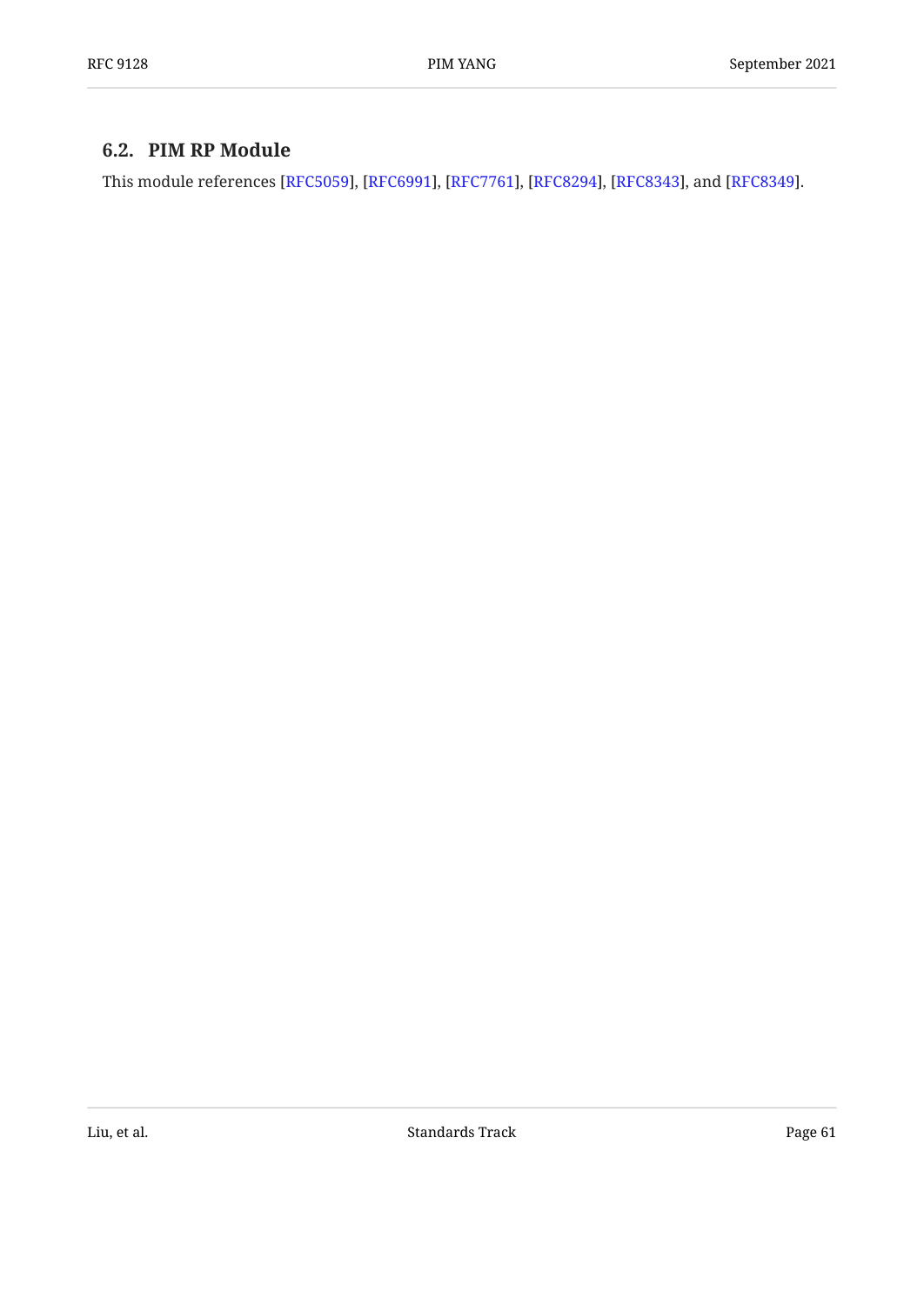```
<CODE BEGINS> file "ietf-pim-rp@2021-09-03.yang"
module ietf-pim-rp {
   yang-version 1.1;
   namespace "urn:ietf:params:xml:ns:yang:ietf-pim-rp";
   prefix pim-rp;
   import ietf-inet-types {
     prefix "inet";
     reference
       "RFC 6991: Common YANG Data Types";
   }
 import ietf-routing-types {
 prefix "rt-types";
     reference
       "RFC 8294: Common YANG Data Types for the Routing Area";
   }
   import ietf-interfaces {
     prefix "if";
     reference
       "RFC 8343: A YANG Data Model for Interface Management";
   }
   import ietf-routing {
     prefix "rt";
     reference
       "RFC 8349: A YANG Data Model for Routing Management (NMDA
        Version)";
   }
   import ietf-pim-base {
     prefix "pim-base";
     reference
       "RFC 9128: A YANG Data Model for Protocol Independent
        Multicast (PIM)";
   }
   organization
     "IETF PIM Working Group";
  contact<br>"WG Web:
     WG Web: <https://datatracker.ietf.org/wg/pim/><br>WG List: <mailto:pim@ietf.org>
                <mailto: pim@ietf.org>
      Editor: Xufeng Liu
                 <mailto:xufeng.liu.ietf@gmail.com>
      Editor: Pete McAllister
                 <mailto:pete.mcallister@metaswitch.com>
      Editor: Anish Peter
                 <mailto:anish.ietf@gmail.com>
      Editor: Mahesh Sivakumar
                 <mailto:sivakumar.mahesh@gmail.com>
```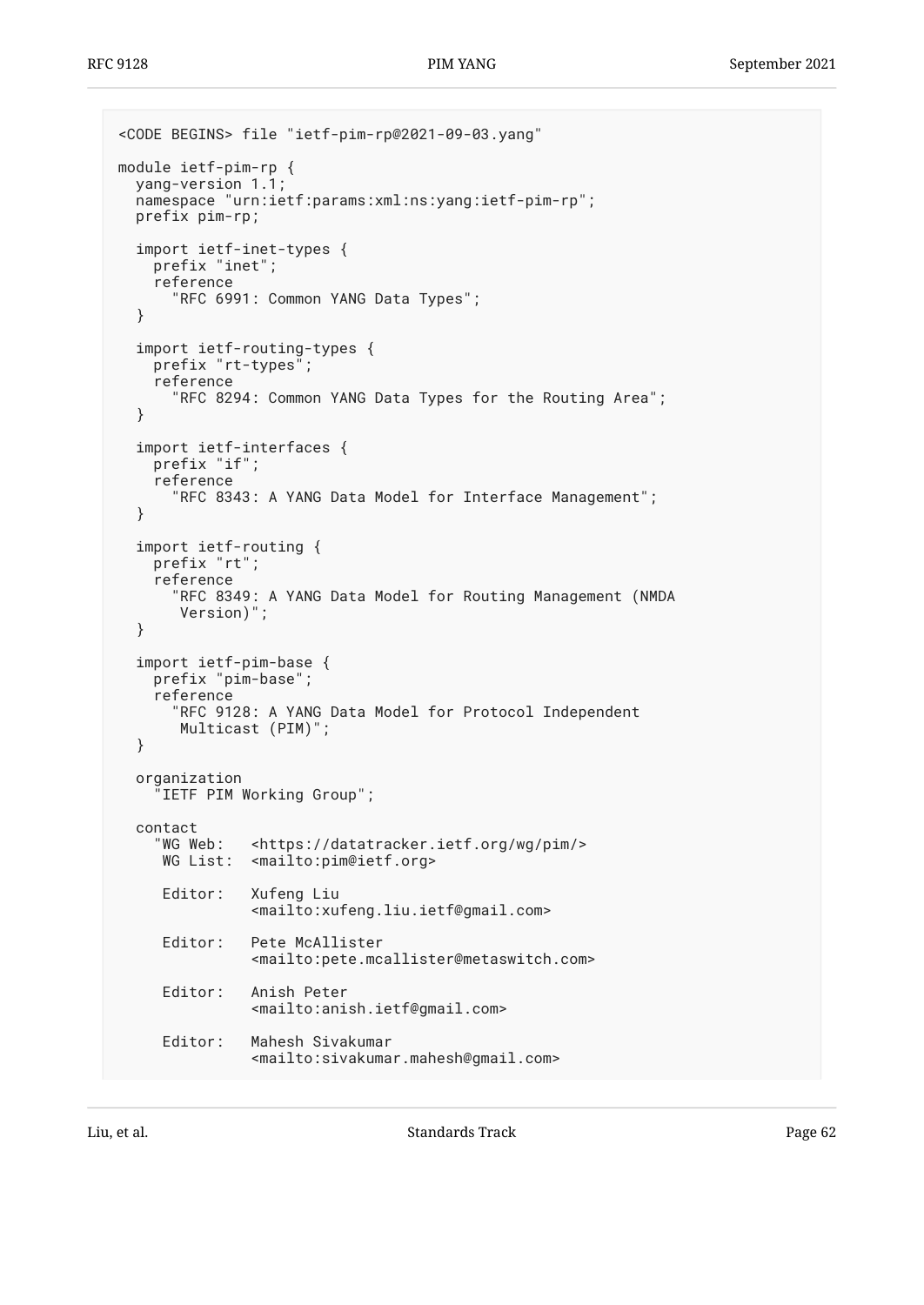Editor: Yisong Liu <mailto:liuyisong@huawei.com> Editor: Fangwei Hu <mailto:hu.fangwei@zte.com.cn>"; description "This YANG module defines a PIM (Protocol Independent Multicast) RP (Rendezvous Point) model. Copyright (c) 2021 IETF Trust and the persons identified as authors of the code. All rights reserved. Redistribution and use in source and binary forms, with or without modification, is permitted pursuant to, and subject to the license terms contained in, the Simplified BSD License set forth in Section 4.c of the IETF Trust's Legal Provisions Relating to IETF Documents (https://trustee.ietf.org/license-info). This version of this YANG module is part of RFC 9128; see the RFC itself for full legal notices."; revision 2021-09-03 { description "Initial revision."; reference "RFC 9128: A YANG Data Model for Protocol Independent Multicast (PIM)"; } /\* \* Features \*/ feature bsr { description "This feature indicates that the system supports BSRs (Bootstrap Routers)."; reference "RFC 5059: Bootstrap Router (BSR) Mechanism for Protocol Independent Multicast (PIM)"; } feature bsr-election-state { if-feature bsr; description "This feature indicates that the system supports providing BSR election state."; reference "RFC 5059: Bootstrap Router (BSR) Mechanism for Protocol Independent Multicast (PIM)"; } feature static-rp-override { description "This feature indicates that the system supports configuration of static RP (Rendezvous Point) override.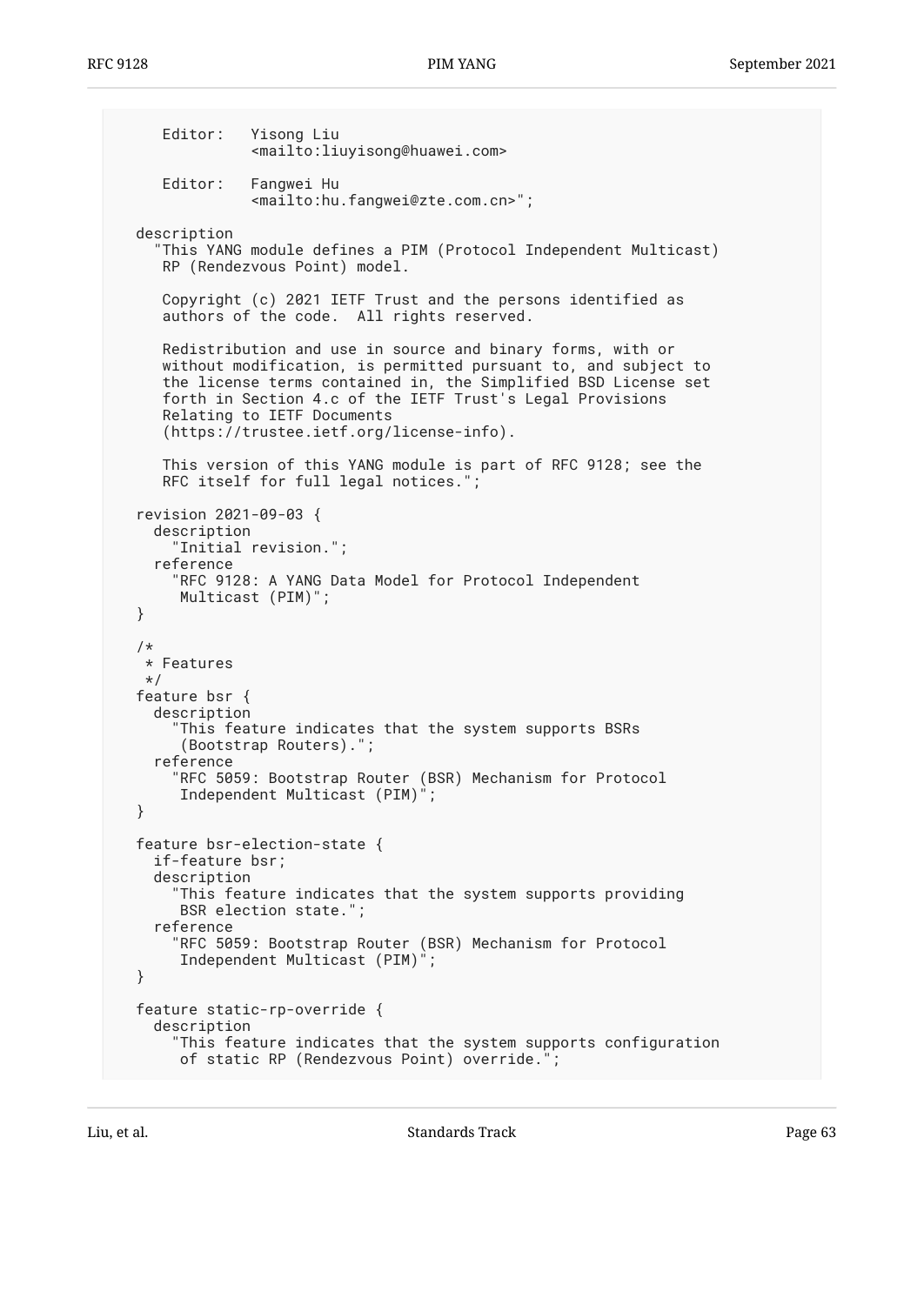```
 reference
     "RFC 7761: Protocol Independent Multicast - Sparse Mode
      (PIM-SM): Protocol Specification (Revised), Section 3.7";
 }
 feature candidate-interface {
   description
     "This feature indicates that the system supports using
      an interface to configure a BSR or RP candidate.";
 }
 feature candidate-ipv4 {
   description
     "This feature indicates that the system supports using
      an IPv4 address to configure a BSR or RP candidate.";
 }
 feature candidate-ipv6 {
   description
     "This feature indicates that the system supports using
      an IPv6 address to configure a BSR or RP candidate.";
 }
 /*
  * Typedefs
  */
 typedef rp-event-type {
   type enumeration {
     enum invalid-jp {
       description
         "An invalid Join/Prune message has been received.";
     }
     enum invalid-register {
       description
          "An invalid Register message has been received.";
     }
     enum mapping-created {
       description
         "A new mapping has been created.";
     }
     enum mapping-deleted {
       description
        "A mapping has been deleted.";
     }
   }
   description
     "Operational status event type for notifications.";
 }
 /*
  * Identities
 */
 identity rp-mode {
   description
     "The mode of an RP, which can be SM (Sparse Mode) or
      BIDIR (Bidirectional).";
 }
```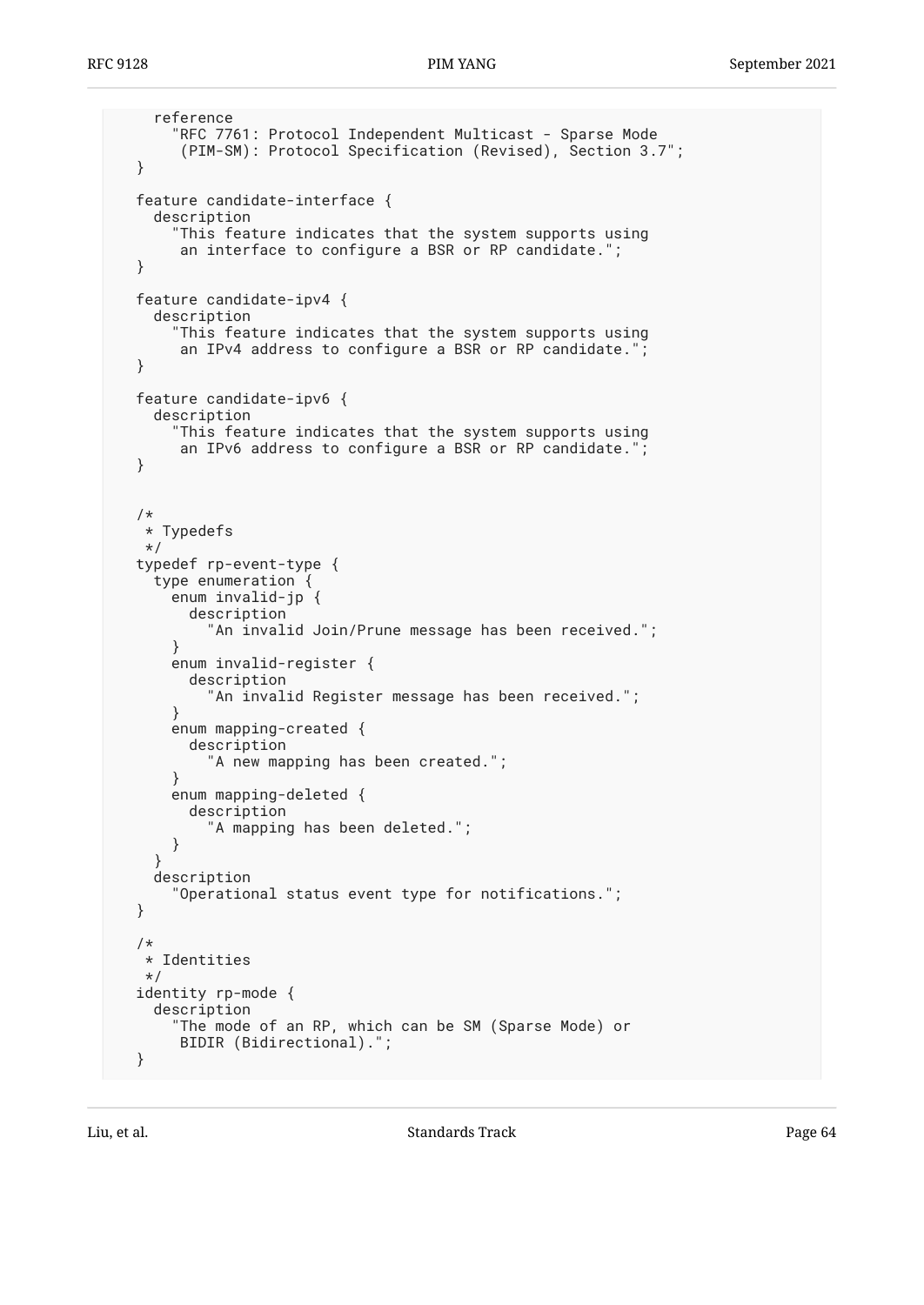```
 identity rp-info-source-type {
     description
       "The information source of an RP.";
 }
  identity static {
     base rp-info-source-type;
     description
      "The RP is statically configured.";
 }
  identity bootstrap {
    base rp-info-source-type;
    description
       "The RP is learned from a Bootstrap.";
  }
   /*
   * Groupings
   */
  grouping rp-mapping-state-attributes {
    description
       "Grouping of RP mapping attributes.";
     leaf up-time {
       type rt-types:timeticks64;
       description
          "The number of time ticks (hundredths of a second) since
          the RP mapping or the RP became actively available.";
 }
     leaf expiration {
      type rt-types:timer-value-seconds16;
      description
         "Expiration time.";
 }
  } // rp-mapping-state-attributes
  grouping rp-state-attributes {
     description
       "Grouping of RP state attributes.";
     leaf info-source-type {
       type identityref {
         base rp-info-source-type;
       }
       description
        "The information source of an RP.";
     } // info-source-type
     leaf up-time {
       type rt-types:timeticks64;
       description
         "The number of time ticks (hundredths of a second) since
          the RP became actively available.";
 }
     leaf expiration {
      type rt-types:timer-value-seconds16;
      description
         "Expiration time.";
 }
  } // rp-state-attributes
```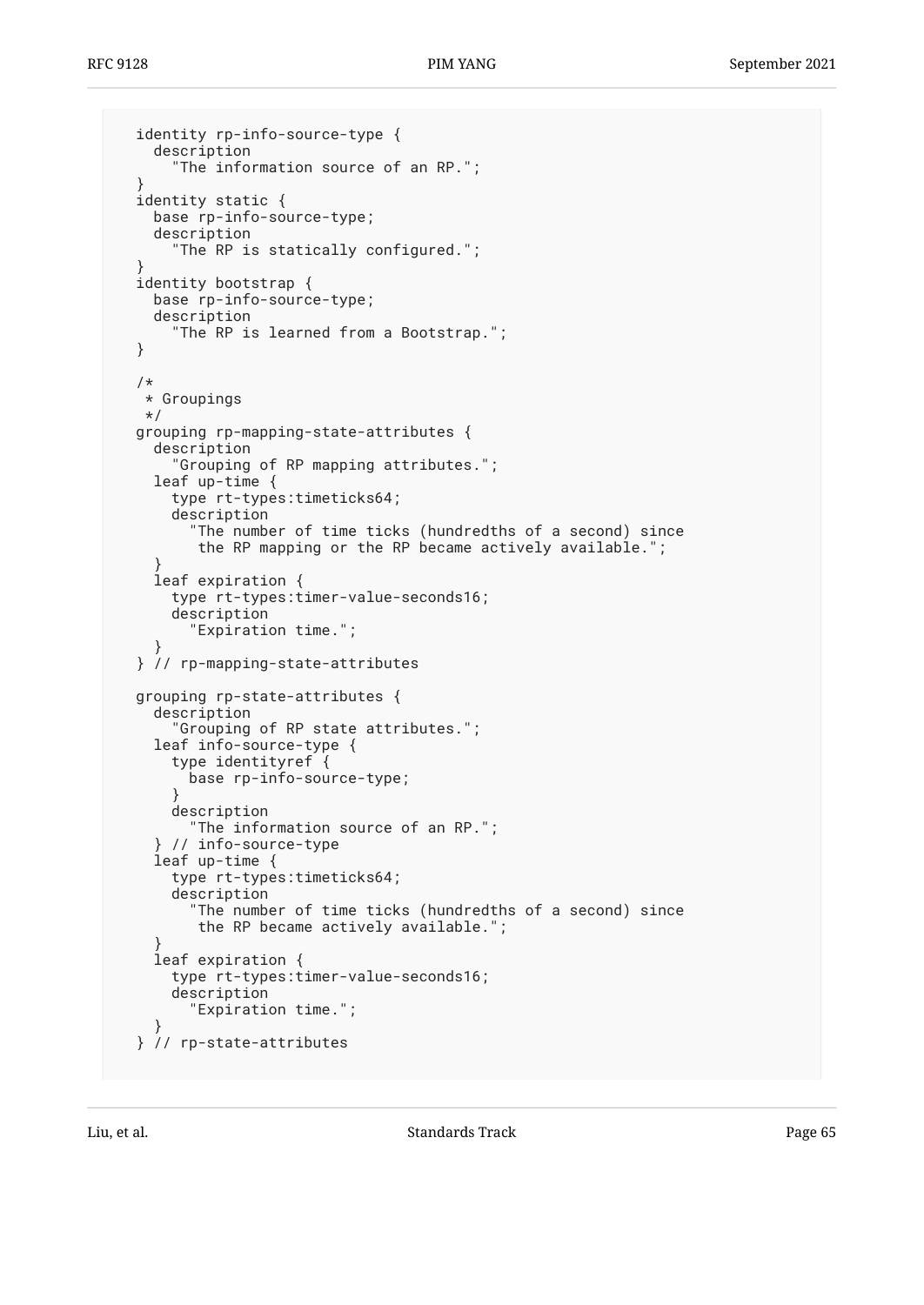```
 grouping static-rp-attributes {
    description
       "Grouping of static RP attributes, used in augmenting
       modules.";
    leaf policy-name {
       type string;
       description
        "The string value is the name to uniquely identify a
          policy that contains one or more policy rules used to
          determine which multicast group addresses are mapped
          to this statically configured RP address.
          If a policy is not specified, the entire multicast address
          space is mapped.
          The definition of such a policy is outside the scope
          of this document.";
 }
    leaf override {
      if-feature static-rp-override;
      type boolean;
      default false;
      description
         "When there is a conflict between static RPs and dynamic RPs,
          setting this attribute to 'true' will ask the system to use
          static RPs.";
 }
  } // static-rp-attributes
  grouping rp-candidate-attributes {
    description
       "Grouping of RP candidate attributes.";
    leaf policy-name {
       type string;
       description
         "The string value is the name to uniquely identify a
          policy that contains one or more policy rules used to
          accept or reject certain multicast groups.
          If a policy is not specified, the entire multicast address
          space is accepted.
          The definition of such a policy is outside the scope
          of this document.";
 }
    leaf mode {
       type identityref {
        base rp-mode;
 }
      description
 "The mode of an RP, which can be SM (Sparse Mode) or BIDIR
 (Bidirectional). Each of these modes is defined in a
          separate YANG module. If a system supports an RP mode,
          the corresponding YANG module is implemented.
         When the value of this leaf is not specified, the default
          value is the supported mode if only one mode is implemented,
          or the default value is SM if both SM and BIDIR are
          implemented.";
 }
  } // rp-candidate-attributes
  /*
```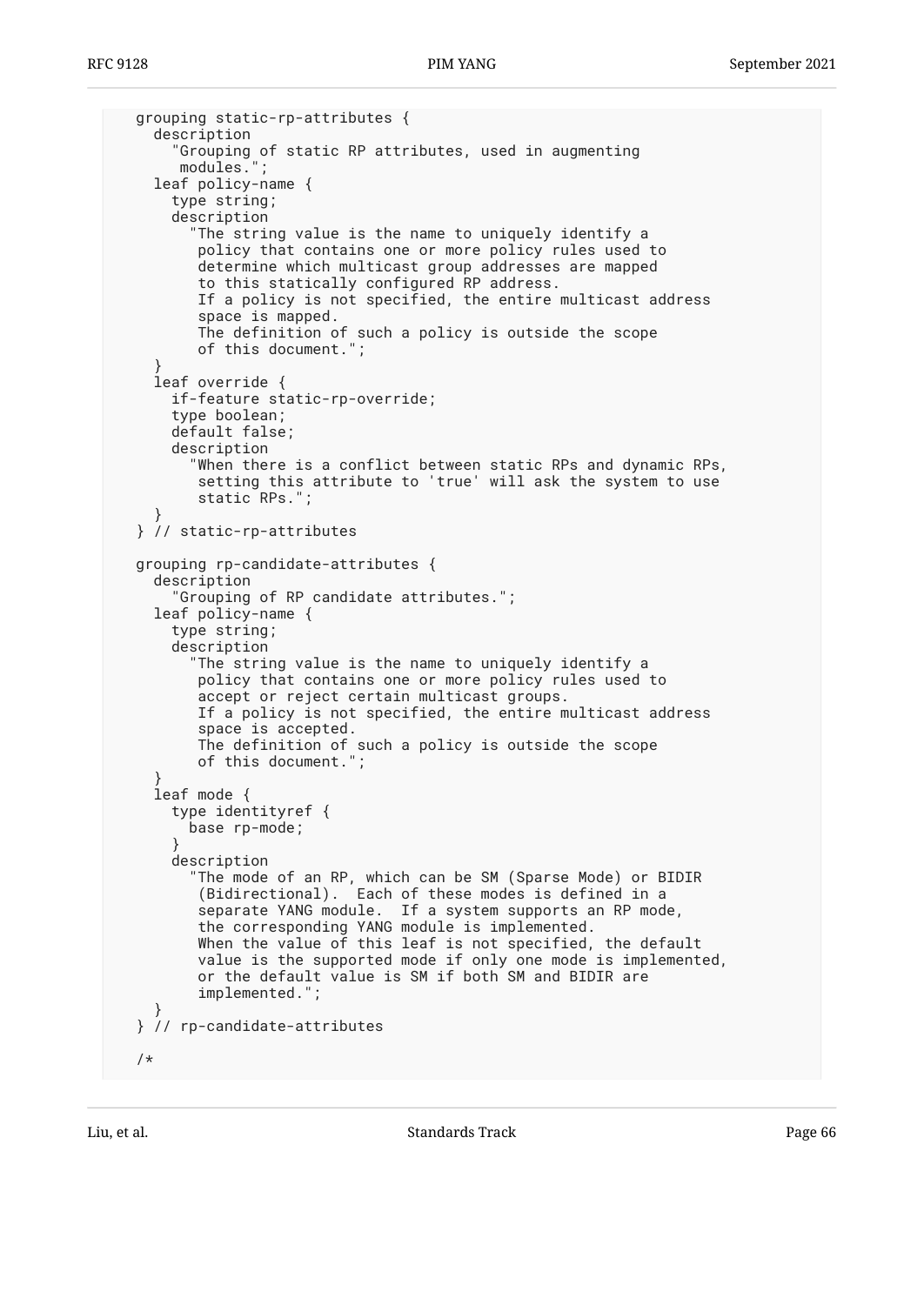```
 * Configuration data nodes
   */
  augment "/rt:routing/rt:control-plane-protocols/pim-base:pim/"
     + "pim-base:address-family" {
     description
       "PIM RP augmentation.";
     container rp {
       description
         "PIM RP configuration data.";
       container static-rp {
         description
           "Contains static RP attributes.";
         list ipv4-rp {
          when ".../.../../pim-base:address-family = 'rt:ipv4'" {
             description
               "Only applicable to an IPv4 address family.";
 }
           key "rp-address";
           description
             "A list of IPv4 RP addresses.";
           leaf rp-address {
             type inet:ipv4-address;
             description
               "Specifies a static RP address.";
 }
         }
         list ipv6-rp {
          when "\ldots, \ldots, pim-base:address-family = 'rt:ipv6'" {
             description
               "Only applicable to an IPv6 address family.";
 }
           key "rp-address";
           description
            "A list of IPv6 RP addresses.";
           leaf rp-address {
             type inet:ipv6-address;
             description
               "Specifies a static RP address.";
           }
 }
       } // static-rp
       container bsr {
         if-feature bsr;
         description
           "Contains BSR (Bootstrap Router) attributes.";
         container bsr-candidate {
           presence
             "Present to serve as a BSR candidate";
           description
             "BSR candidate attributes.";
           choice interface-or-address {
             description
```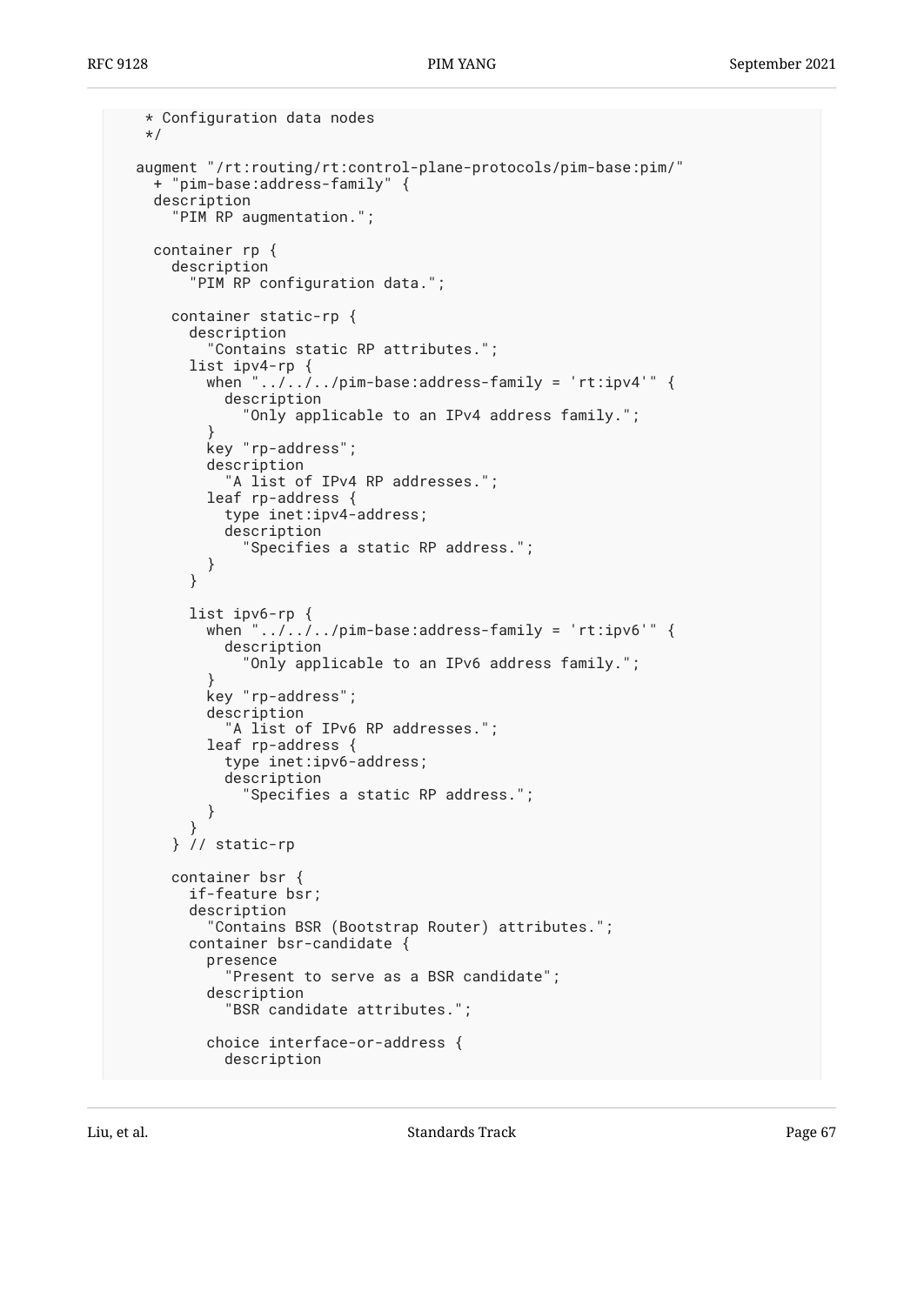```
 "Use either an interface or an IP address.";
            case interface {
              if-feature candidate-interface;
              leaf interface {
                type if:interface-ref;
                mandatory true;
                description
                  "Interface to be used by a BSR.";
 }
 }
            case ipv4-address {
             when "\ldots, ., ., pim-base: address-family = 'rt: ipv4'" {
                description
                  "Only applicable to an IPv4 address family.";
 }
              if-feature candidate-ipv4;
              leaf ipv4-address {
                type inet:ipv4-address;
                mandatory true;
                description
                  "IP address to be used by a BSR.";
 }
 }
            case ipv6-address {
             when "\ldots/\ldots/pim-base:address-family = 'rt:ipv6'" {
                description
                  "Only applicable to an IPv6 address family.";
 }
              if-feature candidate-ipv6;
              leaf ipv6-address {
                type inet:ipv6-address;
                mandatory true;
                description
                  "IP address to be used by a BSR.";
 }
 }
 }
          leaf hash-mask-length{
            type uint8 {
             range "0..128";
 }
            mandatory true;
            description
              "Value contained in BSR messages used by all routers to
               hash (map) to an RP.";
          }
          leaf priority {
            type uint8 {
              range "0..255";
 }
            default 64;
            description
              "BSR election priority among different candidate BSRs.
               A larger value has a higher priority over a smaller
               value.";
          }
```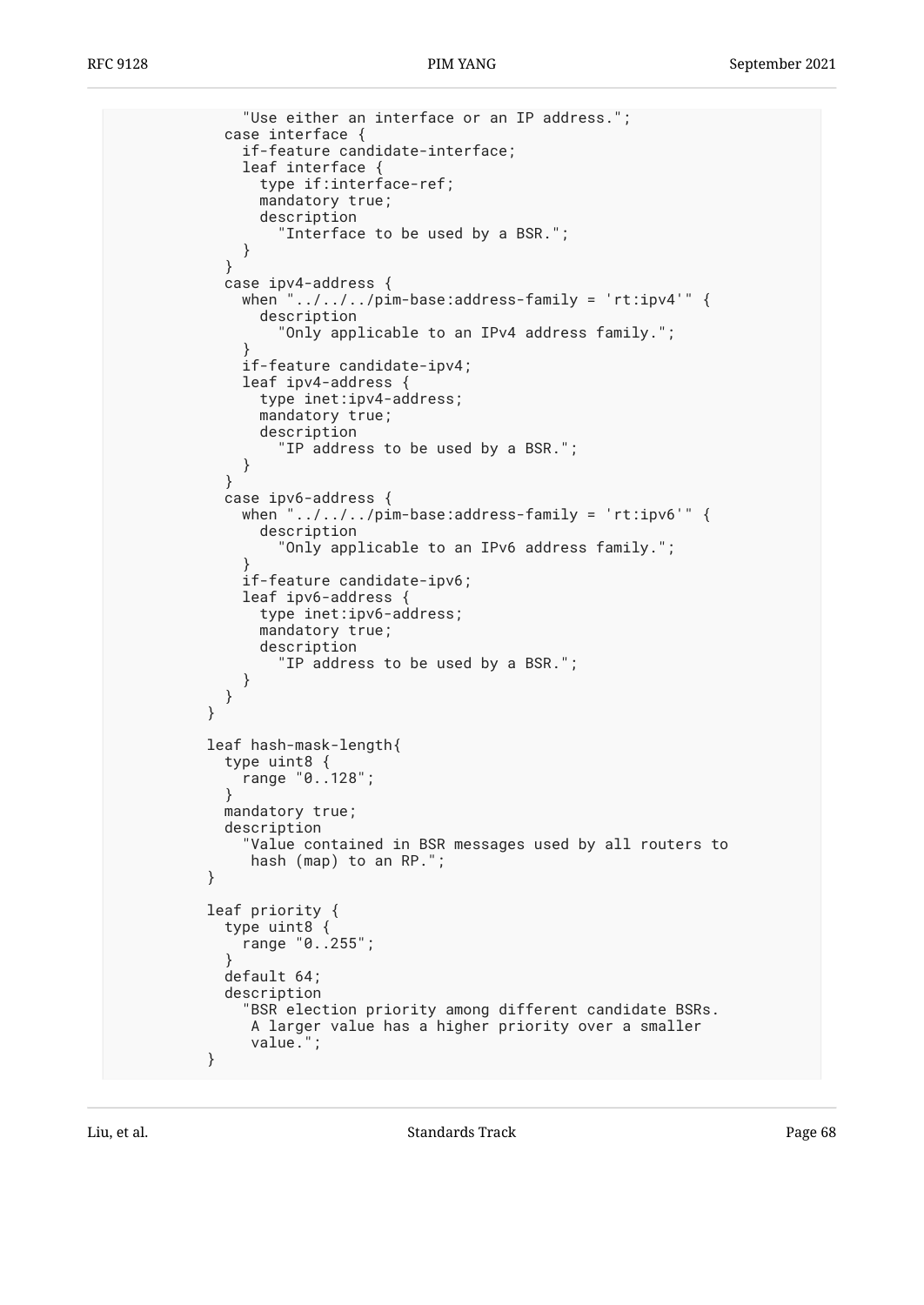```
 } // bsr-candidate
        container rp-candidate {
          description
             "Contains RP candidate attributes.";
          list interface {
            if-feature candidate-interface;
            key "name";
            description
               "A list of RP candidates.";
            leaf name {
              type if:interface-ref;
              description
                "Interface that the RP candidate uses.";
 }
            uses rp-candidate-attributes;
 }
          list ipv4-address {
           when "../../../../pim-base:address-family = 'rt:ipv4'" {
              description
                 "Only applicable to an IPv4 address family.";
 }
            if-feature candidate-ipv4;
            key "address";
            description
               "A list of RP candidate addresses.";
            leaf address {
              type inet:ipv4-address;
              description
                "IPv4 address that the RP candidate uses.";
 }
            uses rp-candidate-attributes;
          }
          list ipv6-address {
           when ".../.../.../pim-base:address-family = 'rt:ipv6'" {
              description
                 "Only applicable to an IPv6 address family.";
 }
            if-feature candidate-ipv6;
            key "address";
            description
              "A list of RP candidate addresses.";
            leaf address {
              type inet:ipv6-address;
               description
           "IPv6 address that the RP candidate uses.";<br>}
 }
            uses rp-candidate-attributes;
          }
        }
        // BSR state attributes
        container bsr {
          config false;
          description
             "BSR information.";
```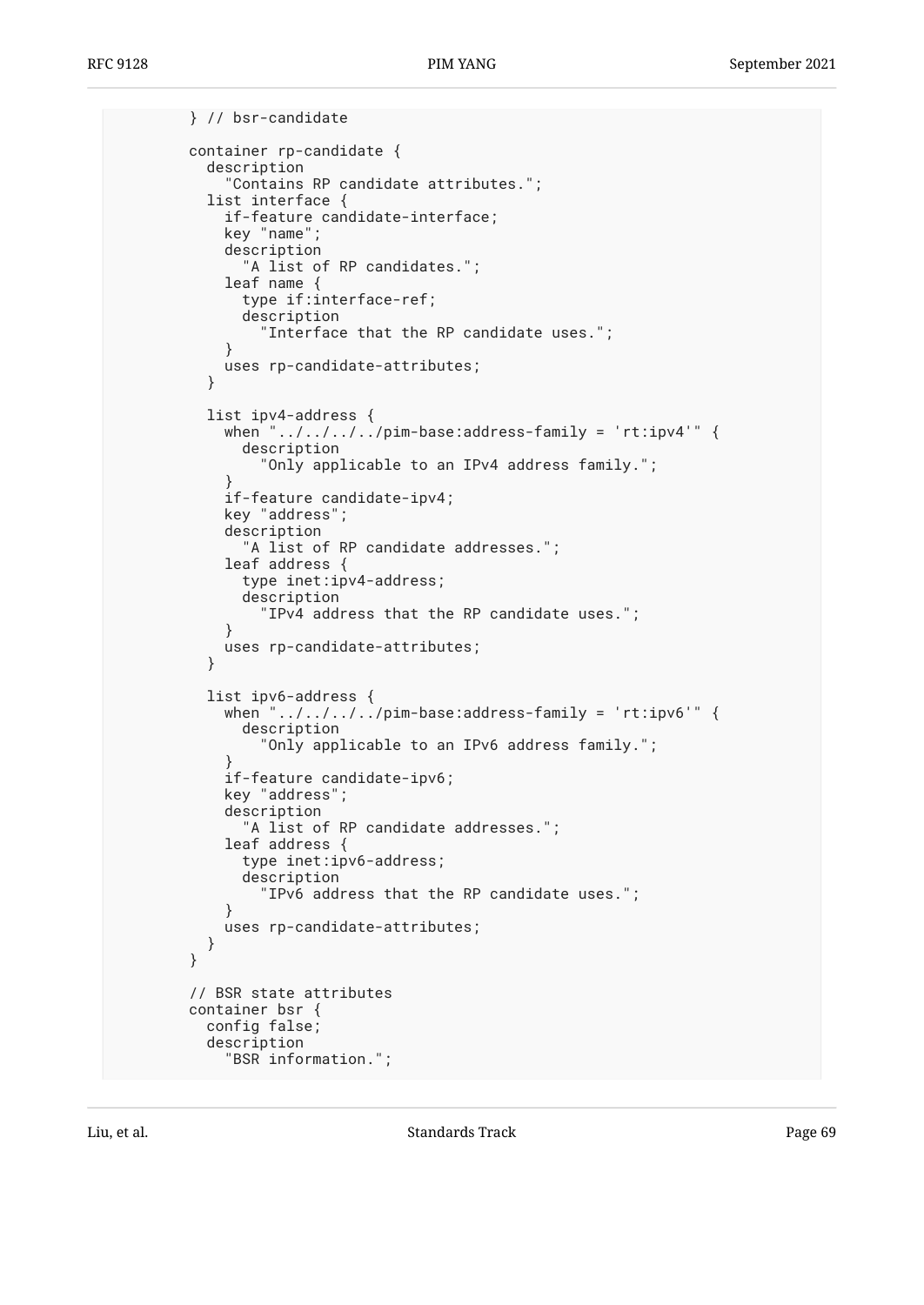```
 leaf address {
            type inet:ip-address;
            description
              "BSR address.";
 }
          leaf hash-mask-length {
            type uint8 {
              range "0..128";
 }
            description
              "Hash mask length.";
 }
          leaf priority {
            type uint8 {
             range "0..255";
 }
            description
              "Priority.";
 }
          leaf up-time {
            type rt-types:timeticks64;
            description
              "The number of time ticks (hundredths of a second)
              since the BSR came up.";
          }
 }
        choice election-state {
          if-feature bsr-election-state;
          config false;
          description
            "BSR election state.";
          case candidate {
            leaf candidate-bsr-state {
              type enumeration {
               enum "candidate" {
                 description
                   "The router is a candidate to be the BSR for the
                    scope zone, but currently another router is the
              preferred BSR.";<br>}
 }
               enum "pending" {
                 description
                   "The router is a candidate to be the BSR for the
                    scope zone. Currently, no other router is the
 preferred BSR, but this router is not yet the
 elected BSR. This is a temporary state that
                    prevents rapid thrashing of the choice of BSR
                    during BSR election.";
 }
               enum "elected" {
                 description
                   "The router is the elected BSR for the
                    scope zone, and it must perform all of the
                    BSR functions.";
 }
 }
              description
                "Candidate-BSR (C-BSR) state.";
```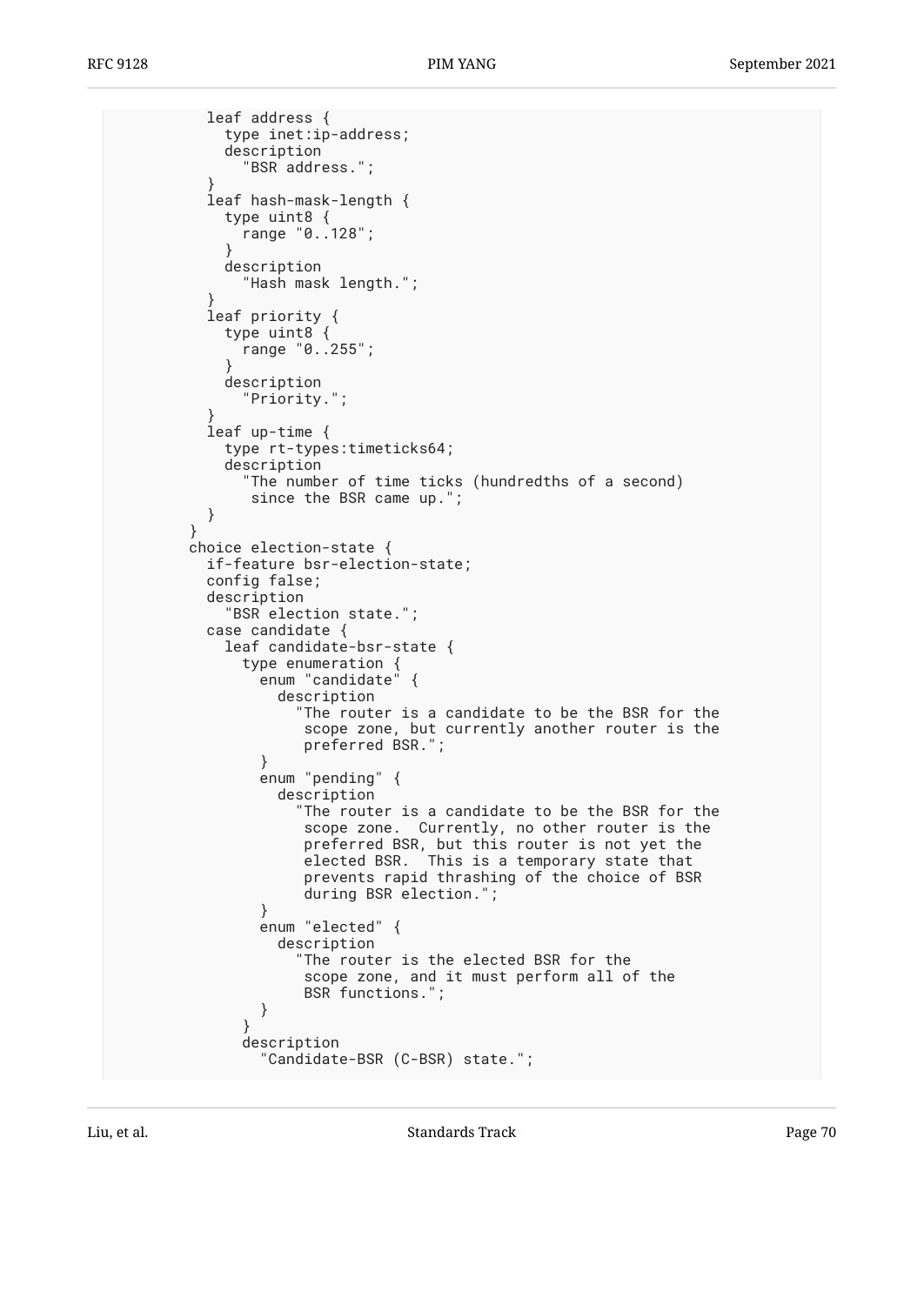```
 reference
                "RFC 5059: Bootstrap Router (BSR) Mechanism for
                 Protocol Independent Multicast (PIM),
                 Section 3.1.1";
 }
 }
          case "non-candidate" {
            leaf non-candidate-bsr-state {
              type enumeration {
               enum "no-info"
                  description
                    "The router has no information about this scope
                     zone.";
 }
                enum "accept-any" {
                  description
                     "The router does not know of an active BSR and
                     will accept the first Bootstrap message it sees
                     that provides the new BSR's identity and the
                     RP-Set.";
 }
                enum "accept" {
                  description
                    "The router knows the identity of the current
                     BSR and is using the RP-Set provided by that
                     BSR. Only Bootstrap messages from that BSR or
                     from a Candidate-BSR (C-BSR) with higher weight
                     than the current BSR will be accepted.";
 }
 }
              description
                "Non-Candidate-BSR state.";
              reference
                "RFC 5059: Bootstrap Router (BSR) Mechanism for
                 Protocol Independent Multicast (PIM),
                 Section 3.1.2";
 }
 }
        } // election-state
        leaf bsr-next-bootstrap {
          type uint16;
          units seconds;
          config false;
          description
             "The remaining time interval in seconds until the next
             Bootstrap will be sent.";
        }
        container rp {
          config false;
          description
            "State information of the RP.";
          leaf rp-address {
            type inet:ip-address;
            description
              "RP address.";
 }
          leaf policy-name {
```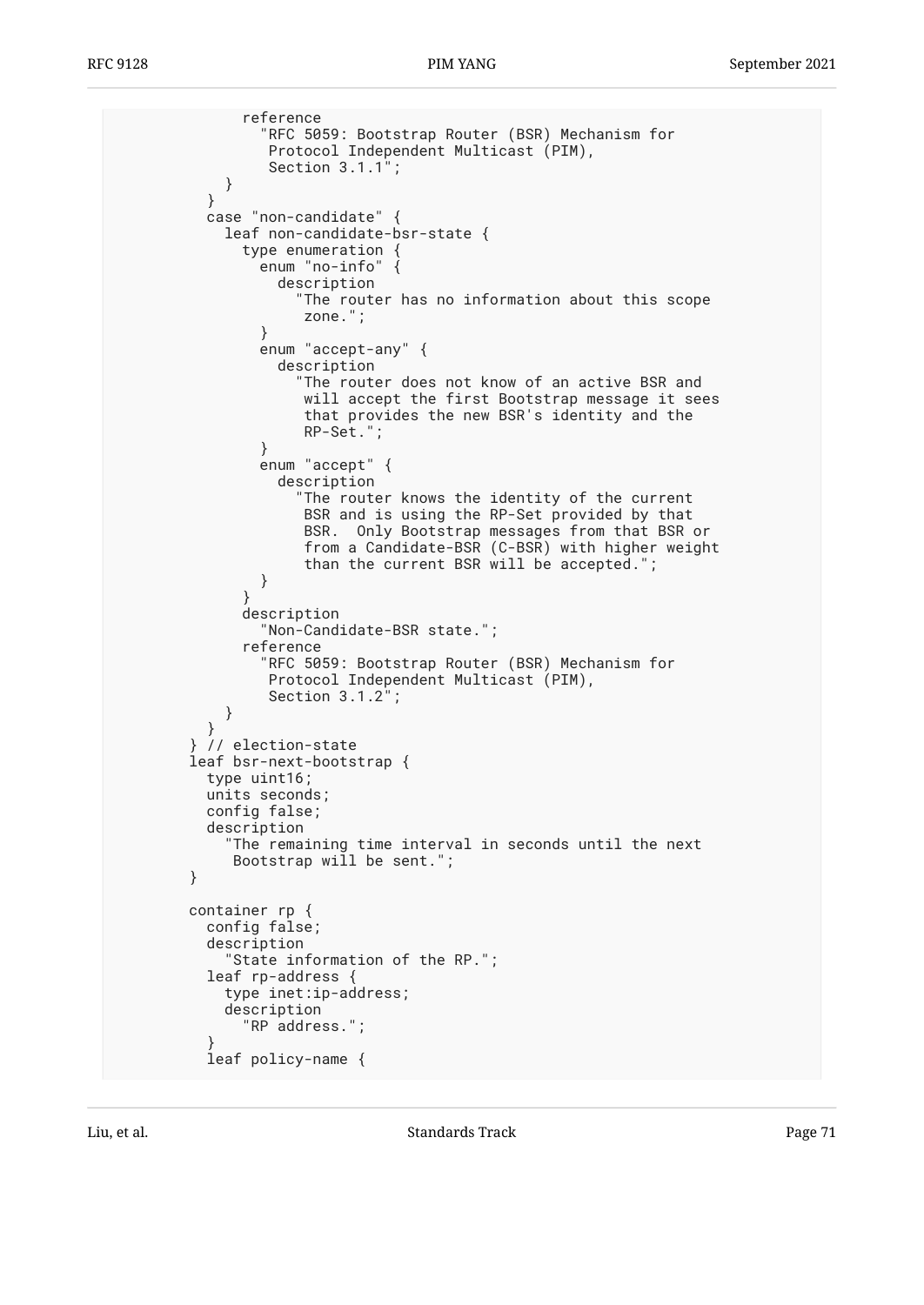```
 type string;
            description
              "The string value is the name to uniquely identify a
               policy that contains one or more policy rules used to
               accept or reject certain multicast groups.
               If a policy is not specified, the entire multicast
 address space is accepted.
 The definition of such a policy is outside the scope
               of this document.";
 }
          leaf up-time {
            type rt-types:timeticks64;
            description
              "The number of time ticks (hundredths of a second)
         since the RP became actively available.";
 }
 }
        leaf rp-candidate-next-advertisement {
          type uint16;
          units seconds;
          config false;
          description
             "The remaining time interval in seconds until the next
             RP candidate advertisement will be sent.";
        }
      } // bsr
      container rp-list {
        config false;
        description
          "Contains a list of RPs.";
        list ipv4-rp {
         when ".../.../../pim-base:address-family = 'rt:ipv4'" {
            description
              "Only applicable to an IPv4 address family.";
 }
          key "rp-address mode";
          description
           "A list of IPv4 RP addresses.";
          leaf rp-address {
            type inet:ipv4-address;
            description
              "RP address.";
 }
          leaf mode {
            type identityref {
              base rp-mode;
 }
            description
              "RP mode.";
 }
          leaf info-source-address {
            type inet:ipv4-address;
            description
              "The address where RP information is learned.";
 }
          uses rp-state-attributes;
        }
```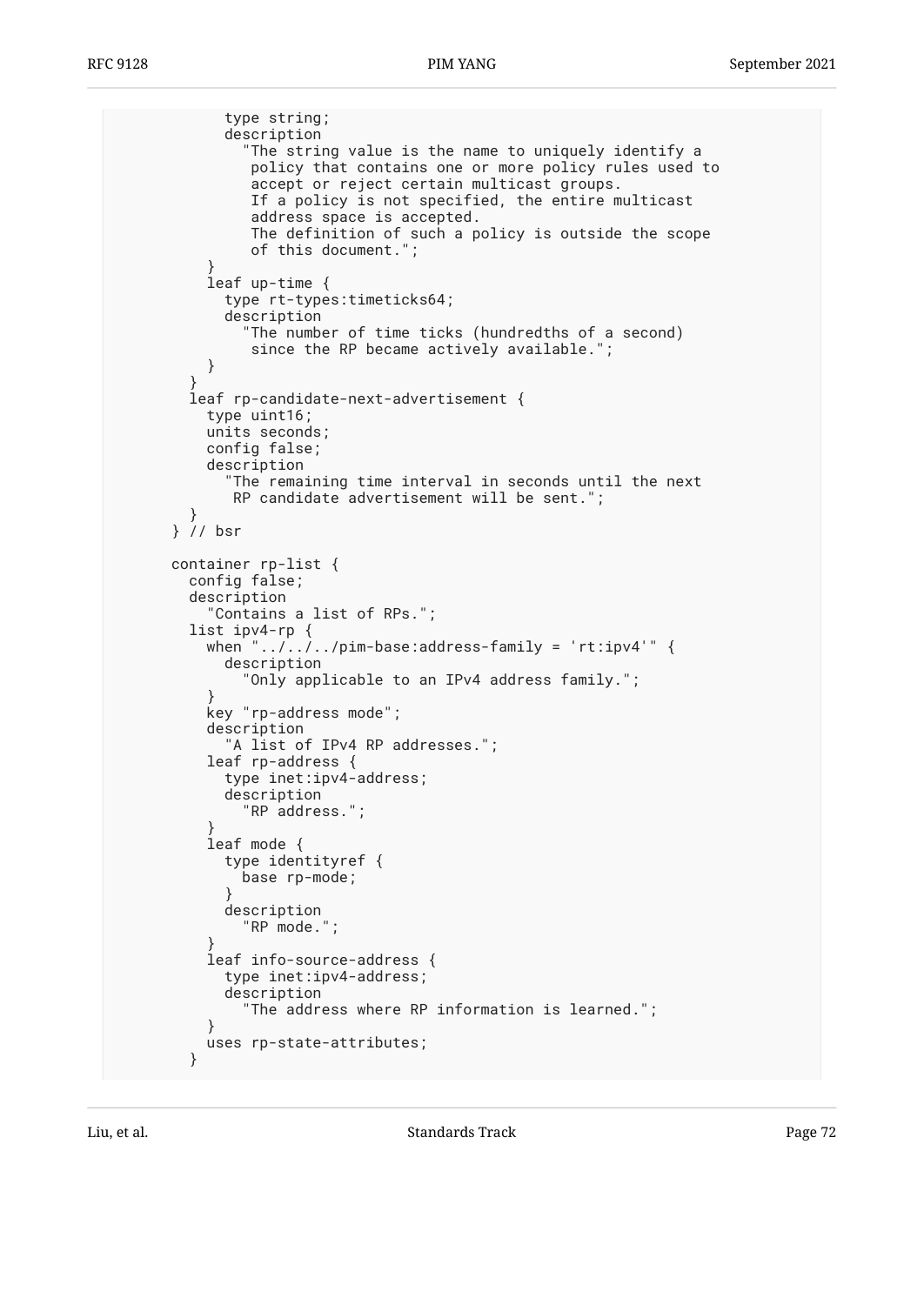```
 list ipv6-rp {
         when ".../.../pim-base:address-family = 'rt:ipv6'" {
            description
               "Only applicable to an IPv6 address family.";
 }
          key "rp-address mode";
          description
            "A list of IPv6 RP addresses.";
          leaf rp-address {
            type inet:ipv6-address;
            description
              "RP address.";
 }
          leaf mode {
            type identityref {
           base rp-mode;<br>}
 }
            description
               "RP mode.";
 }
          leaf info-source-address {
            type inet:ipv6-address;
            description
               "The address where RP information is learned.";
 }
       uses rp-state-attributes;<br>}
 }
      } // rp-list
      container rp-mappings {
        config false;
        description
          "Contains a list of group-to-RP mappings.";
        list ipv4-rp {
         when "\ldots, ..., pim-base:address-family = 'rt:ipv4'" {
            description
               "Only applicable to an IPv4 address family.";
 }
          key "group-range rp-address";
          description
            "A list of group-to-RP mappings.";
          leaf group-range {
            type inet:ipv4-prefix;
            description
               "Group range presented in the format of a prefix.";
 }
          leaf rp-address {
            type inet:ipv4-address;
            description
               "RP address.";
 }
          uses rp-mapping-state-attributes;
 }
        list ipv6-rp {
         when ".../\ldots, /pim-base:address-family = 'rt:ipv6'" {
            description
```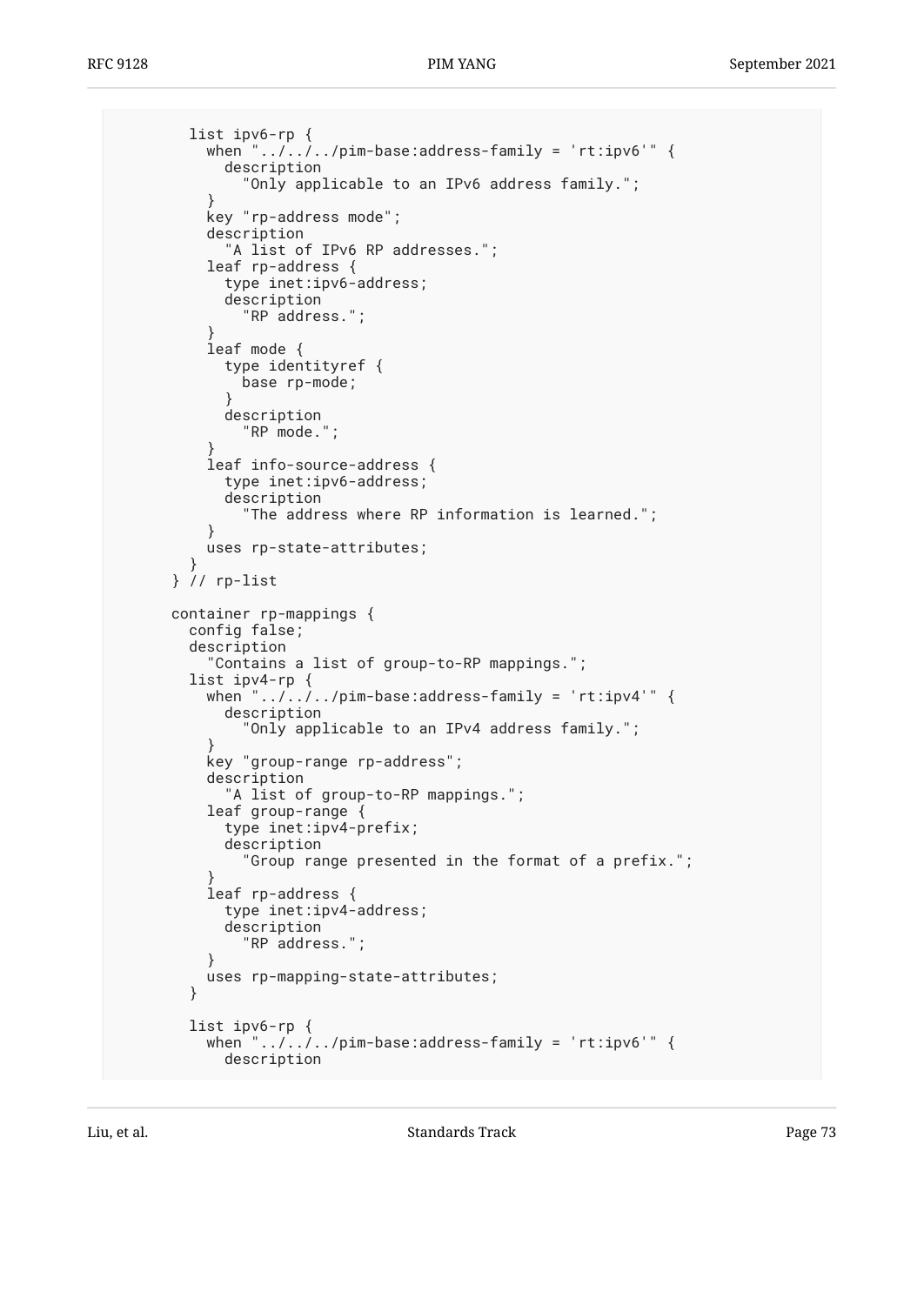```
 "Only applicable to an IPv6 address family.";
 }
           key "group-range rp-address";
           description
             "A list of IPv6 RP addresses.";
           leaf group-range {
             type inet:ipv6-prefix;
             description
               "Group range presented in the format of a prefix.";
 }
           leaf rp-address {
             type inet:ipv6-address;
             description
               "RP address.";
 }
           uses rp-mapping-state-attributes;
         }
       } // rp-mappings
    } // rp
  } // augment
  /*
   * Notifications
   */
  notification pim-rp-event {
    description
       "Notification event for an RP.";
     leaf event-type {
      type rp-event-type;
      description
         "Event type.";
     }
    uses pim-base:pim-instance-af-state-ref;
     leaf group {
      type rt-types:ip-multicast-group-address;
      description
         "Group address.";
 }
     leaf rp-address {
      type inet:ip-address;
       description
         "RP address.";
 }
     leaf is-rpt {
      type boolean;
      description
         'true' if the tree is an RPT (Rendezvous Point Tree).";
 }
     leaf mode {
       type identityref {
         base pim-base:pim-mode;
 }
      description
         "PIM mode.";
 }
     leaf message-origin {
      type inet:ip-address;
      description
```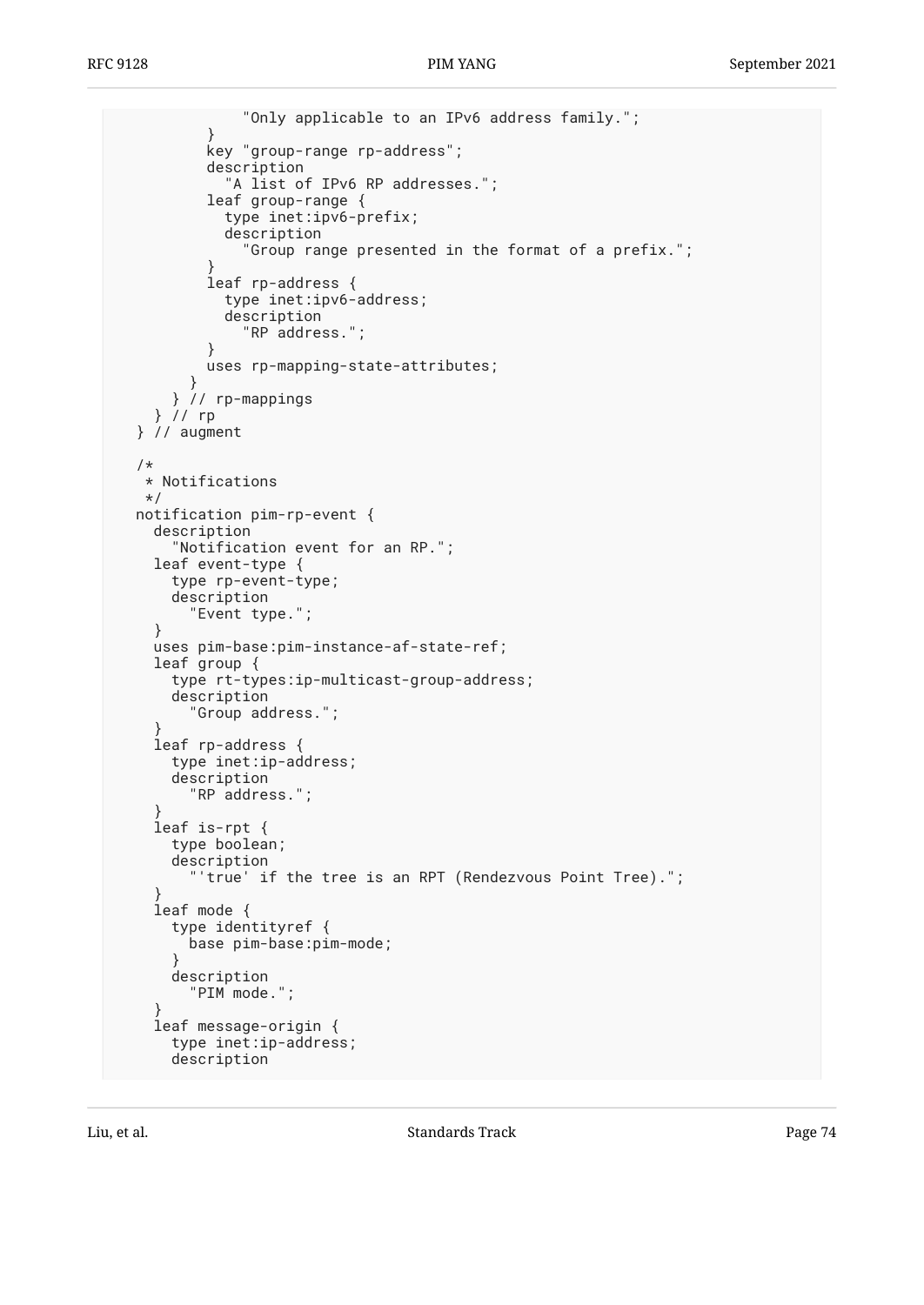```
 "Where the message originated.";
 }
 }
}
<CODE ENDS>
```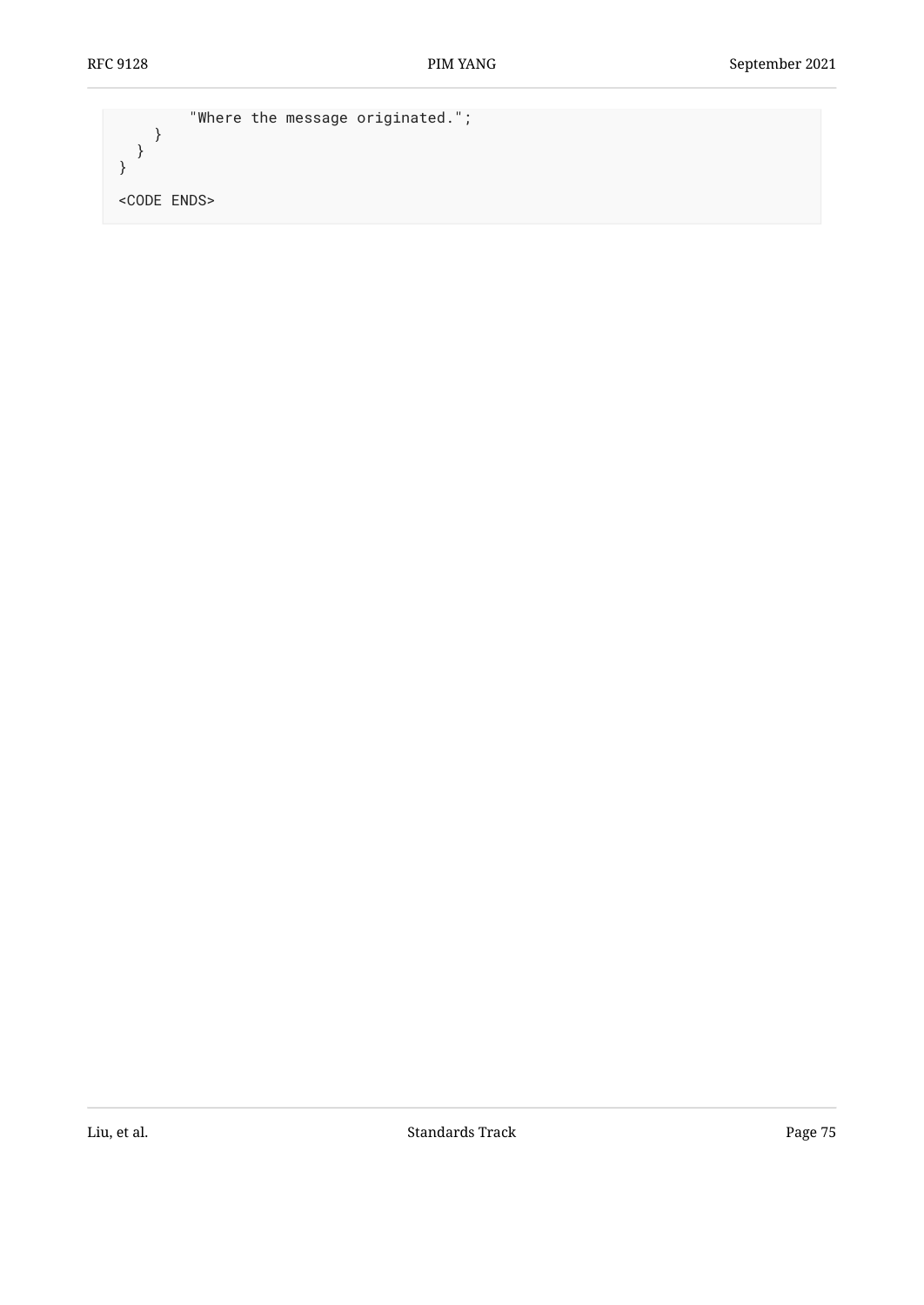### <span id="page-75-0"></span>**[6.3. PIM-SM Module](#page-75-0)**

This module references [\[RFC4607](#page-96-0)], [\[RFC6991](#page-96-1)], [[RFC7761\]](#page-97-0), and [RFC8349].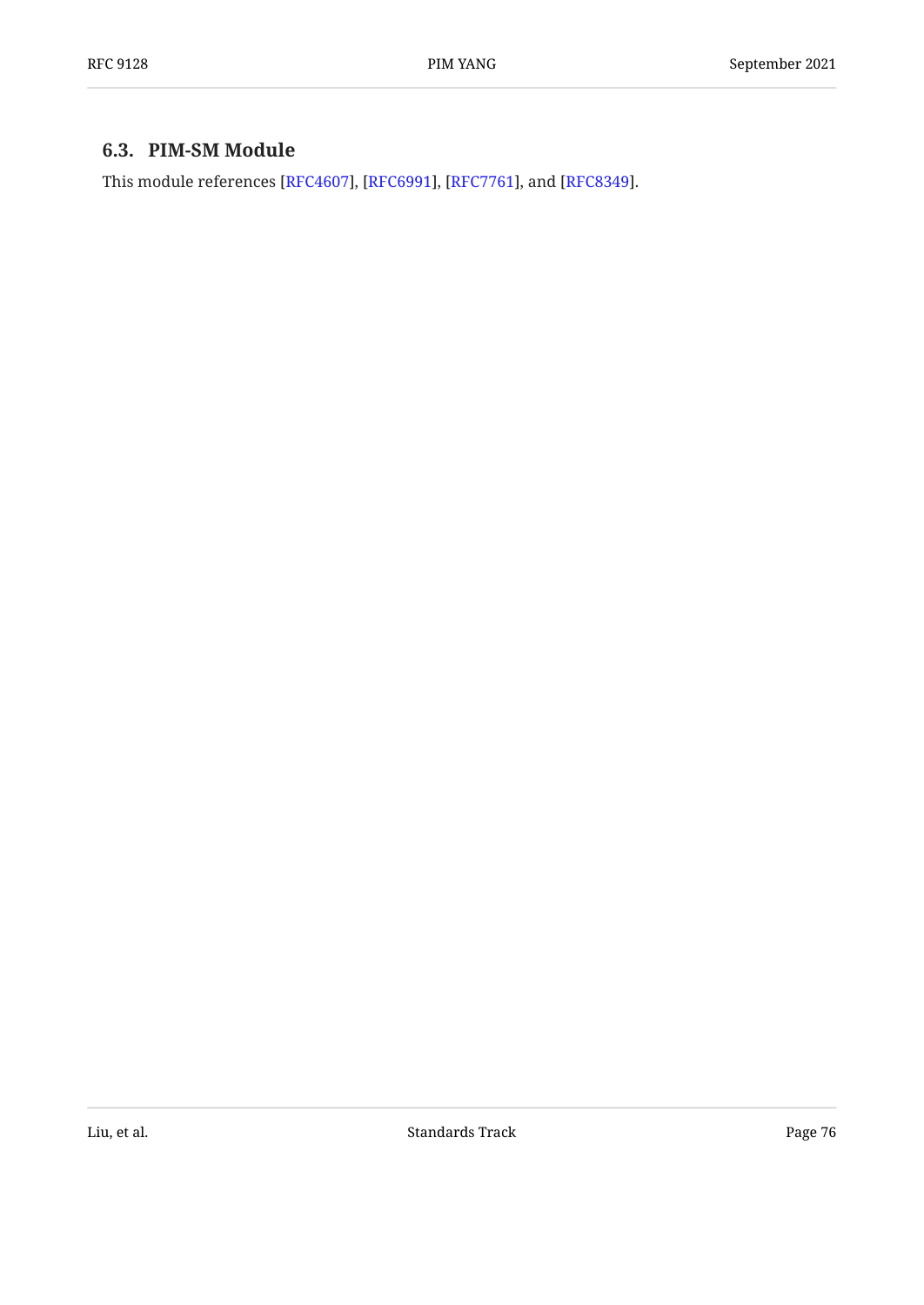```
<CODE BEGINS> file "ietf-pim-sm@2021-09-03.yang"
module ietf-pim-sm {
  yang-version 1.1;
   namespace "urn:ietf:params:xml:ns:yang:ietf-pim-sm";
   prefix pim-sm;
   import ietf-inet-types {
     prefix "inet";
     reference
       "RFC 6991: Common YANG Data Types";
   }
 import ietf-routing {
 prefix "rt";
     reference
       "RFC 8349: A YANG Data Model for Routing Management (NMDA
        Version)";
   }
   import ietf-pim-base {
     prefix "pim-base";
     reference
       "RFC 9128: A YANG Data Model for Protocol Independent
        Multicast (PIM)";
   }
   import ietf-pim-rp {
     prefix "pim-rp";
     reference
       "RFC 9128: A YANG Data Model for Protocol Independent
        Multicast (PIM)";
   }
   organization
     "IETF PIM Working Group";
  contact<br>"WG Web:
               <https://datatracker.ietf.org/wg/pim/>
      WG List: <mailto:pim@ietf.org>
      Editor: Xufeng Liu
                <mailto:xufeng.liu.ietf@gmail.com>
      Editor: Pete McAllister
                 <mailto:pete.mcallister@metaswitch.com>
      Editor: Anish Peter
                 <mailto:anish.ietf@gmail.com>
      Editor: Mahesh Sivakumar
                <mailto:sivakumar.mahesh@gmail.com>
      Editor: Yisong Liu
                 <mailto:liuyisong@huawei.com>
      Editor: Fangwei Hu
```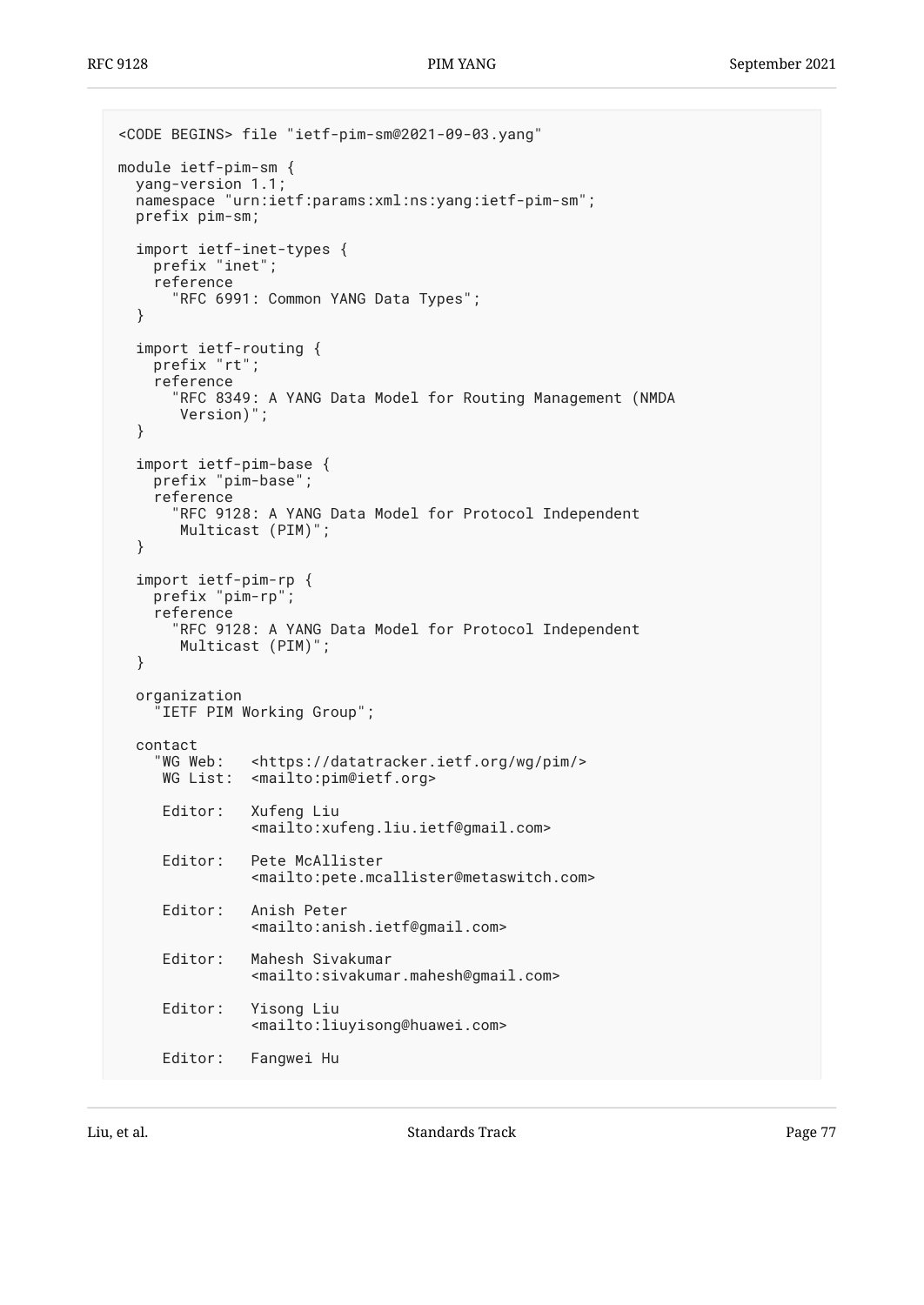```
 <mailto:hu.fangwei@zte.com.cn>";
  description
     "This YANG module defines a PIM (Protocol Independent Multicast)
     SM (Sparse Mode) model.
     Copyright (c) 2021 IETF Trust and the persons identified as
     authors of the code. All rights reserved.
     Redistribution and use in source and binary forms, with or
     without modification, is permitted pursuant to, and subject to
     the license terms contained in, the Simplified BSD License set
     forth in Section 4.c of the IETF Trust's Legal Provisions
     Relating to IETF Documents
     (https://trustee.ietf.org/license-info).
     This version of this YANG module is part of RFC 9128; see the
     RFC itself for full legal notices.";
  revision 2021-09-03 {
     description
       "Initial revision.";
     reference
       "RFC 7761: Protocol Independent Multicast - Sparse Mode
        (PIM-SM): Protocol Specification (Revised), Section 4.2
        RFC 9128: A YANG Data Model for Protocol Independent
       Multicast (PIM)";
  }
  /*
   * Features
   */
  feature spt-switch-infinity {
    description
       "This feature indicates that the system supports the
 configuration choice of whether to trigger switchover from
 the RPT (Rendezvous Point Tree) to the SPT (Shortest Path
 Tree).";
     reference
       "RFC 7761: Protocol Independent Multicast - Sparse Mode
        (PIM-SM): Protocol Specification (Revised), Section 4.2";
  }
  feature spt-switch-policy {
     description
       "This feature indicates that the system supports configuring
        the policy for switchover from the RPT to the SPT.";
     reference
       "RFC 7761: Protocol Independent Multicast - Sparse Mode
        (PIM-SM): Protocol Specification (Revised), Section 4.2";
  }
   /*
   * Identities
   */
  identity rp-sm {
    base pim-rp:rp-mode;
    description
```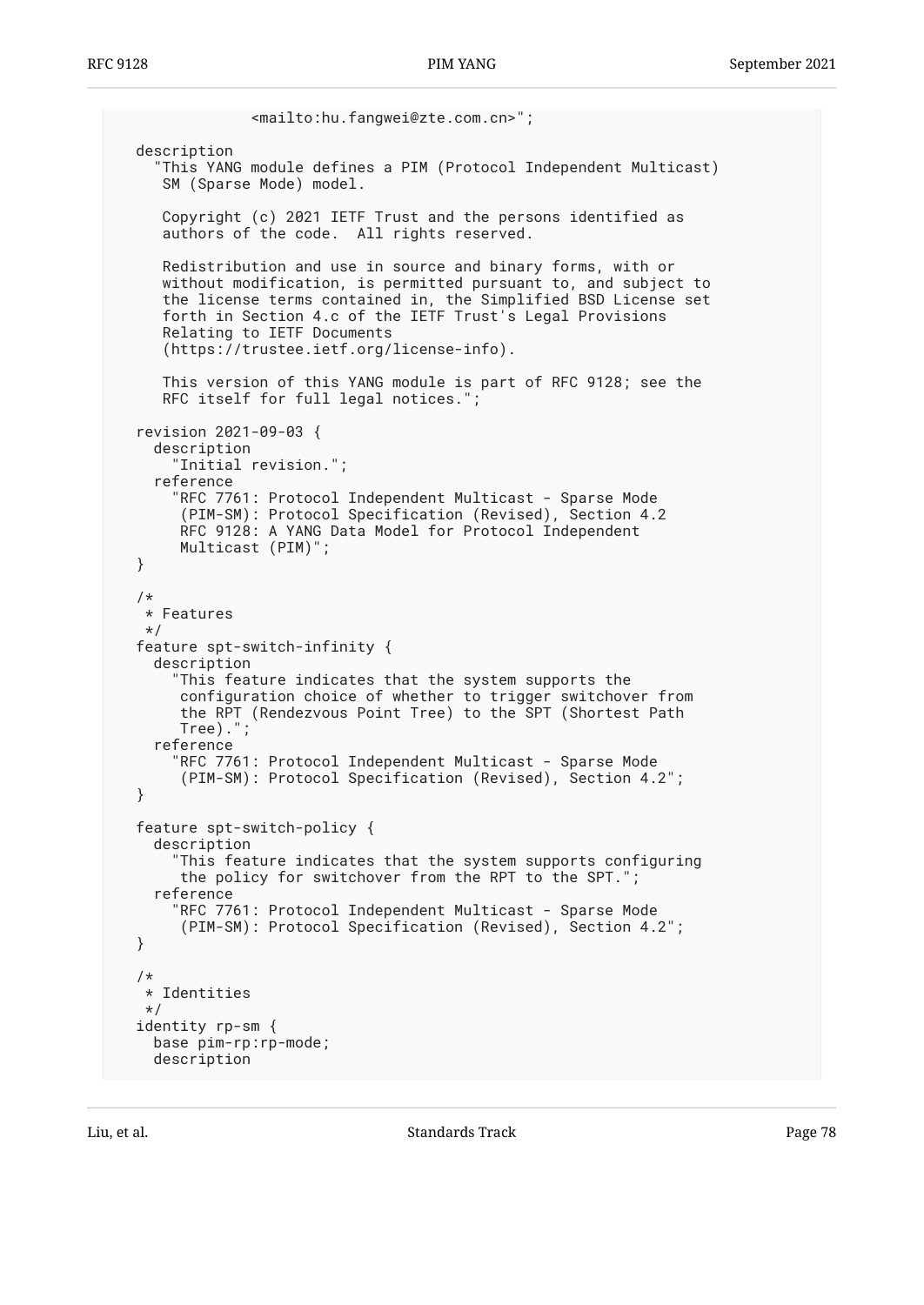```
 "SM (Sparse Mode).";
  }
  /*
   * Groupings
   */
  grouping static-rp-sm-container {
    description
       "Grouping that contains SM attributes for static RPs.";
    container sm {
      presence
         "Indicates support for PIM-SM.";
      description
         "PIM-SM configuration data.";
      uses pim-rp:static-rp-attributes;
     } // sm
  } // static-rp-sm-container
  /*
   * Configuration data nodes
   */
  augment "/rt:routing/rt:control-plane-protocols/pim-base:pim/"
    + "pim-base:address-family" {
    description
       "PIM-SM augmentation.";
     container sm {
       description
         "PIM-SM configuration data.";
      container asm {
         description
           "ASM (Any-Source Multicast) attributes.";
         container anycast-rp {
           presence
             "Present to enable an Anycast-RP (Rendezvous Point).";
           description
             "Anycast-RP attributes.";
           list ipv4-anycast-rp {
            when "../../../../pim-base:address-family = 'rt:ipv4'" {
               description
                 "Only applicable to an IPv4 address family.";
 }
             key "anycast-address rp-address";
             description
               "A list of IPv4 Anycast-RP settings. Only applicable
                when 'pim-base:address-family' is IPv4.";
             leaf anycast-address {
               type inet:ipv4-address;
               description
                 "IP address of the Anycast-RP set. This IP address
                  is used by the multicast groups or sources to join
            or register.";<br>}
 }
```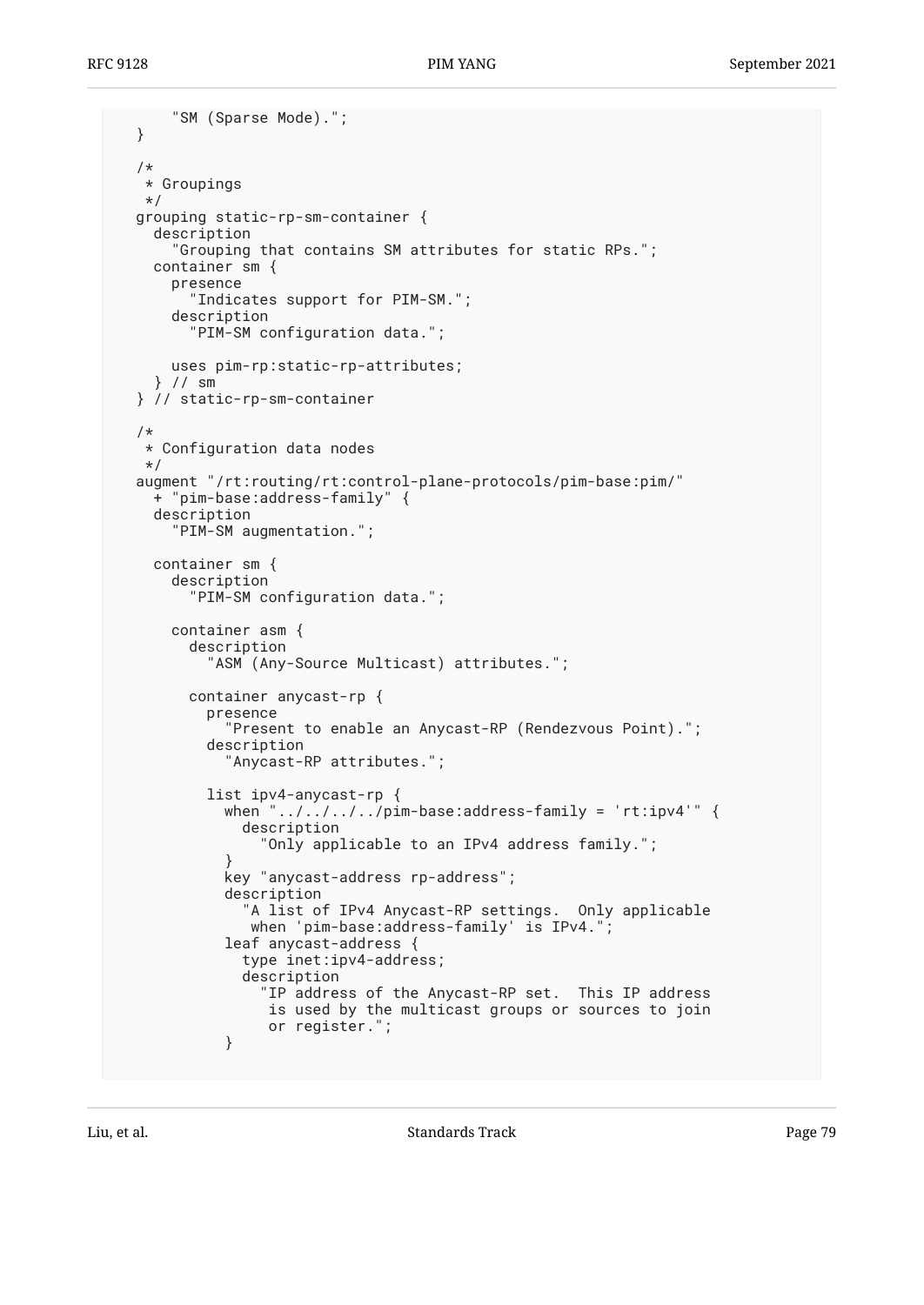```
 leaf rp-address {
               type inet:ipv4-address;
               description
                 "IP address of the router configured with an
                 Anycast-RP. This is the IP address where the
                 Register messages are forwarded.";
 }
 }
          list ipv6-anycast-rp {
            when "../../../../pim-base:address-family = 'rt:ipv6'" {
              description
                 "Only applicable to an IPv6 address family.";
 }
            key "anycast-address rp-address";
            description
               "A list of IPv6 Anycast-RP settings. Only applicable
              when 'pim-base:address-family' is IPv6.";
            leaf anycast-address {
               type inet:ipv6-address;
               description
                 "IP address of the Anycast-RP set. This IP address
                 is used by the multicast groups or sources to join
                 or register.";
 }
            leaf rp-address {
               type inet:ipv6-address;
               description
                 "IP address of the router configured with an
                 Anycast-RP. This is the IP address where the
                 Register messages are forwarded.";
 }
 }
        }
        container spt-switch {
          description
             "SPT (Shortest Path Tree) switching attributes.";
          container infinity {
            if-feature spt-switch-infinity;
            presence
               "Present if the SPT switchover threshold is set to
               infinity, according to the policy specified below.";
            description
               "The receiver's DR (Designated Router) never triggers
                switchover from the RPT to the SPT.";
            leaf policy-name {
               if-feature spt-switch-policy;
               type string;
               description
                 "The string value is the name to uniquely identify a
                 policy that contains one or more policy rules used
                 to accept or reject certain multicast groups.
                 The groups accepted by this policy have the SPT
                 switchover threshold set to infinity, meaning that
                 they will stay on the shared tree forever.
                 If a policy is not specified, the entire multicast
                 address space is accepted.
```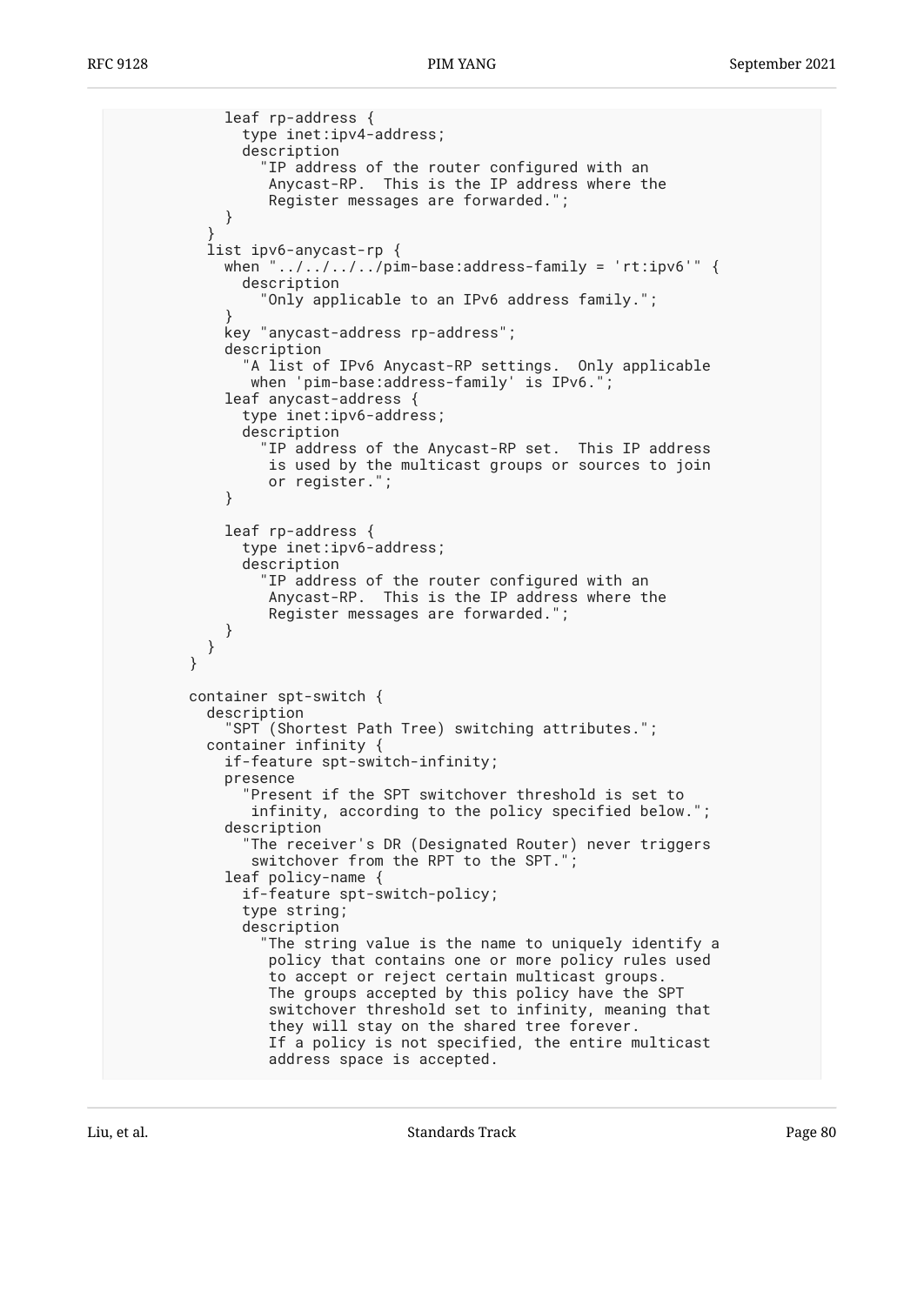```
 The definition of such a policy is outside the scope
                  of this document.";
 }
           } // infinity
         }
       } // asm
      container ssm {
         presence
           "Present to enable SSM (Source-Specific Multicast).";
         description
           "SSM attributes.";
        leaf range-policy {
           type string;
           description
             "The string value is the name to uniquely identify a
              policy that contains one or more policy rules used
              to accept or reject certain multicast groups.
              The groups accepted by this policy define the multicast
              group range used by SSM.
              If a policy is not specified, the default SSM multicast
              group range is used.
              The default SSM multicast group range is 232.0.0.0/8
              for IPv4 and ff3x::/96 for IPv6, where x represents any
              valid scope identifier.
 The definition of such a policy is outside the scope
 of this document.";
           reference
             "RFC 4607: Source-Specific Multicast for IP";
        }
      } // ssm
    } // sm
  } // augment
  augment "/rt:routing/rt:control-plane-protocols/pim-base:pim/"
 + "pim-base:interfaces/pim-base:interface/"
 + "pim-base:address-family" {
    description
       "PIM-SM augmentation.";
    container sm {
       presence "Present to enable PIM-SM.";
       description
         "PIM-SM configuration data.";
      leaf passive {
        type empty;
        description
           "Specifies that no PIM messages are sent or accepted on
            this PIM interface, but the interface can be included in a
           multicast forwarding entry.";
      }
    } // sm
  } // augment
  augment "/rt:routing/rt:control-plane-protocols/pim-base:pim/"
    + "pim-base:address-family/pim-rp:rp/"
```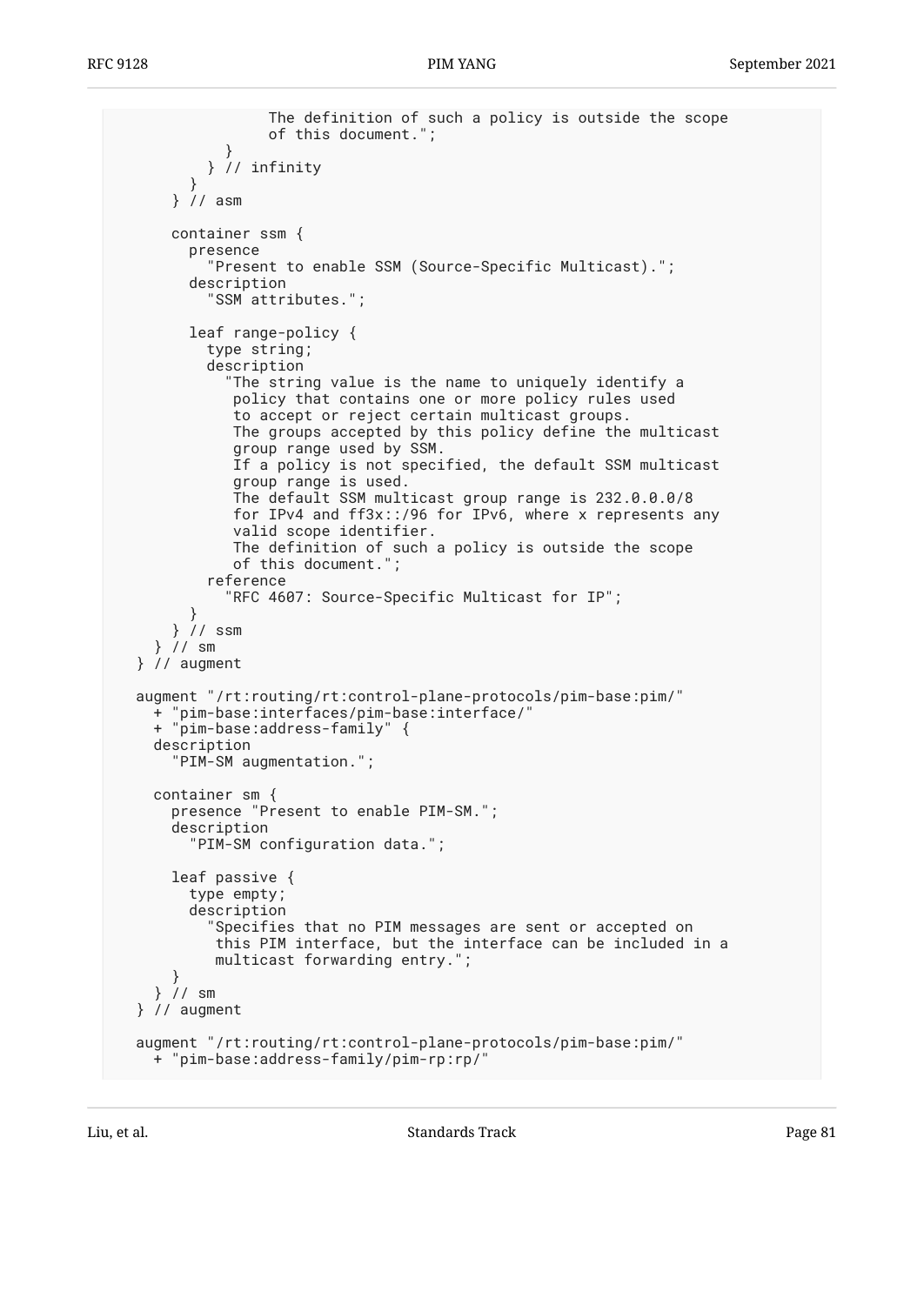```
 + "pim-rp:static-rp/pim-rp:ipv4-rp" {
     description
       "PIM-SM augmentation.";
    uses static-rp-sm-container;
   } // augment
   augment "/rt:routing/rt:control-plane-protocols/pim-base:pim/"
 + "pim-base:address-family/pim-rp:rp/"
 + "pim-rp:static-rp/pim-rp:ipv6-rp" {
     description
       "PIM-SM augmentation.";
     uses static-rp-sm-container;
  } // augment
}
<CODE ENDS>
```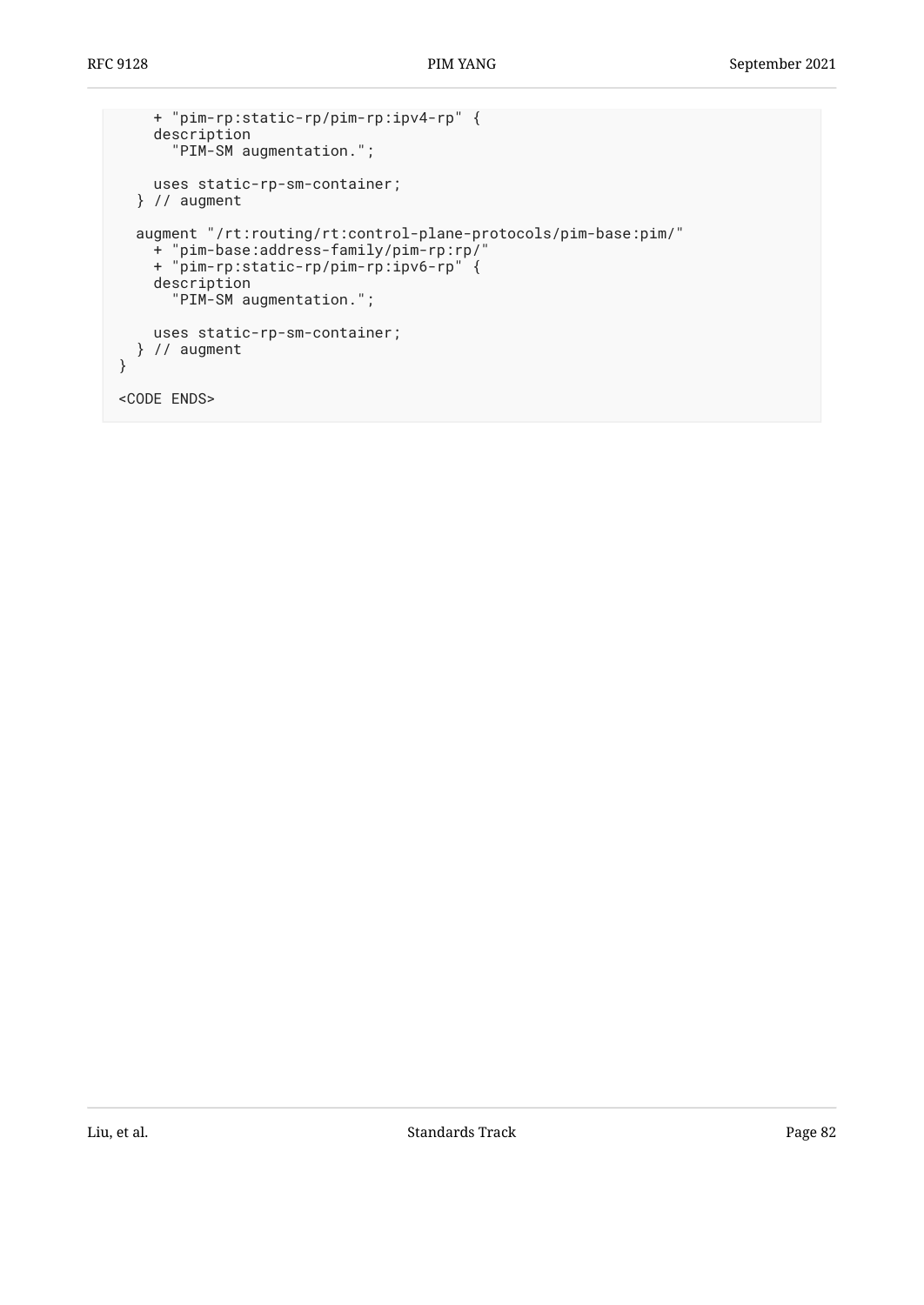### <span id="page-82-0"></span>**[6.4. PIM-DM Module](#page-82-0)**

This module references [\[RFC3973](#page-96-2)] and [[RFC8349\]](#page-97-1).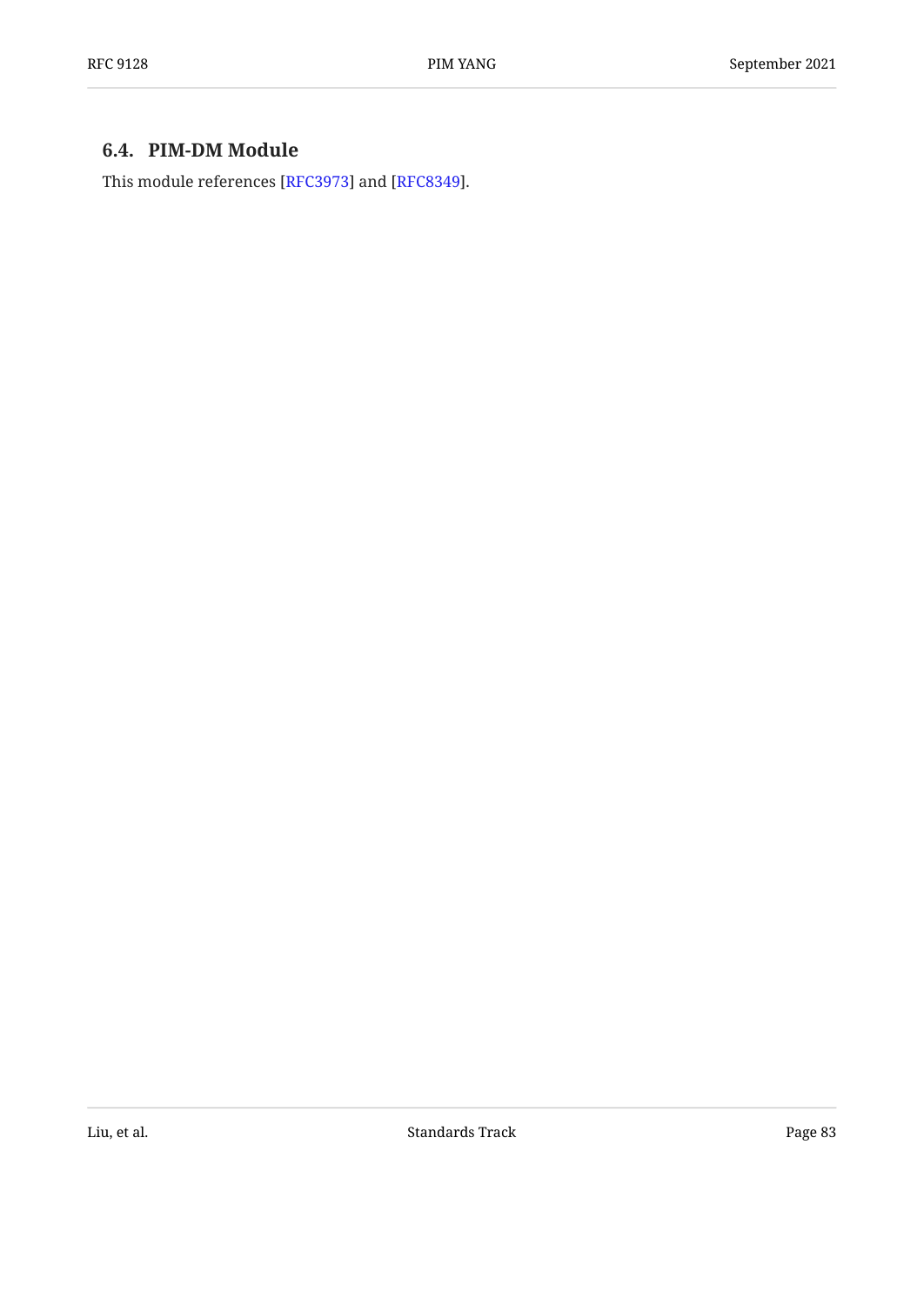```
<CODE BEGINS> file "ietf-pim-dm@2021-09-03.yang"
module ietf-pim-dm {
  yang-version 1.1;
   namespace "urn:ietf:params:xml:ns:yang:ietf-pim-dm";
   prefix pim-dm;
   import ietf-routing {
     prefix "rt";
     reference
       "RFC 8349: A YANG Data Model for Routing Management (NMDA
        Version)";
   }
   import ietf-pim-base {
     prefix "pim-base";
     reference
       "RFC 9128: A YANG Data Model for Protocol Independent
        Multicast (PIM)";
   }
   organization
      "IETF PIM Working Group";
  contact<br>"WG Web:
               <https://datatracker.ietf.org/wg/pim/>
      WG List: <mailto:pim@ietf.org>
      Editor: Xufeng Liu
                <mailto:xufeng.liu.ietf@gmail.com>
      Editor: Pete McAllister
                <mailto:pete.mcallister@metaswitch.com>
      Editor: Anish Peter
                <mailto:anish.ietf@gmail.com>
      Editor: Mahesh Sivakumar
                <mailto:sivakumar.mahesh@gmail.com>
      Editor: Yisong Liu
                <mailto:liuyisong@huawei.com>
      Editor: Fangwei Hu
                <mailto:hu.fangwei@zte.com.cn>";
   description
     "This YANG module defines a PIM (Protocol Independent Multicast)
      DM (Dense Mode) model.
      Copyright (c) 2021 IETF Trust and the persons identified as
      authors of the code. All rights reserved.
      Redistribution and use in source and binary forms, with or
      without modification, is permitted pursuant to, and subject to
      the license terms contained in, the Simplified BSD License set
      forth in Section 4.c of the IETF Trust's Legal Provisions
```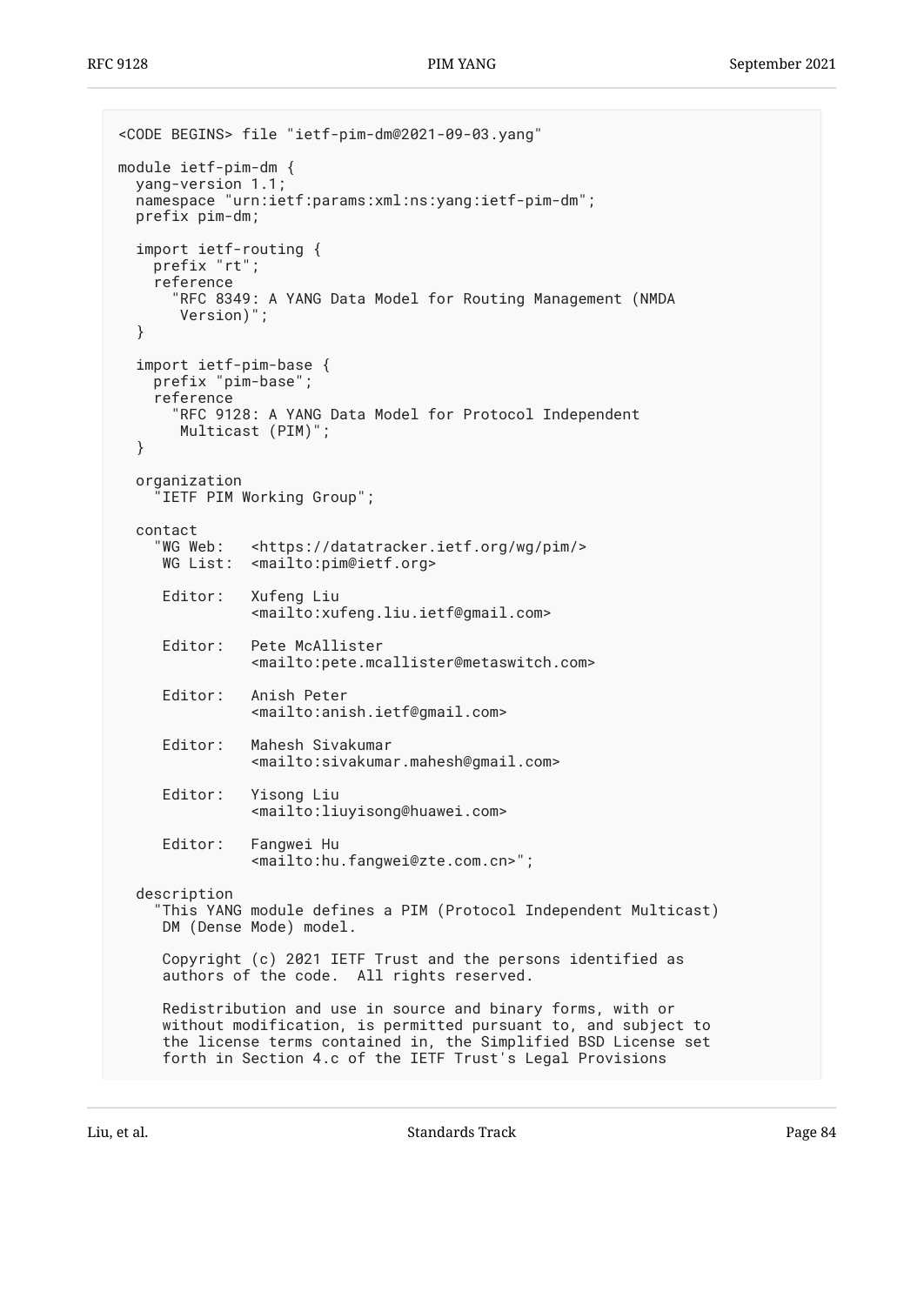```
 Relating to IETF Documents
      (https://trustee.ietf.org/license-info).
      This version of this YANG module is part of RFC 9128; see the
      RFC itself for full legal notices.";
   revision 2021-09-03 {
     description
       "Initial revision.";
     reference
       "RFC 3973: Protocol Independent Multicast - Dense Mode
        (PIM-DM): Protocol Specification (Revised)
        RFC 9128: A YANG Data Model for Protocol Independent
        Multicast (PIM)";
   }
   /*
    * Configuration data nodes
    */
   augment "/rt:routing/rt:control-plane-protocols/"
     + "pim-base:pim/pim-base:address-family" {
     description
       "PIM-DM augmentation.";
     container dm {
       presence "Present to enable PIM-DM.";
       description
         "PIM-DM configuration data.";
     } // dm
   } // augment
   augment "/rt:routing/rt:control-plane-protocols/"
     + "pim-base:pim/pim-base:interfaces/pim-base:interface/"
     + "pim-base:address-family" {
     description
       "PIM-DM augmentation to 'pim-base:interface'.";
     container dm {
       presence "Present to enable PIM-DM.";
       description
         "PIM-DM configuration data.";
     } // dm
   } // augment
}
<CODE ENDS>
```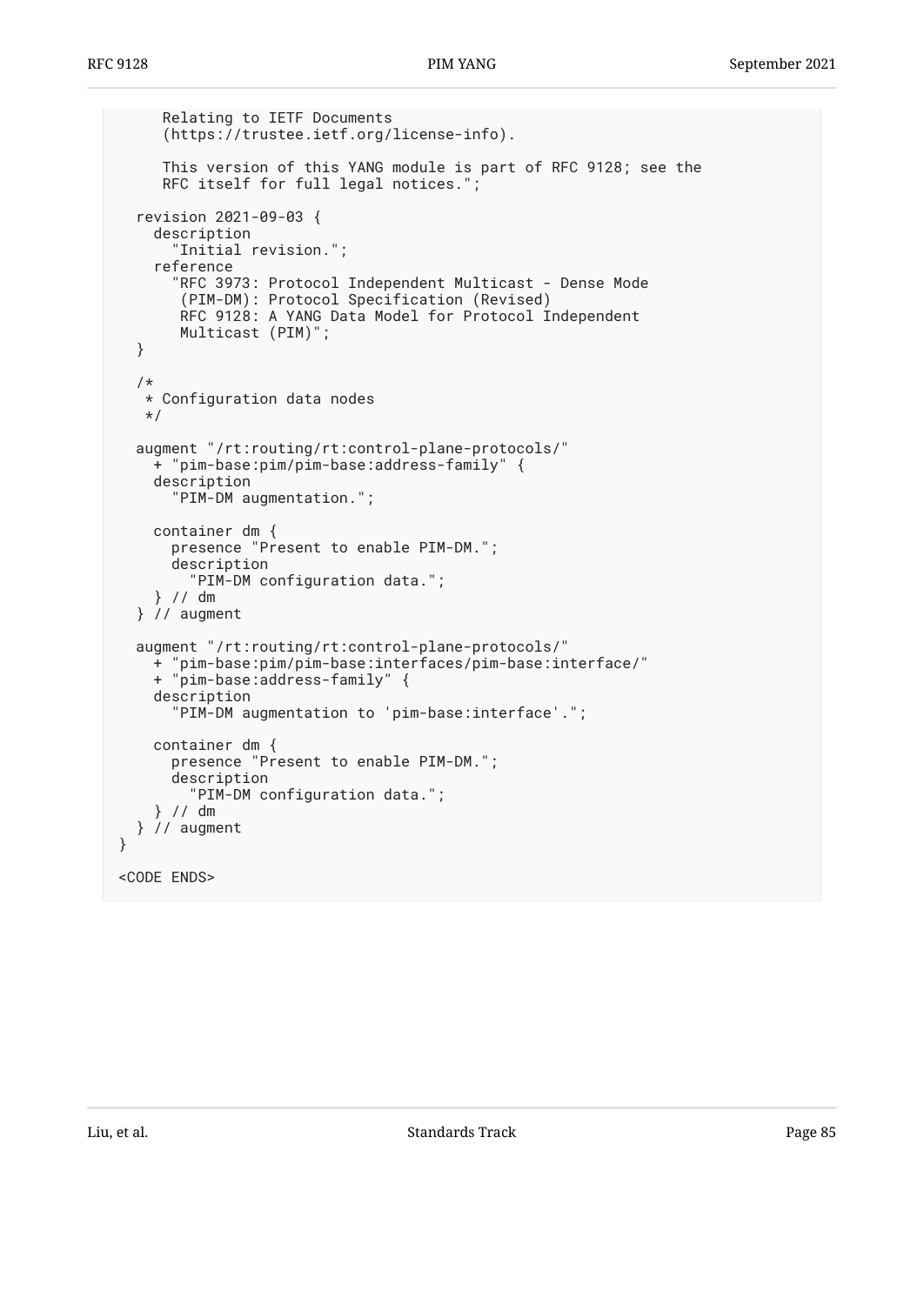### <span id="page-85-0"></span>**[6.5. PIM-BIDIR Module](#page-85-0)**

This module references [\[RFC5015](#page-96-3)], [\[RFC6991](#page-96-1)], [[RFC8294\]](#page-97-2), [RFC8343], and [RFC8349].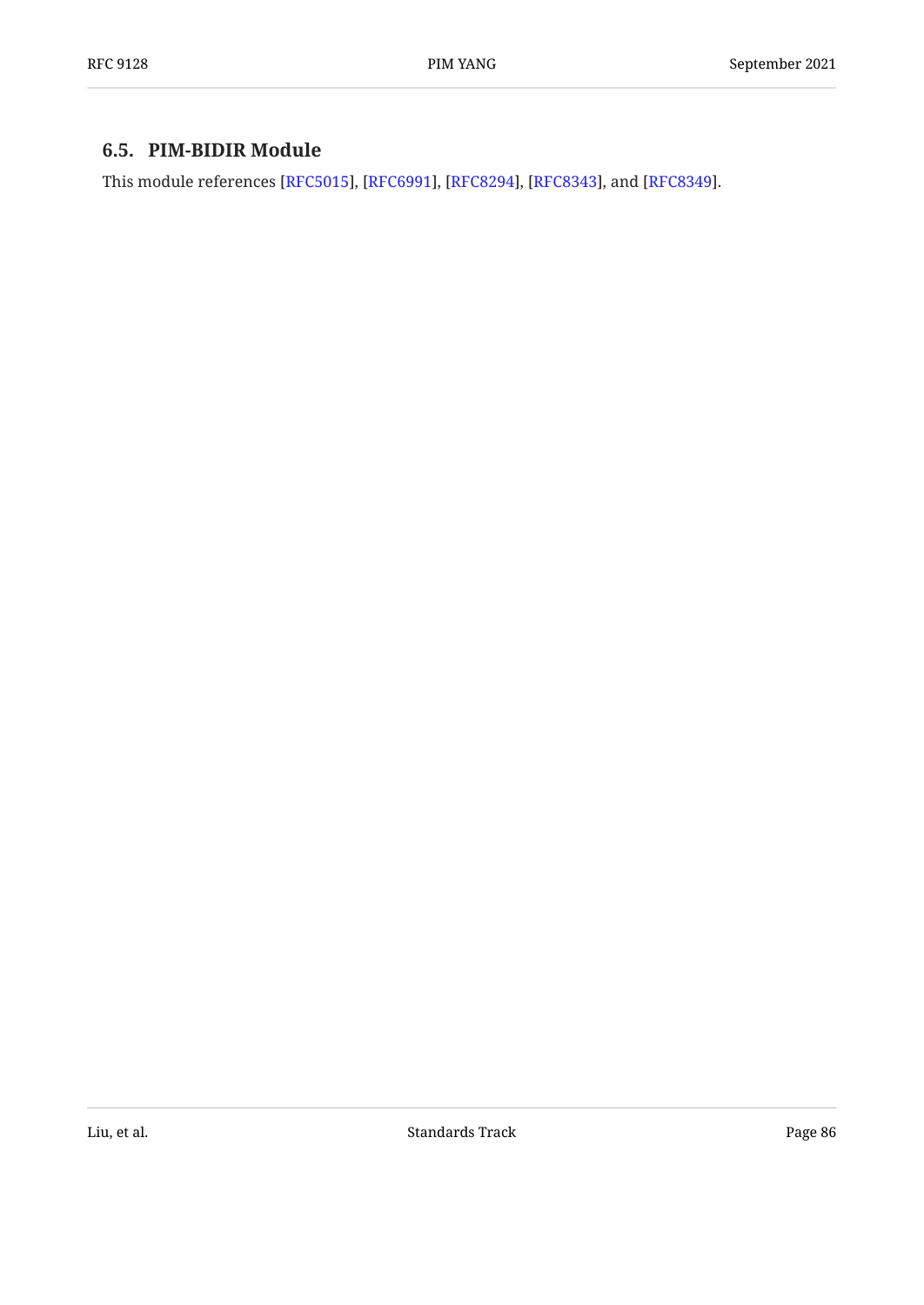```
<CODE BEGINS> file "ietf-pim-bidir@2021-09-03.yang"
module ietf-pim-bidir {
  yang-version 1.1;
   namespace "urn:ietf:params:xml:ns:yang:ietf-pim-bidir";
   prefix pim-bidir;
   import ietf-inet-types {
     prefix "inet";
     reference
       "RFC 6991: Common YANG Data Types";
   }
 import ietf-routing-types {
 prefix "rt-types";
     reference
       "RFC 8294: Common YANG Data Types for the Routing Area";
   }
   import ietf-interfaces {
     prefix "if";
     reference
       "RFC 8343: A YANG Data Model for Interface Management";
   }
   import ietf-routing {
     prefix "rt";
     reference
       "RFC 8349: A YANG Data Model for Routing Management (NMDA
        Version)";
   }
   import ietf-pim-base {
     prefix "pim-base";
     reference
       "RFC 9128: A YANG Data Model for Protocol Independent
        Multicast (PIM)";
   }
   import ietf-pim-rp {
     prefix "pim-rp";
     reference
       "RFC 9128: A YANG Data Model for Protocol Independent
        Multicast (PIM)";
   }
   organization
     "IETF PIM Working Group";
   contact
     "WG Web: <https://datatracker.ietf.org/wg/pim/>
      WG List: <mailto:pim@ietf.org>
      Editor: Xufeng Liu
                 <mailto:xufeng.liu.ietf@gmail.com>
      Editor: Pete McAllister
```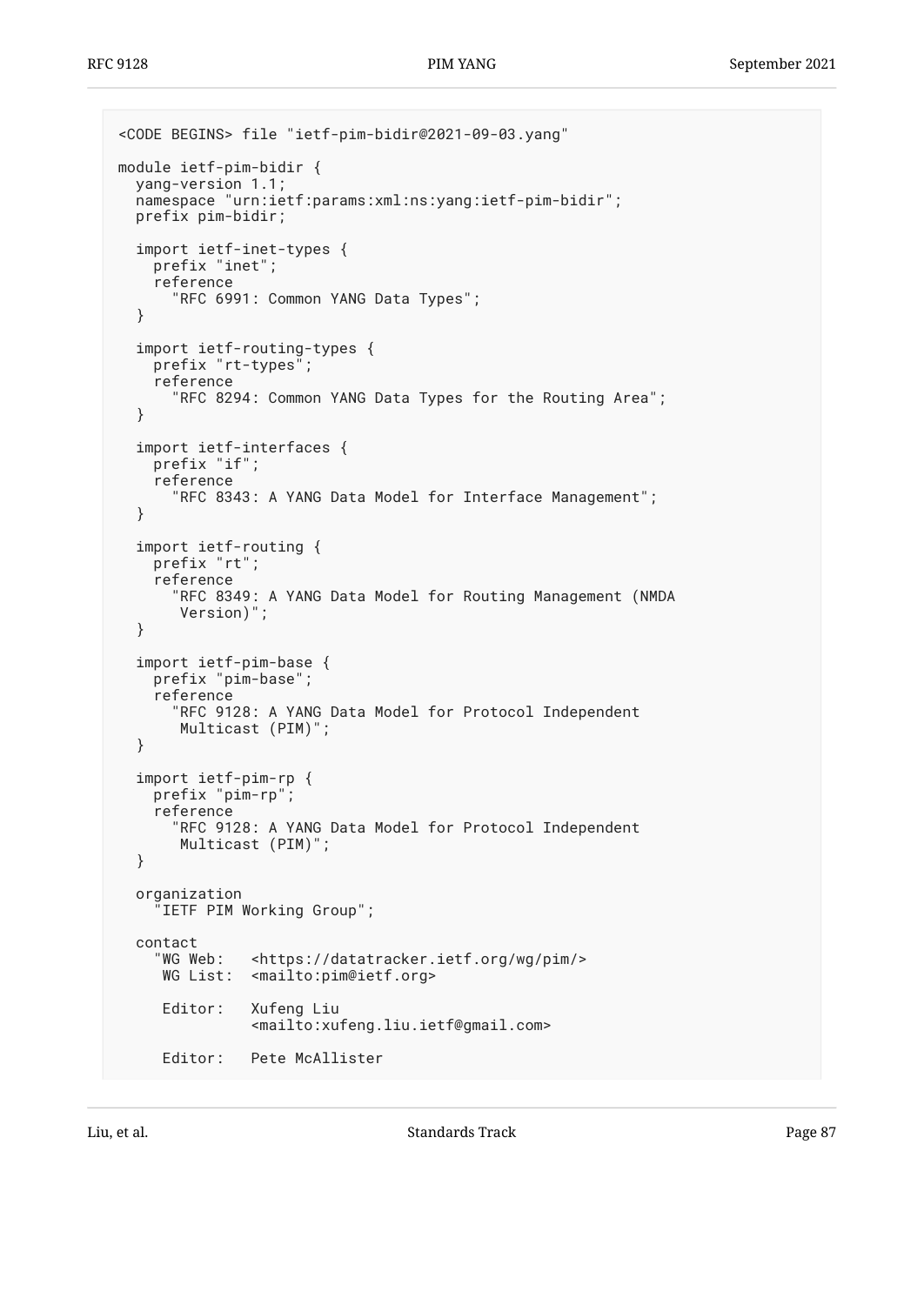<mailto:pete.mcallister@metaswitch.com> Editor: Anish Peter <mailto:anish.ietf@gmail.com> Editor: Mahesh Sivakumar <mailto:sivakumar.mahesh@gmail.com> Editor: Yisong Liu <mailto:liuyisong@huawei.com> Editor: Fangwei Hu <mailto:hu.fangwei@zte.com.cn>"; description "This YANG module defines a PIM (Protocol Independent Multicast) BIDIR (Bidirectional) mode model. Copyright (c) 2021 IETF Trust and the persons identified as authors of the code. All rights reserved. Redistribution and use in source and binary forms, with or without modification, is permitted pursuant to, and subject to the license terms contained in, the Simplified BSD License set forth in Section 4.c of the IETF Trust's Legal Provisions Relating to IETF Documents (https://trustee.ietf.org/license-info). This version of this YANG module is part of RFC 9128; see the RFC itself for full legal notices."; revision 2021-09-03 { description "Initial revision."; reference "RFC 5015: Bidirectional Protocol Independent Multicast (BIDIR-PIM) RFC 9128: A YANG Data Model for Protocol Independent Multicast (PIM)"; } /\* \* Features \*/ feature intf-df-election { description "Supports configuration of interface DF election."; reference "RFC 5015: Bidirectional Protocol Independent Multicast (BIDIR-PIM), Section 3.5"; } /\* \* Identities \*/ identity rp-bidir { base pim-rp:rp-mode; description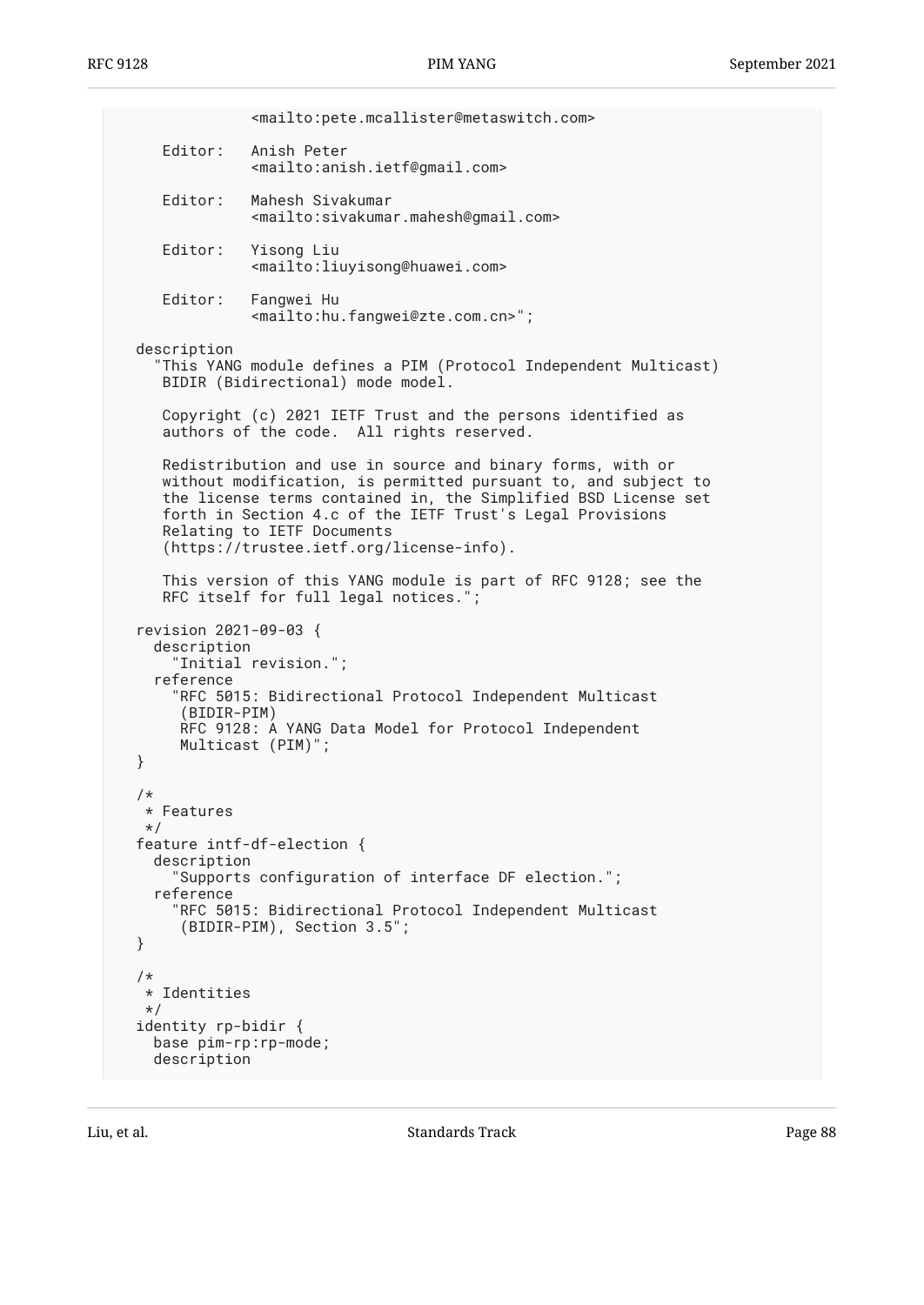```
 "BIDIR mode.";
 }
 identity df-state {
   description
     "DF (Designated Forwarder) election state type.";
   reference
     "RFC 5015: Bidirectional Protocol Independent Multicast
      (BIDIR-PIM)";
 }
 identity df-state-offer {
  base df-state;
   description
     "Initial election state. When in the Offer state, a router
      thinks it can eventually become the winner and periodically
      generates Offer messages.";
 }
 identity df-state-lose {
   base df-state;
   description
     "Either (1) there is a different election winner or
      (2) no router on the link has a path to the RPA
      (Rendezvous Point Address).";
 }
 identity df-state-win {
   base df-state;
   description
     "The router is the acting DF without any contest.";
 }
 identity df-state-backoff {
   base df-state;
   description
    "The router is the acting DF, but another router has made a
      bid to take over.";
 }
 /*
  * Groupings
 */
 grouping static-rp-bidir-container {
   description
     "Grouping that contains BIDIR attributes for a static RP
      (Rendezvous Point).";
   container bidir {
     presence
       "Indicates support for BIDIR mode.";
     description
       "PIM-BIDIR configuration data.";
     uses pim-rp:static-rp-attributes;
   } // bidir
 } // static-rp-bidir-container
 grouping interface-df-election-state-attributes {
```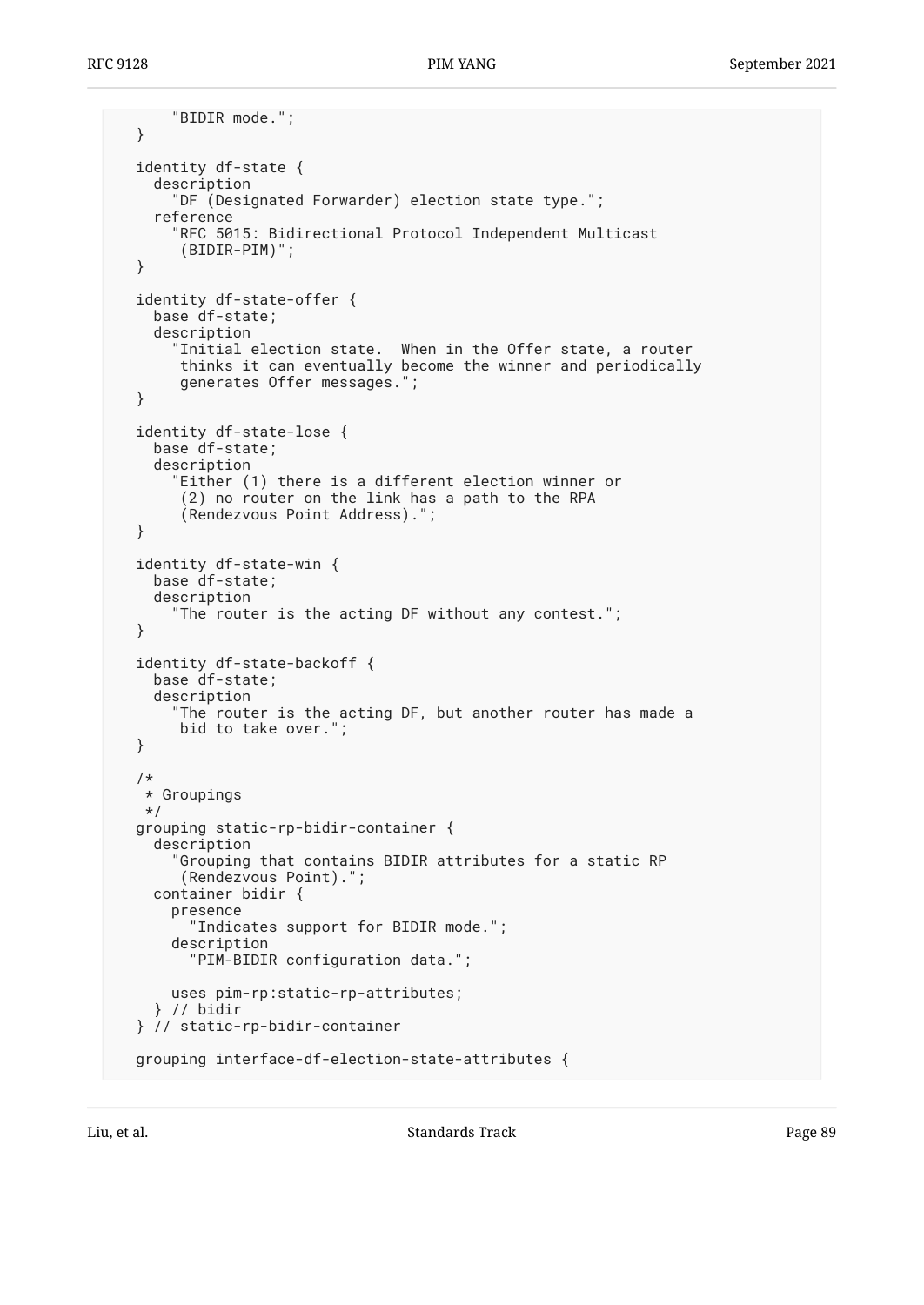```
 description
       "Grouping that contains the state attributes of a DF election
       on an interface.";
     leaf interface-state {
       type identityref {
         base df-state;
 }
      description
         "Interface state with respect to the DF election.";
 }
     leaf up-time {
      type rt-types:timeticks64;
       description
         "The number of time ticks (hundredths of a second) since the
          current DF has been elected as the winner.";
 }
     leaf winner-metric {
      type uint32;
      description
         "The unicast routing metric used by the DF to reach the RP.
         The value is announced by the DF.";
 }
     leaf winner-metric-preference {
      type uint32;
       description
         "The preference value assigned to the unicast routing
          protocol that the DF used to obtain the route to the RP.
          The value is announced by the DF.";
 }
  } // interface-df-election-state-attributes
  /*
   * Configuration data and operational state data nodes
   */
  augment "/rt:routing/rt:control-plane-protocols/"
     + "pim-base:pim/pim-base:address-family" {
     description
       "PIM-BIDIR augmentation.";
     container bidir {
      presence "Present to enable BIDIR mode.";
       description
         "PIM-BIDIR configuration data.";
     } // bidir
  } // augment
  augment "/rt:routing/rt:control-plane-protocols/"
    + "pim-base:pim/pim-base:interfaces/pim-base:interface/"
     + "pim-base:address-family" {
     description
       "PIM-BIDIR augmentation.";
    container bidir {
      presence "Present to enable BIDIR mode.";
       description
         "PIM-BIDIR configuration data.";
      container df-election {
```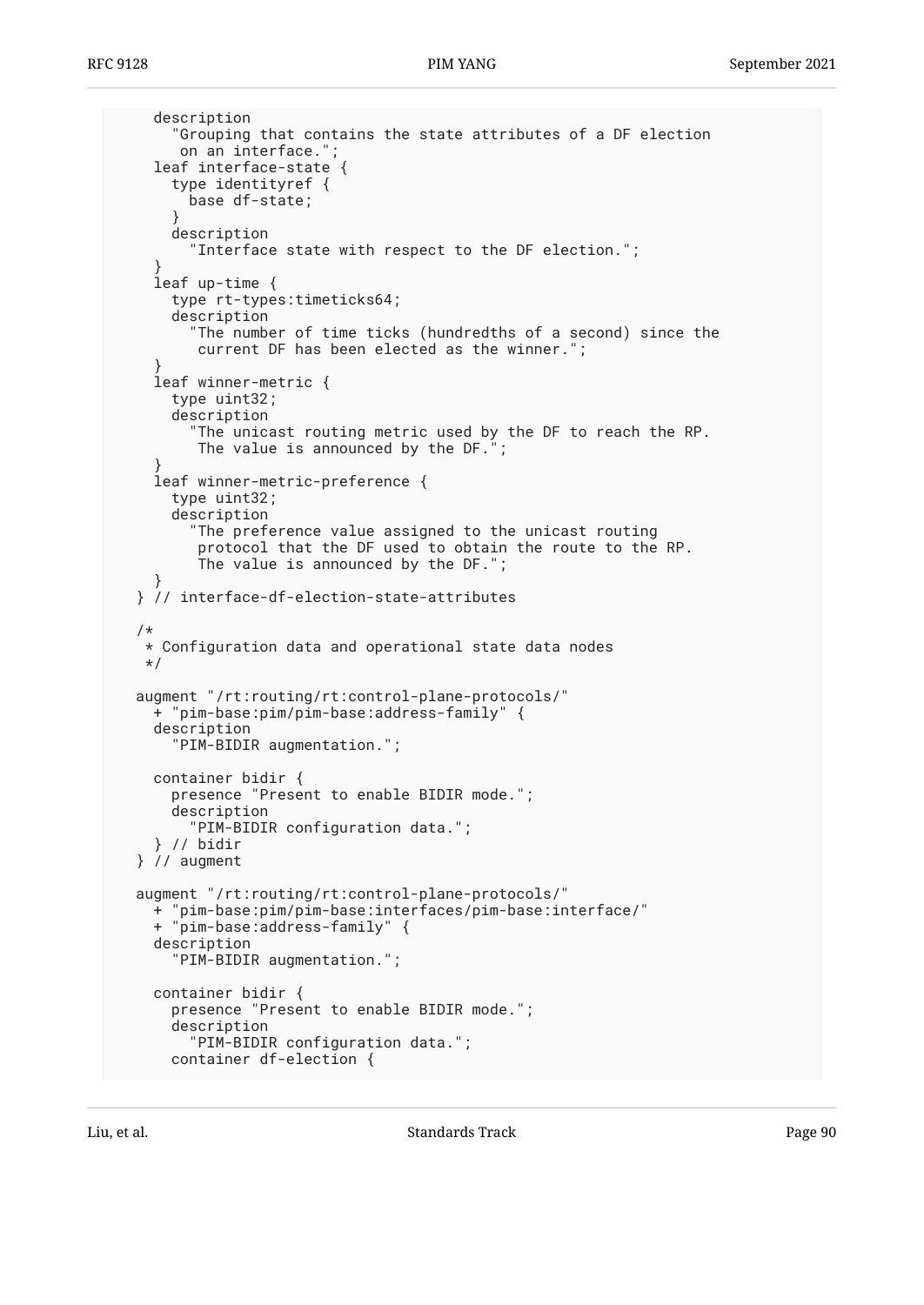```
 if-feature intf-df-election;
         description
           "DF election attributes.";
         leaf offer-interval {
           type uint16;
           units milliseconds;
           default 100;
           description
             "Offer interval. Specifies the interval between
              repeated DF election messages.";
 }
         leaf backoff-interval {
           type uint16;
           units milliseconds;
           default 1000;
           description
              "This is the interval that the acting DF waits between
              receiving a better DF Offer and sending the Pass message
              to transfer DF responsibility.";
 }
         leaf offer-multiplier {
           type uint8;
           default 3;
           description
             This is the number of transmission attempts for
              DF election messages.
              When a DF election Offer or Winner message fails to be
              received, the message is retransmitted.
              'offer-multiplier' sets the minimum number of DF
              election messages that must fail to be received for DF
              election to fail.
              If a router receives from a neighbor a better offer than
              its own, the router stops participating in the election
              for a period of 'offer-multiplier' * 'offer-interval'.
              Eventually, all routers except the best candidate stop
              sending Offer messages.";
         }
       } // df-election
     } // bidir
  } // augment
  augment "/rt:routing/rt:control-plane-protocols/"
    + "pim-base:pim/pim-base:address-family/pim-rp:rp/"
     + "pim-rp:static-rp/pim-rp:ipv4-rp" {
     description
       "PIM-BIDIR augmentation.";
     uses static-rp-bidir-container;
  } // augment
  augment "/rt:routing/rt:control-plane-protocols/"
     + "pim-base:pim/pim-base:address-family/pim-rp:rp/"
    + "pim-rp:static-rp/pim-rp:ipv6-rp" {
    description
       "PIM-BIDIR augmentation.";
     uses static-rp-bidir-container;
  } // augment
```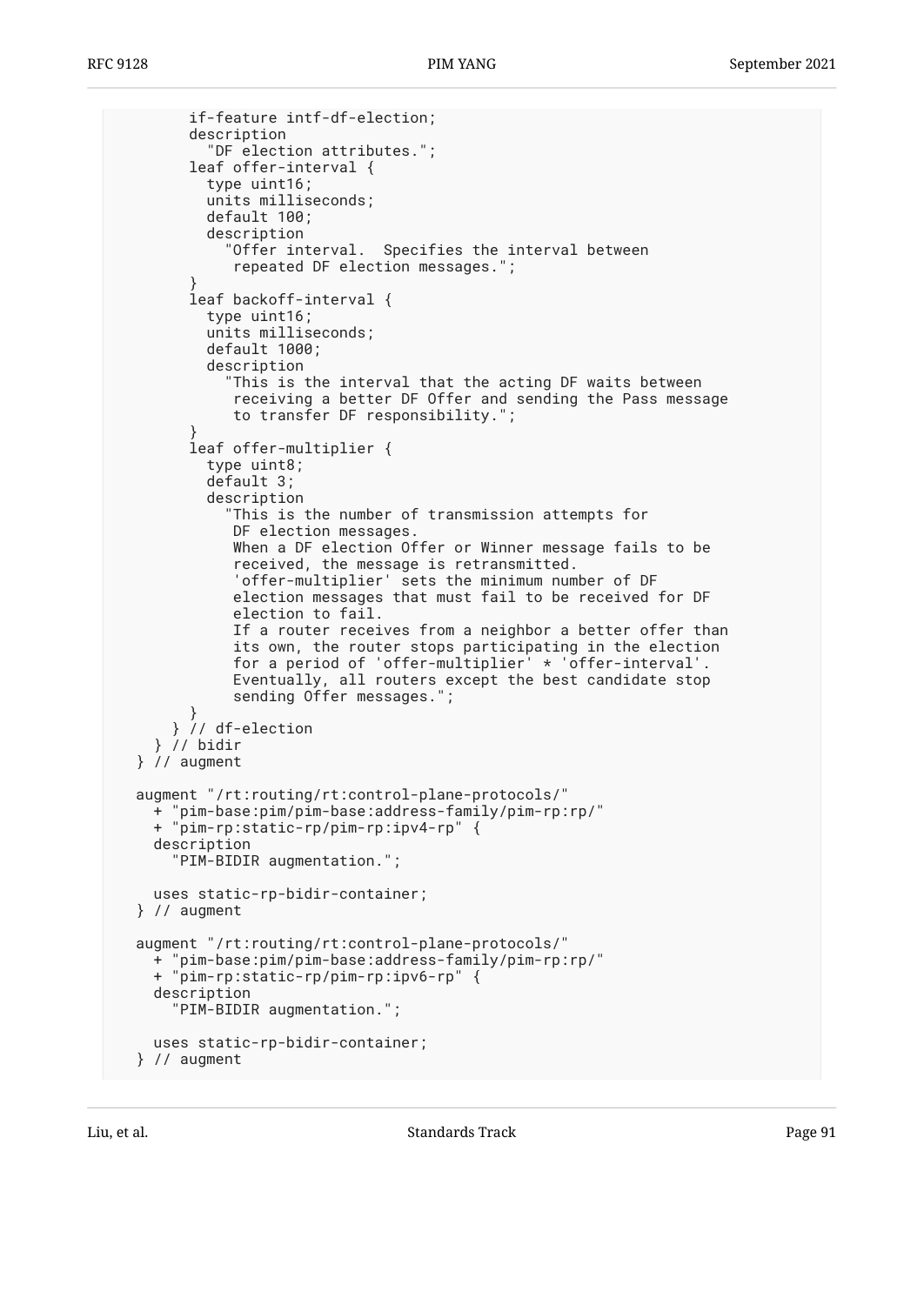```
 /*
   * Operational state data nodes
   */
  augment "/rt:routing/rt:control-plane-protocols/"
     + "pim-base:pim/pim-base:address-family/pim-rp:rp" {
     description
       "PIM-BIDIR augmentation to RP state data.";
     container bidir {
      config false;
       description
        "PIM-BIDIR state data.";
      container df-election {
        description
           "DF election data.";
        list ipv4-rp {
         when ".../.../.../pim-base:address-family = 'rt:ipv4'" {
             description
               "Only applicable to an IPv4 address family.";
 }
           key "rp-address";
           description
             "A list of IPv4 RP addresses.";
           leaf rp-address {
             type inet:ipv4-address;
             description
               "The address of the RP.";
 }
         } // ipv4-rp
        list ipv6-rp {
         when "../../../../pim-base:address-family = 'rt:ipv6'" {
             description
               "Only applicable to an IPv6 address family.";
 }
           key "rp-address";
           description
            "A list of IPv6 RP addresses.";
           leaf rp-address {
            type inet:ipv6-address;
             description
               "The address of the RP.";
 }
         } // ipv6-rp
       } // df-election
      container interface-df-election {
        description
           "Interface DF election data.";
        list ipv4-rp {
          when "\ldots, ..., .../pim-base:address-family = 'rt:ipv4'" {
             description
               "Only applicable to an IPv4 address family.";
 }
          key "rp-address interface-name";
           description
             "A list of IPv4 RP addresses.";
```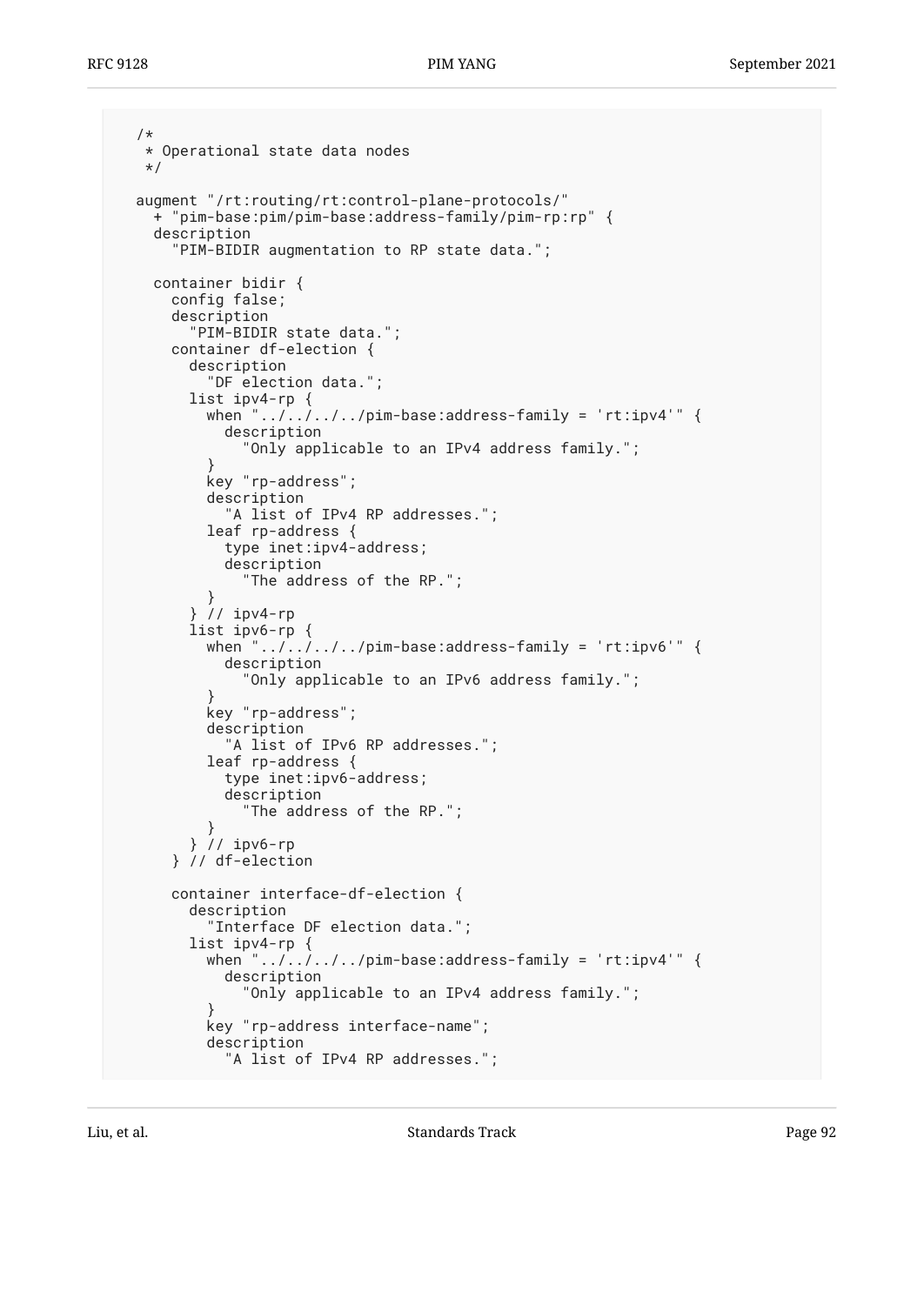```
 leaf rp-address {
             type inet:ipv4-address;
             description
               "The address of the RP.";
 }
           leaf interface-name {
             type if:interface-ref;
             description
              "The name of the interface for which the DF state is
                being maintained.";
 }
           leaf df-address {
             type inet:ipv4-address;
             description
               "The address of the elected DF, which is the winner of
                the DF election process.";
 }
           uses interface-df-election-state-attributes;
         } // ipv4-rp
        list ipv6-rp {
          when "\ldots/\ldots/\ldots/pim-base:address-family = 'rt:ipv6'" {
             description
               "Only applicable to an IPv6 address family.";
 }
           key "rp-address interface-name";
           description
             "A list of IPv6 RP addresses.";
           leaf rp-address {
             type inet:ipv6-address;
             description
               "The address of the RP.";
 }
           leaf interface-name {
             type if:interface-ref;
             description
               "The address of the RP.";
 }
           leaf df-address {
             type inet:ipv6-address;
             description
               "DF address.";
 }
           uses interface-df-election-state-attributes;
         } // ipv6-rp
      } // interface-df-election
 }
  } // augment
  augment "/rt:routing/rt:control-plane-protocols/"
    + "pim-base:pim/pim-base:interfaces/pim-base:interface/"
    + "pim-base:address-family/pim-base:neighbors/"
    + "pim-base:ipv4-neighbor" {
    description
       "PIM-BIDIR augmentation to the IPv4 neighbor state data.";
    leaf bidir-capable {
      type boolean;
      description
         "'true' if the neighbor is using the Bidirectional Capable
```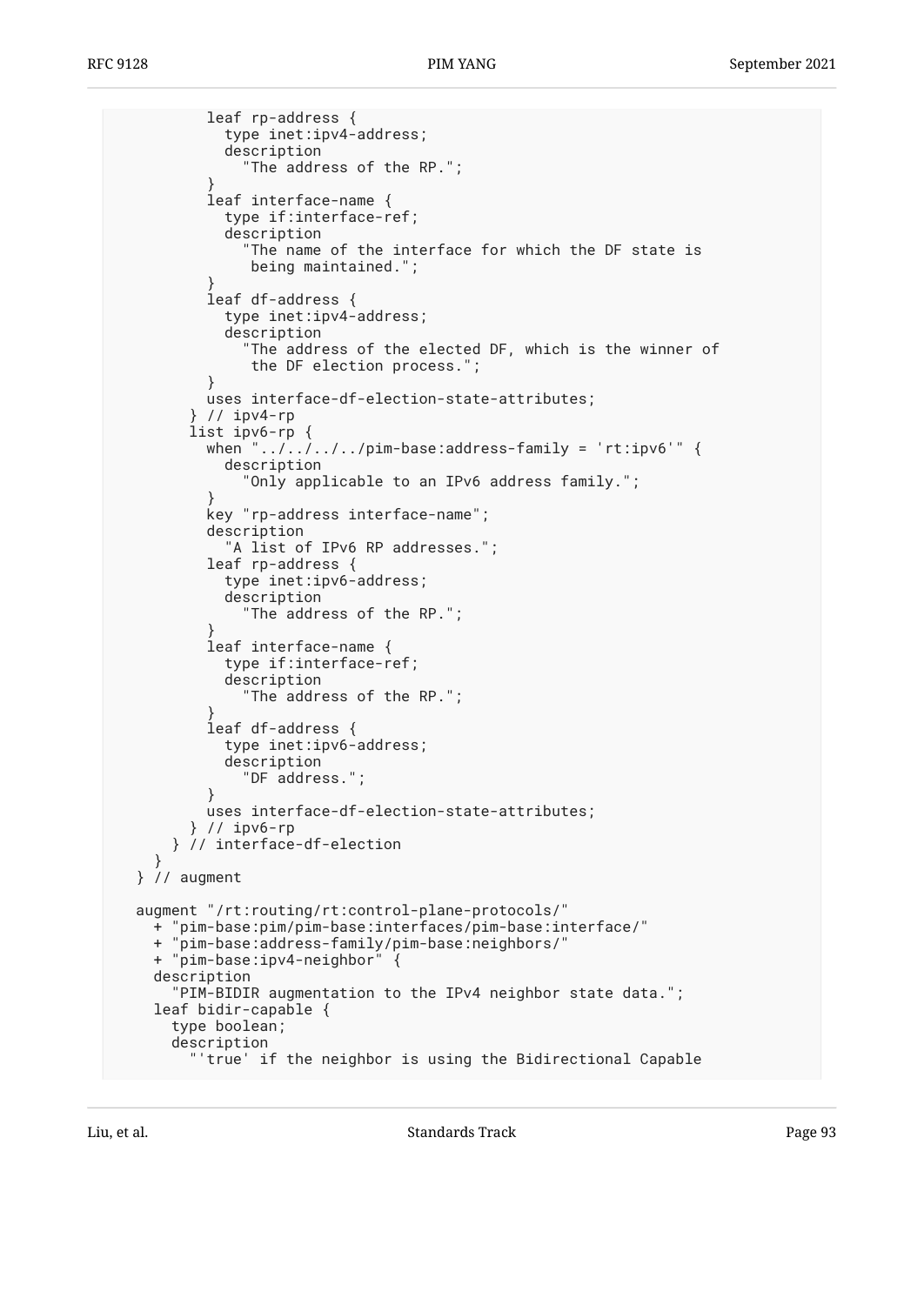```
 option in the last Hello message.";
 }
   } // augment
   augment "/rt:routing/rt:control-plane-protocols/"
     + "pim-base:pim/pim-base:interfaces/pim-base:interface/"
       '\texttt{pim-base:} \texttt{address-family/pim-base:}neighbors/' + "pim-base:ipv6-neighbor" {
     description
       "PIM-BIDIR augmentation to the IPv6 neighbor state data.";
     leaf bidir-capable {
       type boolean;
       description
          "'true' if the neighbor is using the Bidirectional Capable
          option in the last Hello message.";
 }
   } // augment
}
<CODE ENDS>
```
# <span id="page-93-0"></span>**[7. Security Considerations](#page-93-0)**

The YANG modules specified in this document define a schema for data that is designed to be accessed via network management protocols such as NETCONF [RFC6241] or RESTCONF [[RFC8040\]](#page-97-4). The lowest NETCONF layer is the secure transport layer, and the mandatory-toimplement secure transport is Secure Shell (SSH) [RFC6242]. The lowest RESTCONF layer is HTTPS, and the mandatory-to-implement secure transport is TLS [RFC8446].

The Network Configuration Access Control Model (NACM) [[RFC8341\]](#page-97-6) provides the means to restrict access for particular NETCONF or RESTCONF users to a preconfigured subset of all available NETCONF or RESTCONF protocol operations and content.

There are a number of data nodes defined in these YANG modules that are writable/creatable/ deletable (i.e., config true, which is the default). These data nodes may be considered sensitive or vulnerable in some network environments. Write operations (e.g., edit-config) to these data nodes without proper protection can have a negative effect on network operations. These are the subtrees and data nodes and their sensitivity/vulnerability:

pim-base:graceful-restart

This subtree specifies the configuration for PIM graceful restart at the global level on a device. Modifying the configuration can cause temporary interruption to the multicast routing during restart.

pim-base:address-family/pim-base:graceful-restart

This subtree specifies the per address family configuration for PIM graceful restart on a device. Modifying the configuration can cause temporary interruption to the multicast routing during restart.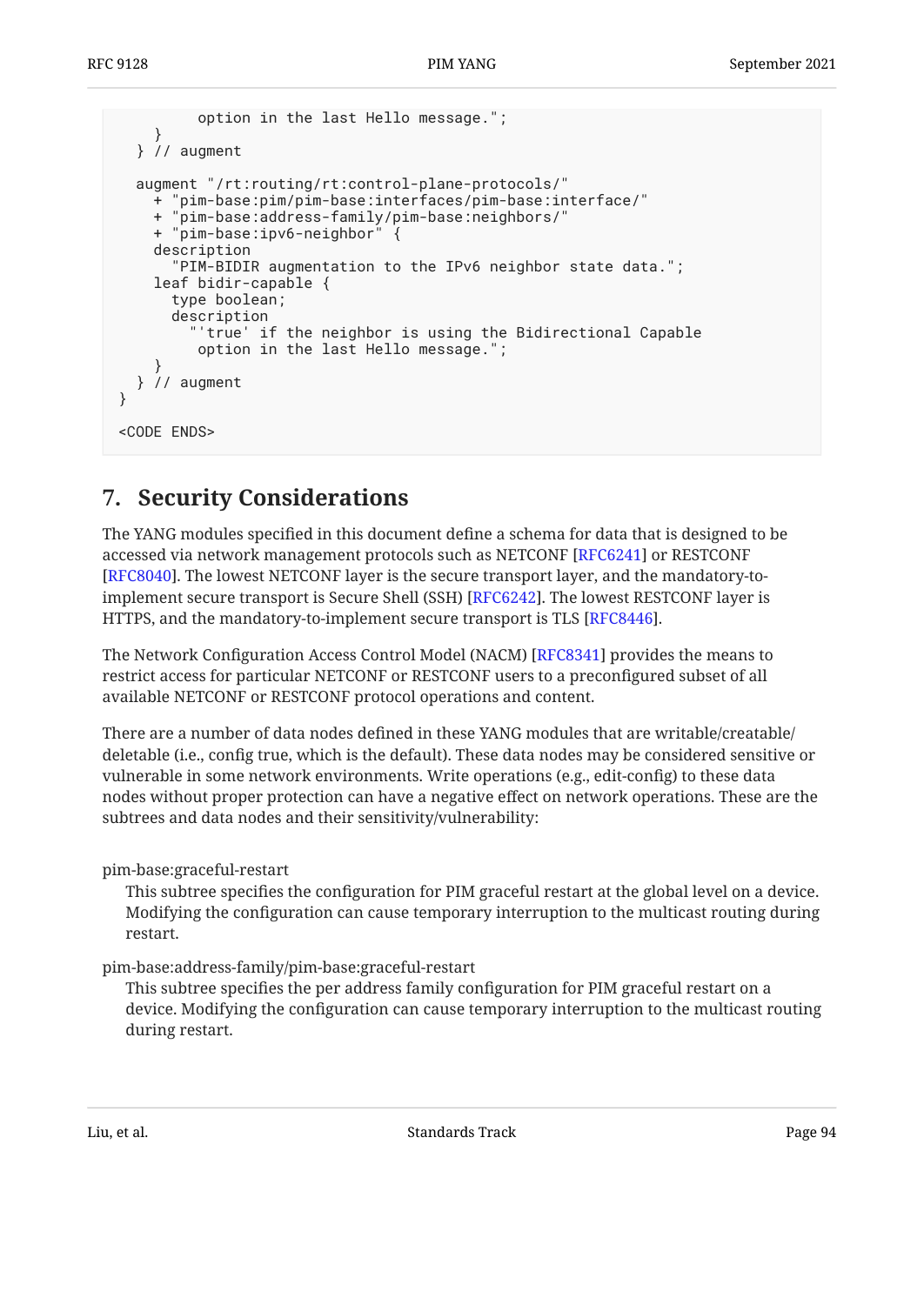#### pim-base:address-family/pim-rp:pim-rp:rp

This subtree specifies the configuration for the PIM Rendezvous Point (RP) on a device. Modifying the configuration can cause RP malfunctions.

pim-base:address-family/pim-sm:sm

This subtree specifies the configuration for PIM Sparse Mode (PIM‑SM) on a device. Modifying the configuration can cause multicast traffic to be disabled or rerouted in PIM-SM.

#### pim-base:address-family/pim-dm:dm

This subtree specifies the configuration for PIM Dense Mode (PIM‑DM) on a device. Modifying the configuration can cause multicast traffic to be disabled or rerouted in PIM-DM.

pim-base:address-family/pim-bidir:bidir

This subtree specifies the configuration for PIM Bidirectional Mode (PIM-BIDIR) on a device. Modifying the configuration can cause multicast traffic to be disabled or rerouted in PIM-BIDIR.

pim-base:interfaces

This subtree specifies the configuration for the PIM interfaces on a device. Modifying the configuration can cause the PIM protocol to get insufficient or incorrect information.

These subtrees are all under "/rt:routing/rt:control-plane-protocols/pim-base:pim".

Unauthorized access to any data node of these subtrees can adversely affect the multicast routing subsystem of both the local device and the network. This may lead to network malfunctions, delivery of packets to inappropriate destinations, and other problems.

Some of the readable data nodes in these YANG modules may be considered sensitive or vulnerable in some network environments. It is thus important to control read access (e.g., via get, get-config, or notification) to these data nodes. These are the subtrees and data nodes and their sensitivity/vulnerability:

/rt:routing/rt:control-plane-protocols/pim-base:pim

<span id="page-94-0"></span>Unauthorized access to any data node of the above subtree can disclose the operational state information of PIM on this device.

## **[8. IANA Considerations](#page-94-0)**

IANA has registered the following namespace URIs in the "IETF XML Registry" [RFC3688]:

URI: urn:ietf:params:xml:ns:yang:ietf-pim-base Registrant Contact: The IESG. XML: N/A; the requested URI is an XML namespace.

URI: urn:ietf:params:xml:ns:yang:ietf-pim-bidir Registrant Contact: The IESG.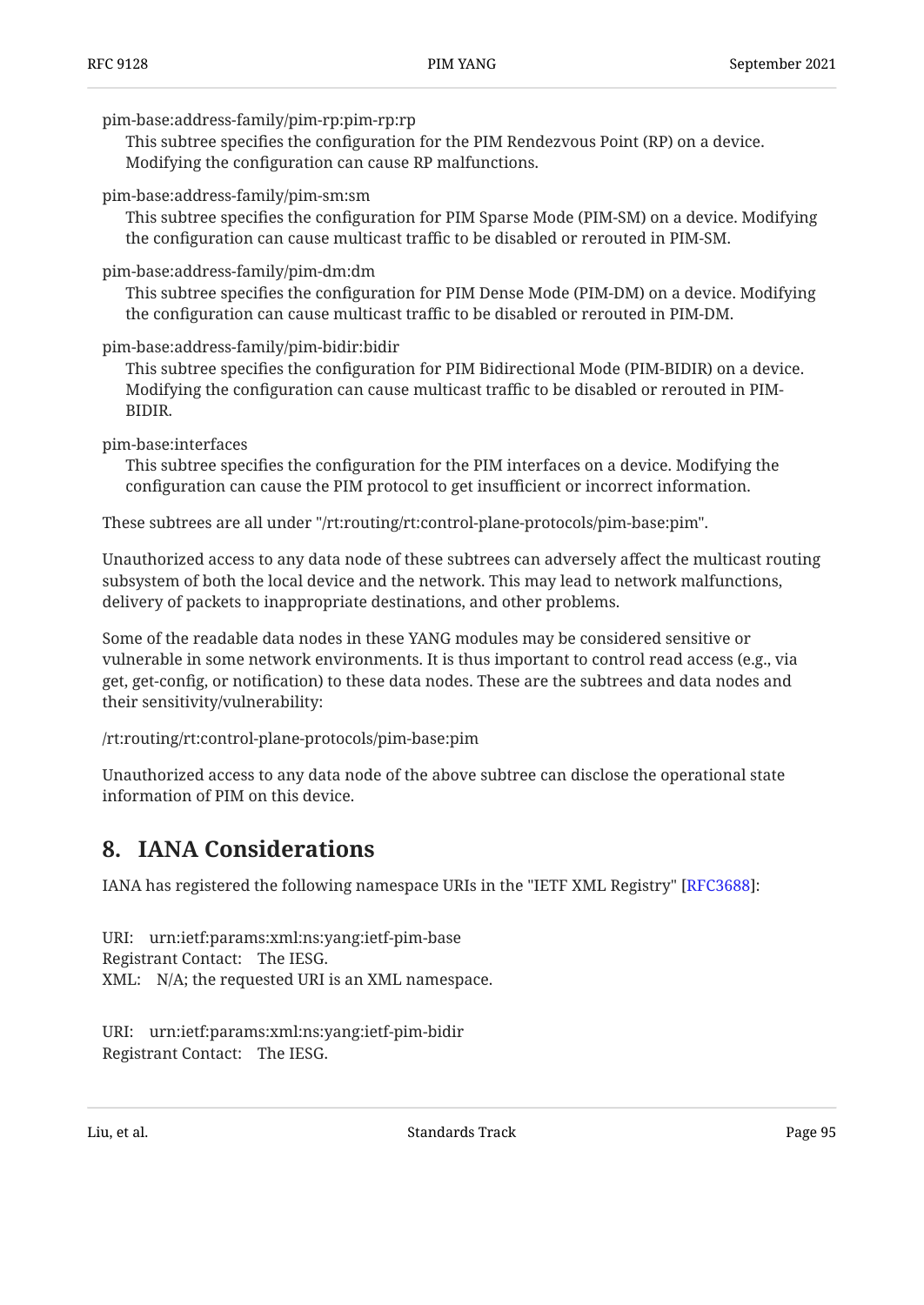XML: N/A; the requested URI is an XML namespace.

URI: urn:ietf:params:xml:ns:yang:ietf-pim-dm Registrant Contact: The IESG. XML: N/A; the requested URI is an XML namespace.

URI: urn:ietf:params:xml:ns:yang:ietf-pim-rp Registrant Contact: The IESG. XML: N/A; the requested URI is an XML namespace.

URI: urn:ietf:params:xml:ns:yang:ietf-pim-sm Registrant Contact: The IESG. XML: N/A; the requested URI is an XML namespace.

IANA has registered the following YANG modules in the "YANG Module Names" registry : [[RFC6020\]](#page-96-7)

Name: ietf-pim-base Namespace: urn:ietf:params:xml:ns:yang:ietf-pim-base Prefix: pim-base Reference: RFC 9128

Name: ietf-pim-bidir Namespace: urn:ietf:params:xml:ns:yang:ietf-pim-bidir Prefix: pim-bidir Reference: RFC 9128

Name: ietf-pim-dm Namespace: urn:ietf:params:xml:ns:yang:ietf-pim-dm Prefix: pim-dm Reference: RFC 9128

Name: ietf-pim-rp Namespace: urn:ietf:params:xml:ns:yang:ietf-pim-rp Prefix: pim-rp Reference: RFC 9128

Name: ietf-pim-sm Namespace: urn:ietf:params:xml:ns:yang:ietf-pim-sm Prefix: pim-sm Reference: RFC 9128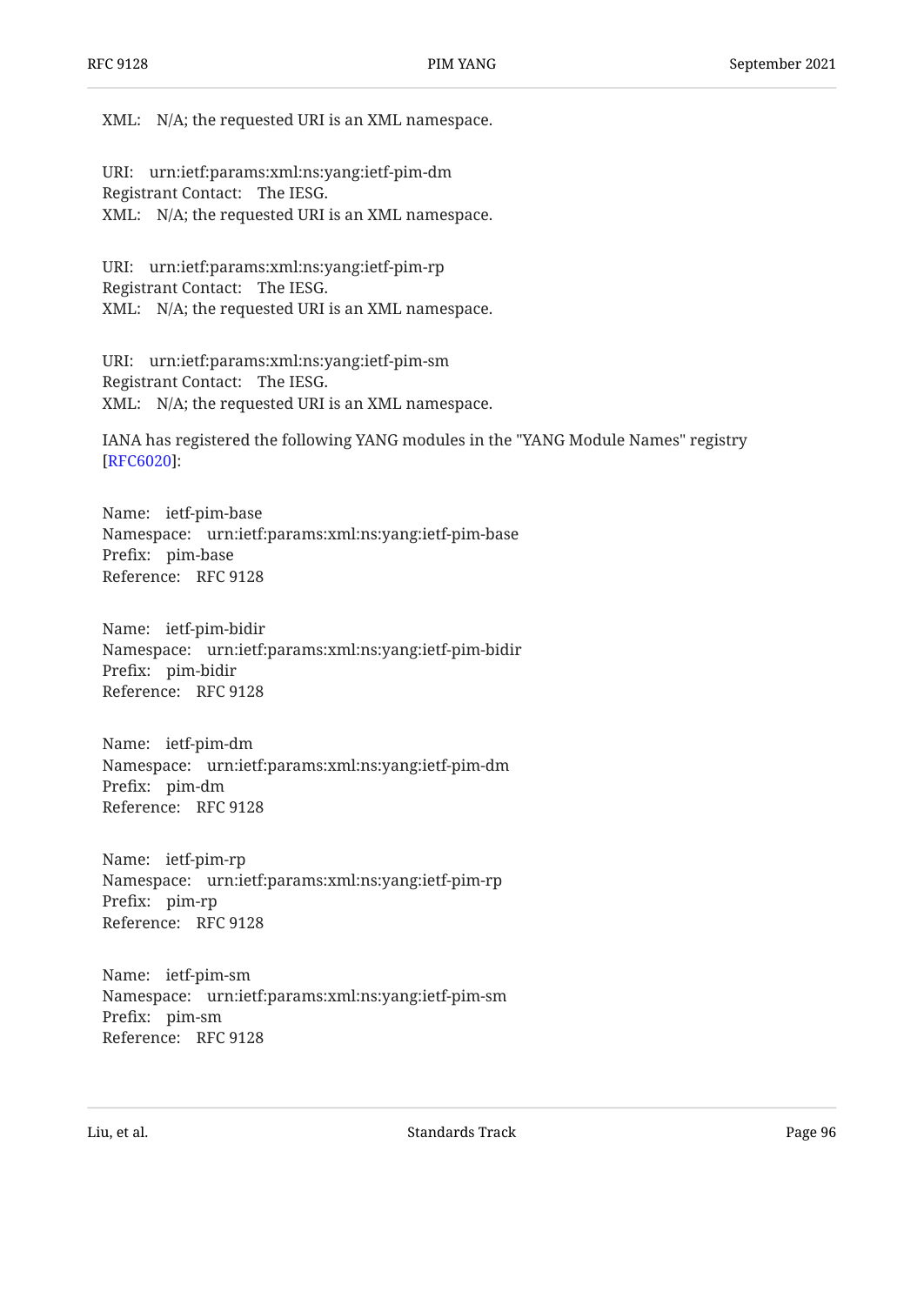## <span id="page-96-9"></span><span id="page-96-8"></span>**[9. References](#page-96-8)**

#### **[9.1. Normative References](#page-96-9)**

- **[RFC3569]** Bhattacharyya, S., Ed., "An Overview of Source-Specific Multicast (SSM)", RFC 3569, DOI 10.17487/RFC3569, July 2003, [<https://www.rfc-editor.org/info/](https://www.rfc-editor.org/info/rfc3569) . [rfc3569>](https://www.rfc-editor.org/info/rfc3569)
- <span id="page-96-6"></span>**[RFC3688]** Mealling, M., "The IETF XML Registry", BCP 81, RFC 3688, DOI 10.17487/RFC3688, January 2004, <https://www.rfc-editor.org/info/rfc3688>.
- <span id="page-96-2"></span>**[RFC3973]** Adams, A., Nicholas, J., and W. Siadak, "Protocol Independent Multicast - Dense Mode (PIM-DM): Protocol Specification (Revised)", RFC 3973, DOI 10.17487/ RFC3973, January 2005, <https://www.rfc-editor.org/info/rfc3973>.
- <span id="page-96-0"></span>**[RFC4607]** Holbrook, H. and B. Cain, "Source-Specific Multicast for IP", RFC 4607, DOI 10.17487/RFC4607, August 2006, <https://www.rfc-editor.org/info/rfc4607>.
- **[RFC4610]** Farinacci, D. and Y. Cai, "Anycast-RP Using Protocol Independent Multicast (PIM)", RFC 4610, DOI 10.17487/RFC4610, August 2006, <[https://www.rfc-](https://www.rfc-editor.org/info/rfc4610). [editor.org/info/rfc4610>](https://www.rfc-editor.org/info/rfc4610)
- <span id="page-96-3"></span>**[RFC5015]** Handley, M., Kouvelas, I., Speakman, T., and L. Vicisano, "Bidirectional Protocol Independent Multicast (BIDIR-PIM)", RFC 5015, DOI 10.17487/RFC5015, October 2007, <https://www.rfc-editor.org/info/rfc5015>.
- **[RFC5059]** Bhaskar, N., Gall, A., Lingard, J., and S. Venaas, "Bootstrap Router (BSR) Mechanism for Protocol Independent Multicast (PIM)", RFC 5059, DOI 10.17487/ RFC5059, January 2008, <https://www.rfc-editor.org/info/rfc5059>.
- **[RFC5060]** Sivaramu, R., Lingard, J., McWalter, D., Joshi, B., and A. Kessler, "Protocol Independent Multicast MIB", RFC 5060, DOI 10.17487/RFC5060, January 2008, . [<https://www.rfc-editor.org/info/rfc5060](https://www.rfc-editor.org/info/rfc5060)>
- <span id="page-96-7"></span>**[RFC6020]** , Bjorklund, M., Ed. "YANG - A Data Modeling Language for the Network Configuration Protocol (NETCONF)", RFC 6020, DOI 10.17487/RFC6020, October 2010, <https://www.rfc-editor.org/info/rfc6020>.
- <span id="page-96-4"></span>**[RFC6241]** Enns, R., Ed., Bjorklund, M., Ed., Schoenwaelder, J., Ed., and A. Bierman, Ed., "Network Configuration Protocol (NETCONF)", RFC 6241, DOI 10.17487/RFC6241, June 2011, <https://www.rfc-editor.org/info/rfc6241>.
- <span id="page-96-5"></span>**[RFC6242]** Wasserman, M., "Using the NETCONF Protocol over Secure Shell (SSH)", RFC 6242, DOI 10.17487/RFC6242, June 2011, [<https://www.rfc-editor.org/info/](https://www.rfc-editor.org/info/rfc6242) . [rfc6242>](https://www.rfc-editor.org/info/rfc6242)
- <span id="page-96-1"></span>**[RFC6991]** Schoenwaelder, J., Ed., "Common YANG Data Types", RFC 6991, DOI 10.17487/ RFC6991, July 2013, <https://www.rfc-editor.org/info/rfc6991>.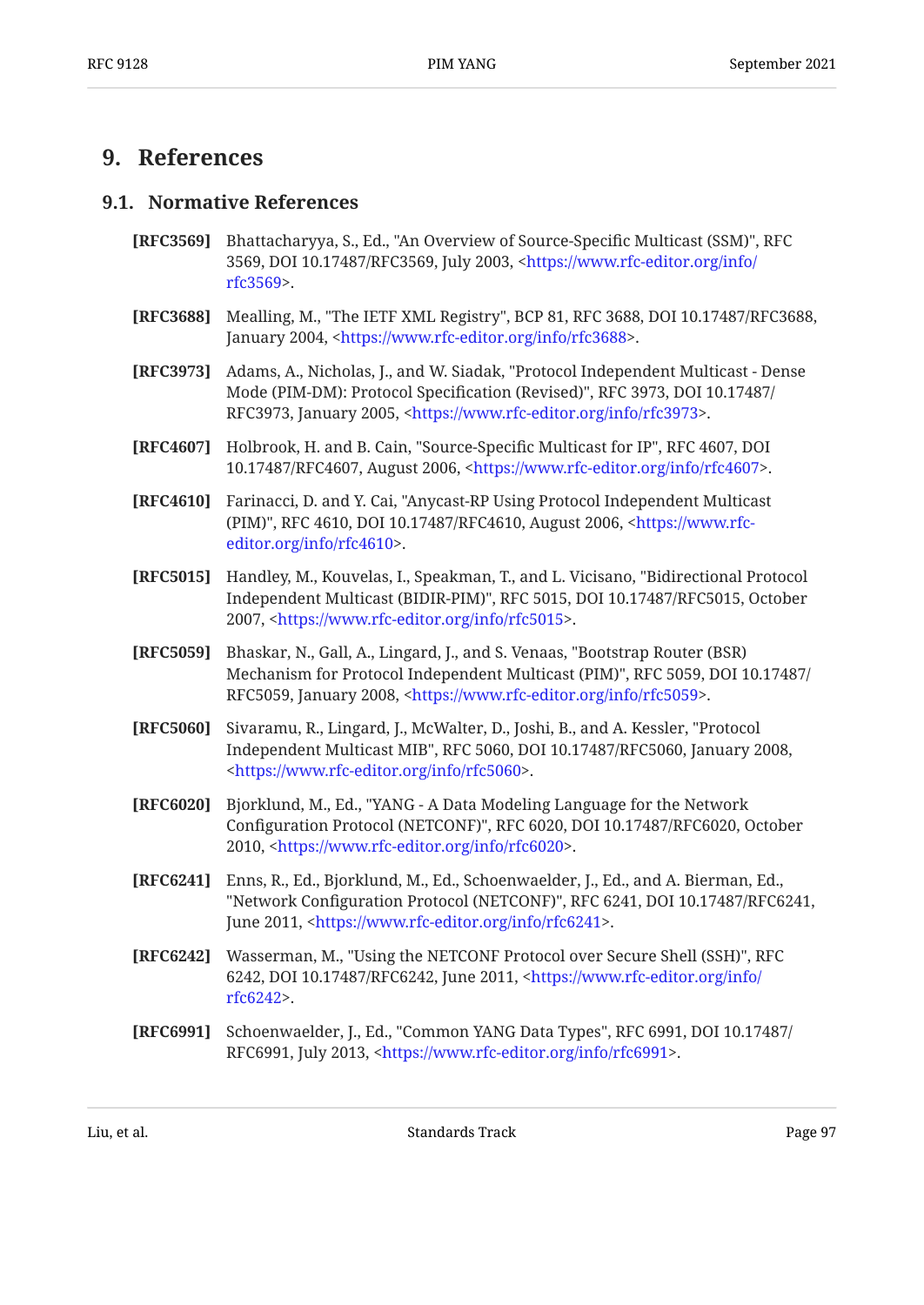<span id="page-97-6"></span><span id="page-97-4"></span><span id="page-97-2"></span><span id="page-97-0"></span>

| [RFC7761] | Fenner, B., Handley, M., Holbrook, H., Kouvelas, I., Parekh, R., Zhang, Z., and L.<br>Zheng, "Protocol Independent Multicast - Sparse Mode (PIM-SM): Protocol<br>Specification (Revised)", STD 83, RFC 7761, DOI 10.17487/RFC7761, March 2016,<br><https: info="" rfc7761="" www.rfc-editor.org="">.</https:> |
|-----------|---------------------------------------------------------------------------------------------------------------------------------------------------------------------------------------------------------------------------------------------------------------------------------------------------------------|
| [RFC7950] | Bjorklund, M., Ed., "The YANG 1.1 Data Modeling Language", RFC 7950, DOI<br>10.17487/RFC7950, August 2016, <https: info="" rfc7950="" www.rfc-editor.org="">.</https:>                                                                                                                                        |
| [RFC8040] | Bierman, A., Bjorklund, M., and K. Watsen, "RESTCONF Protocol", RFC 8040, DOI<br>10.17487/RFC8040, January 2017, <https: info="" rfc8040="" www.rfc-editor.org="">.</https:>                                                                                                                                  |
| [RFC8294] | Liu, X., Qu, Y., Lindem, A., Hopps, C., and L. Berger, "Common YANG Data Types<br>for the Routing Area", RFC 8294, DOI 10.17487/RFC8294, December 2017, <https: <br="">www.rfc-editor.org/info/rfc8294&gt;.</https:>                                                                                          |
| [RFC8341] | Bierman, A. and M. Bjorklund, "Network Configuration Access Control Model",<br>STD 91, RFC 8341, DOI 10.17487/RFC8341, March 2018, <https: www.rfc-<br="">editor.org/info/rfc8341&gt;.</https:>                                                                                                               |
| [RFC8342] | Bjorklund, M., Schoenwaelder, J., Shafer, P., Watsen, K., and R. Wilton, "Network<br>Management Datastore Architecture (NMDA)", RFC 8342, DOI 10.17487/RFC8342,<br>March 2018, <https: info="" rfc8342="" www.rfc-editor.org="">.</https:>                                                                    |
| [RFC8343] | Bjorklund, M., "A YANG Data Model for Interface Management", RFC 8343, DOI<br>10.17487/RFC8343, March 2018, <https: info="" rfc8343="" www.rfc-editor.org="">.</https:>                                                                                                                                       |
| [RFC8349] | Lhotka, L., Lindem, A., and Y. Qu, "A YANG Data Model for Routing Management<br>(NMDA Version)", RFC 8349, DOI 10.17487/RFC8349, March 2018, <https: <br="">www.rfc-editor.org/info/rfc8349&gt;.</https:>                                                                                                     |
| [RFC8446] | Rescorla, E., "The Transport Layer Security (TLS) Protocol Version 1.3", RFC 8446,<br>DOI 10.17487/RFC8446, August 2018, <https: info="" rfc8446="" www.rfc-editor.org="">.</https:>                                                                                                                          |
| [RFC9127] | Rahman, R., Ed., Zheng, L., Ed., Jethanandani, M., Ed., Pallagatti, S., and G.                                                                                                                                                                                                                                |

<span id="page-97-5"></span><span id="page-97-3"></span><span id="page-97-1"></span>Mirsky, "YANG Data Model for Bidirectional Forwarding Detection (BFD)", RFC 9127, DOI 10.17487/RFC9127, September 2021, <[https://www.rfc-editor.org/info/](https://www.rfc-editor.org/info/rfc9127) . [rfc9127>](https://www.rfc-editor.org/info/rfc9127)

#### <span id="page-97-7"></span>**[9.2. Informative References](#page-97-7)**

- **[RFC3376]** Cain, B., Deering, S., Kouvelas, I., Fenner, B., and A. Thyagarajan, "Internet Group Management Protocol, Version 3", RFC 3376, DOI 10.17487/RFC3376, October 2002, <<https://www.rfc-editor.org/info/rfc3376>>.
- **[RFC3618]** Fenner, B., Ed. and D. Meyer, Ed., "Multicast Source Discovery Protocol (MSDP)", RFC 3618, DOI 10.17487/RFC3618, October 2003, <[https://www.rfc-editor.org/info/](https://www.rfc-editor.org/info/rfc3618) . [rfc3618>](https://www.rfc-editor.org/info/rfc3618)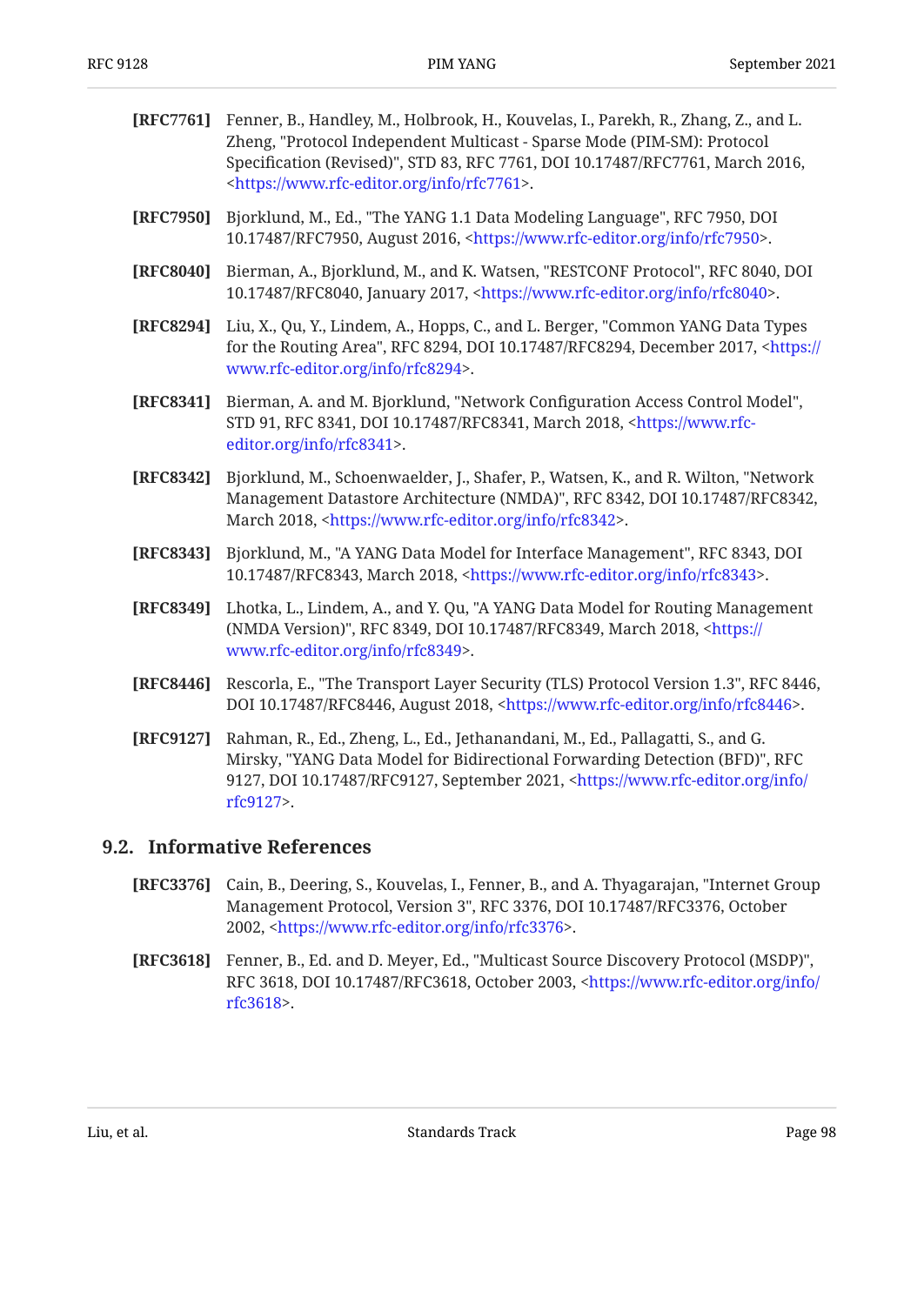<span id="page-98-1"></span>

| [RFC3810] | Vida, R., Ed. and L. Costa, Ed., "Multicast Listener Discovery Version 2 (MLDv2)<br>for IPv6", RFC 3810, DOI 10.17487/RFC3810, June 2004, <https: www.rfc-<br="">editor.org/info/rfc3810&gt;.</https:>                                                                                                 |
|-----------|--------------------------------------------------------------------------------------------------------------------------------------------------------------------------------------------------------------------------------------------------------------------------------------------------------|
| [RFC5880] | Katz, D. and D. Ward, "Bidirectional Forwarding Detection (BFD)", RFC 5880, DOI<br>10.17487/RFC5880, June 2010, <https: info="" rfc5880="" www.rfc-editor.org="">.</https:>                                                                                                                            |
| [RFC6388] | Wijnands, IJ., Ed., Minei, I., Ed., Kompella, K., and B. Thomas, "Label Distribution<br>Protocol Extensions for Point-to-Multipoint and Multipoint-to-Multipoint Label<br>Switched Paths", RFC 6388, DOI 10.17487/RFC6388, November 2011, <https: <br="">www.rfc-editor.org/info/rfc6388&gt;.</https:> |
| [RFC7951] | Lhotka, L., "JSON Encoding of Data Modeled with YANG", RFC 7951, DOI<br>10.17487/RFC7951, August 2016, <https: info="" rfc7951="" www.rfc-editor.org="">.</https:>                                                                                                                                     |
| [RFC8340] | Bjorklund, M. and L. Berger, Ed., "YANG Tree Diagrams", BCP 215, RFC 8340, DOI<br>10.17487/RFC8340, March 2018, <https: info="" rfc8340="" www.rfc-editor.org="">.</https:>                                                                                                                            |
| [RFC8407] | Bierman, A., "Guidelines for Authors and Reviewers of Documents Containing<br>YANG Data Models", BCP 216, RFC 8407, DOI 10.17487/RFC8407, October 2018,<br><https: info="" rfc8407="" www.rfc-editor.org="">.</https:>                                                                                 |
| [RFC8706] | Ginsberg, L. and P. Wells, "Restart Signaling for IS-IS", RFC 8706, DOI 10.17487/<br>RFC8706, February 2020, <https: info="" rfc8706="" www.rfc-editor.org="">.</https:>                                                                                                                               |

# <span id="page-98-0"></span>**[Appendix A. Data Tree Example](#page-98-0)**

This appendix contains an example of an instance data tree, in JSON encoding [RFC7951], containing both configuration data and state data.

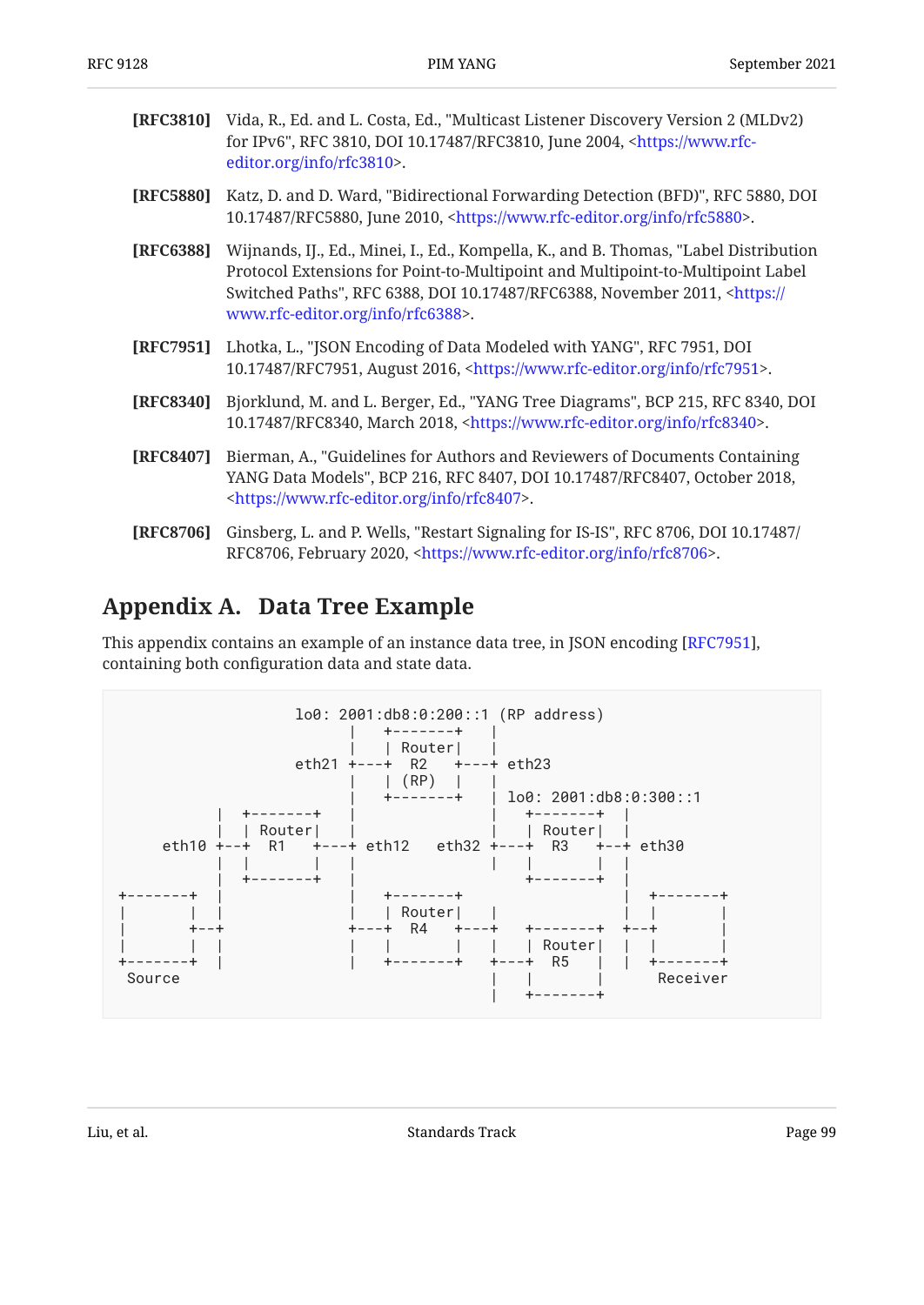The configuration instance data tree for Router R3 in the above figure could be as follows: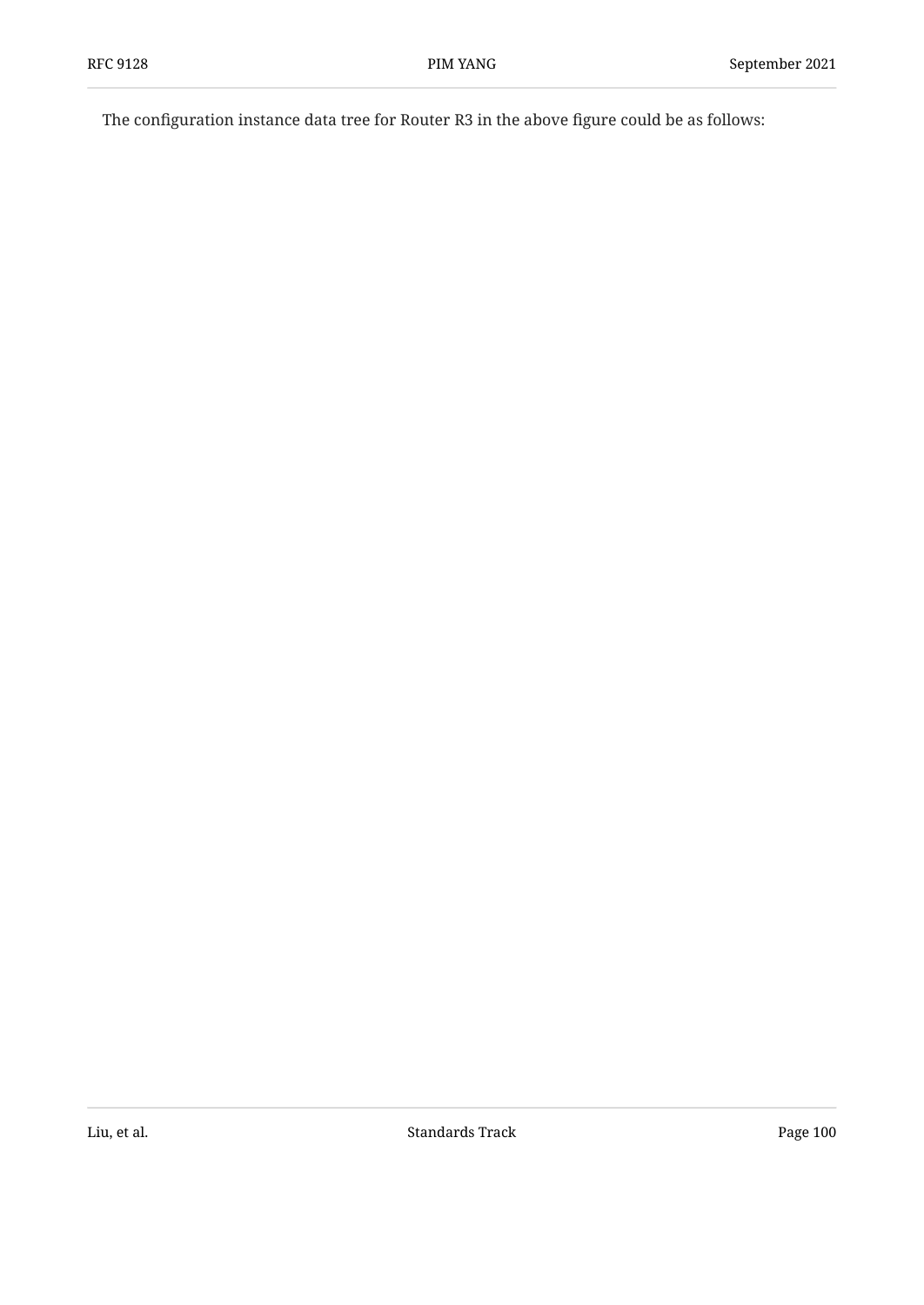```
{
 "ietf-interfaces:interfaces": {
 "interface": [
     {
 "name": "lo0",
 "description": "R3 loopback interface.",
 "type": "iana-if-type:softwareLoopback",
 "ietf-ip:ipv6": {
 "address": [
\{ "ip": "2001:db8:0:300::1",
            "prefix-length": 64
 }
         ]
       }
     },
\{ "name": "eth30",
 "description": "An interface connected to the receiver.",
       "type": "iana-if-type:ethernetCsmacd",
       "ietf-ip:ipv6": {
        "forwarding": true
       }
     },
      {
 "name": "eth32",
 "description": "An interface connected to the RP (R2).",
       "type": "iana-if-type:ethernetCsmacd",
 "ietf-ip:ipv6": {
 "forwarding": true
       }
     }
    ]
 },
 "ietf-routing:routing": {
 "router-id": "203.0.113.3",
 "control-plane-protocols": {
      "ietf-pim-base:pim": {
       "address-family": [
\{ "address-family": "ietf-routing:ipv6",
           "ietf-pim-rp:rp": {
 "static-rp": {
 "ipv6-rp": [
\{ "rp-address": "2001:db8:0:200::1",
                 "ietf-pim-sm:sm": {
 }
 }
 ]
            }
          }
         }
       ],
       interfaces": {
         "interface": [
\{
```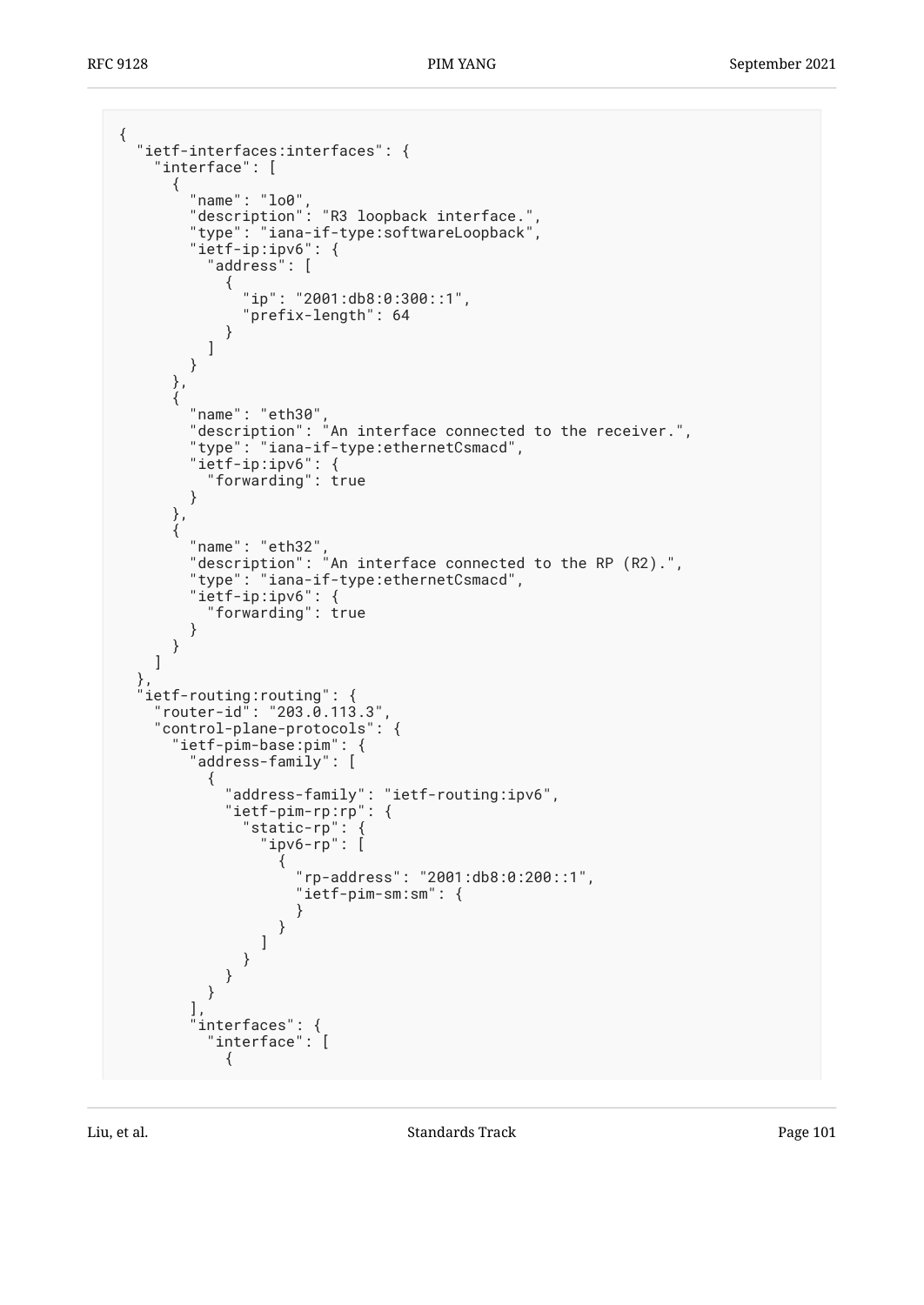```
 "name": "lo0",
              "address-family": [
\{ "address-family": "ietf-routing:ipv6",
 "hello-interval": "infinity",
 "ietf-pim-sm:sm": {
 }
 }
\sim 100 \sim 100 \sim 100 \sim 110 \sim 110 \sim 110 \sim 110 \sim 110 \sim 110 \sim 110 \sim 110 \sim 110 \sim 110 \sim 110 \sim 110 \sim 110 \sim 110 \sim 110 \sim 110 \sim 110 \sim 110 \sim 110 \sim 110 \sim 110 \sim 
             },
\{ "name": "eth30",
 "address-family": [
\{ "address-family": "ietf-routing:ipv6",
 "ietf-pim-sm:sm": {
 }
 }
\sim 100 \sim 100 \sim 100 \sim 110 \sim 110 \sim 110 \sim 110 \sim 110 \sim 110 \sim 110 \sim 110 \sim 110 \sim 110 \sim 110 \sim 110 \sim 110 \sim 110 \sim 110 \sim 110 \sim 110 \sim 110 \sim 110 \sim 110 \sim 110 \sim 
             },
\{ "name": "eth32",
 "address-family": [
\{ "address-family": "ietf-routing:ipv6",
 "ietf-pim-sm:sm": {
 }
 }
 ]
 }
 ]
 }
 }
 }
 }
}
```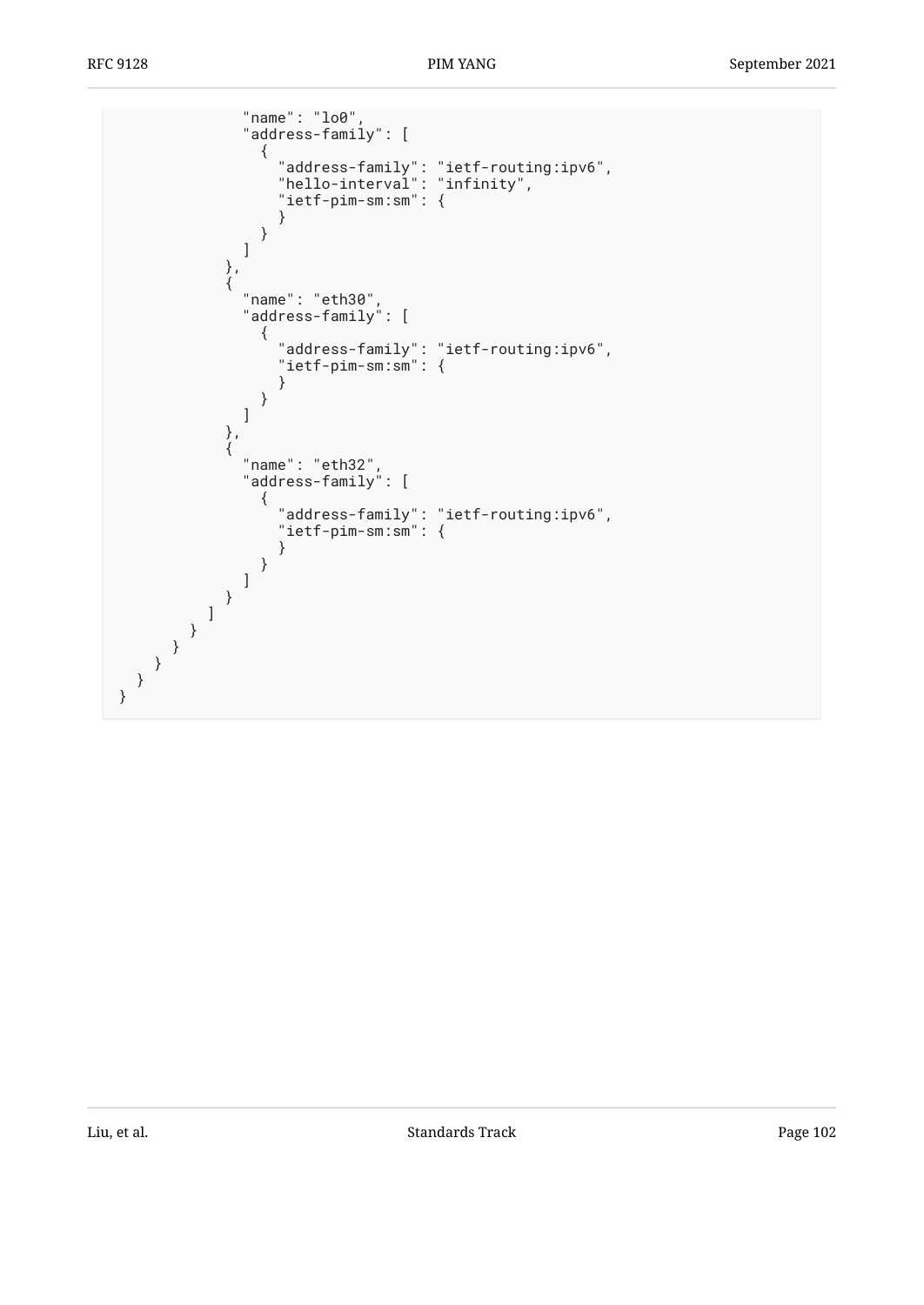The corresponding operational state data for Router R3 could be as follows: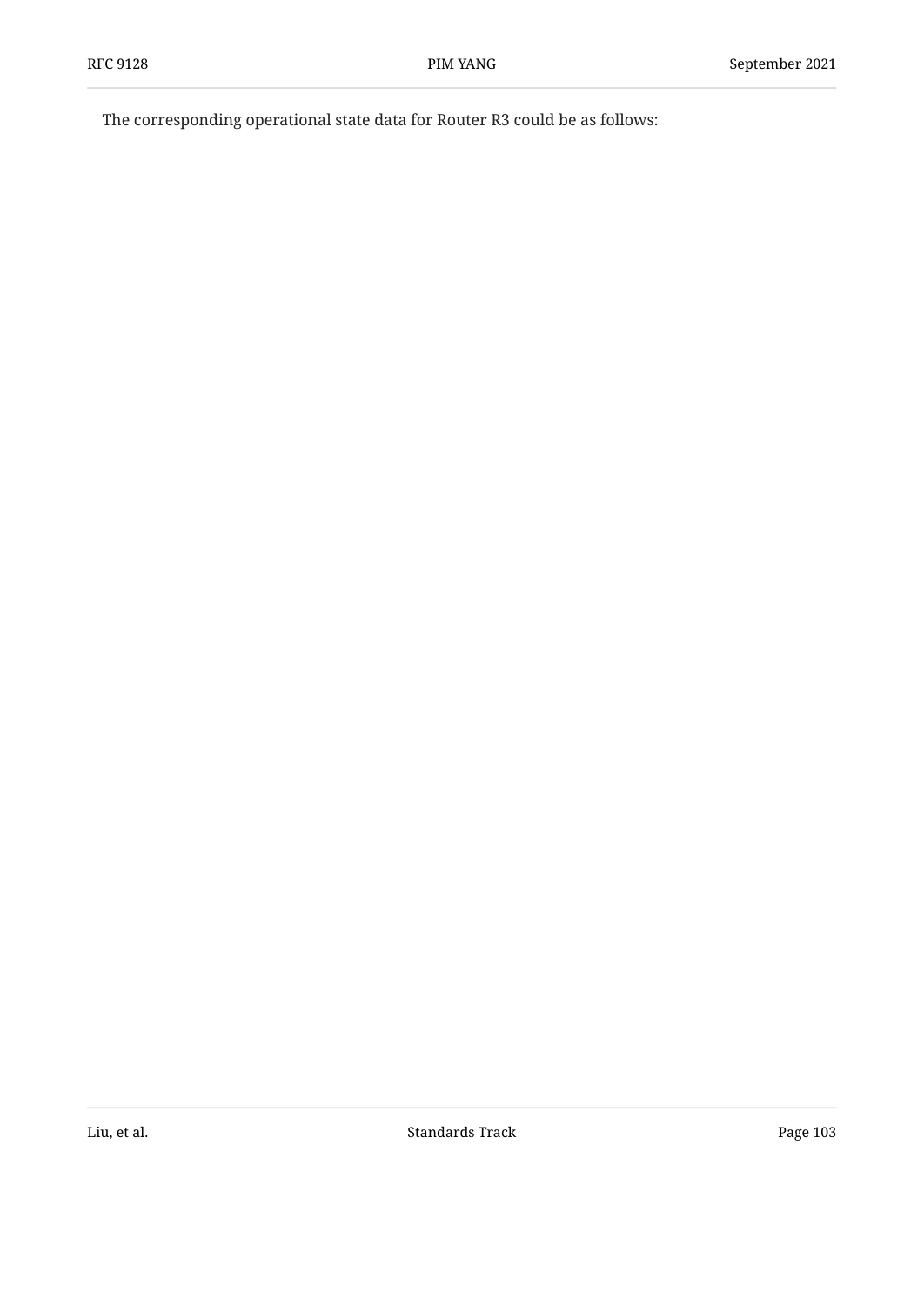```
{
 "ietf-interfaces:interfaces": {
 "interface": [
     {
 "name": "lo0",
 "description": "R3 loopback interface.",
 "type": "iana-if-type:softwareLoopback",
 "phys-address": "00:00:5e:00:53:03",
 "oper-status": "up",
 "statistics": {
         "discontinuity-time": "2018-01-23T12:34:56-05:00"
\},
 "ietf-ip:ipv6": {
 "mtu": 1500,
 "address": [
\{{<br>"ip": "2001:db8:0:300::1",<br>"ip": "2001:db": 64
            "prefix-length": 64,
 "origin": "static",
 "status": "preferred"
          },
\{ "ip": "fe80::200:5eff:fe00:5303",
 "prefix-length": 64,
 "origin": "link-layer",
 "status": "preferred"
 }
 ],
 "neighbor": [
 ]
       }
     },
     {
 "name": "eth30",
 "description": "An interface connected to the receiver.",
       "type": "iana-if-type:ethernetCsmacd",
 "phys-address": "00:00:5e:00:53:30",
 "oper-status": "up",
 "statistics": {
         "discontinuity-time": "2018-01-23T12:34:56-05:00"
\},
 "ietf-ip:ipv6": {
        "forwarding": true,
         "mtu": 1500,
         "address": [
\{ "ip": "fe80::200:5eff:fe00:5330",
            "prefix-length": 64,
 "origin": "link-layer",
 "status": "preferred"
          }
 ],
 "neighbor": [
 ]
       }
     },
\{
```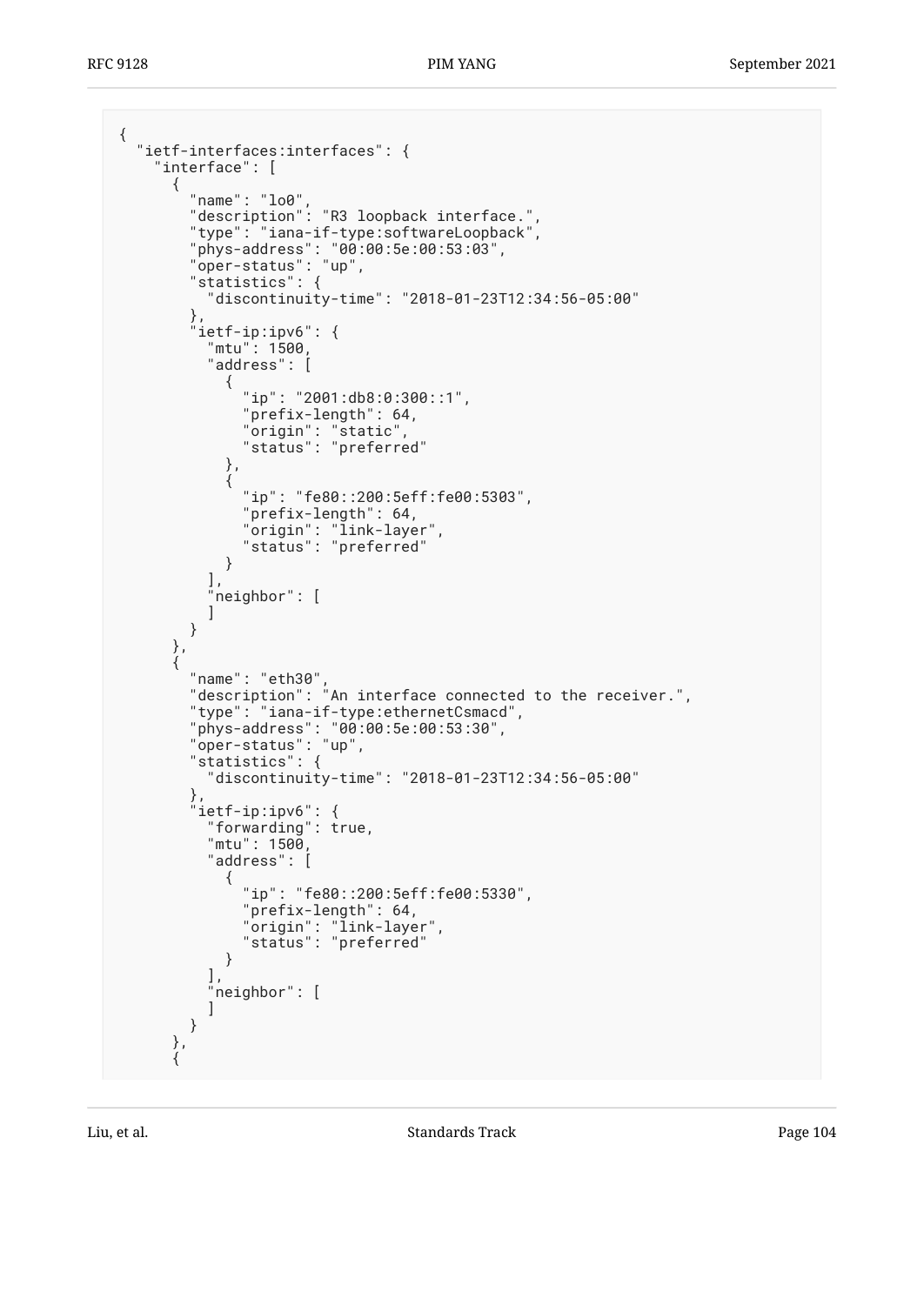```
 "name": "eth32",
 "description": "An interface connected to the RP (R2).",
 "type": "iana-if-type:ethernetCsmacd",
 "phys-address": "00:00:5e:00:53:32",
 "oper-status": "up",
 "statistics": {
         "discontinuity-time": "2018-01-23T12:34:56-05:00"
\},
 "ietf-ip:ipv6": {
 "forwarding": true,
 "mtu": 1500,
         "address": [
\{ "ip": "fe80::200:5eff:fe00:5332",
            "prefix-length": 64,
 "origin": "link-layer",
 "status": "preferred"
 }
\qquad \qquad "neighbor": [
\{ "ip": "fe80::200:5eff:fe00:5323",
            "link-layer-address": "00:00:5e:00:53:23",
 "origin": "dynamic",
"is-router" : [null], "state": "reachable"
 }
        ]
       }
     }
    ]
 },
 "ietf-routing:routing": {
 "router-id": "203.0.113.1",
 "interfaces": {
 "interface": [
       "lo0",
       "eth30",
       "eth32"
     ]
    },
    "control-plane-protocols": {
      "ietf-pim-base:pim": {
       "address-family": [
\{ "address-family": "ietf-routing:ipv6",
           "statistics": {
            "discontinuity-time": "2018-01-23T12:34:56-05:00"
\},
 "topology-tree-info": {
 "ipv6-route": [
\{ "group": "ff06::1",
 "source-address": "*",
               "is-rpt": true,
               "expiration": 16,
               "incoming-interface": "eth32",
               "is-spt": false,
```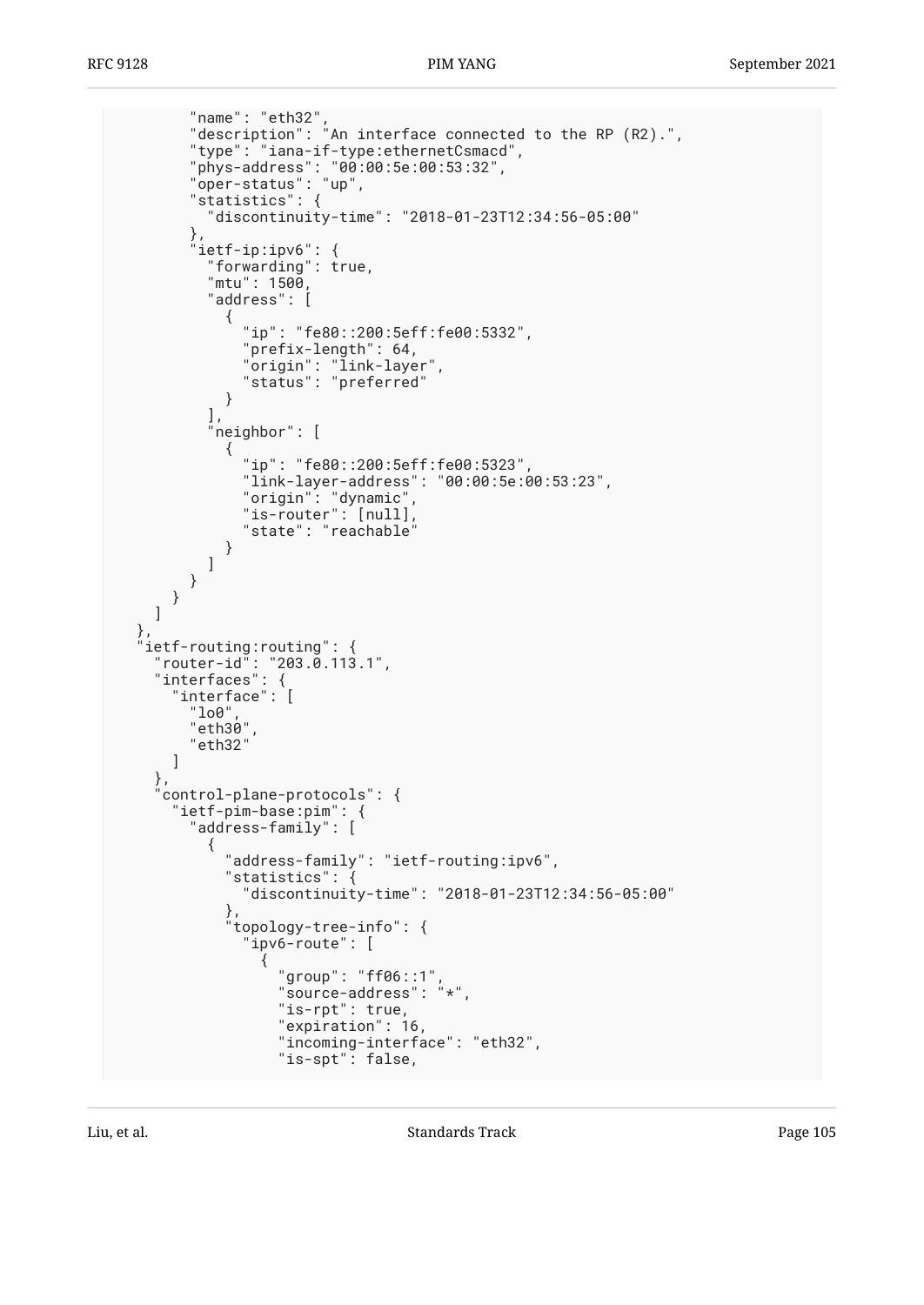"mode": "pim-asm", "msdp-learned": false, "rp-address": "2001:db8:0:200::1", "rpf-neighbor": "fe80::200:5eff:fe00:5323", "up-time": 123400, "outgoing-interface": [  $\{$  "name": "eth30", "expiration": 36,  $"up-time" : 223400$  , "jp-state": "join" }  $\sim$  100  $\sim$  100  $\sim$  100  $\sim$  100  $\sim$  110  $\sim$  110  $\sim$  110  $\sim$  110  $\sim$  110  $\sim$  110  $\sim$  110  $\sim$  110  $\sim$  110  $\sim$  110  $\sim$  110  $\sim$  110  $\sim$  110  $\sim$  110  $\sim$  110  $\sim$  110  $\sim$  110  $\sim$  110  $\sim$  110  $\sim$  110  $\sim$  },  $\{$  "group": "ff06::1", "source-address": "2001:db8:1:1::100", "is-rpt": false, "expiration": 8, "incoming-interface": "eth32", "is-spt": true, "mode": "pim-asm", "msdp-learned": false, "rp-address": "2001:db8:0:200::1", "rpf-neighbor": "fe80::200:5eff:fe00:5323", "up-time": 5200, "outgoing-interface": [  $\{$  "name": "eth30", "expiration": 6, "up-time": 5600, "jp-state": "join" }  $\sim$  100  $\sim$  100  $\sim$  100  $\sim$  100  $\sim$  110  $\sim$  110  $\sim$  110  $\sim$  110  $\sim$  110  $\sim$  110  $\sim$  110  $\sim$  110  $\sim$  110  $\sim$  110  $\sim$  110  $\sim$  110  $\sim$  110  $\sim$  110  $\sim$  110  $\sim$  110  $\sim$  110  $\sim$  110  $\sim$  110  $\sim$  110  $\sim$  } ] }, "ietf-pim-rp:rp": { "static-rp": { "ipv6-rp": [  $\{$  "rp-address": "2001:db8:0:200::1", "ietf-pim-sm:sm": { } } ] , and the state  $\}$  , and the state  $\}$  , "rp-list": { "ipv6-rp": [  $\{$  "rp-address": "2001:db8:0:200::1", "mode": "ietf-pim-sm:rp-sm", "info-source-type": "static", "up-time": 323400, "expiration": "not-set" } ] },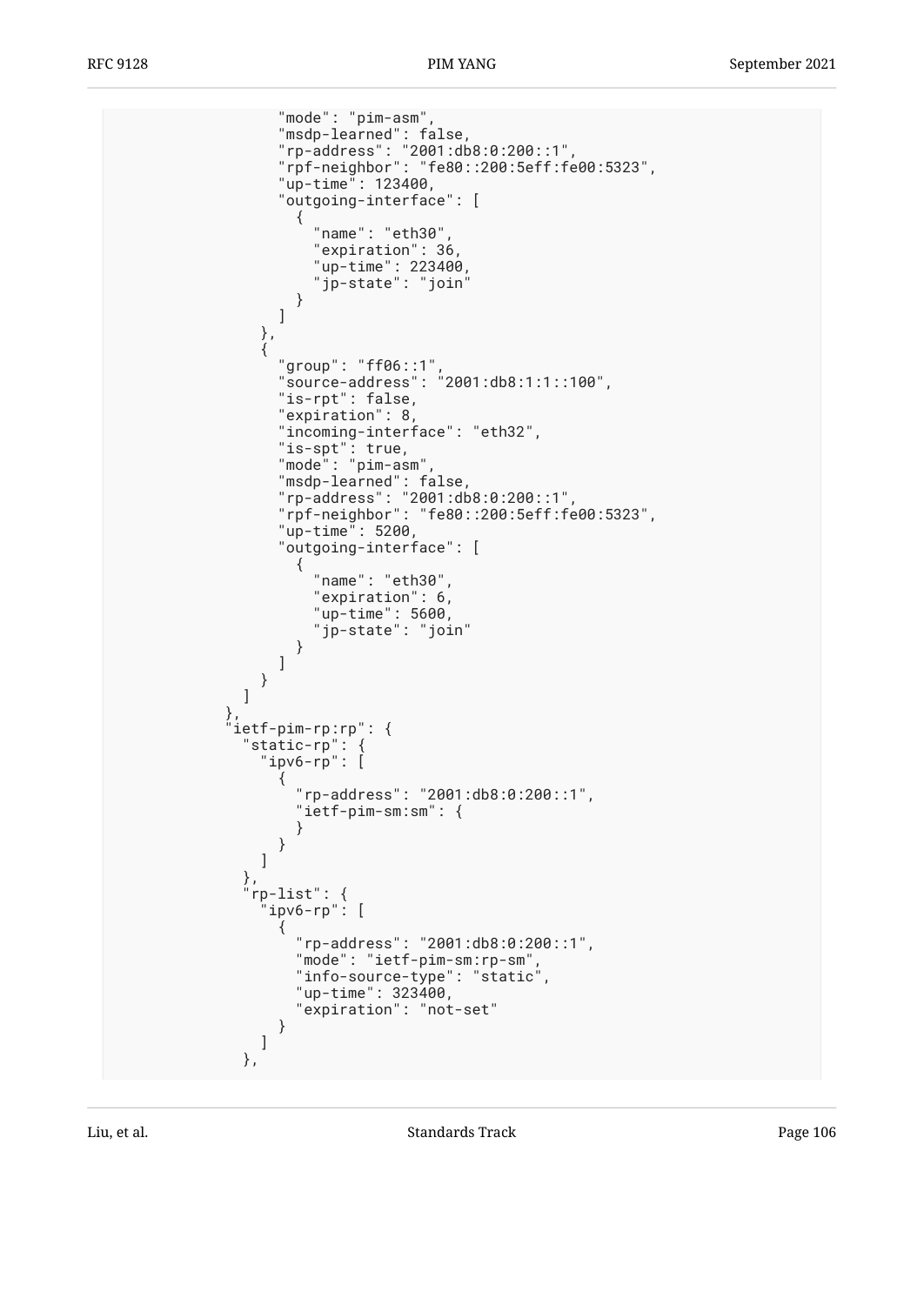```
 "rp-mappings": {
                           'ipv6-rp": [
\{ "group-range": "ff06::1/128",
 "rp-address": "2001:db8:0:200::1",
"up-time": 123400, " "expiration": "36"
 }
                          ]
                      }
                   }
                }
              ],
              "interfaces": {
                 "interface": [
\{ "name": "lo0",
                        "address-family": [
\{ "address-family": "ietf-routing:ipv6",
 "hello-interval": "infinity",
                              "ietf-pim-sm:sm": {
                              },
                              "oper-status": "up",
                              "gen-id": 103689,
                              "hello-expiration": "infinity",
                              "ipv6": {
                                  "address": [
                                     "fe80::200:5eff:fe00:5303"
\mathbf{I}, \mathbf{I}, \mathbf{I}, \mathbf{I}, \mathbf{I}, \mathbf{I}, \mathbf{I}, \mathbf{I}, \mathbf{I}, \mathbf{I}, \mathbf{I}, \mathbf{I}, \mathbf{I}, \mathbf{I}, \mathbf{I}, \mathbf{I}, \mathbf{I}, \mathbf{I}, \mathbf{I}, \mathbf{I}, \mathbf{I}, \mathbf{I},  "dr-address": "fe80::200:5eff:fe00:5303"
\},
 "neighbors": {
                                 "ipv6-neighbor": [
\sim 100 \sim 100 \sim 100 \sim 100 \sim 100 \sim 100 \sim 100 \sim 100 \sim 100 \sim 100 \sim 100 \sim 100 \sim 100 \sim 100 \sim 100 \sim 100 \sim 100 \sim 100 \sim 100 \sim 100 \sim 100 \sim 100 \sim 100 \sim 100 \sim 
 }
 }
\sim 100 \sim 100 \sim 100 \sim 110 \sim 110 \sim 110 \sim 110 \sim 110 \sim 110 \sim 110 \sim 110 \sim 110 \sim 110 \sim 110 \sim 110 \sim 110 \sim 110 \sim 110 \sim 110 \sim 110 \sim 110 \sim 110 \sim 110 \sim 110 \sim 
                    },
\{ "name": "eth30",
                        "address-family": [
\{ "address-family": "ietf-routing:ipv6",
                              "ietf-pim-sm:sm": {
\}, \}, \{ "oper-status": "up",
                              "gen-id": 203689,
                              "hello-expiration": 18,
                              "ipv6": {
                                   "address": [
                                     "fe80::200:5eff:fe00:5330"
\mathbf{I}, \mathbf{I}, \mathbf{I}, \mathbf{I}, \mathbf{I}, \mathbf{I}, \mathbf{I}, \mathbf{I}, \mathbf{I}, \mathbf{I}, \mathbf{I}, \mathbf{I}, \mathbf{I}, \mathbf{I}, \mathbf{I}, \mathbf{I}, \mathbf{I}, \mathbf{I}, \mathbf{I}, \mathbf{I}, \mathbf{I}, \mathbf{I},  "dr-address": "fe80::200:5eff:fe00:5330"
, and the same \} , \{ "neighbors": {
                                 "ipv6-neighbor": [
\sim 100 \sim 100 \sim 100 \sim 100 \sim 100 \sim 100 \sim 100 \sim 100 \sim 100 \sim 100 \sim 100 \sim 100 \sim 100 \sim 100 \sim 100 \sim 100 \sim 100 \sim 100 \sim 100 \sim 100 \sim 100 \sim 100 \sim 100 \sim 100 \sim
```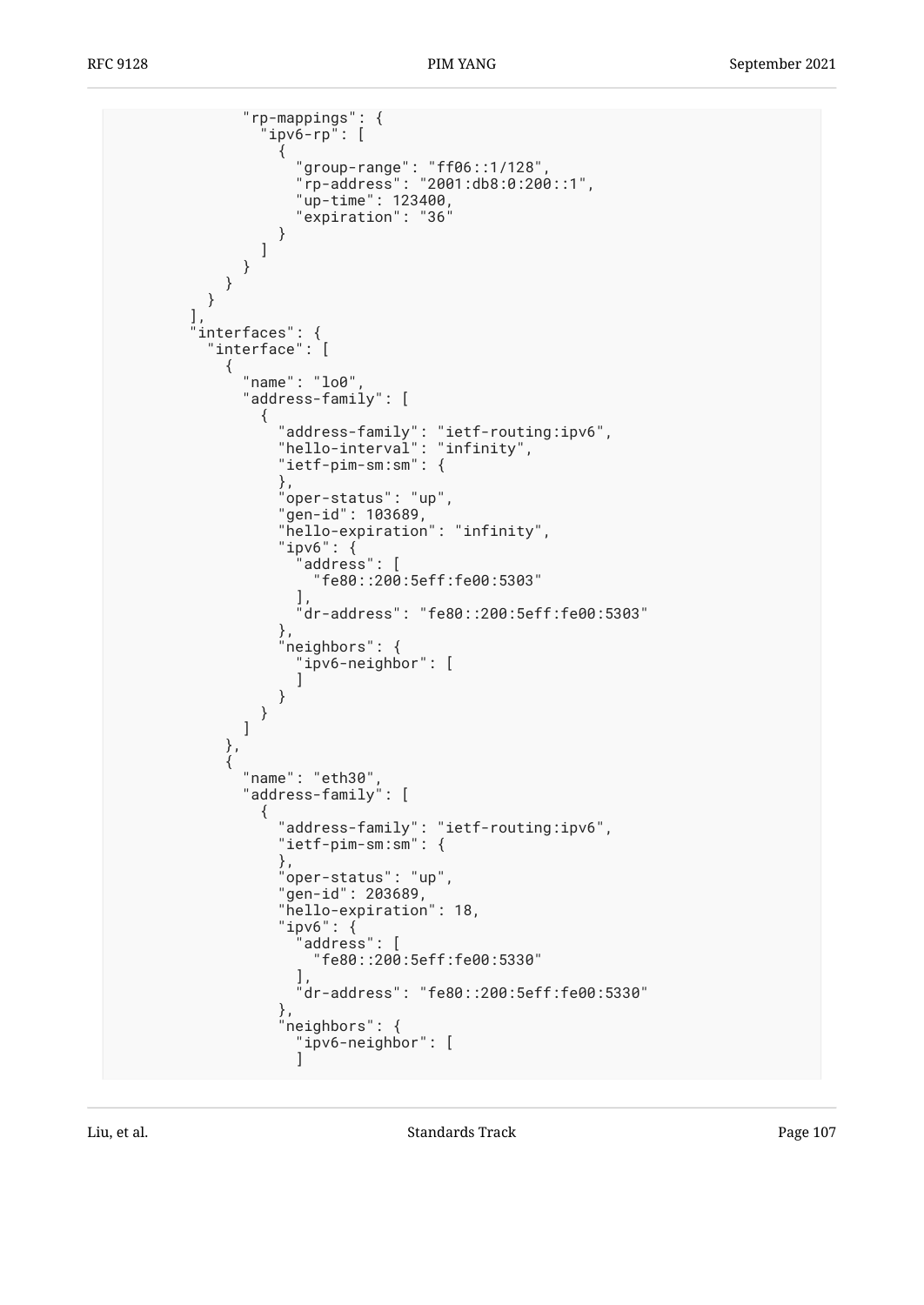```
 }
 }
\sim 100 \sim 100 \sim 100 \sim 110 \sim 110 \sim 110 \sim 110 \sim 110 \sim 110 \sim 110 \sim 110 \sim 110 \sim 110 \sim 110 \sim 110 \sim 110 \sim 110 \sim 110 \sim 110 \sim 110 \sim 110 \sim 110 \sim 110 \sim 110 \sim 
\},
\{ "name": "eth32",
 "address-family": [
\{ "address-family": "ietf-routing:ipv6",
 "ietf-pim-sm:sm": {
\}, \}, \{ "oper-status": "up",
"gen-id" : 303689,"gen-id": 303689,<br>"hello-expiration": 21,
                         "ipv6": {
                            "address": [
                              "fe80::200:5eff:fe00:5332"
\mathbf{I}, \mathbf{I}, \mathbf{I}, \mathbf{I}, \mathbf{I}, \mathbf{I}, \mathbf{I}, \mathbf{I}, \mathbf{I}, \mathbf{I}, \mathbf{I}, \mathbf{I}, \mathbf{I}, \mathbf{I}, \mathbf{I}, \mathbf{I}, \mathbf{I}, \mathbf{I}, \mathbf{I}, \mathbf{I}, \mathbf{I}, \mathbf{I},  "dr-address": "fe80::200:5eff:fe00:5332"
, and the same \} , \{ "neighbors": {
                           "ipv6-neighbor": [
\{ "address": "fe80::200:5eff:fe00:5323",
 "expiration": 28,
 "dr-priority": 1,
"gen-id": 102, "gen-id": 102, "gen-id" "lan-prune-delay": {
                                    "present": false
\},
 "up-time": 323500
 }
\sim 100 \sim 100 \sim 100 \sim 100 \sim 100 \sim 100 \sim 100 \sim 100 \sim 100 \sim 100 \sim 100 \sim 100 \sim 100 \sim 100 \sim 100 \sim 100 \sim 100 \sim 100 \sim 100 \sim 100 \sim 100 \sim 100 \sim 100 \sim 100 \sim 
 }
 }
 ]
 }
 ]
 }
 }
 }
   }
}
```
# <span id="page-107-0"></span>**[Acknowledgments](#page-107-0)**

The authors would like to thank Steve Baillargeon, Guo Feng, Robert Kebler, Tanmoy Kundu, and Stig Venaas for their valuable contributions.